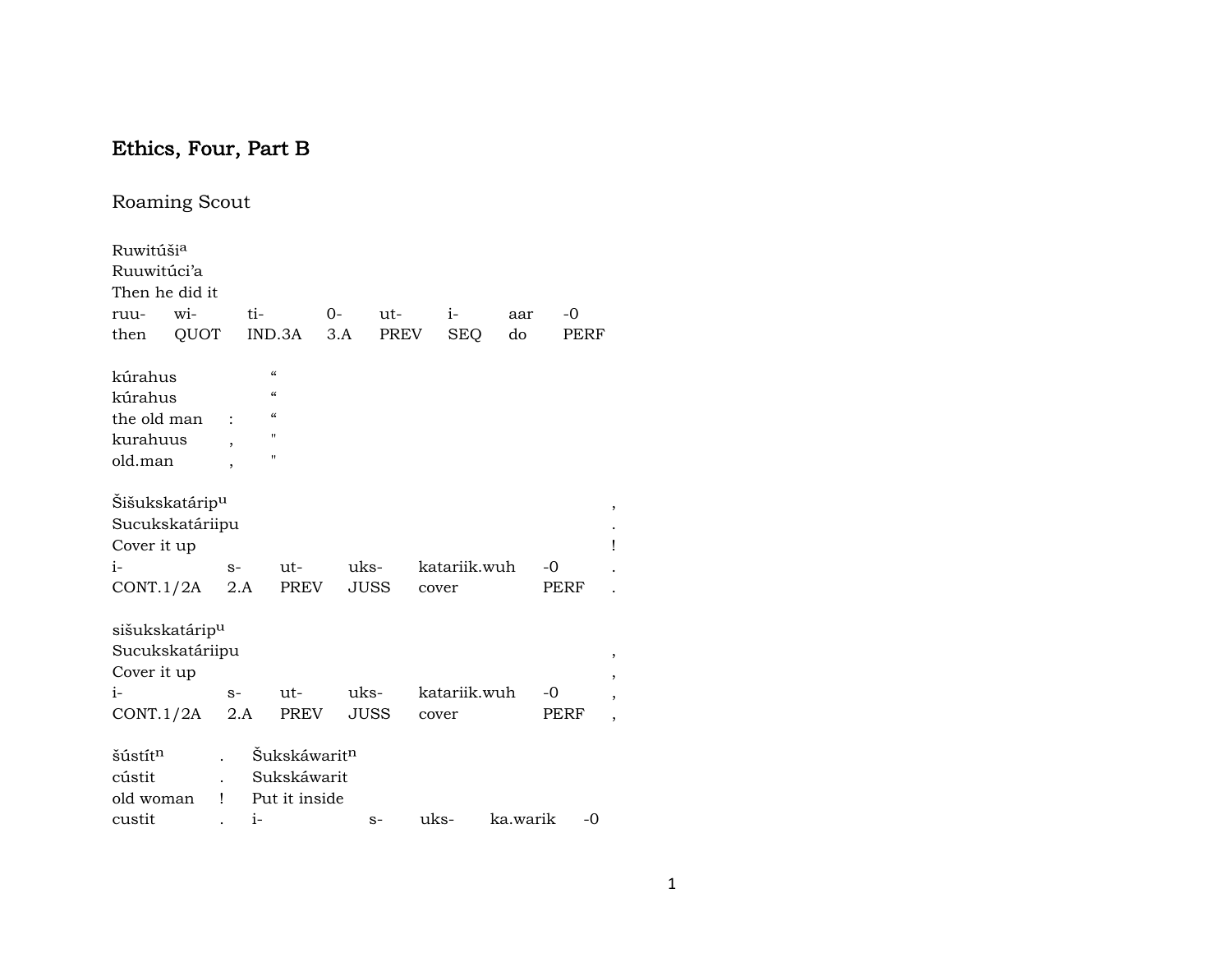| old.woman.                                                     |                                                      |                                                    |                                                                                                      |             |                | $CONT.1/2A$ 2.A JUSS | put.in                     |      | PERF                            |      |                         |
|----------------------------------------------------------------|------------------------------------------------------|----------------------------------------------------|------------------------------------------------------------------------------------------------------|-------------|----------------|----------------------|----------------------------|------|---------------------------------|------|-------------------------|
| íritak <sup>u</sup><br>íritaku<br>there<br>irii-<br>there      | -taku<br>LOC                                         | Ţ                                                  | 11<br>Šustít<br>"<br>Cústit<br>Ħ<br>The old woman<br>$\pmb{\mathsf{H}}$<br>custit<br>11<br>old.woman |             |                |                      |                            |      |                                 |      |                         |
| nuahuši <sup>a</sup><br>ruu'ahúci'a<br>then she did it<br>ruu- | ar-                                                  | ra-                                                | $0-$                                                                                                 | ut-         | $i-$           |                      | aar                        | $-0$ |                                 |      |                         |
| then                                                           | EV                                                   | ABS                                                | 3.A                                                                                                  | PREV        |                | <b>SEQ</b>           | do                         | PERF |                                 |      |                         |
| aahariwiráwarit <sup>n</sup><br>a<br>and<br>a<br>and           | ar-<br>EV                                            | ahaariwiraáwarit<br>she rolled it up<br>ra-<br>ABS | $0-$<br>3.A                                                                                          | roll        | iriwiraa.warik |                      | $-0$<br>PERF               |      |                                 |      |                         |
| aahakatirísirit <sup>n</sup>                                   |                                                      |                                                    |                                                                                                      |             |                |                      |                            |      |                                 |      | $^\mathrm{^\mathrm{o}}$ |
| a                                                              |                                                      | ahakatiirísirit                                    |                                                                                                      |             |                |                      |                            |      |                                 |      |                         |
| and                                                            |                                                      | she put it between them                            |                                                                                                      |             |                |                      |                            |      |                                 |      |                         |
| a                                                              | ar-                                                  | ra-                                                | $0-$                                                                                                 | kata.irisir |                |                      |                            | -ik  | $-0$                            |      |                         |
| and                                                            | EV                                                   | ABS                                                |                                                                                                      |             |                |                      | 3.A be.between.two.objects | CAUS |                                 | PERF |                         |
|                                                                | witútkitiratn<br>Witútkitiirat<br>Now it was wrapped |                                                    |                                                                                                      |             |                |                      |                            |      | Náw <sup>a</sup><br>Ráwa<br>Now |      |                         |
| wii-                                                           | kitiirahk<br>ti-<br>$0-$<br>ut-                      |                                                    |                                                                                                      |             | $-0$           |                      |                            | rawa |                                 |      |                         |
| now                                                            | IND.3A<br>3.A<br>PREV<br>be.wrapped.around           |                                                    |                                                                                                      |             |                |                      | PERF                       |      |                                 | now  |                         |

, ikisiwirihákawahšu

, i kici wirihaákawahcu' .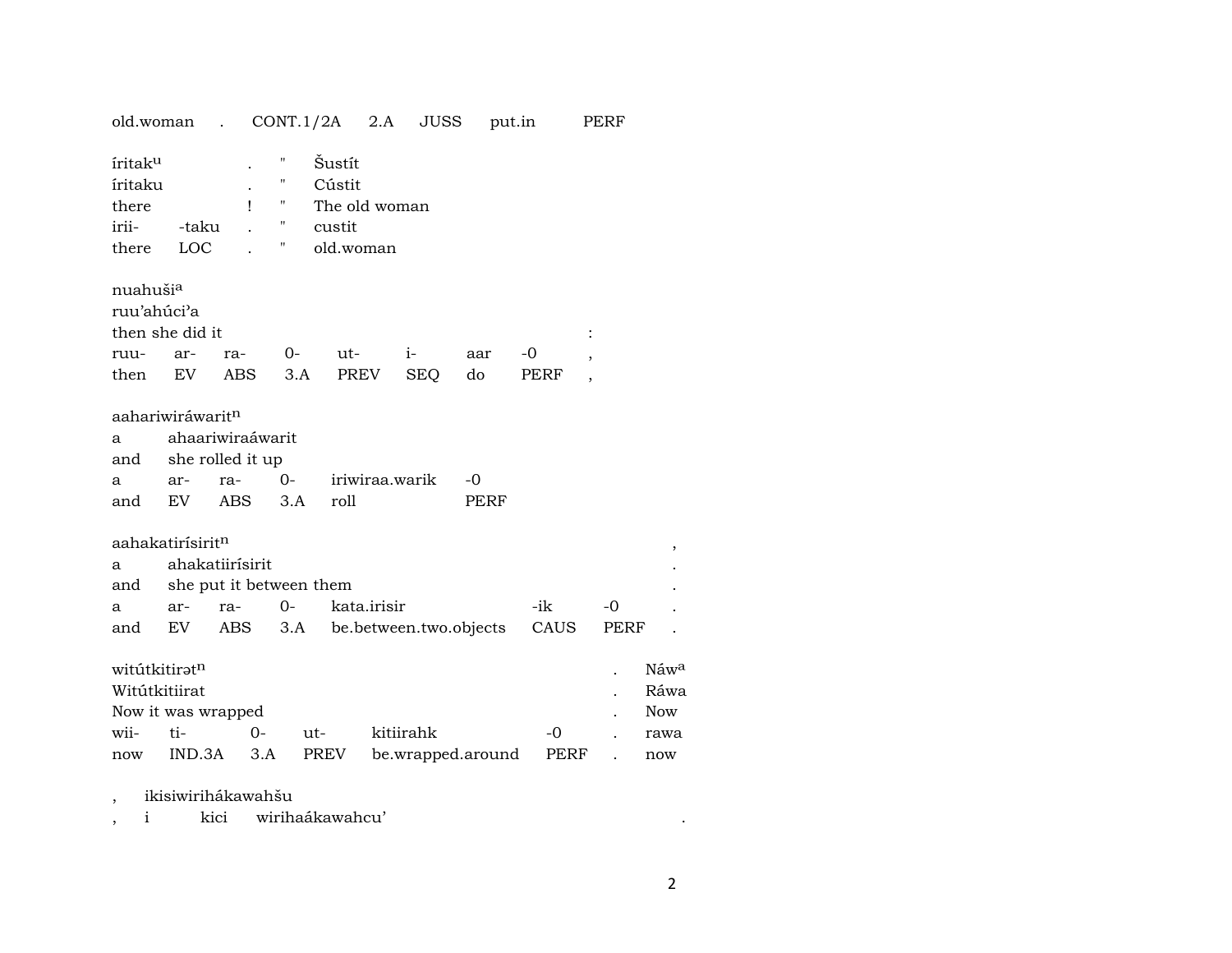|             | and  | but                          |       | they were now eating |            |                |                 |     |                       |       |                          |  |
|-------------|------|------------------------------|-------|----------------------|------------|----------------|-----------------|-----|-----------------------|-------|--------------------------|--|
|             | i    | kici                         | wii-  | ra-                  | $O -$      | ir-            |                 |     | haakawahc             |       | -:hus                    |  |
|             | and  | but                          | now   | ABS                  | 3.A        |                | PL.3A           | eat |                       |       | <b>IMPF</b>              |  |
|             |      |                              |       |                      |            |                |                 |     |                       |       |                          |  |
|             |      | wirihákawahš <sup>u</sup>    |       |                      |            |                |                 |     | $^\mathrm{^{^\circ}}$ |       |                          |  |
|             |      | Wirihaákawahcu'              |       |                      |            |                |                 |     |                       |       |                          |  |
|             |      | They were now eating         |       |                      |            |                |                 |     |                       |       |                          |  |
| wii-        |      | ra-                          | $O -$ | ir-                  | haakawahc  |                | -:hus           |     |                       |       |                          |  |
| now         |      | ABS                          | 3.A   | PL.3A                | eat        |                | <b>IMPF</b>     |     |                       |       |                          |  |
|             |      |                              |       |                      |            |                |                 |     |                       |       |                          |  |
|             |      | irirušúksahu                 |       |                      |            |                |                 |     |                       |       |                          |  |
|             |      | iriirucúksahu                |       |                      |            |                |                 |     |                       |       |                          |  |
|             |      | the way it used to be        |       |                      |            |                |                 |     |                       |       |                          |  |
| irii-       |      | ra-                          | 0-    | $ut-$                | uks-       | 0              | -a              |     | -hus                  |       |                          |  |
| that        |      | ABS                          | 3.A   | <b>PREV</b>          | <b>AOR</b> | be             | SUB.1           |     | IMPF.SUB              |       |                          |  |
|             |      |                              |       |                      |            |                |                 |     |                       |       |                          |  |
|             |      | wirakúsakurisət <sup>a</sup> |       |                      |            |                |                 |     |                       |       | $\,$                     |  |
|             |      | wirakusakúriisata            |       |                      |            |                |                 |     |                       |       | $\pmb{\mathcal{I}}$      |  |
|             |      | when the sun went down       |       |                      |            |                |                 |     |                       |       | ,                        |  |
| wii-        |      | ra-                          | $O -$ | ku-                  | sakur-     |                | iis.at          |     |                       | -a    | $\overline{\phantom{a}}$ |  |
|             | when | INF.A                        | 3.A   | INF.B                | sun        |                | go.out.of.sight |     |                       | SUB.1 | $\overline{\phantom{a}}$ |  |
|             |      |                              |       |                      |            |                |                 |     |                       |       |                          |  |
|             |      | irirušúksahu                 |       |                      |            |                |                 |     |                       |       |                          |  |
|             |      | iriirucúksahu                |       |                      |            |                |                 |     |                       |       |                          |  |
|             |      | the way it used to be        |       |                      |            |                |                 |     |                       |       |                          |  |
| irii-       |      | ra-                          | $0-$  | ut-                  | uks-       | $\overline{0}$ | -a              |     | -hus                  |       |                          |  |
| that        |      | ABS                          | 3.A   | PREV                 | <b>AOR</b> | be             | SUB.1           |     | IMPF.SUB              |       |                          |  |
|             |      |                              |       |                      |            |                |                 |     |                       |       |                          |  |
|             |      | kurihkukáruruku              |       |                      |            |                |                 |     |                       |       |                          |  |
|             |      | kurihkukaáruruku             |       |                      |            |                |                 |     |                       |       |                          |  |
|             |      | when one was fed by him      |       |                      |            |                |                 |     |                       |       |                          |  |
| ku-         |      | ra-                          | 0-    | ir-                  | ku-        |                | kaaruur-        |     | ra'uk                 | -hus  |                          |  |
| <b>INDF</b> |      | INF.A                        | 3.A   | <b>OBV</b>           | INF.B      |                | meal            |     | make                  |       | IMPF.SUB                 |  |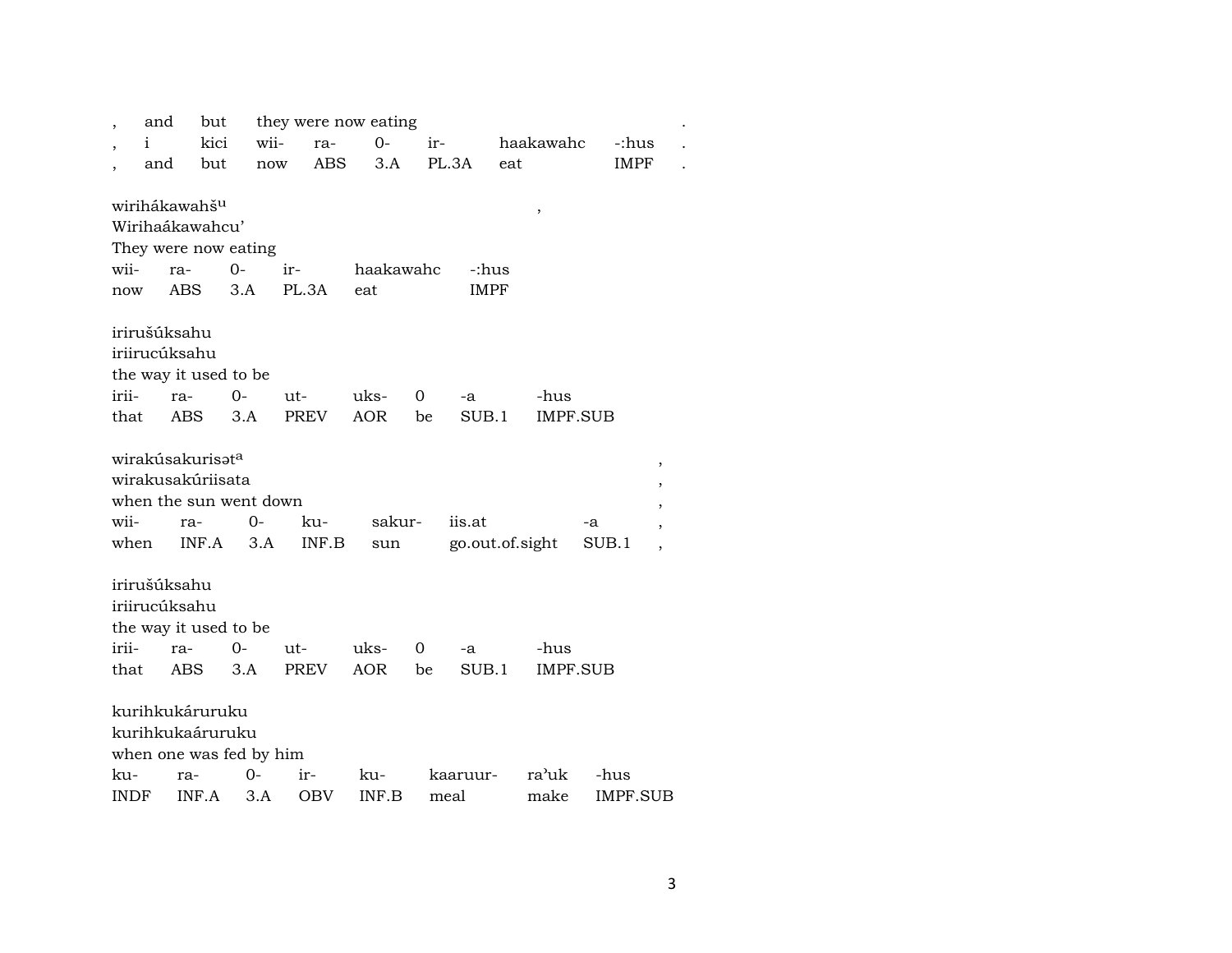| pírask <sup>i</sup><br>piíraski<br>a boy<br>piiras-<br>boy | -kis                          | ,<br>$\overline{\phantom{a}}$<br>$\overline{\phantom{a}}$<br><b>DIM</b>                    |                                               |                                                                 |                          |                                                            |             |               |      |                      |       |
|------------------------------------------------------------|-------------------------------|--------------------------------------------------------------------------------------------|-----------------------------------------------|-----------------------------------------------------------------|--------------------------|------------------------------------------------------------|-------------|---------------|------|----------------------|-------|
| kurihkukáruruku<br>ku-                                     | ra-                           | kurihkukaáruruku<br>when one was fed by him<br>$O -$                                       | ir-                                           | ku-                                                             |                          | kaaruur-                                                   | ra'uk       |               | -hus |                      |       |
| <b>INDF</b>                                                | INF.A                         | 3.A                                                                                        | <b>OBV</b>                                    | INF.B                                                           |                          | meal                                                       | make        |               |      | <b>IMPF.SUB</b>      |       |
| nákuku<br>rákuuku<br>his being<br>ra-<br>INF.A             | $0-$<br>3.A                   | ku-<br>INF.B                                                                               | uk<br>be                                      | -u<br>SUB.D                                                     |                          | pírask <sup>i</sup><br>piíraski<br>a boy<br>piiras-<br>boy | -kis<br>DIM |               |      |                      |       |
| ra-                                                        | $O -$                         | rakuhasikskapakísik <sup>i</sup><br>rakuuhaacikskapaakisiki<br>who had pity on them<br>ku- | ut-                                           | raa-                                                            |                          | aciks.kaapaakis                                            |             |               | -ik  |                      | $-i$  |
| INF A                                                      | 3.A                           | INF.B                                                                                      | <b>PREV</b>                                   | way                                                             |                          | feel.pity.for                                              |             |               | CAUS |                      | SUB.2 |
| Hi<br>And<br>hi<br>and                                     | Hikúrahus                     | kúrahus<br>an old man<br>kurahuus<br>old.man                                               | ti-                                           | tikáruruk <sup>u</sup><br>tikaáruruuku'<br>he fed him<br>IND.3A | $O -$<br>3.A             | kaaruur-<br>meal                                           |             | ra'uk<br>make |      | -:hus<br><b>IMPF</b> |       |
| a<br>а<br>and<br>a                                         | pita<br>piíta<br>men<br>wiita | $\ddot{\phantom{0}}$                                                                       | nisarukítu<br>riisaáru'<br>chiefs<br>riisaar- | -u'                                                             | $\overline{\phantom{a}}$ | kítuu'u'<br>all<br>kituu                                   | $-u'$       |               |      |                      |       |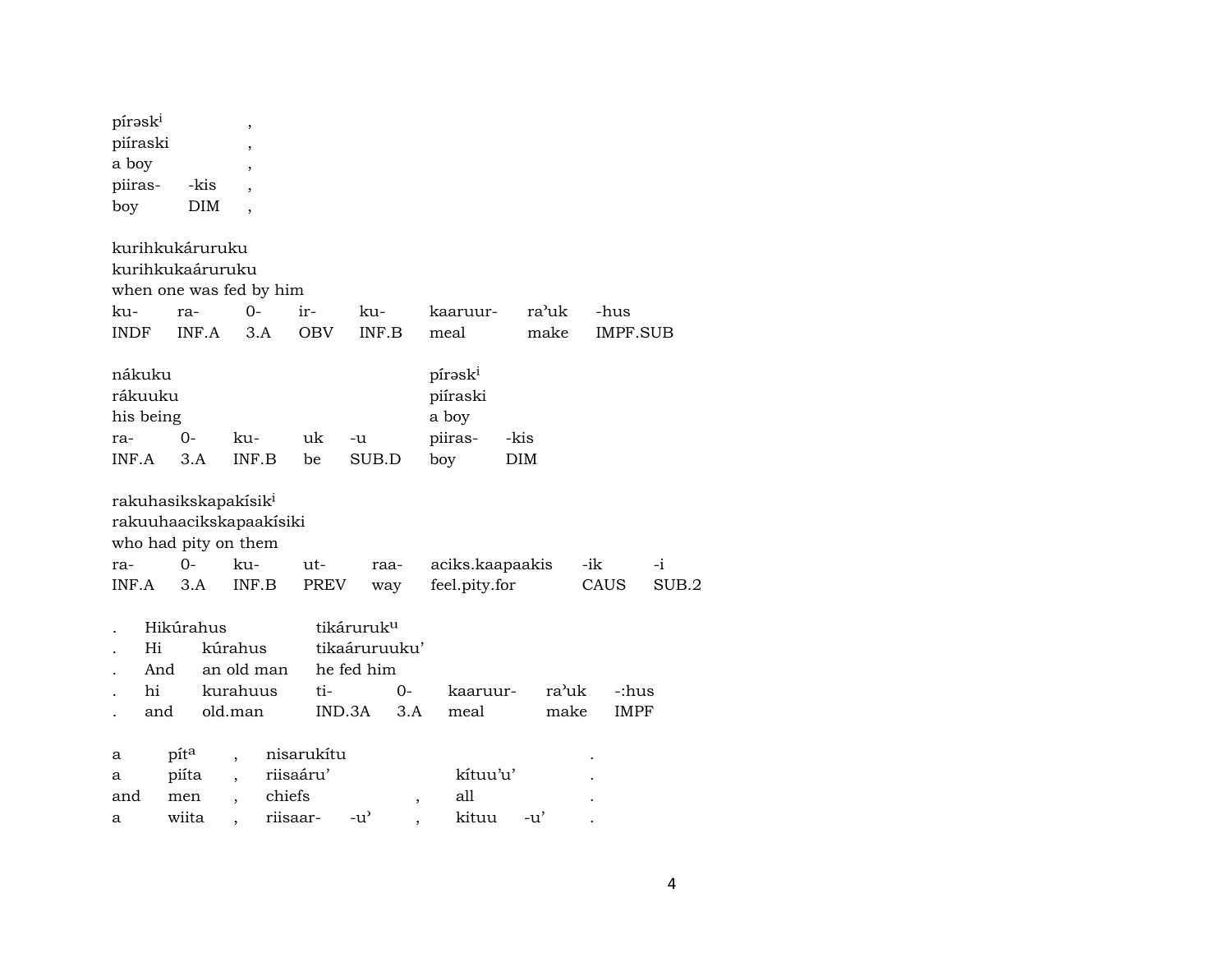|                                            | and                                       | man                                                                      |                                                                      | chief                                                    |            | NOM                 | $\overline{\phantom{a}}$ | all                                                                                                        | NOM                 |                                                                                                                              |                     |                     |
|--------------------------------------------|-------------------------------------------|--------------------------------------------------------------------------|----------------------------------------------------------------------|----------------------------------------------------------|------------|---------------------|--------------------------|------------------------------------------------------------------------------------------------------------|---------------------|------------------------------------------------------------------------------------------------------------------------------|---------------------|---------------------|
| Hi<br>hi                                   | And<br>and                                | Hísikuhirutúria<br>$si-$<br>DU                                           | kuur-<br><b>DUB</b>                                                  | sikuhiiruutúri'a'<br>they came for him                   | ra-<br>ABS | $O-$<br>3.A         | a-                       | PREV.3A                                                                                                    | ir-<br>PL.3A        | ut-<br>PREV                                                                                                                  | uri.a<br>come.after | $-0$<br><b>PERF</b> |
|                                            | kúrahus<br>kúrahus<br>kurahuus<br>old.man | the old man                                                              | $\ddot{\phantom{a}}$<br>$\mathbf{r}$<br>$\mathbf{r}$<br>$\mathbf{r}$ | Ahawáku<br>Ahawáku'<br>He said<br>ar-<br>EV              | ra-<br>ABS | $0-$<br>3.A         |                          | waka'u<br>say                                                                                              | $-0$<br><b>PERF</b> | $\pmb{\zeta}\pmb{\zeta}$<br>$\pmb{\zeta}\pmb{\zeta}$<br>$\pmb{\zeta}\pmb{\zeta}$<br>$\pmb{\mathsf{H}}$<br>$\pmb{\mathsf{H}}$ |                     |                     |
|                                            | Šústitn<br>Cústit<br>custit               | Old woman<br>old.woman                                                   | $\overline{\phantom{a}}$<br>$\overline{\phantom{a}}$                 |                                                          |            |                     |                          |                                                                                                            |                     |                                                                                                                              |                     |                     |
| $i-$                                       |                                           | kusukstúa<br>kúcukstuu'a'<br>hand mine to me<br>CONT.1/2A                | $S-$<br>2.A                                                          | ir-                                                      | PREV.1/2A  |                     | ku-<br>1.P               | ut-<br>PREV                                                                                                | uks-<br><b>JUSS</b> | ruu-<br>PORT                                                                                                                 | a<br>come           | -0<br><b>PERF</b>   |
| $\overline{\phantom{a}}$<br>$\overline{ }$ |                                           | ihi<br>ihi<br>$\overline{ }$<br>uh<br>$\ddot{\phantom{0}}$<br>ihii<br>uh |                                                                      | rawihtaka<br>raawihtaaka<br>blanket<br>raawiir-<br>cloth |            | taakaar<br>be.white | ı                        | $\pmb{\mathsf{H}}$<br>$\pmb{\mathsf{H}}$<br>$\pmb{\mathsf{H}}$<br>$\pmb{\mathsf{H}}$<br>$\pmb{\mathsf{H}}$ |                     |                                                                                                                              |                     |                     |
|                                            | Hiru                                      | Hiruahiwáku                                                              | ahiwáku'                                                             |                                                          |            |                     |                          |                                                                                                            |                     | $\mathcal{C}$<br>$\pmb{\zeta}\pmb{\zeta}$                                                                                    |                     |                     |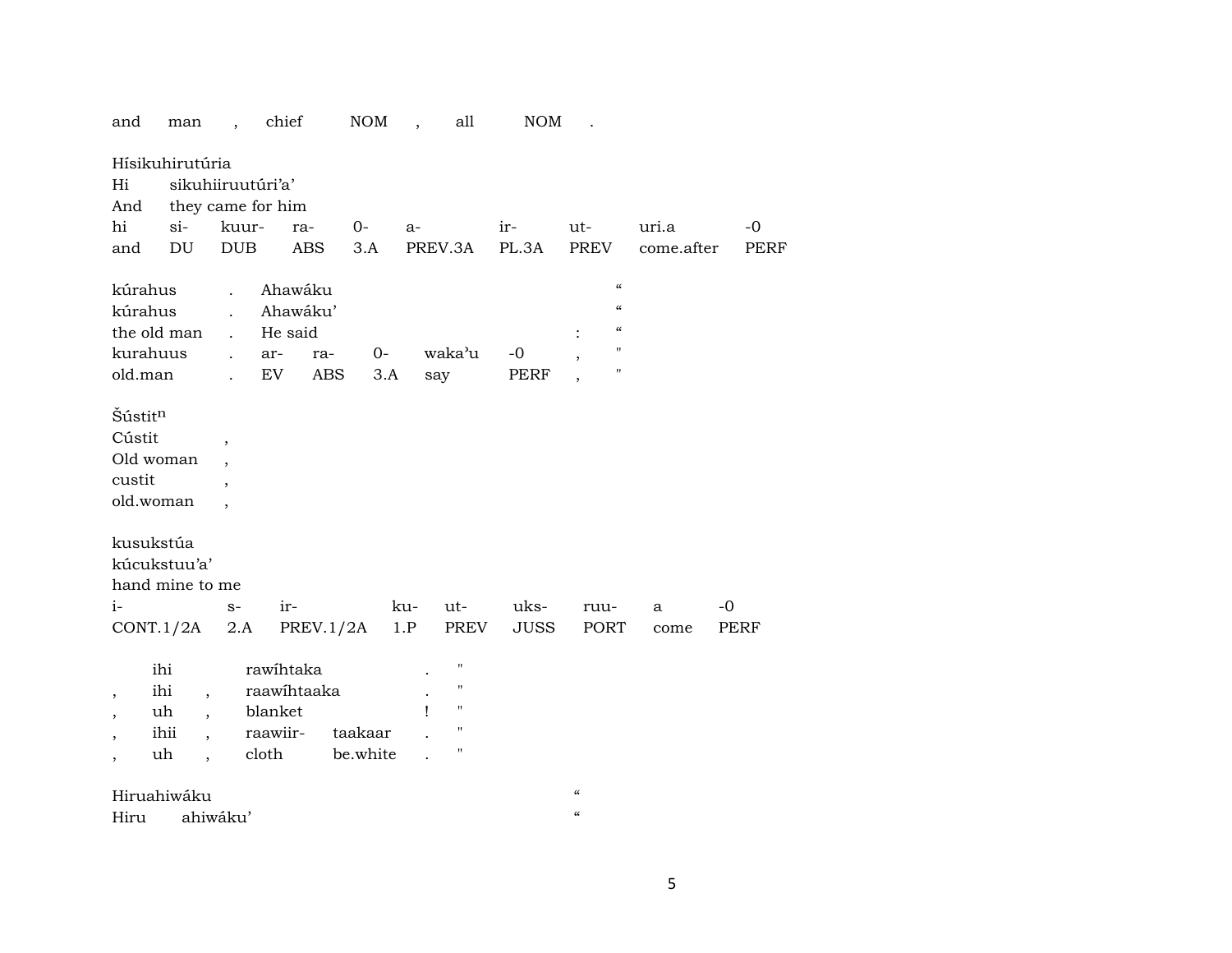| $\boldsymbol{\mathcal{C}}$<br>she said<br>Then                                                                 |                         |
|----------------------------------------------------------------------------------------------------------------|-------------------------|
| Ħ<br>hiruu<br>ri-<br>waka'u<br>$O -$<br>$-0$<br>ar-                                                            |                         |
| Ħ<br>${\rm EV}$<br>CONT.3A<br>3.A<br>PERF<br>then<br>say                                                       |                         |
|                                                                                                                |                         |
| Ahirutirispitaksukítasa                                                                                        |                         |
| hiru<br>tirispitaksuukítasa<br>$\mathbf{A}$                                                                    |                         |
| you have the blanket on top of the other one<br>And<br>there                                                   |                         |
| tii-<br>rii-<br>witak<br>-his<br>hiruu<br>$S-$<br>huukita-<br>a                                                | $-0$<br>sa              |
| <b>PERF</b><br>this<br>ASSR<br>2.A<br>there<br>wear.over.the.shoulders<br>on.top<br>and                        | <b>PERF</b><br>be.lying |
| siahasukstára <sup>a</sup><br>ihi                                                                              |                         |
| ihi<br>si'ahasukstára'u<br>$\ddot{\phantom{0}}$<br>$\cdot$                                                     |                         |
| when you (du) were picking them<br>uh                                                                          |                         |
| tara'u<br>ihii<br>$si-$<br>uks-<br>ar-<br>$S-$<br>$-0$<br>ra-<br>$\overline{\phantom{a}}$                      |                         |
| <b>AOR</b><br>DU<br>EV<br><b>ABS</b><br>pick.PL.OBJ<br>uh<br>2.A<br>SUB.3<br>$\ddot{\phantom{0}}$              |                         |
|                                                                                                                |                         |
| Tắka<br>nápiktu<br>ihi<br>$\overline{ }$ ,                                                                     |                         |
| Taáka<br>$\blacksquare$<br>ihi<br>rápiktu'<br>$\ddot{\phantom{a}}$<br>$\cdot$                                  |                         |
| $\pmb{\mathsf{H}}$<br>uh<br>Whitey<br>sumac<br>$\cdot$                                                         |                         |
| $\pmb{\mathsf{H}}$<br>rapik.ru <sup>3</sup><br>ihii<br>taakaar<br>$\overline{\phantom{a}}$<br>$\overline{ }$ , |                         |
| $\pmb{\mathsf{H}}$<br>be.white<br>uh<br>sumac<br>$\ddot{\phantom{0}}$<br>$\cdot$                               |                         |
| Hiruahiwáku<br>kúrahus                                                                                         |                         |
| ahiwáku'<br>Hiru<br>kúrahus                                                                                    |                         |
| Then<br>he said<br>the old man<br>$\ddot{\cdot}$                                                               |                         |
| hiruu<br>$0-$<br>waka'u<br>$-0$<br>kurahuus<br>ri-<br>ar-<br>$\overline{\phantom{a}}$                          |                         |
| CONT.3A<br>EV<br>3.A<br>PERF<br>old.man<br>then<br>say<br>$\overline{\phantom{a}}$                             |                         |
|                                                                                                                |                         |
| $\boldsymbol{\zeta}\boldsymbol{\zeta}$<br>Ári<br>tík <sup>i</sup> s<br>Ţ<br>$\overline{\phantom{a}}$           |                         |
| $\zeta\zeta$<br>Ári'<br>tíkis<br>$\overline{\phantom{a}}$                                                      |                         |
| $\mathcal{C}\mathcal{C}$<br>Ah<br>sonny<br>$\overline{\phantom{a}}$<br>$\overline{\phantom{a}}$                |                         |
| $\mathbf{H}$<br>tikis<br>arii<br>$\, ,$                                                                        |                         |

" oh , sonny ,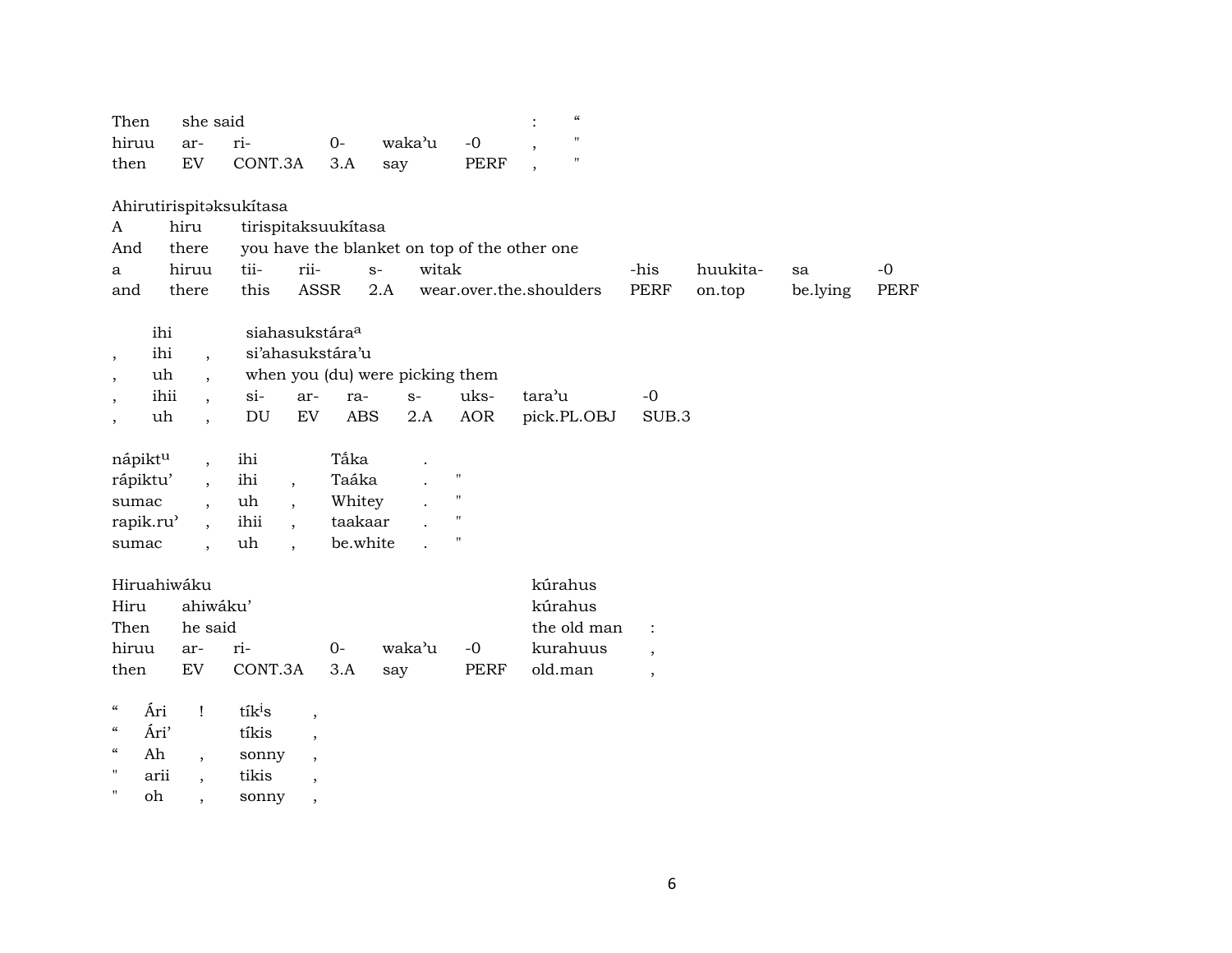| hirukíraistarakisatn<br>hiru<br>there<br>hiruu                                 | kira              | kíra istarahkisat         | perhaps you'll run<br>$i-$        |             | $S-$      |              | tarahkis- | at                                                                   | -0   |             |
|--------------------------------------------------------------------------------|-------------------|---------------------------|-----------------------------------|-------------|-----------|--------------|-----------|----------------------------------------------------------------------|------|-------------|
| there                                                                          | perhaps           |                           | CONT.1/2A                         |             | 2.A       |              | be.strong | go                                                                   | PERF |             |
| irirašíkskaku<br>iriiracíkskaku<br>where we sat in the brush<br>irii-<br>where | ra-<br><b>ABS</b> | aciir-                    | IN.DU.A                           | uks-<br>AOR | ka-       | in.the.brush |           | kus<br>be sitting                                                    |      | -0<br>SUB.4 |
| Ciru<br>Yet<br>ciruu<br>yet                                                    | širutiráki        | tíraakii<br>ti-<br>IND.3A | it is a long time<br>$O -$<br>3.A | raa.kiir    | be.long   | -0<br>PERF   |           | $\blacksquare$<br>П<br>$\pmb{\mathsf{H}}$<br>$\pmb{\mathsf{H}}$<br>" |      |             |
| Hiruahitaráhkisat <sup>n</sup><br>Hiru<br>Then                                 | he ran            | ahitaráhkisat             |                                   |             |           |              |           |                                                                      |      |             |
| hiruu<br>then                                                                  | ar-<br>EV         | ri-                       | CONT.3A                           | 0-<br>3.A   | tarahkis- | be.strong    | at<br>go  | -0<br>PERF                                                           |      |             |
| pírask <sup>i</sup><br>piíraski<br>the boy<br>piiras-<br>boy                   | -kis<br>DIM       |                           |                                   |             |           |              |           |                                                                      |      |             |
| Aháhuka<br>Aháhuuka'<br>He came inside<br>ra-<br>ar-                           |                   | 0-                        | a-                                |             | huuk-     | $\mathbf{a}$ |           | -0                                                                   |      |             |
|                                                                                |                   |                           |                                   |             |           |              |           |                                                                      |      |             |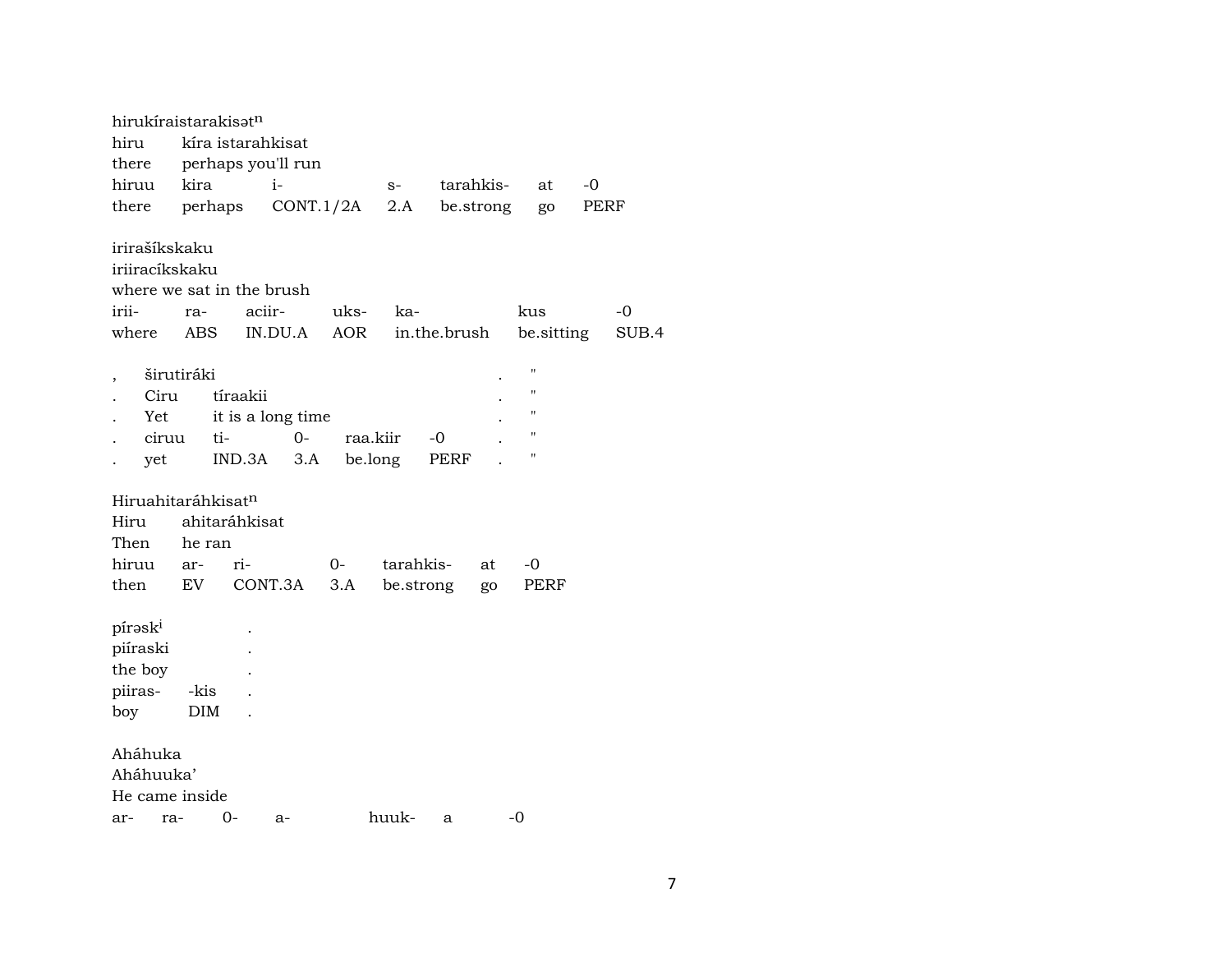| EV                               | ABS                                                                         | 3.A                                                                                                | PREV.3A     |             | into        |                          | come                                                                                | PERF              |                                        |             |                          |
|----------------------------------|-----------------------------------------------------------------------------|----------------------------------------------------------------------------------------------------|-------------|-------------|-------------|--------------------------|-------------------------------------------------------------------------------------|-------------------|----------------------------------------|-------------|--------------------------|
| he said                          | ahawáku<br>ahawáku'                                                         |                                                                                                    |             |             |             | $\ddot{\cdot}$           | $\mathcal{C}\mathcal{C}$<br>$\mathcal{C}$<br>$\boldsymbol{\zeta}\boldsymbol{\zeta}$ | Atipatn<br>Atípat | Grandfather                            |             |                          |
| ar-                              | ra-                                                                         | $O -$                                                                                              | waka'u      |             | $-0$        | $\overline{\phantom{a}}$ | Н                                                                                   | ati-              |                                        | paak        |                          |
| EV.                              | ABS                                                                         | 3.A                                                                                                | say         |             | <b>PERF</b> |                          | 11                                                                                  | 1.POSS            |                                        | grandfather |                          |
| $\overline{\phantom{a}}$         | kukakík <sup>u</sup><br>kukaakiíku<br>it is not there<br>ku-<br><b>INDF</b> | kaaki-<br>NEG.IND.3A                                                                               |             | $0-$<br>3.A | kus         | be.sitting               | $-0$                                                                                | PERF              | п<br>н<br>$\pmb{\mathsf{H}}$<br>н      |             |                          |
|                                  | Hiruahiwáku                                                                 |                                                                                                    |             |             |             |                          |                                                                                     |                   | $\boldsymbol{\zeta}\boldsymbol{\zeta}$ | Náwa        | $\overline{\phantom{a}}$ |
| Hiru                             |                                                                             | ahiwáku'                                                                                           |             |             |             |                          |                                                                                     |                   | $\mathcal{C}\mathcal{C}$               | Ráwa        | $\overline{\phantom{a}}$ |
| Then                             |                                                                             | he said                                                                                            |             |             |             |                          |                                                                                     |                   | $\mathcal{C}\mathcal{C}$               | <b>Now</b>  | ,                        |
| hiruu                            | ar-                                                                         | ri-                                                                                                |             | $0-$        | waka'u      |                          | $-0$                                                                                |                   | п                                      | rawa        | $\overline{\phantom{a}}$ |
| then                             | EV                                                                          |                                                                                                    | CONT.3A     | 3.A         | say         |                          | PERF                                                                                |                   | н                                      | now         | $\overline{\phantom{a}}$ |
| kira<br>perhaps                  |                                                                             | kirakirikiwiruhawiu<br>kíra kirikí wiruuhaáwi'u'<br>I wonder what the matter is<br>kirikii<br>what | wii-<br>now | ra-<br>ABS  | $0-$<br>3.A |                          | $ut-$<br>PREV                                                                       |                   | raa.wi.uu<br>be.thus                   | -0<br>PERF  |                          |
| Ári<br>Ári'<br>Why<br>arii<br>oh | Ţ<br>$\overline{\phantom{a}}$<br>$\overline{\phantom{a}}$<br>,              |                                                                                                    |             |             |             |                          |                                                                                     |                   |                                        |             |                          |

kirakirikiwíruhawiruhawi<sup>u</sup><br>kíra kirikí wiruuhaáwi'u' kíra kirikí wiruuhaáwi'u' .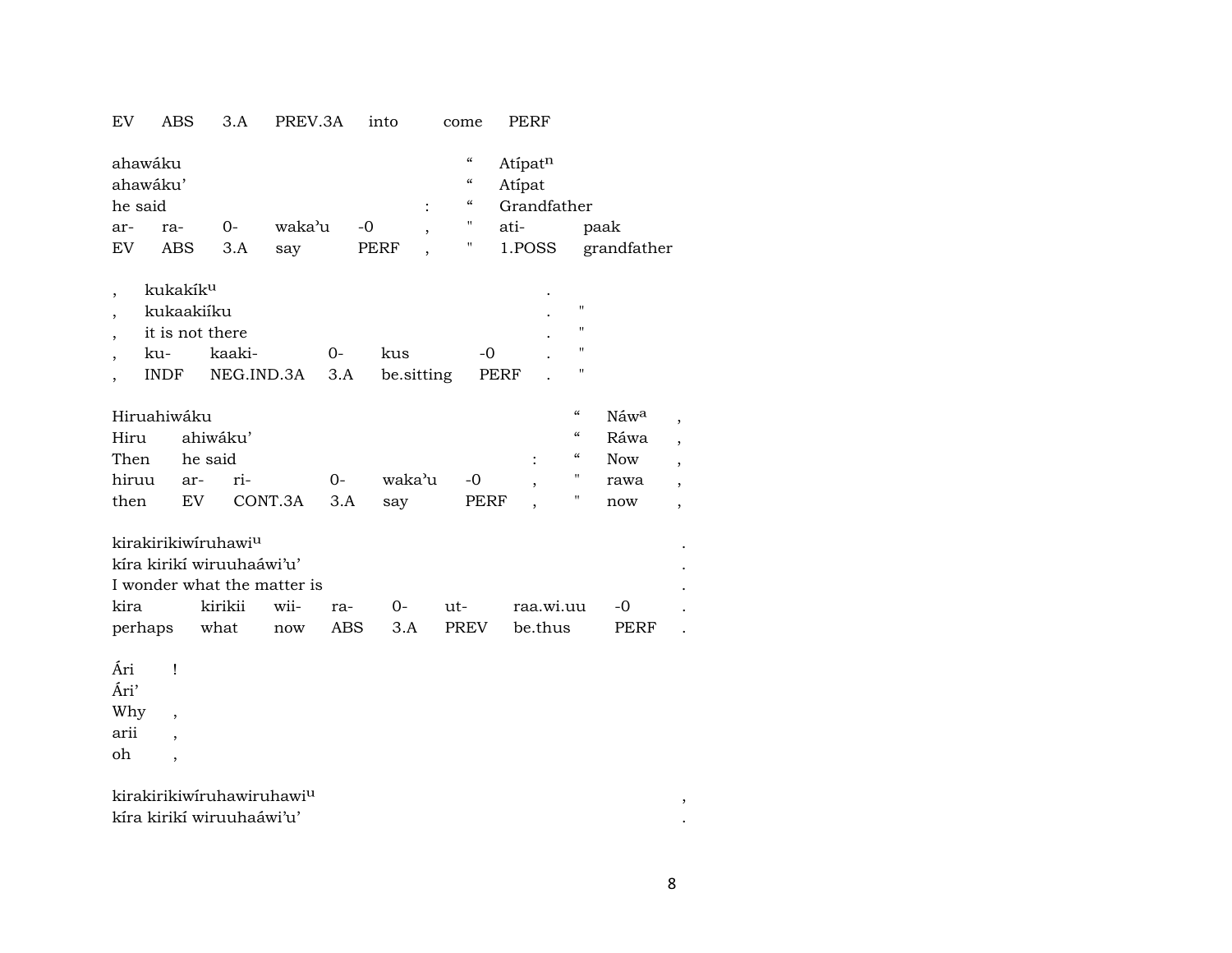| I wonder what the matter is      |          |                      |       |                    |                  |                          |                          |           |                          |          | 5 |
|----------------------------------|----------|----------------------|-------|--------------------|------------------|--------------------------|--------------------------|-----------|--------------------------|----------|---|
| kira                             |          | kirikii              | wii-  | ra-                | 0-               | ut-                      |                          | raa.wi.uu |                          | $-0$     |   |
| perhaps                          | what     |                      | now   | ABS                | 3.A              |                          | <b>PREV</b>              | be.thus   |                          | PERF     |   |
|                                  |          |                      |       |                    |                  |                          |                          |           |                          |          |   |
| witahíwaritn                     |          |                      |       |                    |                  |                          |                          | ihi       |                          |          |   |
| Witahíwarit                      |          |                      |       |                    |                  |                          | ,                        | ihi'      |                          |          |   |
| I have lost it                   |          |                      |       |                    |                  |                          | $\overline{\phantom{a}}$ | uh        | $\overline{\phantom{a}}$ |          |   |
| wi-                              | ta-      |                      | $t-$  | ri.warik           |                  | -0                       |                          | ihii      |                          |          |   |
| QUOT                             | IND.1/2A |                      | 1.A   | lose               |                  | <b>PERF</b>              |                          | uh        | $\overline{\phantom{a}}$ |          |   |
|                                  |          |                      |       |                    |                  |                          |                          |           |                          |          |   |
| nawihtaka                        |          |                      |       |                    | Náw <sup>a</sup> |                          | akíkiš <sup>i</sup>      |           |                          |          |   |
| raawihtaaka                      |          |                      |       | $\pmb{\mathsf{H}}$ | Ráwa             |                          | aki                      |           |                          | kici     |   |
| the blanket                      |          |                      |       | $\pmb{\mathsf{H}}$ | <b>Now</b>       |                          | and here                 |           |                          | but      |   |
| raawiir-                         |          | taakaar              |       | $\pmb{\mathsf{H}}$ | rawa             | $\overline{\phantom{a}}$ | a-                       | ki        |                          | kici     |   |
| cloth                            |          | be.white             |       |                    | now              |                          | and                      | there     |                          | but      |   |
|                                  |          |                      |       |                    |                  |                          |                          |           |                          |          |   |
| šúst <sup>i</sup> t <sup>n</sup> |          |                      |       |                    |                  |                          |                          |           |                          |          |   |
| cústit                           |          |                      |       |                    |                  |                          |                          |           |                          |          |   |
| the old woman                    |          |                      |       |                    |                  |                          |                          |           |                          |          |   |
| custit                           |          |                      |       |                    |                  |                          |                          |           |                          |          |   |
| old.woman                        |          |                      |       |                    |                  |                          |                          |           |                          |          |   |
|                                  |          |                      |       |                    |                  |                          |                          |           |                          |          |   |
| hiruwikutikáwaritn               |          |                      |       |                    |                  |                          |                          |           |                          |          |   |
| hiru                             |          | wikutikáwarit        |       |                    |                  |                          |                          |           |                          |          |   |
| there                            |          | she had put it in it |       |                    |                  |                          |                          |           |                          |          |   |
| hiruu                            | wii-     | ku-                  | ti-   |                    | 0-               |                          | ka.warik                 | -0        |                          |          |   |
| there                            | now      | <b>INDF</b>          |       | IND.3A             | 3.A              |                          | put.in                   |           | PERF                     |          |   |
| rahkakusurákuruku                |          |                      |       |                    |                  |                          |                          |           |                          |          |   |
| rahkákusu'                       |          |                      |       | rákuruku           |                  |                          |                          |           |                          |          |   |
|                                  |          |                      |       |                    |                  |                          |                          |           |                          |          |   |
| a parfleche                      |          |                      |       | one she was making |                  |                          |                          |           |                          |          |   |
| raar.ka.kus                      |          | $-u^{\prime}$        | ra-   | $0-$               |                  | ku-                      | ra'uk                    |           | -hus                     |          |   |
| parfleche                        |          | <b>NOM</b>           | INF.A | 3.A                |                  | INF.B                    | make                     |           |                          | IMPF.SUB |   |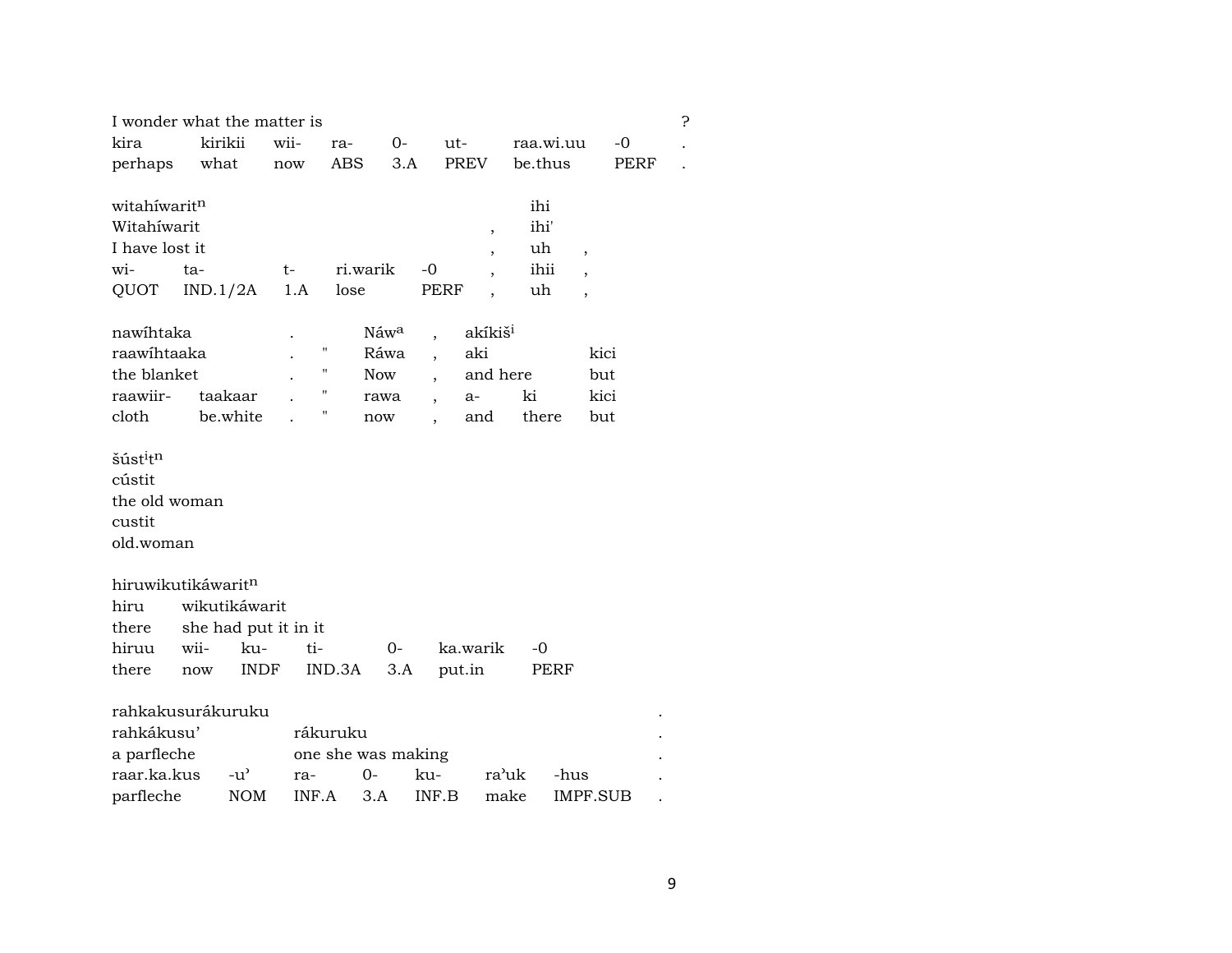|                                  | Akuhawišəksa             |                    |                     |                     |      |      |                                        |                                 |   |
|----------------------------------|--------------------------|--------------------|---------------------|---------------------|------|------|----------------------------------------|---------------------------------|---|
| A                                | kuuhawicaksa             |                    |                     |                     |      |      |                                        |                                 |   |
| And                              | he remembered            |                    |                     |                     |      |      |                                        |                                 |   |
| a                                | kuur-                    | ra-                | 0-                  | wicaks.aar          |      | -0   |                                        |                                 |   |
| and                              | <b>DUB</b>               | ABS                | 3.P                 | come.to.mind        |      | PERF |                                        |                                 |   |
|                                  |                          |                    |                     |                     |      |      |                                        |                                 |   |
| akúhawaku                        |                          |                    |                     |                     |      |      | $\pmb{\zeta}\pmb{\zeta}$               | Ihi                             |   |
| a                                | kuuhawáku'               |                    |                     |                     |      |      | $\pmb{\zeta}\pmb{\zeta}$               | Ihi<br>$\overline{\phantom{a}}$ |   |
| and                              | he said                  |                    |                     |                     |      |      | $\boldsymbol{\zeta}\boldsymbol{\zeta}$ | Uh<br>$\overline{\phantom{a}}$  |   |
| a                                | kuur-                    | ra-                | 0-                  | waka'u              | -0   | ,    | Н                                      | ihii<br>$\cdot$                 |   |
| and                              | <b>DUB</b>               | ABS                | 3.A                 | say                 | PERF |      | Η                                      | uh<br>$\overline{\phantom{a}}$  |   |
|                                  |                          |                    |                     |                     |      |      |                                        |                                 |   |
| šúst <sup>i</sup> t <sup>n</sup> | $\overline{\phantom{a}}$ |                    | a                   | pírask <sup>i</sup> |      |      |                                        |                                 |   |
| cústit                           |                          | $\pmb{\mathsf{H}}$ | а                   | piíraski            |      |      |                                        |                                 |   |
| old woman                        | ,                        | 11                 | and                 | the boy             |      |      |                                        |                                 |   |
| custit                           | $\overline{ }$           | 11                 | а                   | piiras-             | -kis |      |                                        |                                 |   |
| old.woman                        |                          | П                  | and                 | boy                 | DIM  |      |                                        |                                 |   |
|                                  |                          |                    |                     |                     |      |      |                                        |                                 |   |
| kuhúhait <sup>n</sup>            |                          |                    |                     |                     |      |      | $\alpha$                               |                                 |   |
| kuhuúha'it                       |                          |                    |                     |                     |      | ,    | $\epsilon$                             |                                 |   |
|                                  | he meant him             |                    |                     |                     |      | ,    | $\alpha$                               |                                 |   |
| kuur-                            | ra-                      | 0-                 | ut-                 | ra'ihk              | -0   |      | $^{\prime}$                            |                                 |   |
| DUB                              | <b>ABS</b>               | 3.A                | <b>PREV</b>         | mean                | PERF |      | $^{\prime}$                            |                                 |   |
|                                  |                          |                    |                     |                     |      |      |                                        |                                 |   |
| Titakurasíra <sup>a</sup>        |                          |                    |                     |                     |      |      |                                        |                                 |   |
| Tiítaku                          |                          | rasíra'a           |                     |                     |      |      |                                        |                                 |   |
| Here                             |                          |                    | when you brought it |                     |      |      |                                        |                                 |   |
| tii-                             | -taku                    | ra-                | $S-$                | ir-                 |      | ra-  | a                                      | -0                              |   |
| here                             | LOC                      | ABS                | 2.A                 | PREV.1/2A           |      | PORT | come                                   | SUB.4                           |   |
|                                  |                          |                    |                     |                     |      |      |                                        |                                 |   |
| rawihtaka                        |                          |                    | kirikírutu          |                     |      |      |                                        |                                 |   |
| raawihtaaka                      |                          |                    | kirikí ruutu'       |                     |      |      |                                        |                                 |   |
| the blanket                      |                          |                    |                     | what kind was it    |      |      |                                        |                                 | ? |
| raawiir-                         | taakaar                  |                    | kirikii             | ra-                 | 0-   | ut-  | uu                                     | $-0$                            |   |
|                                  |                          |                    |                     |                     |      |      |                                        |                                 |   |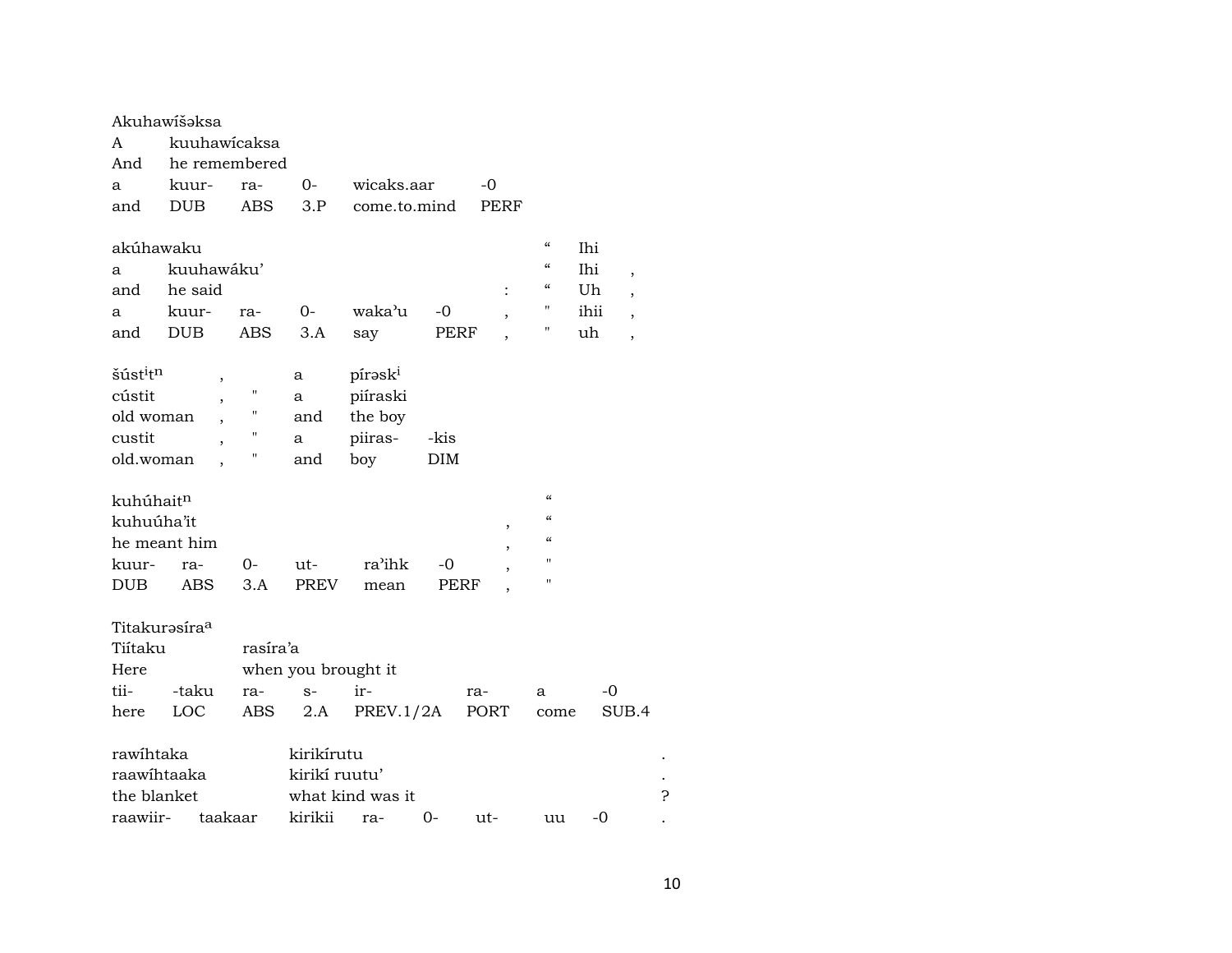| cloth          |                         | be.white       | what          | <b>ABS</b> | 3.A                      |                                        | PREV           | be          | <b>PERF</b> |
|----------------|-------------------------|----------------|---------------|------------|--------------------------|----------------------------------------|----------------|-------------|-------------|
| п              |                         |                |               |            |                          |                                        |                |             |             |
| Ħ              |                         |                |               |            |                          |                                        |                |             |             |
| п              |                         |                |               |            |                          |                                        |                |             |             |
| Ħ              |                         |                |               |            |                          |                                        |                |             |             |
| П              |                         |                |               |            |                          |                                        |                |             |             |
|                |                         |                |               |            |                          |                                        |                |             |             |
|                | Ahawáku                 |                |               |            |                          | $\mathcal{C}\mathcal{C}$               | Atipatn        |             |             |
|                | Ahawáku'                |                |               |            |                          | $\epsilon\epsilon$                     | Atípat         |             |             |
| He said        |                         |                |               |            |                          | $\mathcal{C}\mathcal{C}$               |                | Grandfather |             |
| ar-            | ra-                     | $0-$           | waka'u        | $-0$       | $\overline{\phantom{a}}$ | $\pmb{\mathsf{H}}$                     | ati-           |             | paak        |
| EV             | <b>ABS</b>              | $3.A$          | say           | PERF       | $\overline{ }$           | Ħ                                      | 1.POSS         |             | grandfather |
|                |                         |                |               |            |                          |                                        |                |             |             |
|                | tikisáwata <sup>a</sup> |                |               |            |                          |                                        | 11             |             |             |
| $\overline{ }$ |                         | tikiisáwataa'a |               |            |                          |                                        | П              |             |             |
|                | it was white            |                |               |            |                          |                                        | $\blacksquare$ |             |             |
|                | ti-                     | $0-$           | kiis.awataar  |            | $\overline{\phantom{a}}$ |                                        | "              |             |             |
|                | IND.3A                  | 3.A            | be.pure.white |            | EX                       |                                        | "              |             |             |
|                | Ahawáku                 |                |               |            |                          | $\mathcal{C}$                          | Šústitn        |             |             |
|                | Ahawáku'                |                |               |            |                          | $\boldsymbol{\mathcal{C}}$             | Cústit         |             |             |
| He said        |                         |                |               |            |                          | $\boldsymbol{\zeta}\boldsymbol{\zeta}$ |                | Old woman   | ,           |
| ar-            | ra-                     | $0-$           | waka'u        | $-0$       |                          | н.                                     | custit         |             | ,           |
| EV             | <b>ABS</b>              | 3.A            | say           | PERF       |                          | $\pmb{\mathsf{H}}$                     |                | old.woman   | ,<br>,      |
|                |                         |                |               |            |                          |                                        |                |             |             |
|                | kísutirit <sup>n</sup>  |                |               |            |                          |                                        |                | ,           |             |
|                | kiísuutiirit            |                |               |            |                          |                                        |                |             |             |
| see it         |                         |                |               |            |                          |                                        |                |             |             |
| kii-           | $i-$                    |                | $S-$          | ut-        | iirik                    | -0                                     |                |             |             |
| <b>HORT</b>    |                         | CONT.1/2A      | 2.A           | PREV       | see                      |                                        | PERF           |             |             |
|                |                         |                |               |            |                          |                                        |                |             |             |
|                | kísutiritn              |                |               |            |                          |                                        |                |             |             |
|                | Kiísuutiirit            |                |               |            |                          |                                        |                |             |             |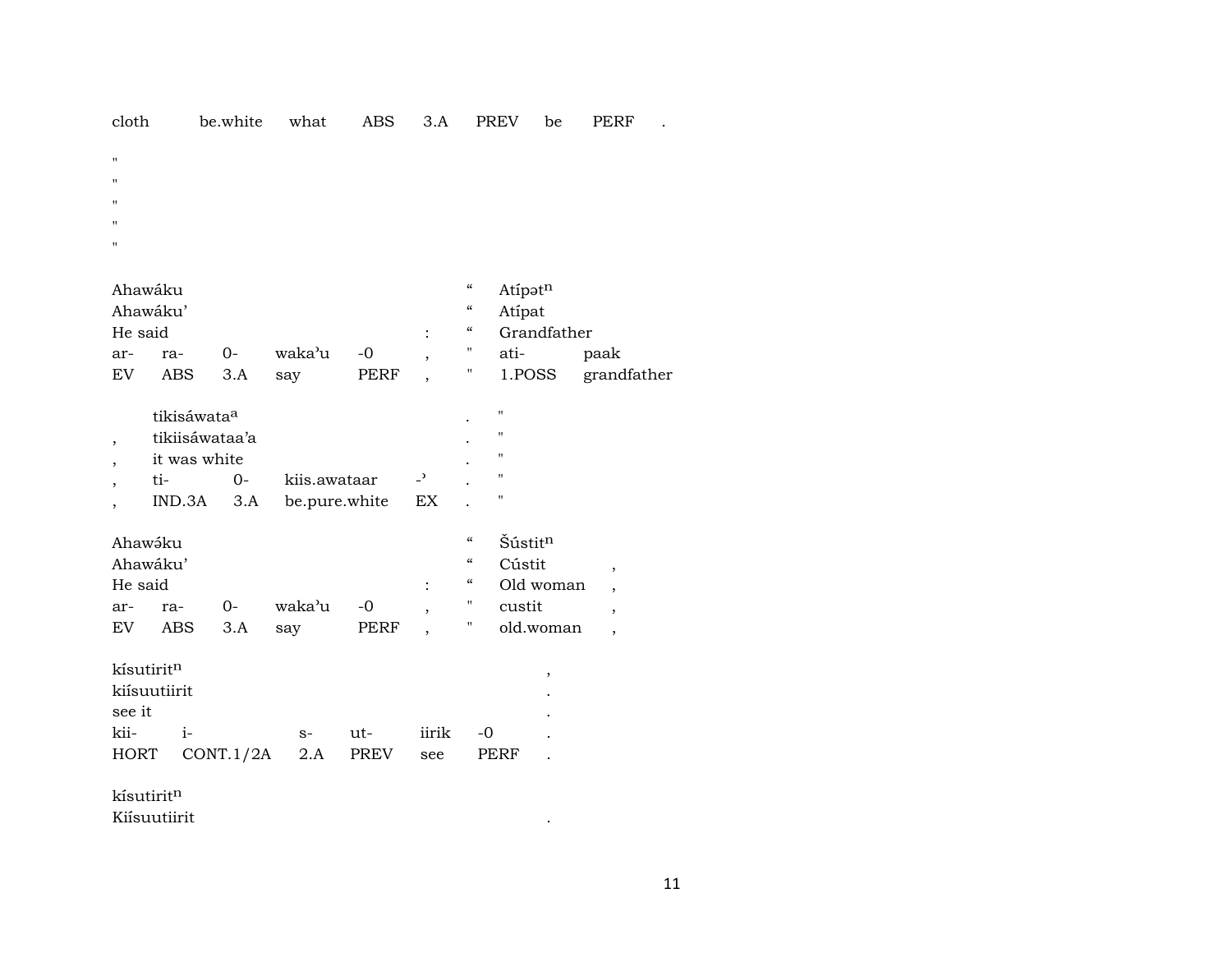| See it                          |       |                          |             |      |       |       |            |                     |               |    |
|---------------------------------|-------|--------------------------|-------------|------|-------|-------|------------|---------------------|---------------|----|
| kii-                            | $i-$  |                          | $S-$        | ut-  |       | iirik | $-0$       |                     |               |    |
| <b>HORT</b>                     |       | CONT.1/2A                | 2.A         | PREV |       | see   | PERF       |                     |               |    |
|                                 |       |                          |             |      |       |       |            |                     |               |    |
| tuháuutn                        |       |                          |             |      |       |       |            | $\, ,$              |               |    |
| Tuuhá'uu'ut                     |       |                          |             |      |       |       |            |                     |               |    |
| It might be                     |       |                          |             |      |       |       |            |                     |               |    |
| ti-                             | $0-$  | $ut-$                    | raa-        |      | uu    | -uk   | $-0$       |                     |               |    |
| IND.3A                          | 3.A   | PREV                     | way         | be   |       | DIST  | PERF       |                     |               |    |
| ti̇̃taku                        |       |                          |             |      |       |       |            |                     |               |    |
| tiítaku                         |       |                          |             |      |       |       |            |                     |               |    |
| right here                      |       |                          |             |      |       |       |            |                     |               |    |
| tii-                            | -taku |                          |             |      |       |       |            |                     |               |    |
| here                            | LOC   |                          |             |      |       |       |            |                     |               |    |
|                                 |       |                          |             |      |       |       |            |                     |               |    |
| rárahuka                        |       |                          |             |      |       |       |            |                     |               |    |
| rárahuuka                       |       |                          |             |      |       |       |            |                     |               |    |
| the one he brought in           |       |                          |             |      |       |       |            |                     | ,             | 11 |
| ra-                             | $0-$  | $a-$                     | ra-         |      | huuk- |       | a          | -0                  | ,             | П  |
| ABS.                            | 3.A   | PREV.3A                  | <b>PORT</b> |      | into  |       | come       | SUB.4               | ,             | П  |
|                                 |       |                          |             |      |       |       |            |                     |               |    |
| ihi                             |       | kurakuwíška <sup>a</sup> |             |      |       |       |            |                     |               |    |
| ihi<br>$\overline{\phantom{a}}$ |       | kurakuuwicka'a           |             |      |       |       |            |                     |               |    |
| uh<br>$\ddot{\phantom{0}}$      |       | his thinking             |             |      |       |       |            |                     |               |    |
| ihii                            | ku-   | ra-                      |             | 0-   | ku-   |       | $i-$       | wicka               | -a            |    |
| uh                              |       | INDF<br>INF.A            |             | 3.A  | INF.B |       | <b>SEQ</b> | think               | SUB.1         |    |
| rikúraku <sup>u</sup>           |       |                          |             |      |       |       |            | Šústit <sup>n</sup> |               |    |
| rikúraku'u                      |       |                          |             |      |       |       |            | Cústit              |               |    |
|                                 |       |                          |             |      |       |       |            |                     |               |    |
| its being that one              |       |                          |             |      |       |       |            |                     | The old woman |    |
| riku-                           | ra-   | 0-                       | ku-         |      | 0     | -u    |            | custit              |               |    |
| that.is                         | INF.A | 3.A                      | INF.B       |      | be    | SUB.D |            | old.woman           |               |    |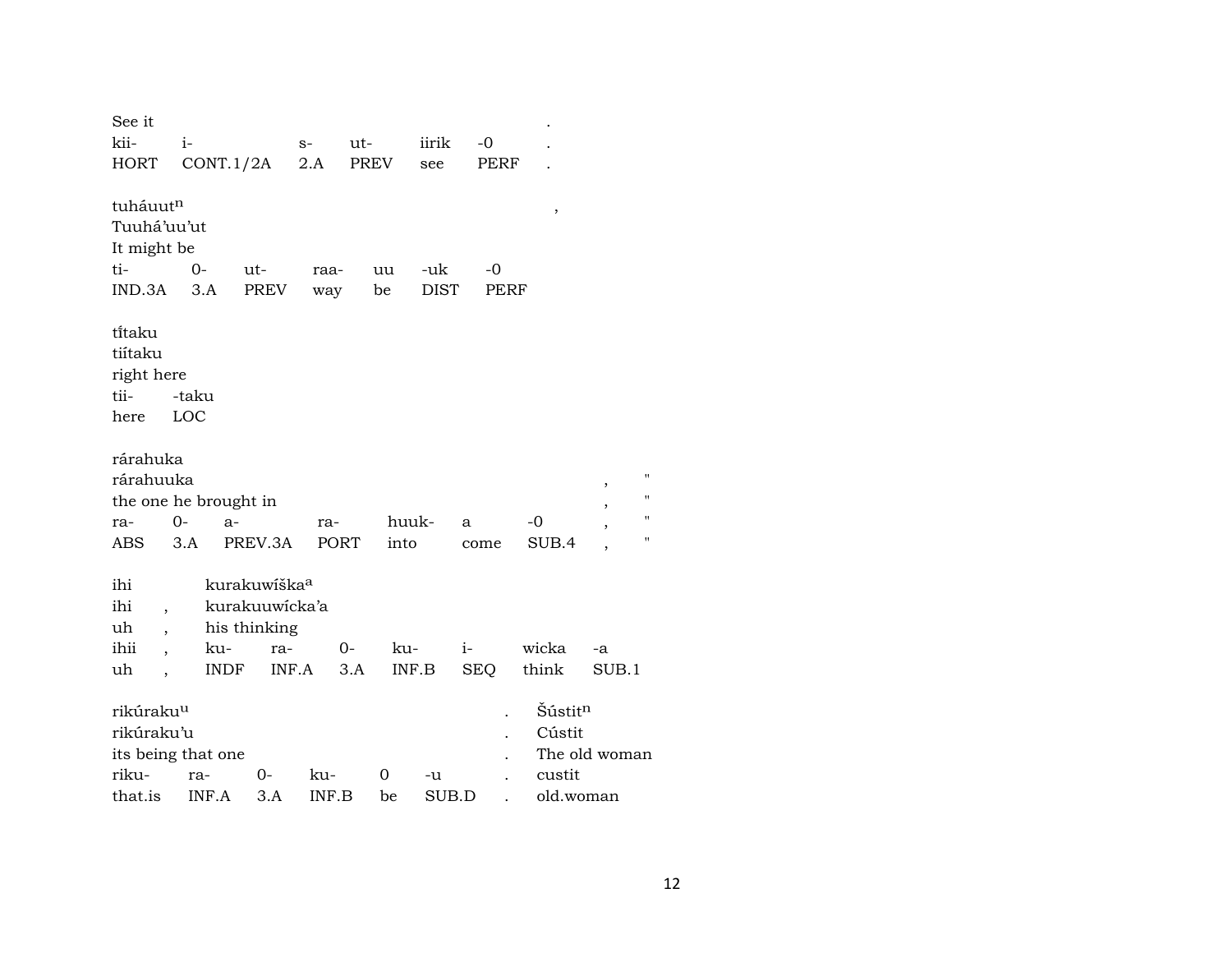| ruahiwáku                |                      |                                              |                          |       |        |                |          | $\epsilon\epsilon$       |                    |   |                |
|--------------------------|----------------------|----------------------------------------------|--------------------------|-------|--------|----------------|----------|--------------------------|--------------------|---|----------------|
| ruu'ahiwáku'             |                      |                                              |                          |       |        |                |          | $\epsilon\epsilon$       |                    |   |                |
| then she said            |                      |                                              |                          |       |        |                |          | $\mathcal{C}$            |                    |   |                |
| ruu-                     | ar-                  | ri-                                          |                          | $O -$ | waka'u | $-0$           |          | $\mathbf{H}$             |                    |   |                |
| then                     | EV                   |                                              | CONT.3A                  | 3.A   | say    | PERF           |          | $\mathbf H$              |                    |   |                |
|                          |                      |                                              |                          |       |        |                |          |                          |                    |   |                |
|                          |                      | Ihirúwirit <sup>n</sup> káwarit <sup>n</sup> |                          |       |        |                |          |                          |                    |   |                |
| Ihi                      | $\ddot{\phantom{0}}$ |                                              | ruuwiritkáwarit          |       |        |                |          |                          |                    |   |                |
| Uh                       | $\ddot{\phantom{0}}$ |                                              | then I have put it in it |       |        |                |          |                          |                    |   |                |
| ihii                     | $\ddot{\phantom{0}}$ | ruu-                                         | wii-                     | rii-  | $t-$   | ka.warik       |          | $-0$                     |                    |   |                |
| uh                       | $\ddot{\phantom{0}}$ | then                                         | now                      | ASSR  | 1.A    | put.in         |          | PERF                     |                    |   |                |
|                          |                      |                                              |                          |       |        |                |          |                          |                    |   |                |
| rahkákuskət <sup>n</sup> |                      |                                              |                          |       |        |                |          |                          |                    |   |                |
| rahkákuskat              |                      |                                              |                          |       |        | $\blacksquare$ |          |                          |                    |   |                |
| in the parfleche         |                      |                                              |                          |       |        | "              |          |                          |                    |   |                |
| raar-                    | ka-                  | kus                                          |                          | -kat  |        | $\mathbf{H}$   |          |                          |                    |   |                |
| PL                       | in                   |                                              | be sitting               | LOC   |        | 11             |          |                          |                    |   |                |
|                          |                      |                                              |                          |       |        |                |          |                          |                    |   |                |
| Ahawáku                  |                      |                                              |                          |       |        | [kurahus]      |          |                          | $\epsilon$         |   |                |
| Ahawáku'                 |                      |                                              |                          |       |        | kurahus        |          |                          | $\epsilon$         |   |                |
| He said                  |                      |                                              |                          |       |        | the old man    |          |                          | $\epsilon$         |   |                |
| ar-                      | ra-                  | $0-$                                         | waka'u                   |       | $-0$   | kurahuus       |          | $\overline{\phantom{a}}$ | $\mathbf{H}$       |   |                |
| EV.                      | ABS                  | 3.A                                          | say                      |       | PERF   | old.man        |          |                          | $\pmb{\mathsf{H}}$ |   |                |
|                          |                      |                                              |                          |       |        |                |          |                          |                    |   |                |
| Šústitn                  |                      |                                              | súkskawət <sup>n</sup>   |       |        |                |          |                          |                    |   | $^{\prime}$    |
| Cústit                   |                      |                                              | súkskawat                |       |        |                |          |                          |                    |   | $\blacksquare$ |
| Old woman                |                      | $\overline{\phantom{a}}$                     | take it out              |       |        |                |          |                          |                    | Ţ | $^{\prime}$    |
| custit                   |                      | ,                                            | $i-$                     |       | $S-$   | uks-           | kawat    |                          | -0                 |   | $\blacksquare$ |
| old.woman                |                      | ,                                            | CONT.1/2A                |       | 2.A    | <b>JUSS</b>    | take.out |                          | PERF               |   | 11             |
|                          |                      |                                              |                          |       |        |                |          |                          |                    |   |                |

Šustít Cústit The old woman custit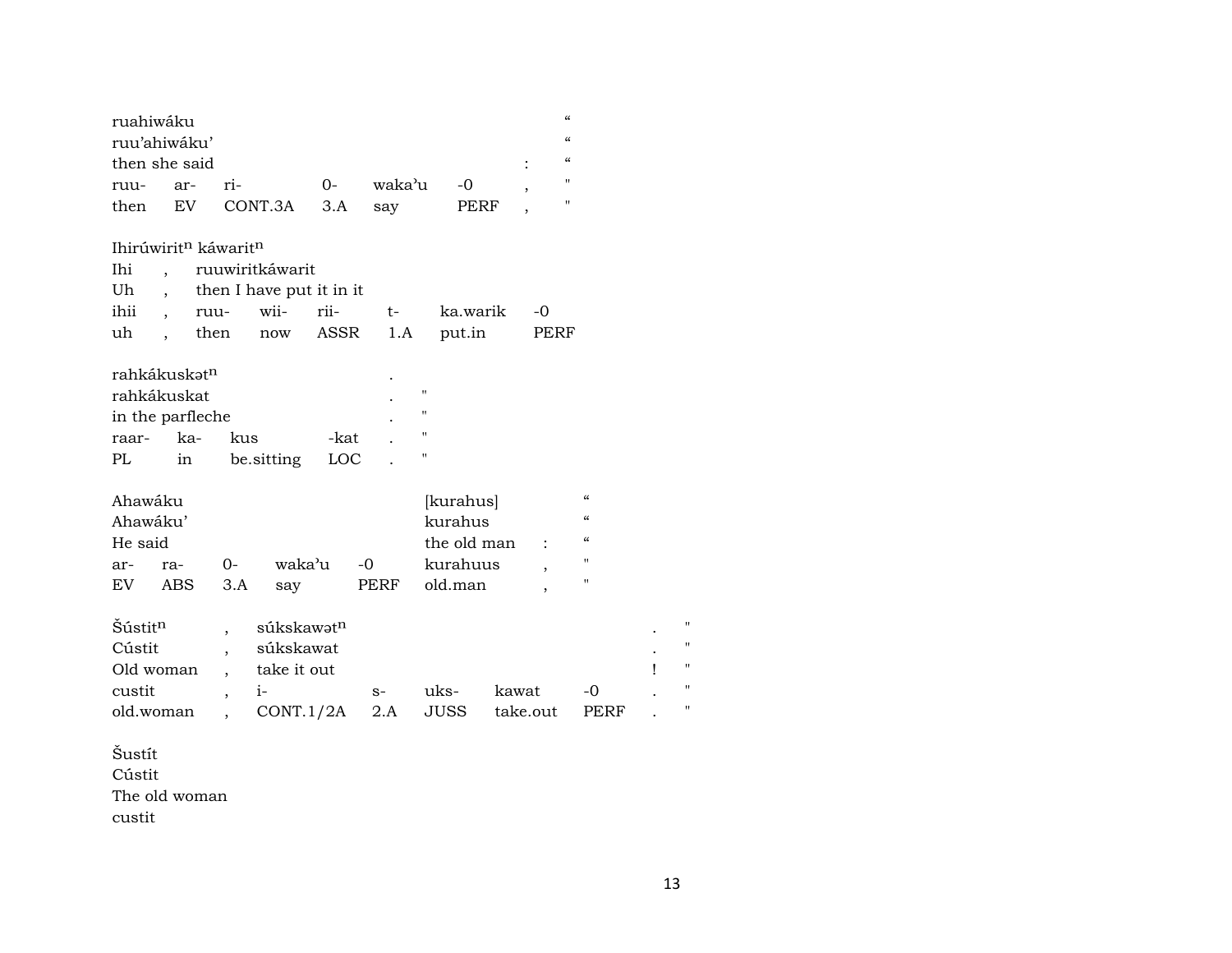old.woman

| rúahuši <sup>a</sup>     |                        |                        |      |                |                |         |             |          |      |           |
|--------------------------|------------------------|------------------------|------|----------------|----------------|---------|-------------|----------|------|-----------|
|                          | ruú'ahuci'a            |                        |      |                |                |         |             |          |      |           |
|                          | then she did it        |                        |      |                |                |         |             |          |      |           |
| ruu-                     | ar-                    | ra-                    | 0-   | ut-            | $i-$           | aar     | -0          |          |      |           |
| then                     | <b>EV</b>              | <b>ABS</b>             | 3.A  | PREV           | <b>SEQ</b>     | do      | PERF        |          |      |           |
|                          | aahakáwət <sup>n</sup> |                        |      |                |                |         |             |          |      |           |
| a                        | ahakáwat               |                        |      |                |                |         |             |          |      |           |
| and                      |                        | she took it out        |      |                |                |         |             |          |      |           |
| a                        | ar-                    | ra-                    | 0-   | kawat          | -0             |         |             |          |      |           |
| and                      | EV.                    | ABS                    | 3.A  | take.out       | <b>PERF</b>    |         |             |          |      |           |
|                          | Hiahakatawáraritn      |                        |      |                |                |         |             |          |      |           |
| Hi                       |                        | ahakataawáraarit       |      |                |                |         |             |          |      |           |
| And                      |                        | she opened it out      |      |                |                |         |             |          |      |           |
| hi                       | ar-                    | ra-                    | $0-$ |                | kataawaraa.rik | -0      |             |          |      |           |
| and                      | EV                     | ABS                    | 3.A  | open.out       |                | PERF    |             |          |      |           |
|                          |                        | hiwihirurikuahikurahus |      |                |                |         |             |          |      |           |
| hi                       | wihiru                 |                        |      | riku'ahí'      |                |         |             |          |      | kúrahus   |
| and                      | now                    |                        |      | it was the one |                |         |             |          |      | the old n |
| hi                       | wii-                   | hiruu                  |      | riku-<br>ar-   | ri-            |         | 0-          | 0        | $-0$ | kurahuu   |
| and                      | now                    | then                   |      | EV<br>that.is  |                | CONT.3A | 3.A         | be       | PERF | old.man   |
| $\overline{\phantom{a}}$ | tiráraspi              |                        |      |                |                |         | rawihtaka   |          |      |           |
|                          | tiráraspi              |                        |      |                |                |         | raawihtaaka |          |      |           |
|                          |                        | this one he sought     |      |                |                |         | blanket     |          |      |           |
|                          | tii-                   | ra-                    | 0-   | raspii         | -0             |         | raawiir-    | taakaar  |      |           |
|                          | this                   | ABS                    | 3.A  | look.for       | SUB.4          | cloth   |             | be.white |      |           |
|                          | Akíkutišiksurahoš      |                        |      |                |                |         |             |          |      |           |

| Aki | kutuciksurahac |  |
|-----|----------------|--|
|     |                |  |

kúrahus the old man kurahuus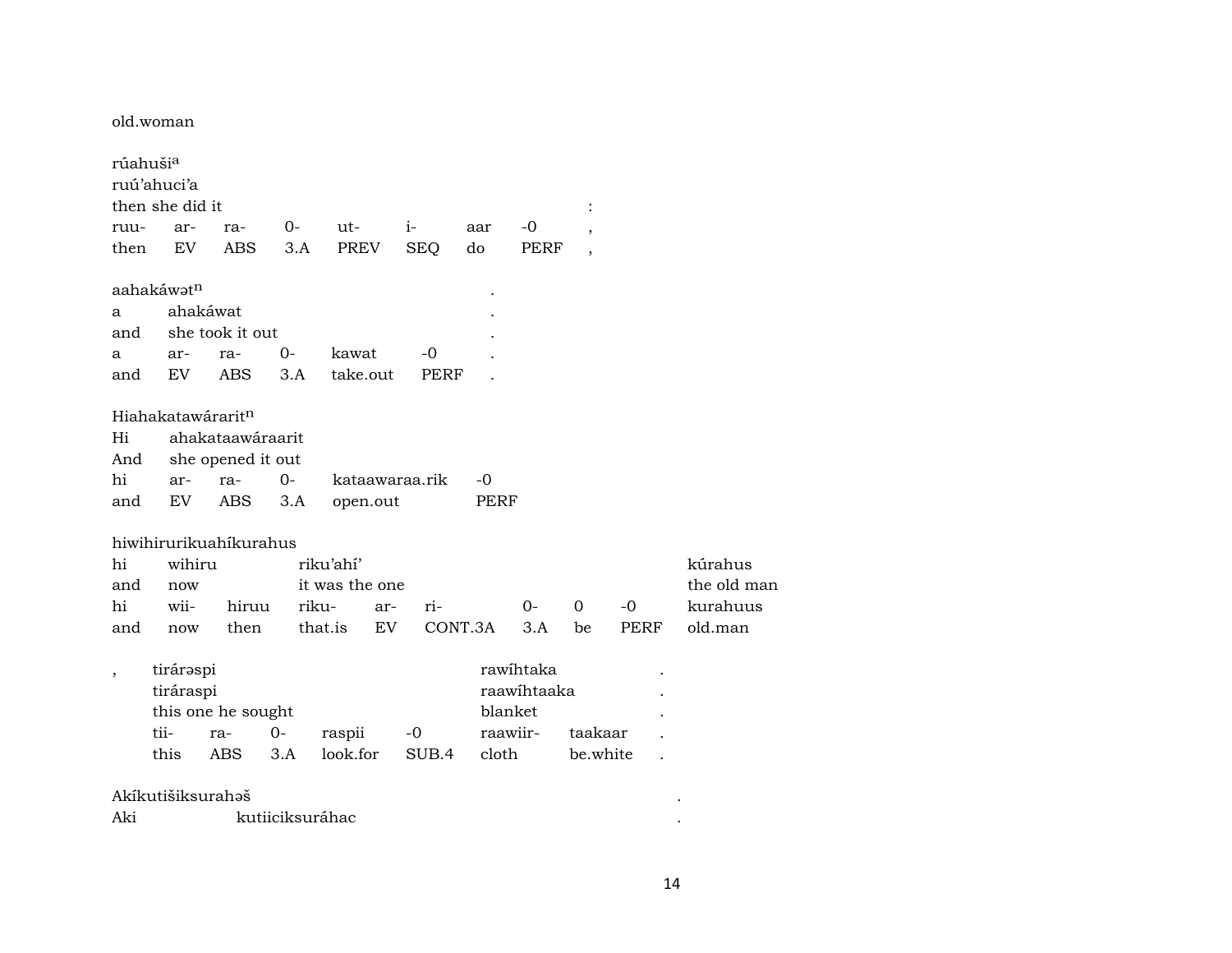| And here             |                                  |                          | he had forgotten it |           |                    |            |               |      |             |
|----------------------|----------------------------------|--------------------------|---------------------|-----------|--------------------|------------|---------------|------|-------------|
| $a-$                 | ki                               | ku-                      | ti-                 | $0-$      | aciks-             | hurahac    | $-0$          |      |             |
| and                  | there                            | <b>INDF</b>              | IND.3A              | 3.P       | mind               | disappear  | PERF          |      |             |
|                      |                                  |                          |                     |           |                    |            |               |      |             |
|                      | Akikutišiksuráhaš                |                          |                     |           |                    |            |               |      |             |
| Aki                  |                                  |                          | kutiiciksuráhac     |           |                    |            |               |      |             |
| And here             |                                  |                          | he had forgotten it |           |                    |            |               |      |             |
| $a-$                 | ki                               | ku-                      | ti-                 | $0-$      | aciks-             | hurahac    | $-0$          |      |             |
| and                  | there                            | <b>INDF</b>              | IND.3A              | 3.P       | mind               | disappear  | PERF          |      |             |
|                      |                                  |                          |                     |           |                    |            |               |      |             |
| Nawaháw <sup>a</sup> |                                  |                          |                     |           |                    |            |               |      |             |
| Ráwa                 | haáwa'                           |                          |                     |           |                    |            |               |      |             |
| <b>Now</b>           | also                             |                          |                     |           |                    |            |               |      |             |
| rawa                 | haawa                            |                          |                     |           |                    |            |               |      |             |
| now                  | also                             |                          |                     |           |                    |            |               |      |             |
|                      |                                  |                          |                     |           |                    |            |               |      |             |
|                      | ritirətaruhawira                 |                          |                     |           |                    |            |               |      |             |
|                      | riitiraattaaruuhaawiraa'         |                          |                     |           |                    |            |               |      |             |
| rii-                 | we were coming downriver<br>$t-$ | ir-                      | rak-                |           |                    |            | huuha.wi.raa- |      | $-0$        |
| ASSR                 | 1.A                              | PREV.1/2A                |                     | $1/2$ .PL | raar-<br>PL.INDV.A | downstream |               | a    | <b>PERF</b> |
|                      |                                  |                          |                     |           |                    |            |               | come |             |
| píšikatn             |                                  |                          | píšikatn            |           |                    |            |               |      |             |
| pícikat              |                                  | --                       | pícikat             |           |                    |            |               |      |             |
| in winter            |                                  | --                       | in winter           |           |                    |            |               |      |             |
| pici-                | -kat                             | $\overline{\phantom{a}}$ | pici-               | -kat      |                    |            |               |      |             |
| wintry               | <b>LOC</b>                       | --                       | wintry              | LOC       |                    |            |               |      |             |
|                      |                                  |                          |                     |           |                    |            |               |      |             |
|                      | witatiraítakiš <sup>i</sup>      |                          |                     |           |                    |            |               |      |             |
|                      | witatiraa'iita                   |                          |                     |           |                    |            | kiici'        |      |             |
| I now know           |                                  |                          |                     |           |                    |            | but           |      |             |
| wii-                 | ta-                              | t-                       | ir-                 |           | raa.iita           | -0         | kici          |      |             |
| now                  | IND.1/2A                         | 1.A                      | PREV.1/2A           |           | know               | PERF       | but           |      |             |
|                      |                                  |                          |                     |           |                    |            |               |      |             |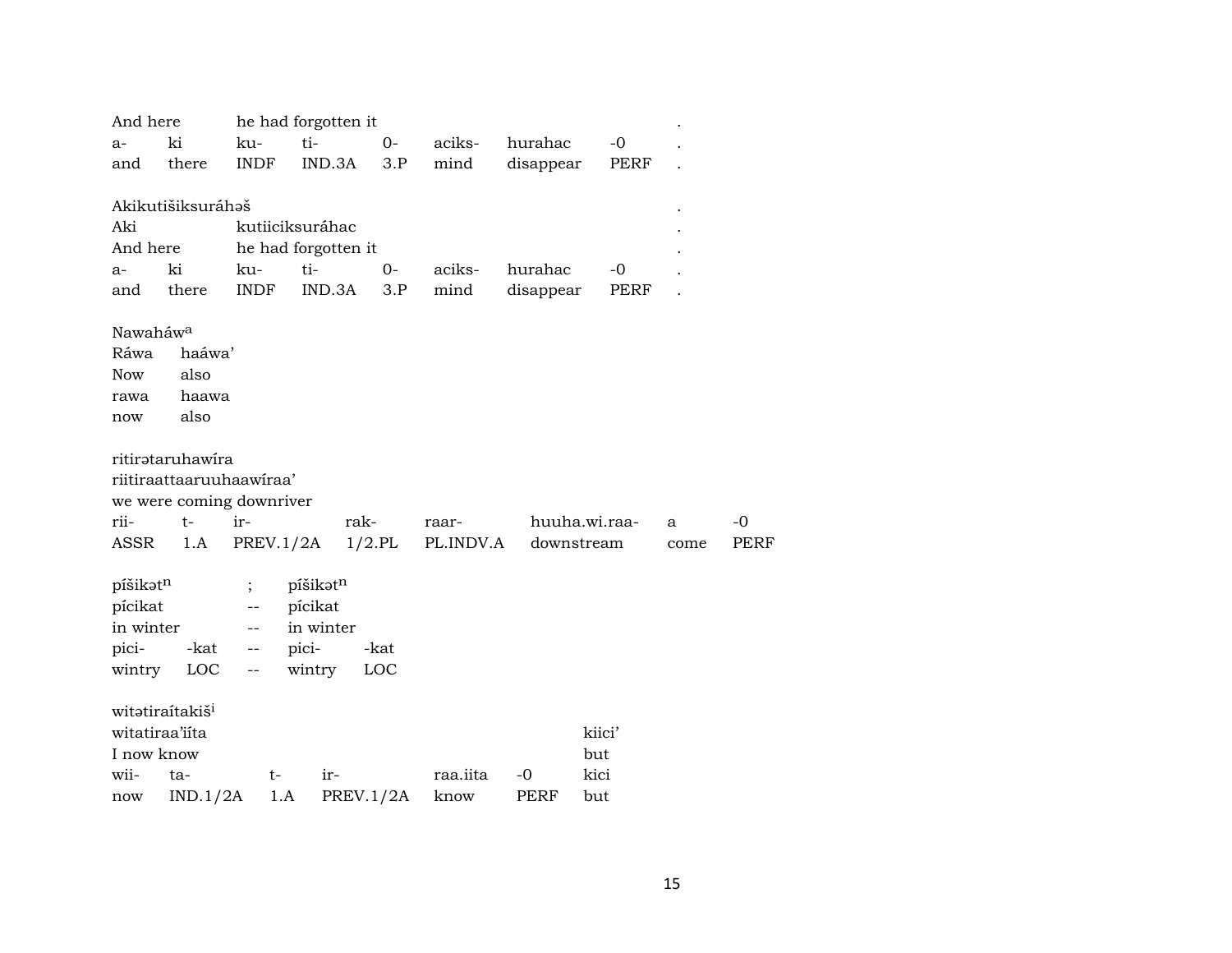|                                                                                     | hiširukarukituratihkuraítaw <sup>i</sup>                                                                          |                                                             |                                                     |                                                                                               |                      |                                                                            |                                                                            |                                     |       |      |                  |       |          |       |
|-------------------------------------------------------------------------------------|-------------------------------------------------------------------------------------------------------------------|-------------------------------------------------------------|-----------------------------------------------------|-----------------------------------------------------------------------------------------------|----------------------|----------------------------------------------------------------------------|----------------------------------------------------------------------------|-------------------------------------|-------|------|------------------|-------|----------|-------|
| hi                                                                                  | ciru                                                                                                              |                                                             |                                                     | karú' kítuu' ratihkuraa'iítawi                                                                |                      |                                                                            |                                                                            |                                     |       |      |                  |       |          |       |
| and                                                                                 | yet                                                                                                               |                                                             |                                                     | I could not know everything                                                                   |                      |                                                                            |                                                                            |                                     |       |      |                  |       |          |       |
| hi                                                                                  | ciruu                                                                                                             | ka-                                                         | ra-                                                 | $0-$<br>uu                                                                                    | $-0$                 |                                                                            | kituu-                                                                     | $-u$ <sup><math>\prime</math></sup> | ra-   | $t-$ | ir-              | ku-   | raa.iita | -wi   |
| and                                                                                 | yet                                                                                                               | <b>NEG</b>                                                  | <b>ABS</b>                                          | 3.A<br>be                                                                                     | <b>PERF</b>          |                                                                            | all                                                                        | <b>NOM</b>                          | INF.A | 1.A  | <b>PREV.1/2A</b> | INF.B | know     | SUB.L |
| $\cdot$<br>kici<br>$\,$<br>but<br>$\,$<br>kici<br>$\cdot$<br>but<br>$\cdot$<br>$\,$ | Kisiwirakuraítaw <sup>i</sup><br>wii-<br>when<br>ruhúriškatn<br>ruuhuúrickat<br>there on the end<br>ruu-<br>there | wirakuraa'iitawi<br>ra-<br>INF.A<br>huuricka-<br>on.the.end | when one knows of it<br>$O -$<br>3.A<br>$-t$<br>LOC | $a-$<br>PREV.3A<br>šuskíraritn<br>cuskiírarit<br>a little bit<br>caskii.rarit<br>a.little.bit | ku-                  | INF.B                                                                      | raa.iita<br>know                                                           | -wi                                 | SUB.L |      |                  |       |          |       |
| Tihwakiahu<br>They say<br>ti-<br>IND.3A                                             | Tihwaki'aahu'<br>$O -$<br>3.A                                                                                     | ir-<br>PL.3A                                                | waki.a                                              | say.PL.IMPF                                                                                   | -:hus<br><b>IMPF</b> | $\,$                                                                       |                                                                            |                                     |       |      |                  |       |          |       |
| ratuhúkak <sup>u</sup><br>ra-<br><b>ABS</b>                                         | Raatuhuúkaaku<br>Village In The River Valley<br>$O -$<br>3.A                                                      | ituur-<br>village                                           | huukaa-                                             | along.a.stream.course                                                                         |                      | kus                                                                        | be.sitting                                                                 | $-{\bf 0}$<br>SUB.4                 |       |      |                  |       |          |       |
| tihwakiahu<br>They say<br>ti-                                                       | Tihwaki'aahu'<br>$0-$                                                                                             | ir-                                                         | waki.a                                              |                                                                                               | -:hus                | $\cdot$<br>$\overline{\phantom{a}}$<br>$\cdot$<br>$\overline{\phantom{a}}$ | ihi<br>ihi<br>$\overline{\phantom{a}}$<br>uh<br>$\cdot$<br>ihii<br>$\cdot$ |                                     |       |      |                  |       |          |       |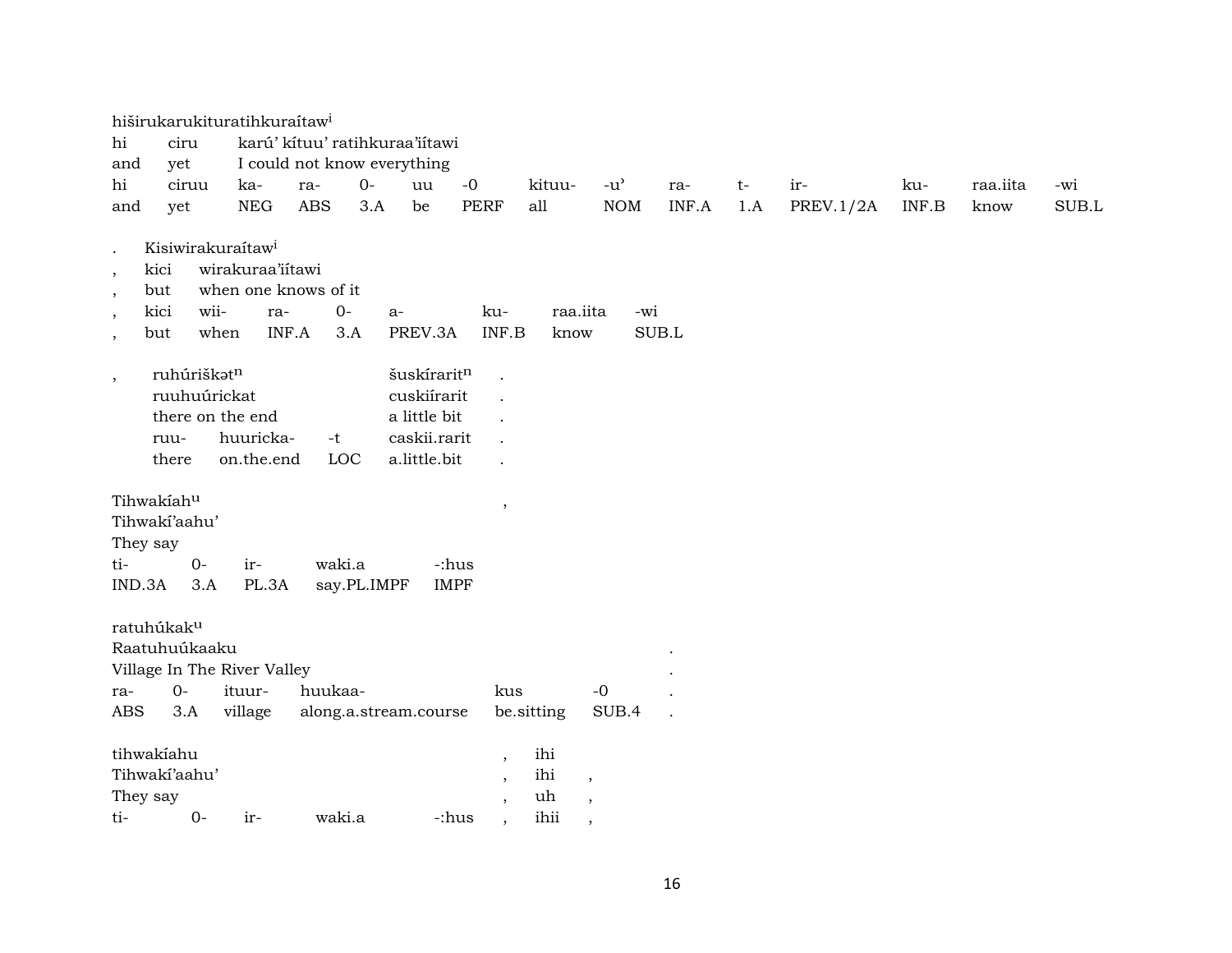### IND.3A 3.A PL.3A say.PL.IMPF IMPF , uh ,

| Kutkári                                    |                              |                    |       |           |              |             |         |          |             |
|--------------------------------------------|------------------------------|--------------------|-------|-----------|--------------|-------------|---------|----------|-------------|
| Kútkari'                                   |                              |                    |       |           |              |             |         |          |             |
| Many Dead Ones                             |                              |                    |       |           |              |             |         |          |             |
| kuu'at<br>kari                             |                              |                    |       |           |              |             |         |          |             |
| be.dead                                    | be.numerous                  |                    |       |           |              |             |         |          |             |
| Hirikuritirakət <sup>n</sup> akuwišáhu     |                              |                    |       |           |              |             |         |          |             |
| Hi                                         | rikuriitiraákattakuwícaahu'  |                    |       |           |              |             |         |          |             |
| And                                        | our group was arriving there |                    |       |           |              |             |         |          |             |
| hi<br>riku-                                | rii-                         | $t-$               | ir-   |           | rak-         |             | aktaku- | wic.a    | -:hus       |
| that.is<br>and                             |                              | ASSR 1.A           |       | PREV.1/2A |              | $1/2$ .PL   | group   | arrive   | <b>IMPF</b> |
| Pa                                         | irírutah <sup>u</sup>        |                    |       |           |              |             |         |          |             |
| pah<br>$\overline{ }$                      | iriíruutahu                  |                    |       |           |              |             |         |          |             |
| the moon<br>$\overline{\phantom{a}}$       |                              | its being that way |       |           |              |             |         |          |             |
| pah<br>$\overline{ }$                      | irii-                        | ra-                | 0-    | ut-       | $\mathbf{0}$ | $-a$        | -hus    |          |             |
| elk<br>$\overline{ }$                      | that                         | ABS                | 3.A   | PREV      | be           | SUB.1       |         | IMPF.SUB |             |
| wirakukitáriki<br>$\overline{\phantom{a}}$ |                              |                    |       |           |              |             |         |          |             |
| wirakukitaáriki                            |                              |                    |       |           |              |             |         |          |             |
|                                            | when it stands on top        |                    |       |           |              |             |         |          |             |
| wii-                                       | ra-                          | $0-$               | ku-   | kita-     | arik         |             | $-i$    |          |             |
| when                                       | INF.A                        | 3.A                | INF.B | on.top    |              | be.standing | SUB.2   |          |             |
|                                            |                              |                    |       |           |              |             |         |          |             |

Iwiríhakituruət<sup>n</sup>

.

Iwiríhaakituuru'at

Our village now extended there

|  |  | ii- wii- rii- t- rak- ituur- u.at |                                                         |  |
|--|--|-----------------------------------|---------------------------------------------------------|--|
|  |  |                                   | there now ASSR 1.A 1/2.PL village extend.in.a.line PERF |  |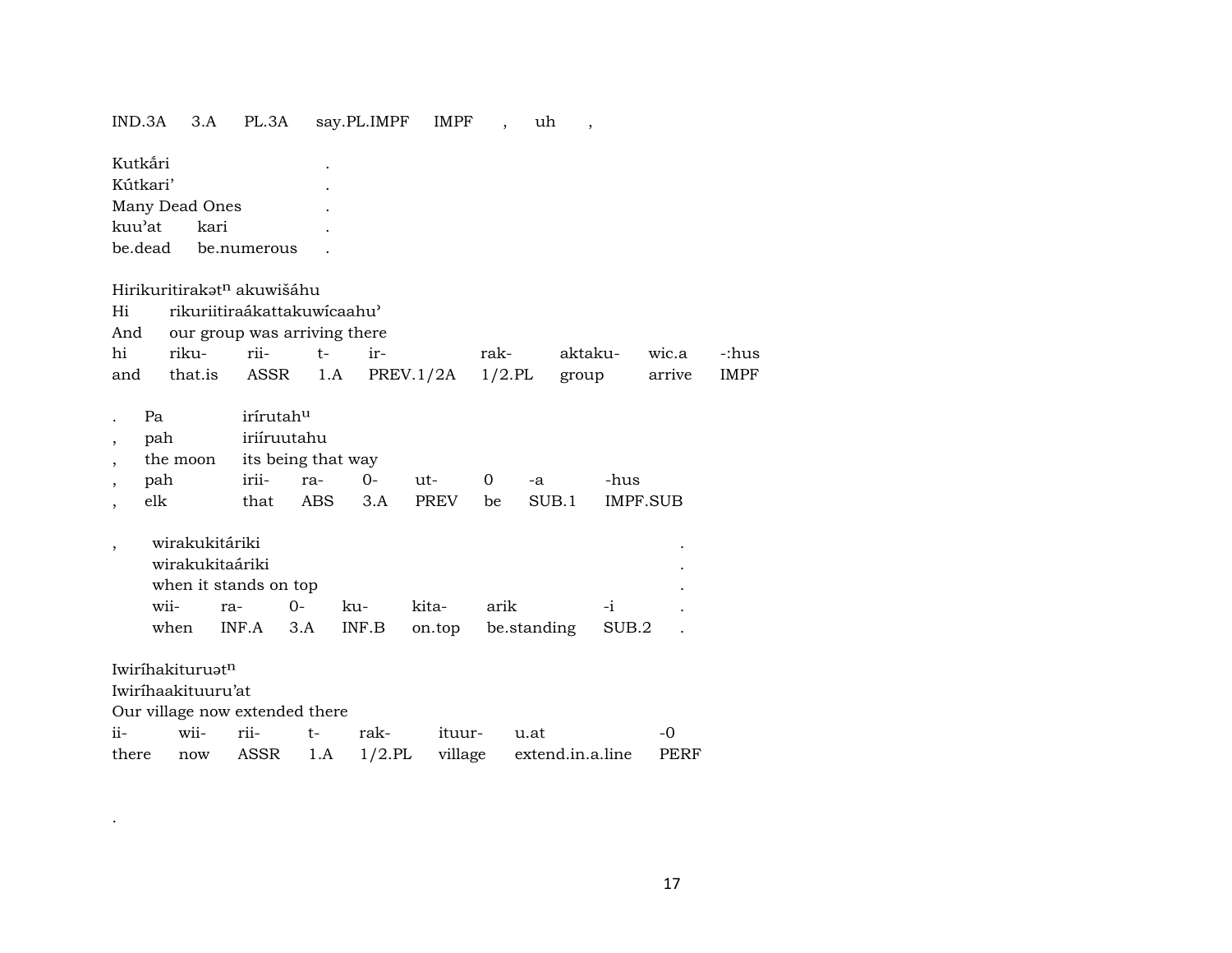| ta-<br>IND.1/2A                                        | Tahakiturišíhtasa<br>Tahaakituuricíhtasa | $t-$             | Our camp was on the edge of the village<br>rak-                                         | ituur- | icihta-<br>1.A 1/2.PL village edge.of.the.village           | sa<br>be.lying    | $-0$<br>PERF |
|--------------------------------------------------------|------------------------------------------|------------------|-----------------------------------------------------------------------------------------|--------|-------------------------------------------------------------|-------------------|--------------|
| naripákusu<br>the soldiers<br>raa-<br>way              | raaripákusu'<br>ri.apak                  |                  | oppose.relinquishing IMPF.SUB                                                           | -hus   | $^\mathrm{^\mathrm{o}}$<br>,<br>$-u^{\prime}$<br><b>NOM</b> |                   |              |
| iratúrut <sup>a</sup><br>iraatúruuta<br>$ii -$<br>that | that village extending<br>ra-<br>ABS     | $O -$<br>3.A     | ituur-                                                                                  | u.at   | -a<br>village extend.in.a.line<br>SUB.1                     |                   |              |
| Ukáhkatn<br>Uukaáhkat<br>uukaahka-<br>eastward         | On the east side                         | -t<br><b>LOC</b> | $\overline{\phantom{a}}$                                                                |        |                                                             |                   |              |
| hi<br>and<br>hi<br>and                                 | hirihakiturišihtaítatn<br>rii-<br>ASSR   | $t-$<br>1.A      | rihaakituuricihta'iitat<br>our camp was on the edge of the village<br>rak-<br>$1/2$ .PL | ituur- | icihta-<br>village edge.of.the.village                      | itak<br>be.a.camp | $-0$<br>PERF |

. .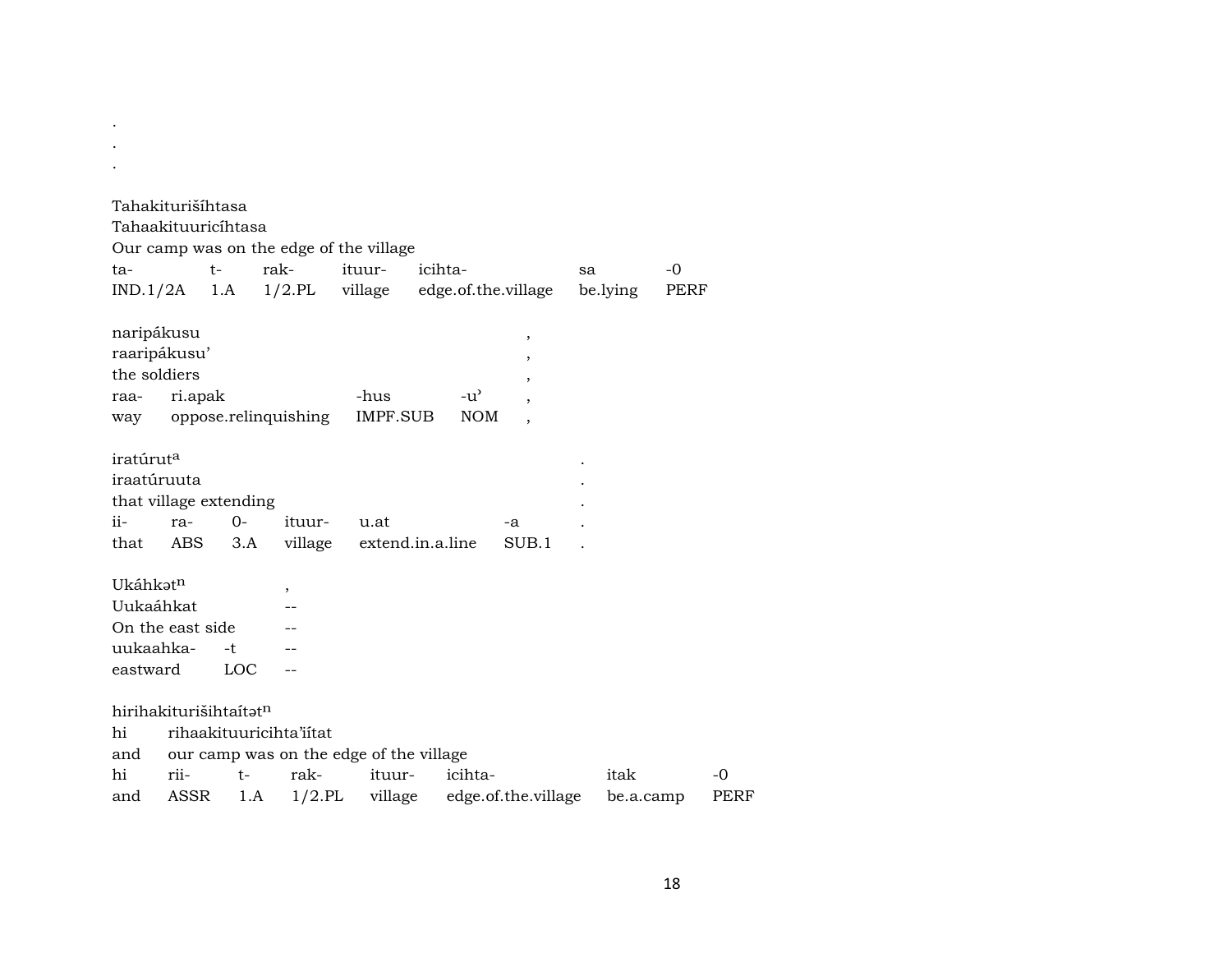| outside       | ukáhkatn<br>uukaáhkat<br>uukaahkat | on the eastside            |                                                           |                                          |                    |                   |                  |                   |                                                      |                      |                     |
|---------------|------------------------------------|----------------------------|-----------------------------------------------------------|------------------------------------------|--------------------|-------------------|------------------|-------------------|------------------------------------------------------|----------------------|---------------------|
|               |                                    |                            | tikukstatápaharuhúsuku                                    |                                          |                    |                   |                  |                   |                                                      |                      |                     |
|               |                                    |                            | tikukstaattápahaaruhúsuuku'<br>they used to give us flour |                                          |                    |                   |                  |                   |                                                      |                      |                     |
| ti-<br>IND.3A |                                    | $O -$<br>3.A               | ir-<br>PL.3A                                              | ku-<br>INF.B                             | uks-<br><b>AOR</b> | rak-<br>$1/2$ .PL | tapaht-<br>flour | raar-<br>$\rm PL$ | uh<br>give                                           | -:hus<br><b>IMPF</b> | -uuku<br><b>HAB</b> |
|               |                                    |                            |                                                           |                                          |                    |                   |                  |                   |                                                      |                      |                     |
|               |                                    |                            |                                                           |                                          |                    |                   |                  |                   |                                                      |                      |                     |
|               |                                    |                            |                                                           |                                          |                    |                   |                  |                   |                                                      |                      |                     |
|               |                                    |                            |                                                           |                                          |                    |                   |                  |                   |                                                      |                      |                     |
|               |                                    |                            |                                                           |                                          |                    |                   |                  |                   |                                                      |                      |                     |
|               |                                    |                            | Iriwikuhiratkaharáwiu                                     |                                          |                    |                   |                  |                   |                                                      |                      |                     |
|               |                                    |                            | Iriwikuuhiratkahaaráwi'u'                                 |                                          |                    |                   |                  |                   |                                                      |                      |                     |
| irii-         |                                    | wii-                       | kuur-                                                     | Whatever time of the night it was<br>ri- | $0-$               | ratkahaar-        |                  | raa.wi.u          | -0                                                   |                      |                     |
| what          |                                    | now                        | <b>DUB</b>                                                | CONT.3A                                  | 3.A                | night             |                  | be.a.time         | <b>PERF</b>                                          |                      |                     |
|               |                                    |                            |                                                           |                                          |                    |                   |                  |                   |                                                      |                      |                     |
|               |                                    | Kiwariturákus <sup>a</sup> |                                                           |                                          |                    |                   |                  |                   | $\, ,$                                               |                      |                     |
|               |                                    | Kiíwariitu'                |                                                           | rákuusa                                  |                    |                   |                  |                   | $\, ,$                                               |                      |                     |
|               | Naked<br>kiiwariit                 |                            | $-u^{\prime}$                                             | when one slept<br>ra-                    | $0-$               | ku-<br>sa         |                  | $-0$              |                                                      |                      |                     |
|               | naked                              |                            | <b>NOM</b>                                                | INF.A                                    | 3.A                | INF.B             | be.lying         | SUB.4             | $\overline{\phantom{a}}$<br>$\overline{\phantom{a}}$ |                      |                     |
|               |                                    |                            |                                                           |                                          |                    |                   |                  |                   |                                                      |                      |                     |
|               |                                    | hirawitakaráhisu           |                                                           |                                          |                    |                   |                  |                   |                                                      |                      |                     |
| hi            |                                    |                            | raawiitakaaraáhisu'                                       |                                          |                    |                   |                  |                   |                                                      |                      |                     |
| and<br>hi     |                                    | suddenly<br>raa-           | wii-                                                      | takaaraahis                              | $-u^{\prime}$      |                   |                  |                   |                                                      |                      |                     |
|               |                                    |                            |                                                           |                                          |                    |                   |                  |                   |                                                      |                      |                     |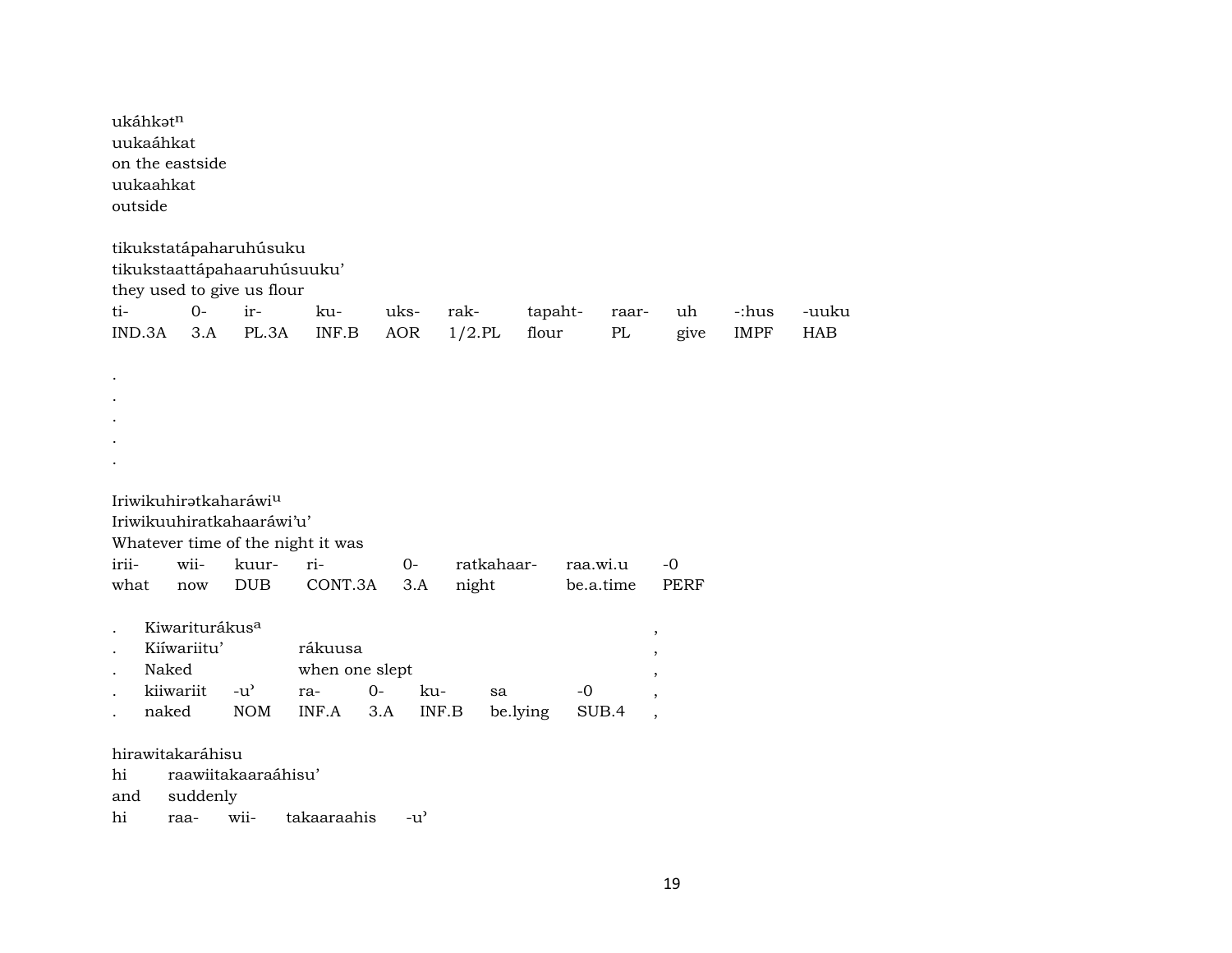and just now all.at.once NOM hiruháhwiša hi ruuhaáhwica' and a war party arrived hi ra- 0- a- ut- raar- wic.a -0 and ABS 3.A PREV.3A PREV PL.INDV.A arrive PERF kátahka . kátahka . enemy . katahkaa . enemy . Hirikurihatáhwiša Hi rikuriihaattaáhwica' And they were the ones who attacked us hi riku- ra- 0- a- ir- a- ut- rak- raar- wic.a -0 and that.is ABS 3.A PREV.3A PL.3A 2.P PREV 1/2.PL PL.INDV.P arrive PERF hírəs . Náw<sup>a</sup> , kúrahus , híras . Ráwa , kúrahus - at night . Now , the old man - hiras . rawa , kurahuus - at.night . now , old.man - híkuhuta kúrahus hi kúhuuta kúrahus and the did it the old man : hi kuur- ra- 0- ut- aar -0 kurahuus , and DUB ABS 3.A PREV do PERF old.man , " Šústit¶ ¿suru . " " Cústit , ásuuru' . "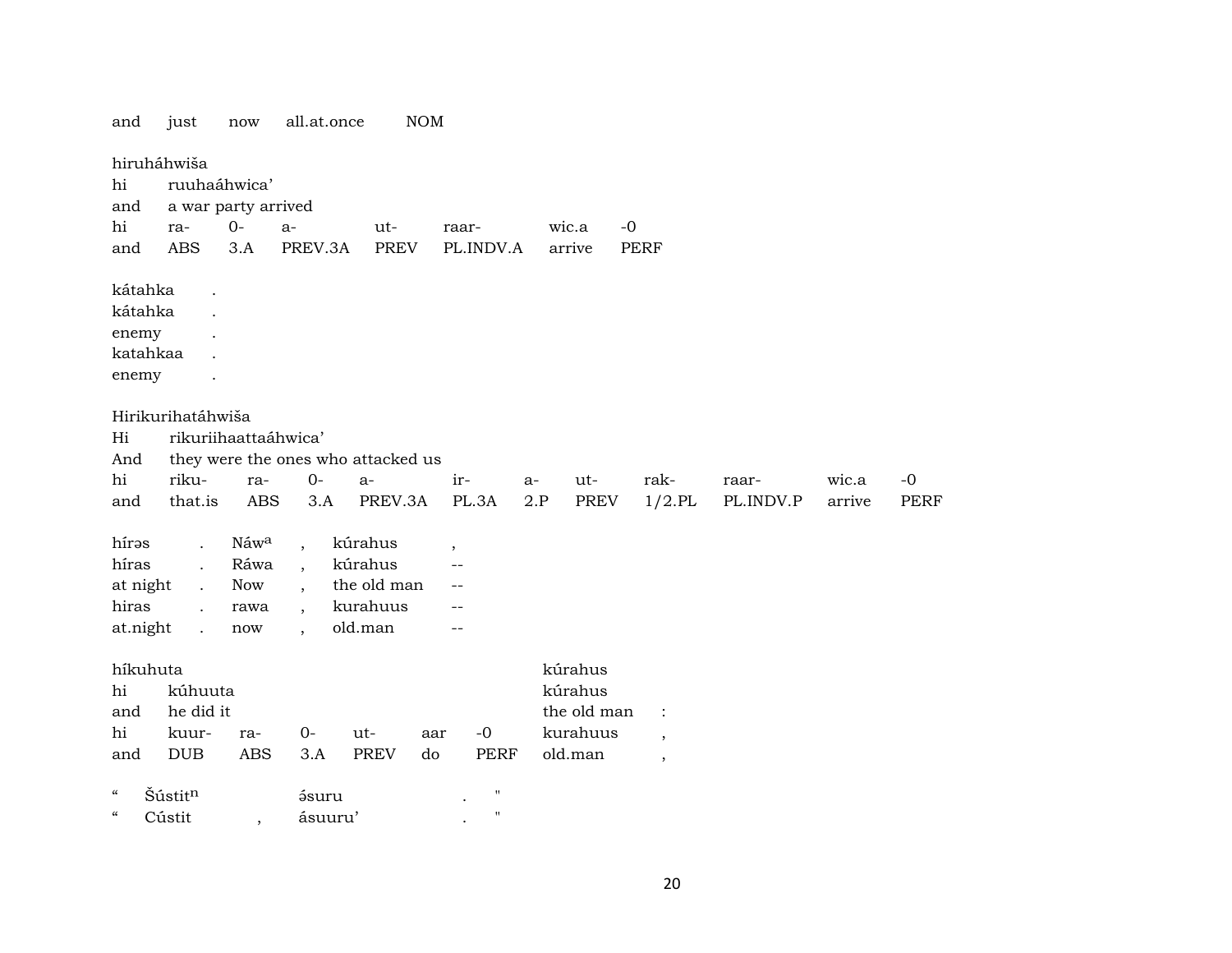| $\mathcal{C}\mathcal{C}$<br>н<br>$\pmb{\mathsf{H}}$ |                                 | Old woman<br>custit<br>old.woman                         |                              | as.huur<br>moccasin                                         | (my) moccasins                     | $-u^{\prime}$<br><b>NOM</b> | $\pmb{\mathsf{H}}$<br>$\blacksquare$<br>$\mathbf{H}$ |             |                           |                     |             |                     |                      |
|-----------------------------------------------------|---------------------------------|----------------------------------------------------------|------------------------------|-------------------------------------------------------------|------------------------------------|-----------------------------|------------------------------------------------------|-------------|---------------------------|---------------------|-------------|---------------------|----------------------|
|                                                     | Kítuu'u'<br>All<br>kituu<br>all | Kituwitahatikawatatn<br>$-u'$<br><b>NOM</b>              | wii-<br>$\operatorname{now}$ | witahaattíkawatat<br>we had fled outside<br>ta-<br>IND.1/2A |                                    | $t-$<br>1.A                 | rak-<br>$1/2$ .PL                                    |             | ri.kawatak<br>run.outside | $-0$<br><b>PERF</b> |             |                     |                      |
| ,<br>,                                              |                                 |                                                          |                              |                                                             |                                    |                             |                                                      |             |                           |                     |             |                     |                      |
|                                                     |                                 | híkišišikuhutaskáwari                                    |                              |                                                             |                                    |                             |                                                      |             |                           |                     |             |                     |                      |
|                                                     | hi                              | kici                                                     |                              |                                                             | sikúhuutaskaáwari'                 |                             |                                                      |             |                           |                     |             |                     |                      |
|                                                     | and                             | meanwhile                                                |                              |                                                             | they (du) were doing things inside |                             |                                                      |             |                           |                     |             |                     |                      |
|                                                     | hi                              | kici                                                     |                              | $si-$<br>DU                                                 | kuur-                              | ra-<br><b>ABS</b>           | $O -$                                                | ut-         | as-                       | kaa-                | warii       |                     | -:hus<br><b>IMPF</b> |
|                                                     | and                             | but                                                      |                              |                                                             | <b>DUB</b>                         |                             | 3.A                                                  | <b>PREV</b> | foot                      | inside              |             | be.going.about.IMPF |                      |
|                                                     |                                 | Šústitn<br>Cústit<br>An old woman<br>custit<br>old.woman |                              |                                                             |                                    |                             |                                                      |             |                           |                     |             |                     |                      |
|                                                     |                                 | hikuhunasurúšitkúrahus                                   |                              |                                                             |                                    |                             |                                                      |             |                           |                     |             |                     |                      |
|                                                     | hi                              | kúhuurasuruucit                                          |                              |                                                             |                                    |                             |                                                      |             |                           |                     | kúrahus     |                     |                      |
|                                                     | and                             | she picked the moccasins up                              |                              |                                                             |                                    |                             |                                                      |             |                           |                     | the old man |                     |                      |
|                                                     | hi                              | kuur-                                                    | ra-                          | $0-$                                                        | uur-                               |                             | as.huur-                                             | ruuci.ik    | $-0$                      |                     | kurahuus    |                     |                      |
|                                                     | and                             | <b>DUB</b>                                               | ABS                          | 3.A                                                         | <b>PREV</b>                        |                             | moccasin                                             | pick.up     | <b>PERF</b>               |                     | old.man     |                     |                      |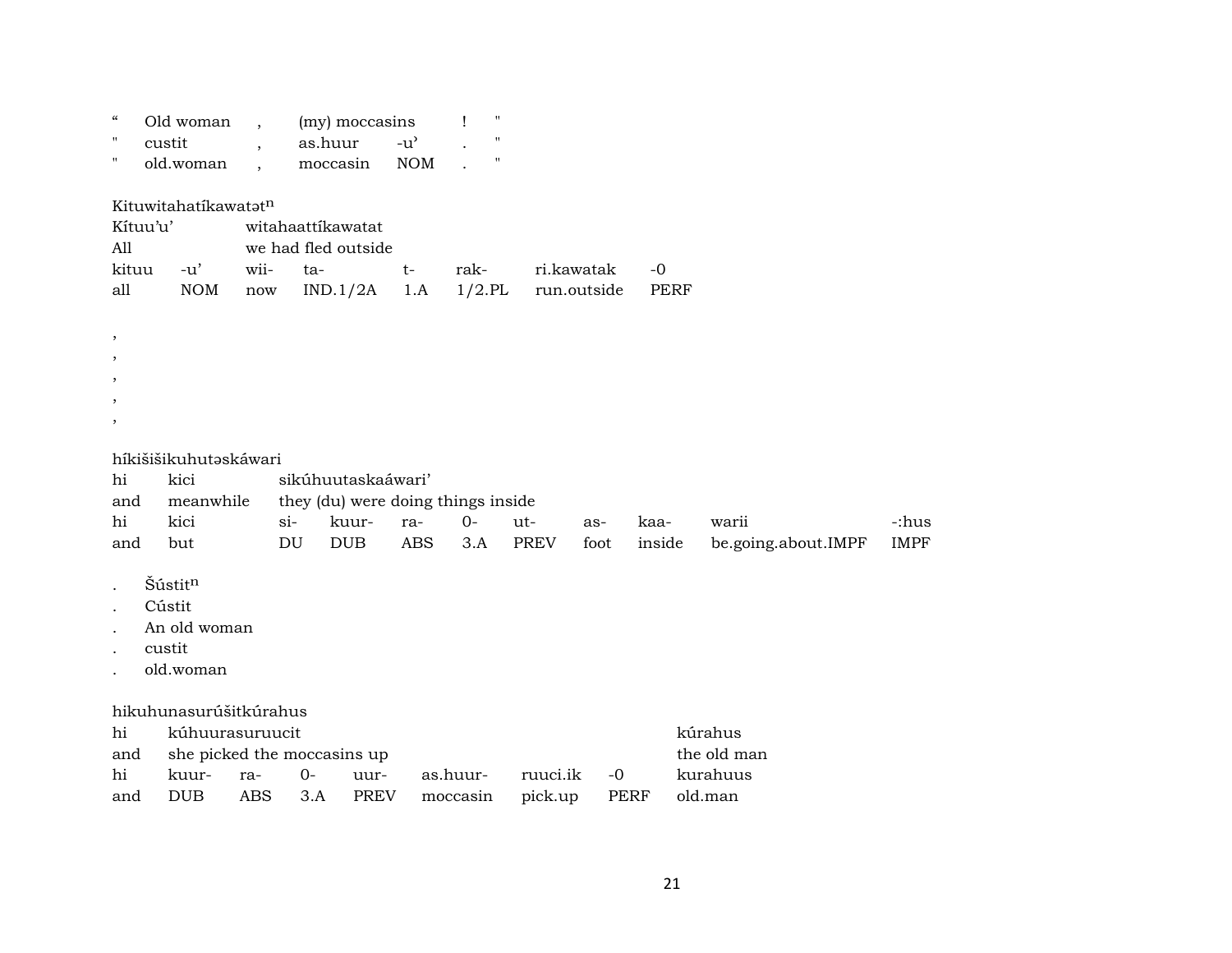|                     | Asku                       |                                    |                               |          |          |       |                |    |
|---------------------|----------------------------|------------------------------------|-------------------------------|----------|----------|-------|----------------|----|
|                     | Ásku'u'                    |                                    |                               |          |          |       |                |    |
|                     | The same one               |                                    |                               |          |          |       |                |    |
|                     | asku                       | $-u^{\prime}$                      |                               |          |          |       |                |    |
|                     | one                        | <b>NOM</b>                         |                               |          |          |       |                |    |
|                     |                            |                                    |                               |          |          |       |                |    |
|                     | kuhurəsukúsit <sup>n</sup> |                                    |                               |          |          |       |                |    |
|                     | kúhuurasuhkusit            |                                    |                               |          |          |       |                |    |
|                     |                            | she picked up the moccasin         |                               |          |          |       |                |    |
| kuur-               | ra-                        | $0-$                               | uur-                          | as.huur- | kusik    | $-0$  |                |    |
| <b>DUB</b>          |                            | <b>ABS</b><br>3.A                  | PREV                          | moccasin | pick.up  | PERF  |                |    |
|                     |                            | Witikuhaskáwarit <sup>n</sup>      |                               |          |          |       |                |    |
|                     |                            | Witikuuhaskáwarit                  |                               |          |          |       |                |    |
|                     |                            | Now she put it on her foot         |                               |          |          |       |                |    |
| witi-               |                            |                                    |                               |          |          |       |                |    |
| <b>REFL</b>         | <b>DUB</b>                 | kuur-<br>ra-                       | 0-                            | as-      | ka.warik | -0    |                |    |
|                     |                            | ABS                                | 3.A                           | foot     | put.on   | PERF  |                |    |
| Šustit <sup>n</sup> |                            |                                    |                               |          |          |       |                |    |
|                     |                            |                                    |                               |          |          |       |                |    |
| Cústit              |                            |                                    |                               |          |          |       |                |    |
|                     | The old woman              |                                    |                               |          |          |       |                |    |
| custit              |                            |                                    |                               |          |          |       |                |    |
|                     | old.woman                  |                                    |                               |          |          |       |                |    |
|                     | wirakuksáwašititn          |                                    |                               |          |          |       |                |    |
|                     | wirakuksáwacitit           |                                    |                               |          |          |       | ,              |    |
|                     |                            | after she had gone outside         |                               |          |          |       |                |    |
| wii-                | ra-                        | 0-                                 | ku-                           | uks-     | awacitik | -0    |                |    |
| when                |                            | INF.A<br>3.A                       | INF.B                         | AOR      | go.out   | SUB.4 |                |    |
|                     |                            |                                    |                               |          |          |       |                |    |
|                     |                            | ahawawitihtawiráwarit <sup>n</sup> |                               |          |          |       |                |    |
| a                   | hawá                       |                                    | witihtaawiraáwarit            |          |          |       |                |    |
| and                 | also                       |                                    | she kept tripping and falling |          |          |       |                |    |
| a                   | haawa                      | wi-                                | ti-                           | $0-$     | ir-      |       | taawiraa.warik | -0 |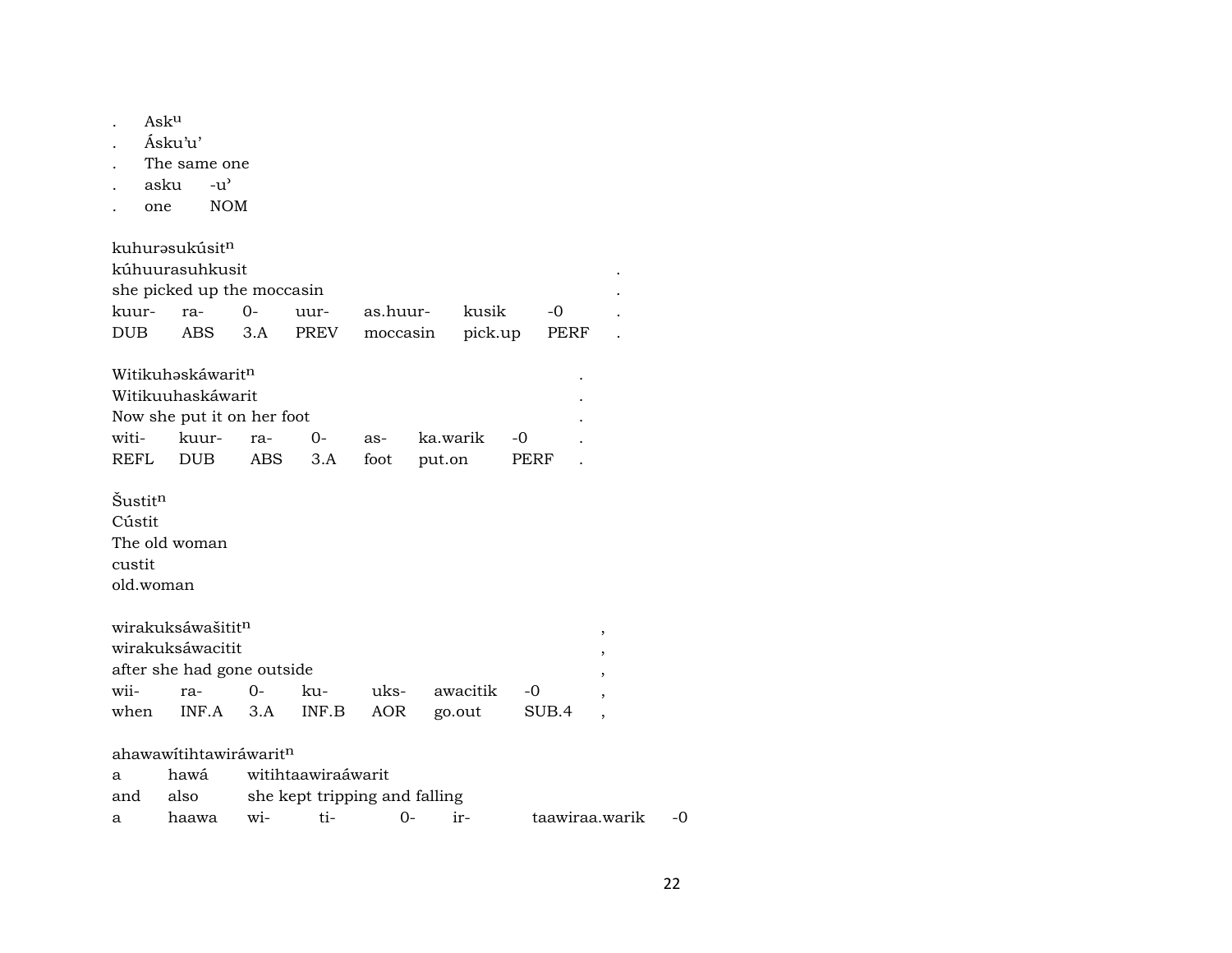| OUOT<br>and<br>also |  |  |  | IND.3A | 3.A | 3.INDF | roll.down | PERF |
|---------------------|--|--|--|--------|-----|--------|-----------|------|
|---------------------|--|--|--|--------|-----|--------|-----------|------|

- Hikúrahus  $\sim$
- $Hi$ kúrahus  $\cdot$
- And the old man  $\ddot{\phantom{0}}$
- hi kurahuus  $\cdot$
- old.man and  $\ddot{\phantom{a}}$

| írakak <sup>u</sup> |     |      |      |                                |      | h1  |
|---------------------|-----|------|------|--------------------------------|------|-----|
| írakaaku            |     |      |      |                                |      | hi  |
| while he was inside |     |      |      |                                |      | and |
| $ii$ - $-$          | ra- | . O- | kaa- | kus                            | $-0$ | hi  |
| when                |     |      |      | ABS 3.A inside besitting SUB.4 |      | and |

 $\check{\mathrm{s}}\hat{\mathrm{u}}$ stit $^{\mathrm{n}}$ cústit the old woman custit old.woman

 $\cdot$ 

akíkutasurá<sup>a</sup> kutuutasurá'a aki and here she had his moccasin on  $\overline{\phantom{a}}$ ki ku $ti O$  $a$ as.huur- $\mathbf{O}$  $a$ utraarthere **INDF** IND.3A  $3.A$ POSS.3A **PREV** moccasin  $PL$ be EX and

iwitirəsútiku iwitirasúttiku

 $\overline{\phantom{a}}$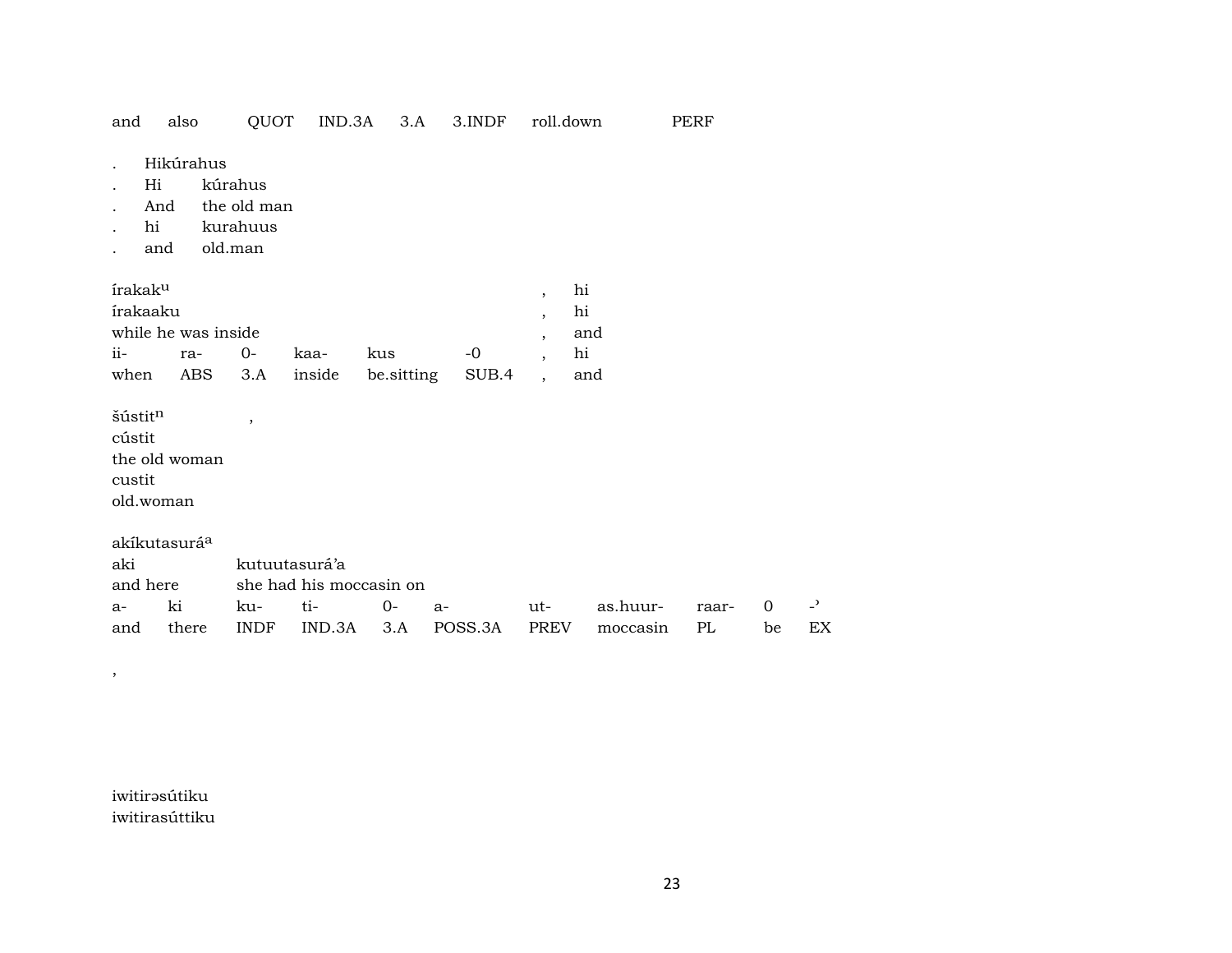|            |                             | while he was sitting with hers |                                           |          |             |                  |             |      |                            |      |
|------------|-----------------------------|--------------------------------|-------------------------------------------|----------|-------------|------------------|-------------|------|----------------------------|------|
| ii-        | wii-                        | ti-                            | $0-$                                      | ir-      | as.uuk      |                  |             | ri-  | kus                        | $-0$ |
| when       | now                         | IND.3A                         | 3.A                                       | OBV      |             | wear.on.the.feet |             | PORT | be.sitting                 | PERF |
|            |                             |                                |                                           |          |             |                  |             |      |                            |      |
| šústitn    |                             |                                |                                           |          |             |                  |             |      |                            |      |
| cústit     |                             |                                |                                           |          |             |                  |             |      |                            |      |
|            | the old woman               |                                |                                           |          |             |                  |             |      |                            |      |
| custit     |                             |                                |                                           |          |             |                  |             |      |                            |      |
|            | old.woman                   |                                |                                           |          |             |                  |             |      |                            |      |
|            | Kararakúskišik <sup>i</sup> |                                |                                           |          |             |                  |             |      |                            |      |
|            | Kararakuusuhkiiciki         |                                |                                           |          |             |                  |             |      |                            |      |
|            |                             |                                | Their not being long (ie short) moccasins |          |             |                  |             |      |                            |      |
| kara-      | ra-                         | $0-$                           | ku-                                       | as.huur- |             | kii'ac           | -ik         | $-i$ |                            |      |
| <b>NEG</b> | INF.A                       | 3.A                            | INF.B                                     | moccasin |             | be.long          | <b>DIST</b> |      | SUB.2                      |      |
|            |                             |                                |                                           |          |             |                  |             |      |                            |      |
|            |                             |                                |                                           |          |             |                  |             |      |                            |      |
|            |                             |                                |                                           |          |             |                  |             |      |                            |      |
|            |                             |                                |                                           |          |             |                  |             |      |                            |      |
|            |                             |                                |                                           |          |             |                  |             |      |                            |      |
| ,          |                             |                                |                                           |          |             |                  |             |      |                            |      |
|            | Hirahíriahuta               |                                |                                           |          |             |                  |             |      |                            |      |
| hi         | raahiírit                   |                                | ahuúta                                    |          |             |                  |             |      |                            |      |
| and        | finally                     |                                | he did it                                 |          |             |                  |             |      |                            |      |
| hi         | raahiirit                   | ar-                            | ra-                                       | $O -$    | ut-         | aar              | $-0$        |      |                            |      |
| and        | finally                     | EV                             | <b>ABS</b>                                | 3.A      | <b>PREV</b> | do               | <b>PERF</b> |      |                            |      |
|            | ahastarawárik <sup>a</sup>  |                                |                                           |          |             |                  |             |      | $\boldsymbol{\mathcal{C}}$ |      |
|            | ahaasuraarawárika           |                                |                                           |          |             |                  |             |      | $\mathcal{C}$              |      |
|            |                             | his throwing the moccasins     |                                           |          |             |                  |             |      | $\mathcal{C}$              |      |
| ar-        | ra-                         | $0-$                           | as.huur-                                  | raar-    | a.warik     |                  | -a          |      | $\pmb{\mathsf{H}}$         |      |
| EV         | ABS 3.A                     |                                | moccasin                                  | PL       | throw       |                  | SUB.1       |      | $\pmb{\mathsf{H}}$         |      |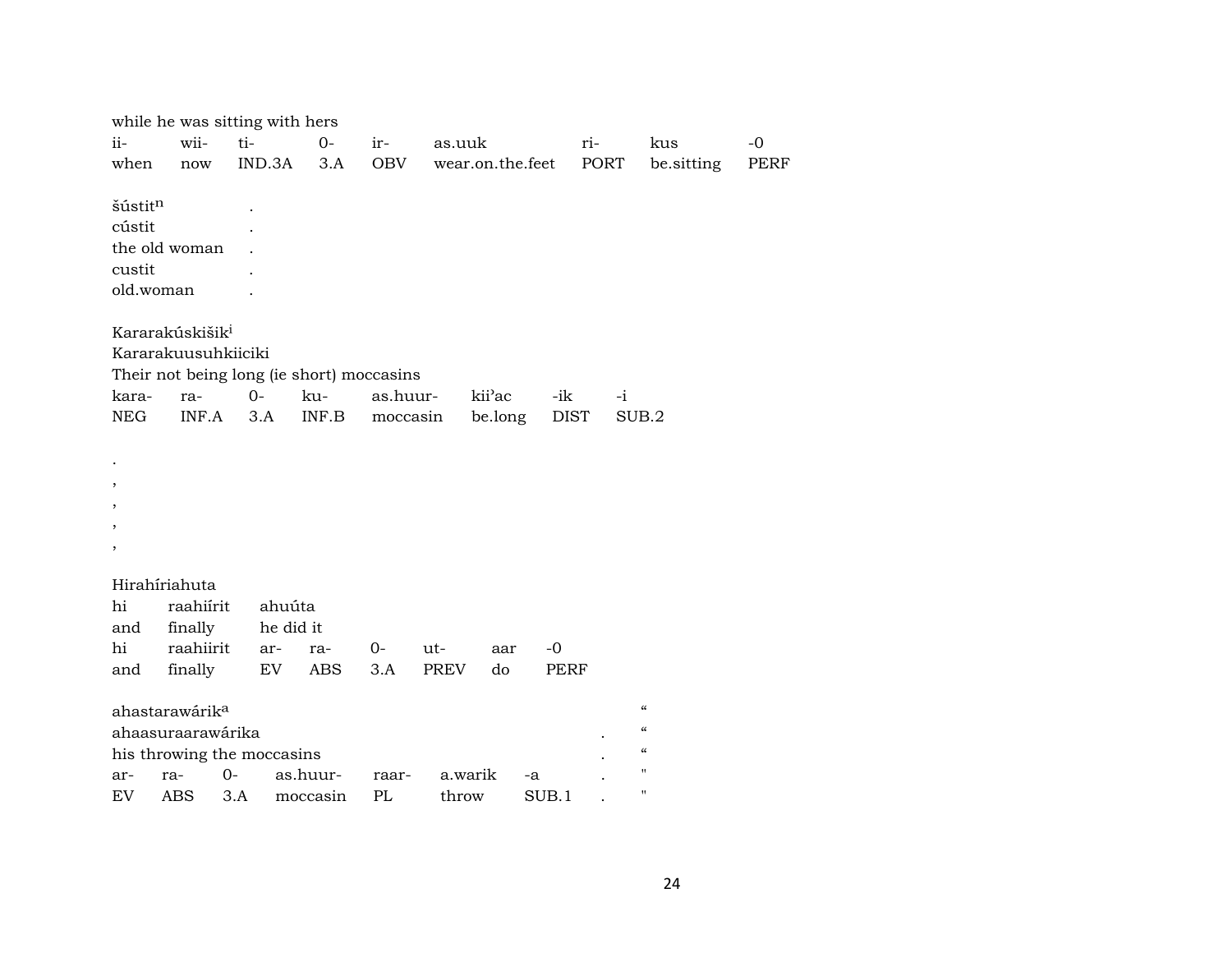| Rutirakáwitat <sup>n</sup>           |                     |       |       |      |                 |       |  |              |  |  |  |  |
|--------------------------------------|---------------------|-------|-------|------|-----------------|-------|--|--------------|--|--|--|--|
| Ruutiiraakáwitat                     |                     |       |       |      |                 |       |  |              |  |  |  |  |
|                                      | That wretched thing |       |       |      |                 |       |  | $\mathbf{H}$ |  |  |  |  |
| ruu-                                 | ti-                 | $O -$ | $ir-$ | raa- | kawitaat        | $-()$ |  | п.           |  |  |  |  |
| that                                 | IND.3A              | 3.A   | PL.3A | way  | be.disagreeable | PERF  |  | $\mathbf{H}$ |  |  |  |  |
|                                      |                     |       |       |      |                 |       |  |              |  |  |  |  |
| Wikuháriru <sup>a</sup><br>$\bullet$ |                     |       |       |      |                 |       |  |              |  |  |  |  |
| Wikuuhariru'a<br>$\bullet$           |                     |       |       |      |                 |       |  |              |  |  |  |  |

| He now became scared   |  |                                           |         |  |
|------------------------|--|-------------------------------------------|---------|--|
| wii- kuur- ra- 0- riru |  |                                           | -aar -0 |  |
|                        |  | now DUB ABS 3.P be.frightened INCH PERF . |         |  |

## $\label{eq:discreteH} \text{H}i\text{ahut}\text{-}\text{s}\text{urík}\text{-}\text{tr}^{\text{n}} \qquad \qquad \text{and} \qquad \qquad \text{and} \qquad \qquad \text{and} \qquad \qquad \text{and} \qquad \qquad \text{and} \qquad \text{tr}^{\text{-}\text{u}}\text{-}\text{tr}^{\text{-}\text{u}}\text{-}\text{tr}^{\text{-}\text{u}}\text{-}\text{tr}^{\text{-}\text{u}}\text{-}\text{tr}^{\text{-}\text{u}}\text{-}\text{tr}^{\text{-}\text{u}}\text{-}\text{tr}^{\text{-}\text{u}}\$

|  | Hi ahuutasuurikut          |  |  |  |                                      |  |  |  |  |  |
|--|----------------------------|--|--|--|--------------------------------------|--|--|--|--|--|
|  | And while he held his foot |  |  |  |                                      |  |  |  |  |  |
|  |                            |  |  |  | hi ar- ra- 0- ut- as- uurikuk -0     |  |  |  |  |  |
|  |                            |  |  |  | and EV ABS 3.A PREV foot hold SUB.4, |  |  |  |  |  |

#### hiwitiahutastarípu

| hi witi'ahuutastariipu         |  |  |  |  |  |                                               |  |  |  |  |  |  |
|--------------------------------|--|--|--|--|--|-----------------------------------------------|--|--|--|--|--|--|
| and he tied it around his foot |  |  |  |  |  |                                               |  |  |  |  |  |  |
|                                |  |  |  |  |  | hi witi- ar- ra- 0- ut- as- tariik.wuh -0     |  |  |  |  |  |  |
|                                |  |  |  |  |  | and REFL EV ABS 3.A PREV foot tie.around PERF |  |  |  |  |  |  |

- ; kuhahasáwiruk<sup>u</sup>
- -- kuuhahaasáwiruuku'
- 
- -- it appeared to be a string<br>-- kuur- ra- 0- haas--- kuur- ra- 0- haas- awi- ra'uk -:hus<br>-- DUB ABS 3.A string image make IMPF -- DUB ABS 3.A string image make

| asuhastáwi <sup>u</sup> |    |     |                    |  |
|-------------------------|----|-----|--------------------|--|
| asuuhastáwi'u'          |    |     |                    |  |
| a moccasin string       |    |     |                    |  |
| as.huur- haas-          | tа | -wi | $-11$ <sup>2</sup> |  |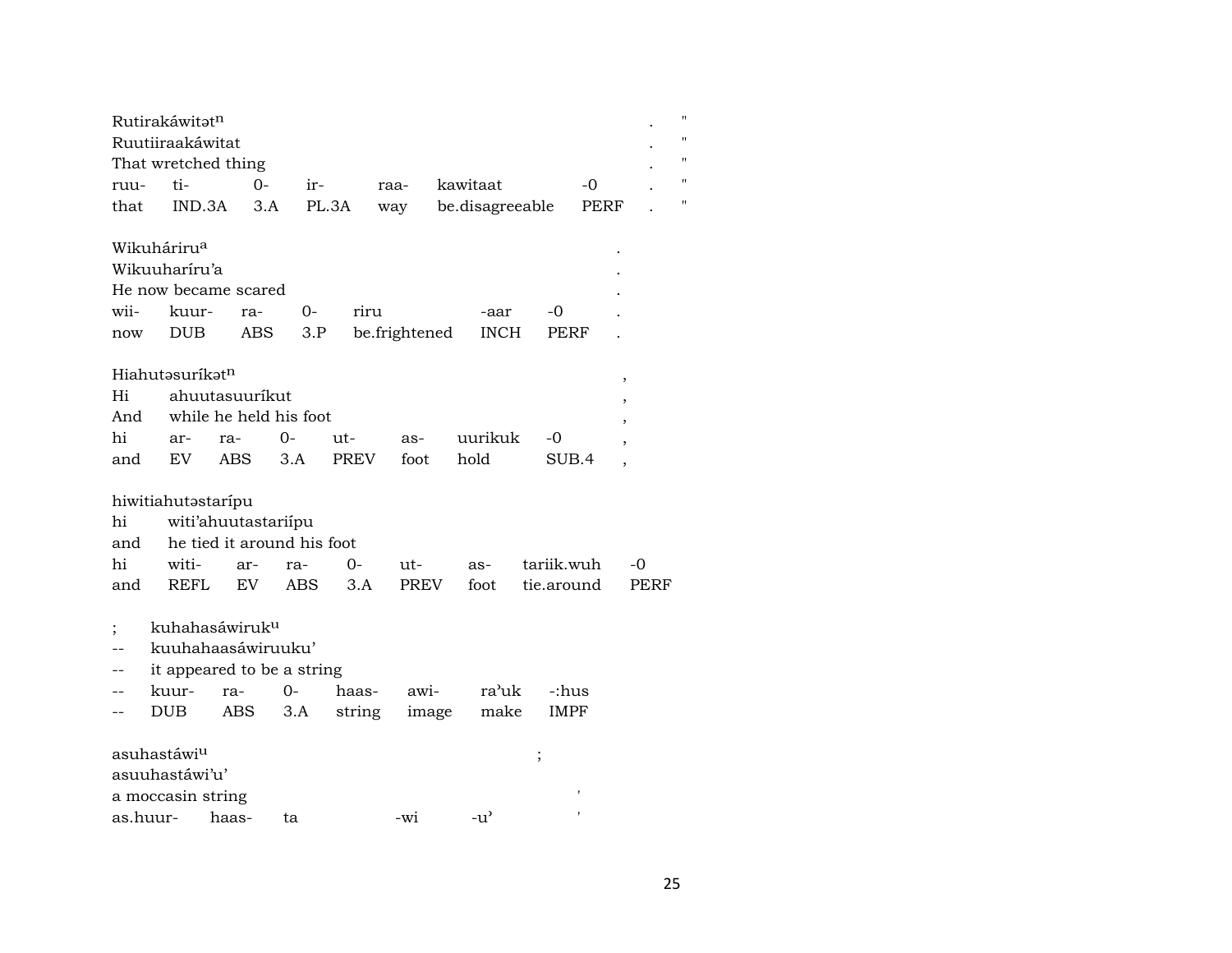|    | moccasin |                                                 | string      |                     | be.hanging                           | SUB.L       | <b>NOM</b> |            |                |       |
|----|----------|-------------------------------------------------|-------------|---------------------|--------------------------------------|-------------|------------|------------|----------------|-------|
|    |          | atakuksawášit <sup>i</sup> t <sup>n</sup>       |             |                     |                                      |             |            |            |                |       |
|    |          | atakuksawácitit                                 |             |                     |                                      |             |            |            |                |       |
|    |          | that I would run outside                        |             |                     |                                      |             |            |            |                |       |
|    | aa-      |                                                 | t-          | ar-                 | kuks-                                | awacitik    | -0         |            |                |       |
|    |          | SUBJ.1/2A                                       | 1.A         | EV                  | fleeing                              | go.out      |            | SUB.4      |                |       |
|    |          |                                                 |             |                     |                                      |             |            |            |                |       |
|    |          | Hirikuahúta                                     |             |                     |                                      |             |            |            |                |       |
| Hi |          |                                                 | riku'ahuúta |                     |                                      |             |            |            |                |       |
|    | And      |                                                 |             | that is what he did |                                      |             |            |            | $\vdots$       |       |
| hi |          | riku-                                           | ar-         | ra-                 | $O-$                                 | ut-         | aar        | -0         |                |       |
|    | and      | that.is                                         | EV          | <b>ABS</b>          | 3.A                                  | <b>PREV</b> | do         | PERF       | $\overline{ }$ |       |
|    |          |                                                 |             |                     |                                      |             |            |            |                |       |
|    |          | Ahakuksáwašit <sup>i</sup> t <sup>n</sup>       |             |                     |                                      |             |            | $\,$       |                |       |
|    |          | ahakuksáwacitit                                 |             |                     |                                      |             |            |            |                |       |
|    |          | he ran outside                                  |             |                     |                                      |             |            |            |                |       |
|    | ar-      | ra-                                             | $0-$        | kuks-               |                                      | awacitik    | -0         |            |                |       |
|    | EV       | ABS                                             | 3.A         | fleeing             | go.out                               |             | PERF       |            |                |       |
|    |          |                                                 |             |                     |                                      |             |            |            |                |       |
|    |          | wiwitiahutastaripuha<br>wiwiti'ahuutastariipuha |             |                     |                                      |             |            |            |                |       |
|    |          |                                                 |             |                     | after he had tied it around his foot |             |            |            |                |       |
|    | wii-     | witi-                                           | ar-         | ra-                 | $0-$                                 | ut-         | as-        | tariik.wuh |                | -a    |
|    | when     | REFL                                            | EV.         | <b>ABS</b>          | 3.A                                  | PREV        | foot       | tie.around |                | SUB.1 |
|    |          |                                                 |             |                     |                                      |             |            |            |                |       |
|    |          | Akikutíhast <sup>a</sup>                        |             |                     |                                      |             |            |            |                |       |
|    | Aki      |                                                 |             | kutíhaasta          |                                      |             |            |            |                |       |
|    |          | And here                                        |             |                     | the string was hanging               |             |            |            |                |       |
|    | a-       | ki                                              |             | ku-                 | ti-                                  | $O -$       | haas-      | ta         |                | $-0$  |
|    |          | and                                             | there       | INDF                | IND.3A                               | 3.A         | string     | be.hanging |                | PERF  |
|    |          |                                                 |             |                     |                                      |             |            |            |                |       |
|    | hirúihi  |                                                 |             |                     |                                      |             |            |            |                |       |

hiru ihi ,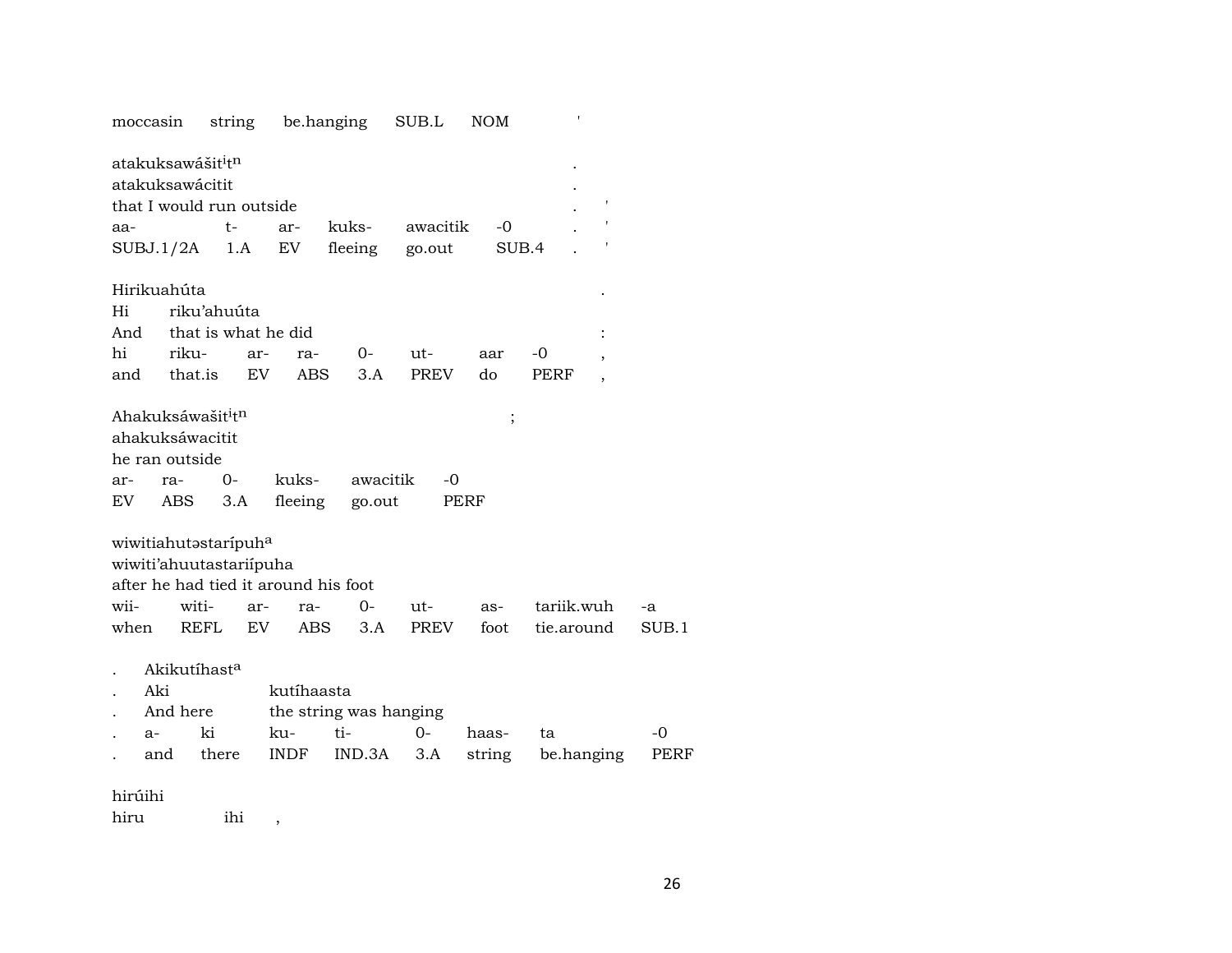| there                                        |            | uh                                     | $\overline{\phantom{a}}$ |        |            |             |                     |          |            |
|----------------------------------------------|------------|----------------------------------------|--------------------------|--------|------------|-------------|---------------------|----------|------------|
| hiruu                                        |            | ihii                                   |                          |        |            |             |                     |          |            |
| there                                        |            | uh                                     |                          |        |            |             |                     |          |            |
|                                              |            |                                        |                          |        |            |             |                     |          |            |
| kuháhasta                                    |            |                                        |                          |        |            |             |                     |          |            |
| kuuháhaasta                                  |            |                                        |                          |        |            |             |                     |          |            |
| the string hung                              |            |                                        |                          |        |            |             |                     |          |            |
| kuur-                                        | ra-        | 0-                                     |                          | haas-  | ta         |             | -0                  |          |            |
| DUB                                          | <b>ABS</b> | 3.A                                    |                          | string | be.hanging |             | PERF                |          |            |
|                                              |            |                                        |                          |        |            |             |                     |          |            |
| nakákus <sup>u</sup>                         |            |                                        |                          |        |            |             |                     |          |            |
| rahkákusu'                                   |            |                                        |                          |        |            |             |                     |          |            |
| the parfleche                                |            |                                        |                          |        |            |             |                     |          |            |
| raar.ka.kus                                  |            | $-u^{\prime}$                          |                          |        |            |             |                     |          |            |
| parfleche                                    |            | <b>NOM</b>                             |                          |        |            |             |                     |          |            |
|                                              |            |                                        |                          |        |            |             |                     |          |            |
| Wiwitikuksáwašit <sup>i</sup> t <sup>n</sup> |            |                                        |                          |        |            |             |                     |          | ,          |
| Wiwitikuksáwacitit                           |            |                                        |                          |        |            |             |                     |          |            |
| Now he ran outside                           |            |                                        |                          |        |            |             |                     |          |            |
| wii-                                         | wi-        | ti-                                    |                          | $0 -$  | kuks-      |             | awacitik            | -0       |            |
| now                                          | QUOT       | IND.3A                                 |                          | 3.A    |            | fleeing     | go.out              | PERF     |            |
|                                              |            |                                        |                          |        |            |             |                     |          |            |
| hiahihtawihurat <sup>n</sup>                 |            |                                        |                          |        |            |             |                     |          |            |
| hi                                           |            | ahihtaawihurat                         |                          |        |            |             |                     |          |            |
| and                                          |            | it threw him down                      |                          |        |            |             |                     |          |            |
| hi                                           | ar-        | ra-                                    | $0 -$                    | ir-    |            | taawihurahk |                     |          | -0         |
| and                                          | EV         | <b>ABS</b>                             | 3.A                      | OBV    |            |             | throw.to.the.ground |          | PERF       |
|                                              |            |                                        |                          |        |            |             |                     |          |            |
|                                              |            | Hiruahušihastirarat <sup>n</sup>       |                          |        |            |             |                     |          |            |
| Hiru                                         |            | ahucihaastíraarat                      |                          |        |            |             |                     |          |            |
| Then                                         |            | he followed the string (to its source) |                          |        |            |             |                     |          |            |
| hiruu                                        | ar-        | ra-                                    | $0-$                     | ut-    |            | $i-$        | haas-               |          | ri.raar.at |
| then                                         | EV         | ABS                                    | 3.A                      |        | PREV       | <b>SEQ</b>  | string              | go.after |            |
|                                              |            |                                        |                          |        |            |             |                     |          |            |

 $\mbox{-}0$ PERF

 $\sim$  $\cdot$  $\sim$  $\sim$  $\mathbb{Z}^2$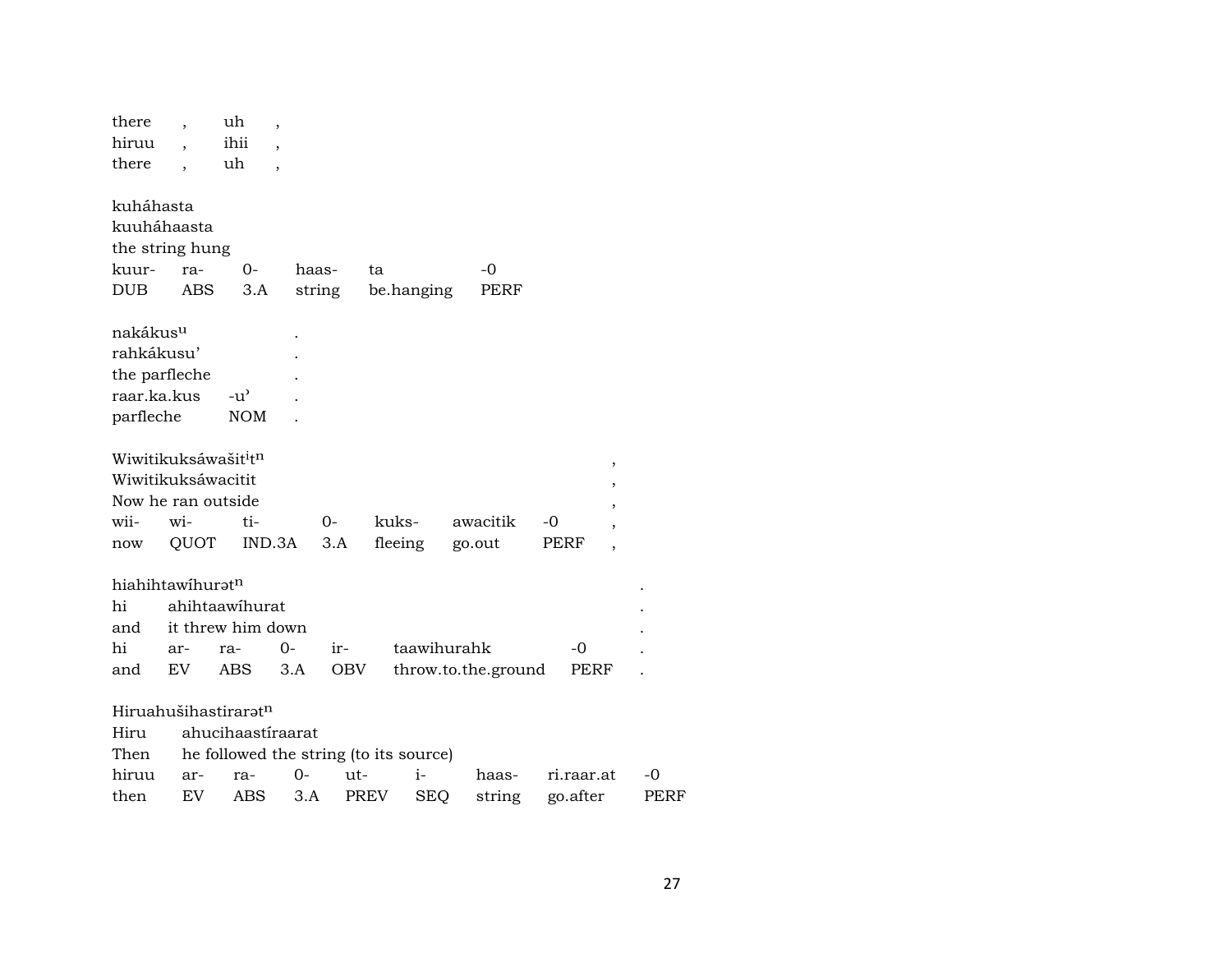- $, \,$
- $\, ,$
- $\cdot$
- $\, ,$
- $\, ,$

#### hiwihiruahihastairikúhahaas

| hi<br>and   | wihiru<br>there                 |                          |                   |                            | ahihaásta<br>the string hung |                          |            |            |         |      |       | iriikuúhahaa'as<br>whatever the string was |     |      |        |             |                |
|-------------|---------------------------------|--------------------------|-------------------|----------------------------|------------------------------|--------------------------|------------|------------|---------|------|-------|--------------------------------------------|-----|------|--------|-------------|----------------|
| hi          | wii-                            |                          | hiruu             | ar-                        | ri-                          |                          | haas-      | ta         | $-0$    |      | irii- | kuur-                                      | ra- | $0-$ | haas-  | $\mathbf 0$ | $\overline{a}$ |
| and         | now                             |                          | there             | $\mathop{\rm EV}\nolimits$ | CONT.3A                      |                          | string     | be.hanging |         | PERF | what  | $DUB$                                      | ABS | 3.A  | string | be          | EX             |
|             | kuhasíškarit <sup>u</sup>       |                          |                   |                            |                              | $\cdot$                  | hínahiritn |            |         |      |       |                                            |     |      |        |             |                |
| ku          |                                 |                          | hasíckariitu'     |                            |                              | $\cdot$                  | hi         | raahiírit  |         |      |       |                                            |     |      |        |             |                |
| perhaps     |                                 |                          |                   | a rawhide string           |                              | $\overline{ }$           | and        | finally    |         |      |       |                                            |     |      |        |             |                |
| ku          |                                 | haas-                    |                   | ickariit                   | $-u^{\prime}$                | $\overline{\phantom{a}}$ | hi         | raahiirit  |         |      |       |                                            |     |      |        |             |                |
| <b>INDF</b> |                                 | rope                     |                   | hide                       | <b>NOM</b>                   | $\cdot$                  | and        | finally    |         |      |       |                                            |     |      |        |             |                |
|             | irikuruhikukstákut <sup>n</sup> |                          |                   |                            |                              |                          |            |            | $\cdot$ |      |       |                                            |     |      |        |             |                |
|             | irikuruuhikukstákut             |                          |                   |                            |                              |                          |            |            |         |      |       |                                            |     |      |        |             |                |
|             | thereupon he ran off            |                          |                   |                            |                              |                          |            |            |         |      |       |                                            |     |      |        |             |                |
| irii-       |                                 | kuruur-                  |                   | ri-                        | $0-$                         |                          | kuks.takuk | $-0$       |         |      |       |                                            |     |      |        |             |                |
| then        | <b>DUB</b>                      |                          |                   | CONT.3A                    | 3.A                          |                          | run.away   | PERF       |         |      |       |                                            |     |      |        |             |                |
|             | <b>askíwaritu</b>               |                          |                   |                            | kúrahus                      |                          |            |            |         |      |       |                                            |     |      |        |             |                |
|             | askiíwariitu'                   |                          |                   |                            | kúrahus                      |                          |            |            |         |      |       |                                            |     |      |        |             |                |
| barefoot    |                                 |                          |                   |                            | the old man                  |                          |            |            |         |      |       |                                            |     |      |        |             |                |
| as-         | kiiwariit                       |                          | $-u^{\prime}$     |                            | kurahuus                     |                          |            |            |         |      |       |                                            |     |      |        |             |                |
| foot        | naked                           |                          |                   | <b>NOM</b>                 | old.man                      |                          |            |            |         |      |       |                                            |     |      |        |             |                |
|             | Náwa                            | $\overline{\phantom{a}}$ | irár <sup>i</sup> |                            |                              |                          |            |            | $\,$    |      |       |                                            |     |      |        |             |                |
|             | Ráwa                            | $\overline{\phantom{a}}$ |                   | iraári'                    |                              |                          |            |            | $\,$    |      |       |                                            |     |      |        |             |                |
|             | Now                             | $\overline{\phantom{a}}$ |                   | brother                    |                              |                          |            |            | $\,$    |      |       |                                            |     |      |        |             |                |
|             | rawa                            | $\overline{\phantom{a}}$ | $i-$              |                            | -raar-                       |                          |            | -ri'       | $\cdot$ |      |       |                                            |     |      |        |             |                |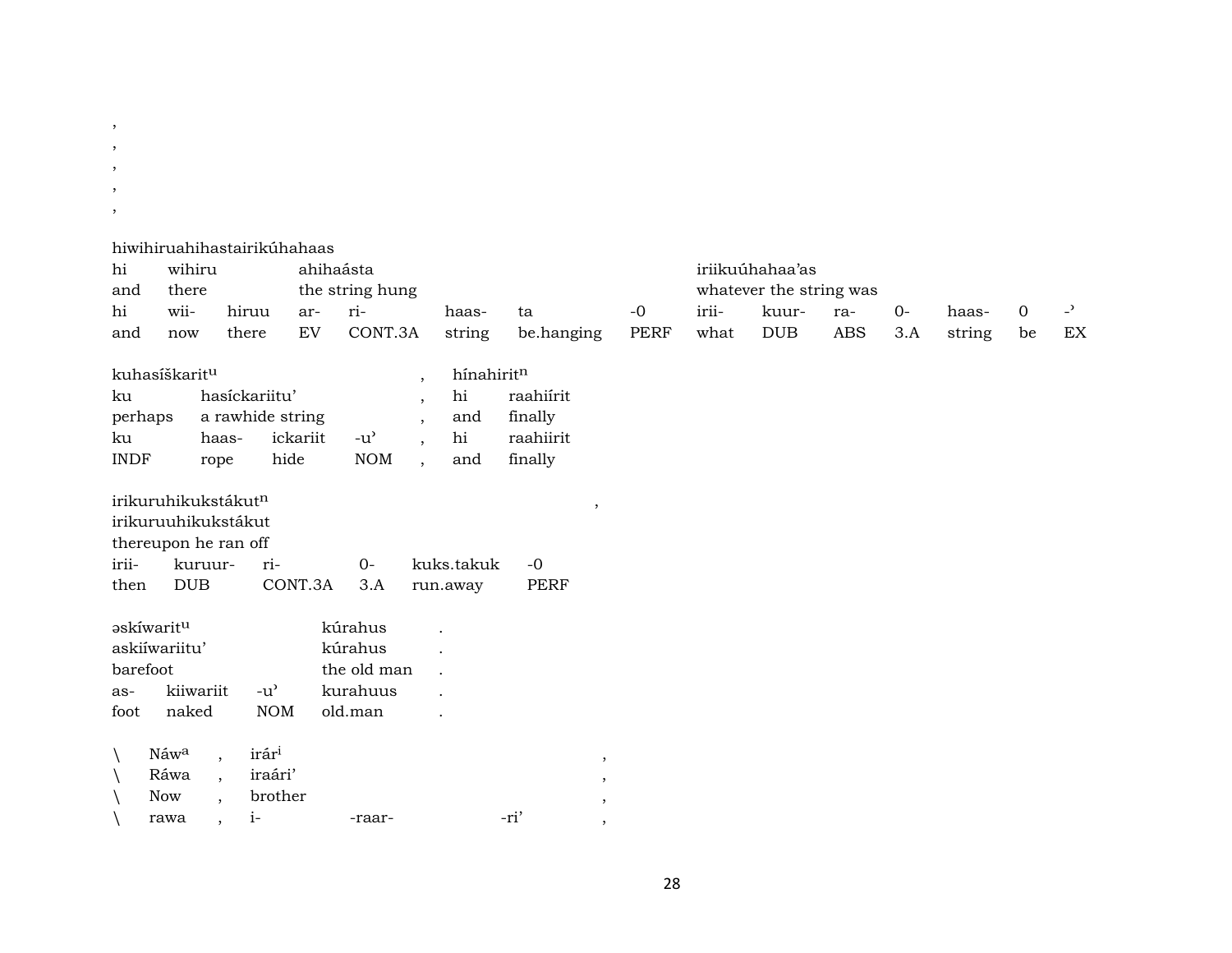\ now , 3.POSS.A same.sex.sibling 3.POSS.B ,

| tukstatáwiku                    |  |                                  |           |      |  |
|---------------------------------|--|----------------------------------|-----------|------|--|
| tukstaatáwiiku'                 |  |                                  |           |      |  |
| it used to be that way among us |  |                                  |           |      |  |
|                                 |  | tawi                             | -ka'uk -0 |      |  |
|                                 |  | IND.3A 3.A AOR way be.among DIST |           | PERF |  |

| kítu     |        | rarahkítu |                 |       |            |  |  |  |  |
|----------|--------|-----------|-----------------|-------|------------|--|--|--|--|
| kítuu'u' |        |           | raaraahkituu'u' |       |            |  |  |  |  |
| all      |        | all ways  |                 |       |            |  |  |  |  |
| kituu    | $-11'$ | raa-      | raar-           | kituu | $-11'$     |  |  |  |  |
| all      | NOM    | way       | PL              | all   | <b>NOM</b> |  |  |  |  |

| tukstatáwiku                    |  |                                  |           |      |  |
|---------------------------------|--|----------------------------------|-----------|------|--|
| tukstaatáwiiku'                 |  |                                  |           |      |  |
| it used to be that way among us |  |                                  |           |      |  |
|                                 |  | tawi                             | -ka'uk -0 |      |  |
|                                 |  | IND.3A 3.A AOR way be.among DIST |           | PERF |  |

#### Irikišikuhikusukstáktuhuru

| Iri  |     | kici kuuhikuucukstaáktuuhuru'       |  |  |         |  |  |                      |          |      |  |  |  |
|------|-----|-------------------------------------|--|--|---------|--|--|----------------------|----------|------|--|--|--|
|      |     | That but he made it that way for us |  |  |         |  |  |                      |          |      |  |  |  |
| irii |     |                                     |  |  | ku- ut- |  |  | uks- rak-  raa.uhur- | ra'uk -0 |      |  |  |  |
| that | but | DUB CONT.3A 3.A 1.P BEN AOR 1/2.PL  |  |  |         |  |  | wav                  | make     | PERF |  |  |  |

| tiráwahət <sup>n</sup> |             |                                    |      |       |
|------------------------|-------------|------------------------------------|------|-------|
|                        | Tiráwaahat  |                                    |      |       |
|                        | the Heavens |                                    |      |       |
|                        | tii- ra- 0- | a hak                              | -waa | $-()$ |
|                        |             | this ABS 3.A extend.in.a.line DIST |      | SUB 4 |
|                        |             |                                    |      |       |

tir<br/>ə́tpari tirátpari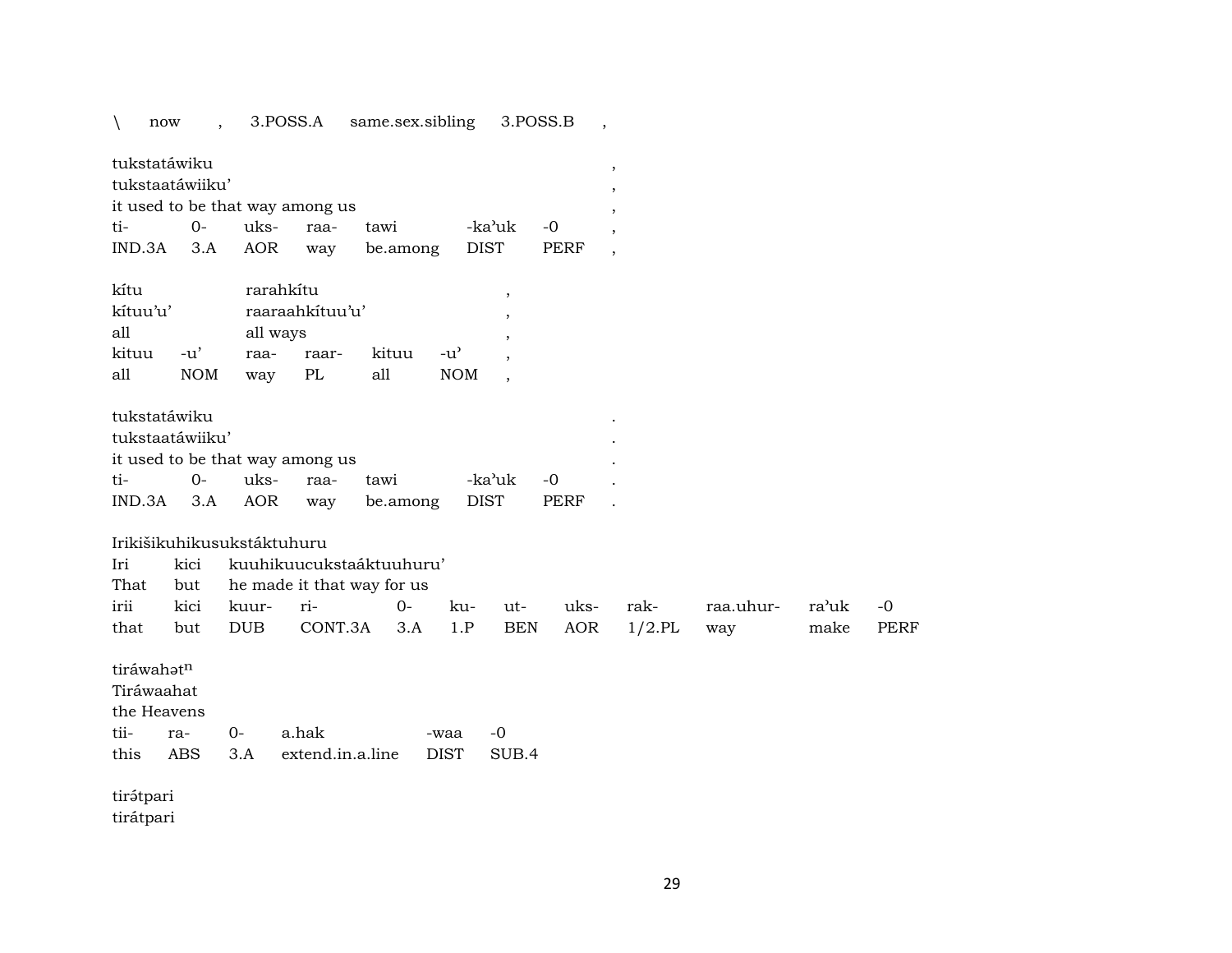|               | this of mine living        |          |                     |            |           |                 |           |        |                  |            |      |             |
|---------------|----------------------------|----------|---------------------|------------|-----------|-----------------|-----------|--------|------------------|------------|------|-------------|
| tii-          | ra-                        | $t-$     | warii               |            |           | -hus            |           |        |                  |            |      |             |
| this          | <b>ABS</b>                 | 1.A      | be.going.about.IMPF |            |           | <b>IMPF.SUB</b> |           |        |                  |            |      |             |
|               |                            |          |                     |            |           |                 |           |        |                  |            |      |             |
| šahiksíšahiks |                            |          | tírãtu              |            |           |                 |           |        |                  |            |      |             |
| cahiksícahiks |                            |          | tíraatu             |            |           |                 |           |        |                  |            |      |             |
| Indian        |                            |          | I myself            |            |           |                 |           |        |                  |            |      |             |
| icaahiks      |                            | icaahiks | tii-                | ra-        | $t-$      | uu              | $-0$      |        |                  |            |      |             |
| person        |                            | person   | this                | <b>ABS</b> | 1.A       | be              | SUB.4     |        |                  |            |      |             |
|               |                            |          |                     |            |           |                 |           |        |                  |            |      |             |
| Ahawáškara    |                            |          |                     |            |           |                 |           |        |                  |            |      |             |
| A             | hawá                       | ckára    |                     |            |           |                 |           |        |                  |            |      |             |
| And           | also                       | alone    |                     |            |           |                 |           |        |                  |            |      |             |
| a             | haawa                      | ckara    |                     |            |           |                 |           |        |                  |            |      |             |
| and           | also                       | alone    |                     |            |           |                 |           |        |                  |            |      |             |
|               |                            |          |                     |            |           |                 |           |        |                  |            |      |             |
|               | karasírurawak <sup>i</sup> |          |                     |            |           |                 |           |        |                  |            |      |             |
|               | karaaciíruuraawaki'        |          |                     |            |           |                 |           |        |                  |            |      |             |
|               | our ways are not different |          |                     |            |           |                 |           |        |                  |            |      |             |
| ka-           | ra-                        | $O -$    | aciir-              | ir-        |           | ri-             |           | uur-   | raa-             | awakir     |      | $-0$        |
| <b>NEG</b>    | <b>ABS</b>                 | 3.A      | IN.DU.A             |            | PREV.1/2A |                 | PHYS.POSS | POSS.A | way              | be.strange |      | <b>PERF</b> |
|               |                            |          |                     |            |           |                 |           |        |                  |            |      |             |
| $\, ,$        |                            |          |                     |            |           |                 |           |        |                  |            |      |             |
|               |                            |          |                     |            |           |                 |           |        |                  |            |      |             |
|               |                            |          |                     |            |           |                 |           |        |                  |            |      |             |
|               |                            |          |                     |            |           |                 |           |        |                  |            |      |             |
|               |                            |          |                     |            |           |                 |           |        |                  |            |      |             |
|               |                            |          |                     |            |           |                 |           |        |                  |            |      |             |
|               | kuhasiruruatn              |          |                     |            |           |                 |           |        |                  |            |      |             |
|               | Kuuhasíruuruu'at           |          |                     |            |           |                 |           |        |                  |            |      |             |
|               | Yours must have ways       |          |                     |            |           |                 |           |        |                  |            |      |             |
| kuur-         | ra-                        | $S-$     | ir-                 |            | ri-       |                 | uur-      | raa-   | u.at             |            | $-0$ |             |
| <b>DUB</b>    | ABS                        | 2.A      | POSS.1/2A           |            | PHYS.POSS |                 | POSS.A    | way    | extend.in.a.line |            | PERF |             |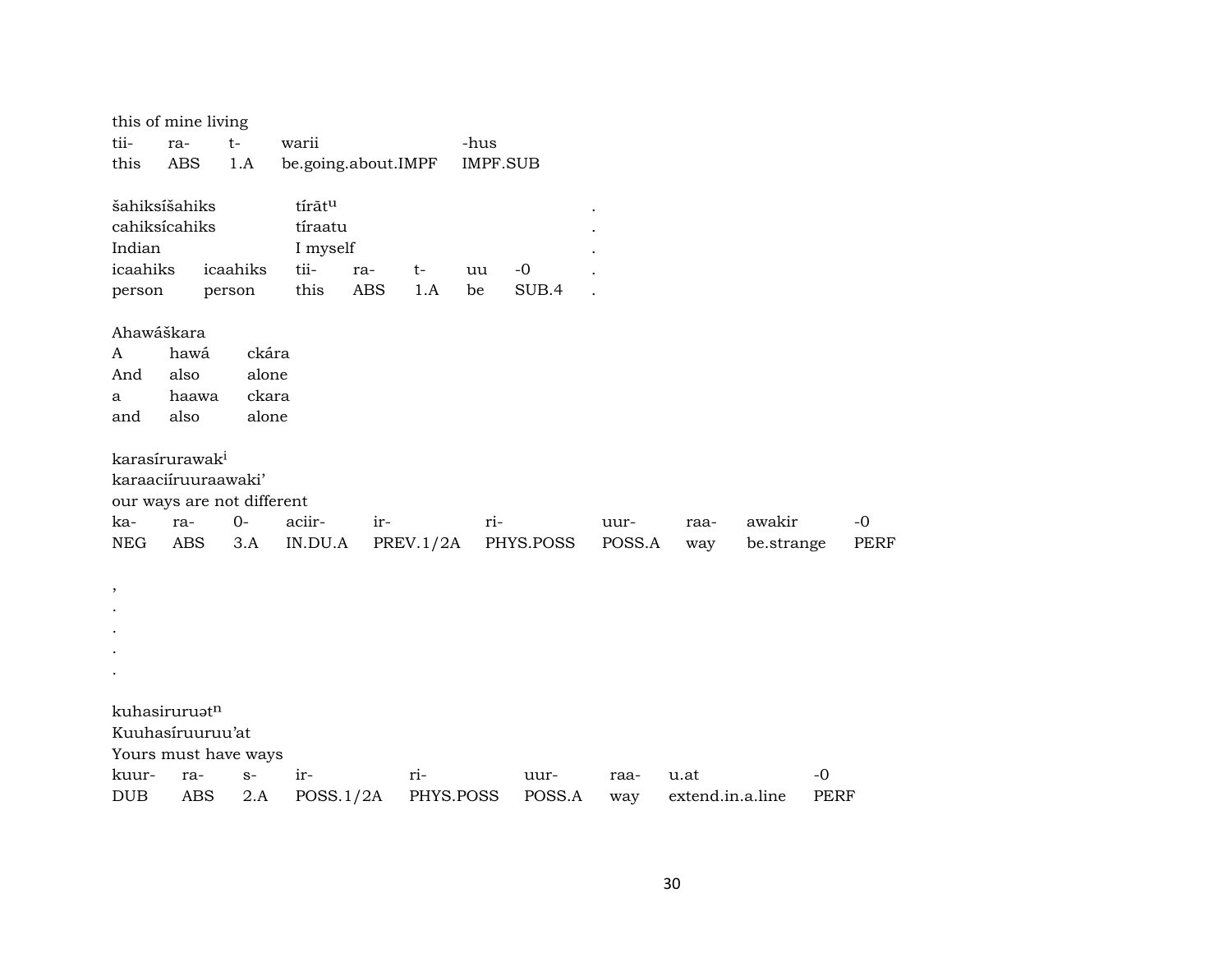|                                                       | irikuhuhúhukawakar <sup>u</sup><br>iriikúhuuhuúhuhkawaakaru'<br>whatever ways he made for you |                                          |              |                    |                    |                     |                         |                       |                     |
|-------------------------------------------------------|-----------------------------------------------------------------------------------------------|------------------------------------------|--------------|--------------------|--------------------|---------------------|-------------------------|-----------------------|---------------------|
| irii-<br>what                                         | kuur-<br><b>DUB</b>                                                                           | ra-<br><b>ABS</b>                        | $0 -$<br>3.A | a-<br>2.P          | ut-<br><b>BEN</b>  | raa.uhur-<br>way    | ka.waa-<br><b>DIST</b>  | ka.ra'uk<br>make.PL.P | $-0$<br><b>PERF</b> |
| $\pmb{\mathsf{H}}$                                    |                                                                                               |                                          |              |                    |                    |                     |                         |                       |                     |
|                                                       |                                                                                               |                                          |              |                    |                    |                     |                         |                       |                     |
| Cáhiks<br>A person<br>icaahiks<br>person              | <b>Sahiksrakúwari</b><br>ra-<br>INF.A                                                         | rakúwari<br>when he lives<br>$0-$<br>3.A | ku-<br>INF.B | warii              |                    | be.going.about.IMPF | -hus<br><b>IMPF.SUB</b> |                       |                     |
| úrarisitn<br>uúrariisit<br>straight<br>uurariisik     | straight.forward                                                                              |                                          |              |                    |                    |                     |                         |                       |                     |
|                                                       | kararakušihúruk <sup>i</sup><br>kararakuciihúruuki<br>his not acting thus                     |                                          |              |                    |                    |                     |                         |                       |                     |
| kara-<br><b>NEG</b>                                   | ra-<br>INF.A                                                                                  | $0 -$<br>3.A                             | ku-<br>INF.B | ut-<br><b>PREV</b> | $i-$<br><b>SEQ</b> | uhur.uu<br>act      | -uk<br><b>DIST</b>      | $-i$<br>SUB.2         |                     |
| i<br>$^\mathrm{,}$<br>and<br>$\overline{\phantom{a}}$ | Iirikúhuta                                                                                    | irikúhuuta<br>that is what he did        |              |                    |                    |                     | $\,$                    |                       |                     |
| $\mathbf{i}$                                          | irii-                                                                                         | kuur-                                    | ra-          | $0-$               | ut-                | aar                 | $-0$                    |                       |                     |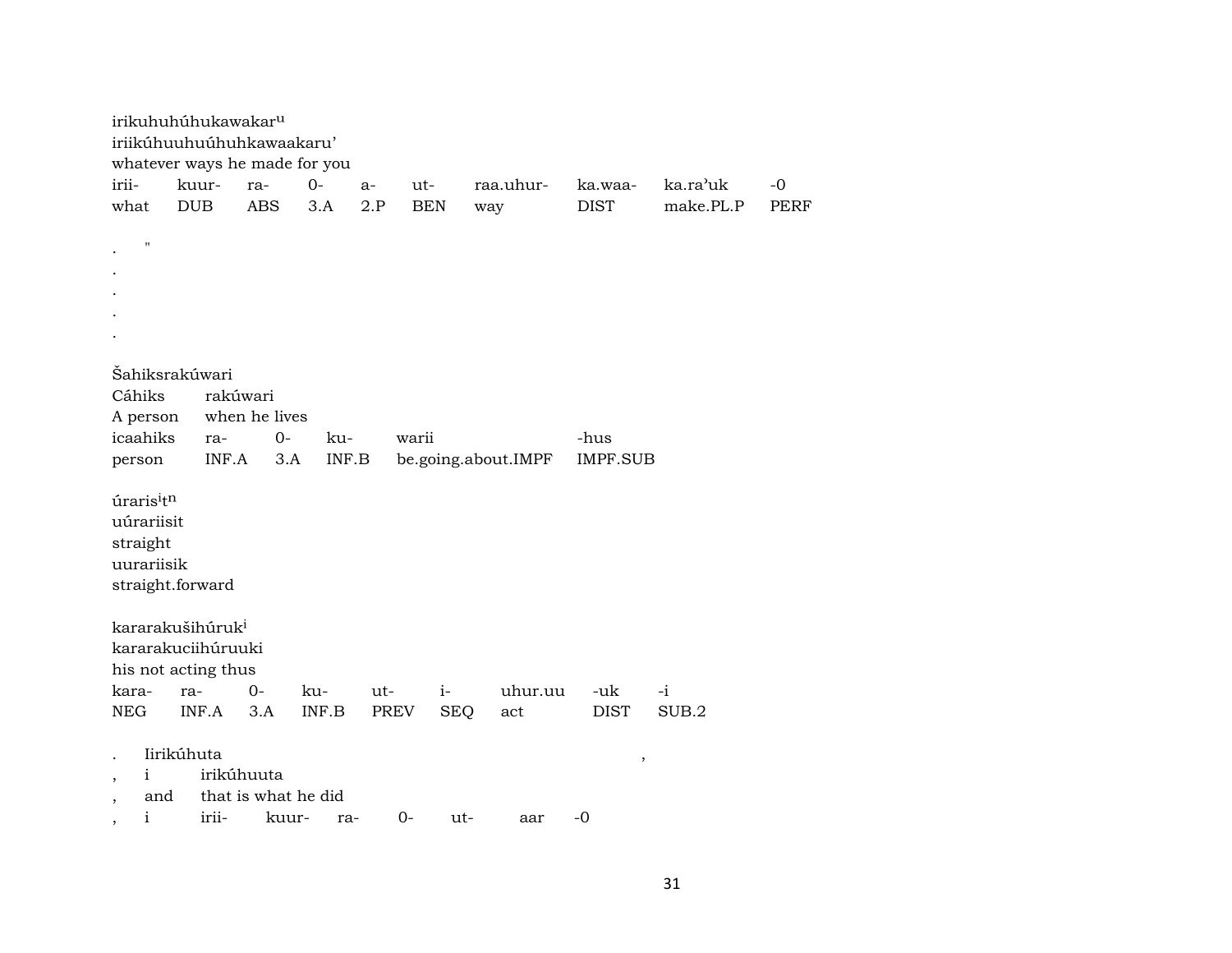| and                                               | what                                                                  | <b>DUB</b> | ABS                  | 3.A                 | <b>PREV</b> | do        | PERF                     |               |      |  |  |  |
|---------------------------------------------------|-----------------------------------------------------------------------|------------|----------------------|---------------------|-------------|-----------|--------------------------|---------------|------|--|--|--|
| pītarakútawi<br>piíta<br>a man                    | rakútawi<br>his being among them                                      |            |                      |                     |             | $\, ,$    |                          |               |      |  |  |  |
| wiita                                             | ra-                                                                   | $0-$       | ku-                  | ta                  | -wi         |           |                          |               |      |  |  |  |
| man                                               | INF.A                                                                 | 3.A        | INF.B                | be.hanging          |             | SUB.L     |                          |               |      |  |  |  |
| pītarakūtawi                                      |                                                                       |            |                      |                     |             |           | $\, ,$                   |               |      |  |  |  |
| Piíta                                             | rakútawi                                                              |            |                      |                     |             |           | ,                        |               |      |  |  |  |
| A man                                             |                                                                       |            | his being among them |                     |             |           |                          |               |      |  |  |  |
| wiita                                             | ra-                                                                   | $0-$       | ku-                  | ta                  | -wi         |           |                          |               |      |  |  |  |
| man                                               | INF.A                                                                 | 3.A        | INF.B                | be.hanging          |             | SUB.L     | $\overline{\phantom{a}}$ |               |      |  |  |  |
| hiúraris <sup>itn</sup><br>hi<br>and<br>hi<br>and | uúrariisit<br>straight<br>uurariisik<br>straight.forward              |            |                      |                     |             |           |                          |               |      |  |  |  |
| kakutuhúru                                        |                                                                       |            |                      |                     |             |           |                          |               |      |  |  |  |
| kaakuutuhúru'                                     |                                                                       |            |                      |                     |             |           |                          |               |      |  |  |  |
| he did not do                                     |                                                                       |            |                      |                     |             |           |                          |               |      |  |  |  |
| kaaki-                                            | $0-$                                                                  | ut-        |                      | uhuur.uu            |             | $-0$      |                          |               |      |  |  |  |
| NEG.IND.3A                                        |                                                                       | 3.A        | PREV                 | be.the.way.one.does |             | PERF      |                          |               |      |  |  |  |
| Piíra'u'<br>Children                              | Pira <sup>u</sup> tarúwihat <sup>n</sup><br>tarúhwihat<br>he had them |            |                      |                     |             |           |                          |               |      |  |  |  |
| piira                                             | $-u$ <sup><math>\prime</math></sup>                                   | ti-        | $0-$                 | a-                  | ri-         |           | uur-                     | wi.hak        | $-0$ |  |  |  |
| child                                             | <b>NOM</b>                                                            | IND.3A     | 3.A                  | POSS.3A             |             | PHYS.POSS | POSS.A                   | be.sitting.PL | PERF |  |  |  |
| . 11 - - - 11                                     |                                                                       |            |                      |                     |             |           |                          |               |      |  |  |  |

, píra<sup>u</sup> ,

-- piíra'u' .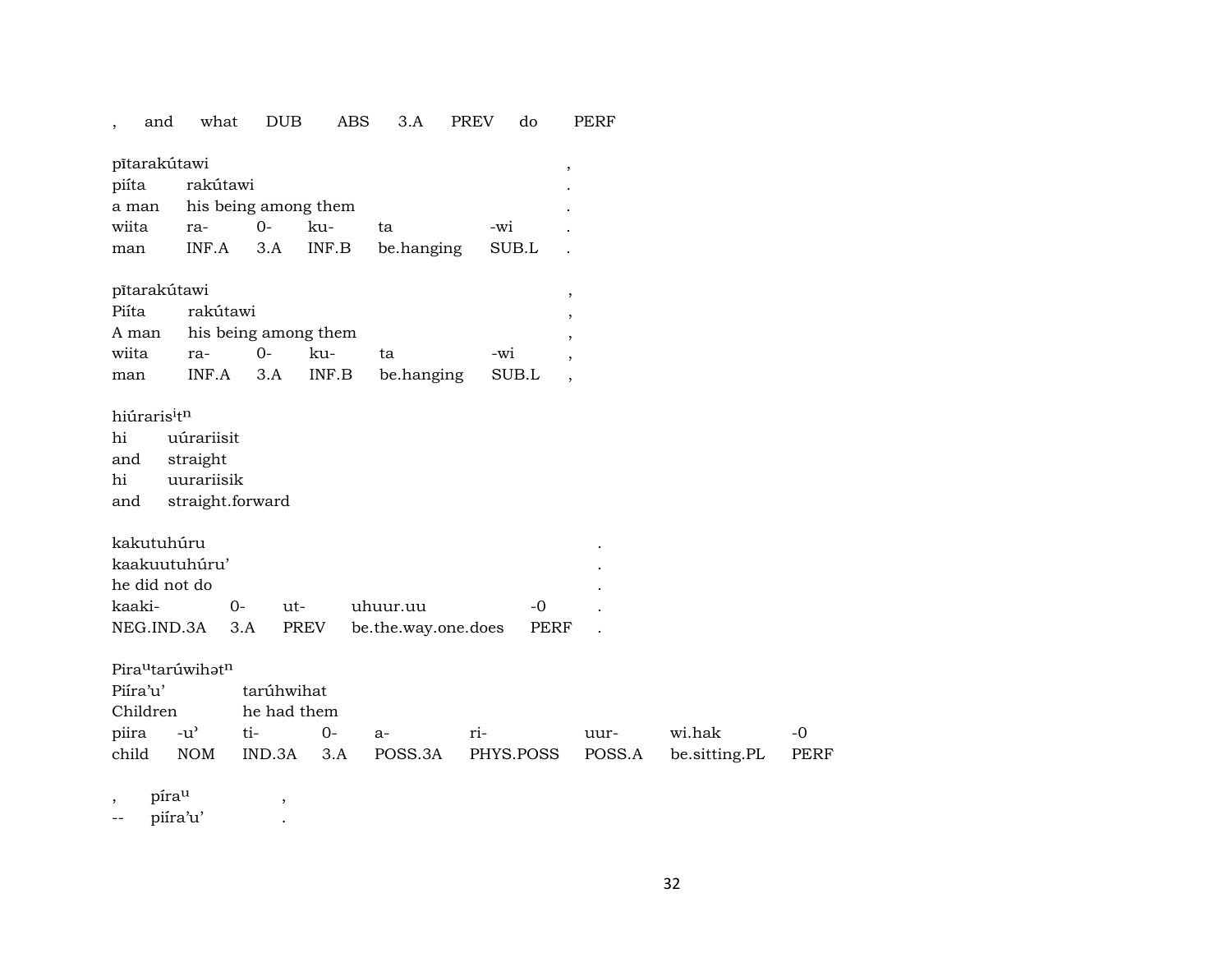-- children .

-- piira -u' .

-- child NOM .

(kuturatihkuraítaw<sup>i</sup>)

| Kutuú    |               |      |       | ratihkuraa'iitawi   |  |                                     |     |          |       |  |  |  |
|----------|---------------|------|-------|---------------------|--|-------------------------------------|-----|----------|-------|--|--|--|
| It seems |               |      |       | that I know         |  |                                     |     |          |       |  |  |  |
| ku-      | $t_{i-}$      | $O-$ | uu -0 | ra-<br>$\mathsf{t}$ |  | $-ir-$                              | ku- | raa.iita | $-wi$ |  |  |  |
| INF.B    | IND.3A 3.A be |      | PERF  |                     |  | INF.A $1.A$ PREV. $1/2A$ INF.B know |     |          | SUB.L |  |  |  |

.

#### pirauwitarúwih $\mathfrak{t}^n$

. . .

. . . . .

| Piíra'u'<br>witarúhwihat |  |                   |       |       |      |                                                                       |       |
|--------------------------|--|-------------------|-------|-------|------|-----------------------------------------------------------------------|-------|
| Children                 |  | he had them       |       |       |      |                                                                       |       |
|                          |  | piira -u' wi- ti- | 0- a- | $ri-$ | uur- | wi.hak                                                                | $-()$ |
|                          |  |                   |       |       |      | child NOM QUOT IND.3A 3.A POSS.3A PHYS.POSS POSS.A be.sitting.PL PERF |       |

Hiwítahwaku

Hi witaahwáku' And he would say hi wi- ti- 0- ar- waka"u -0 and QUOT IND.3A 3.A EV say PERF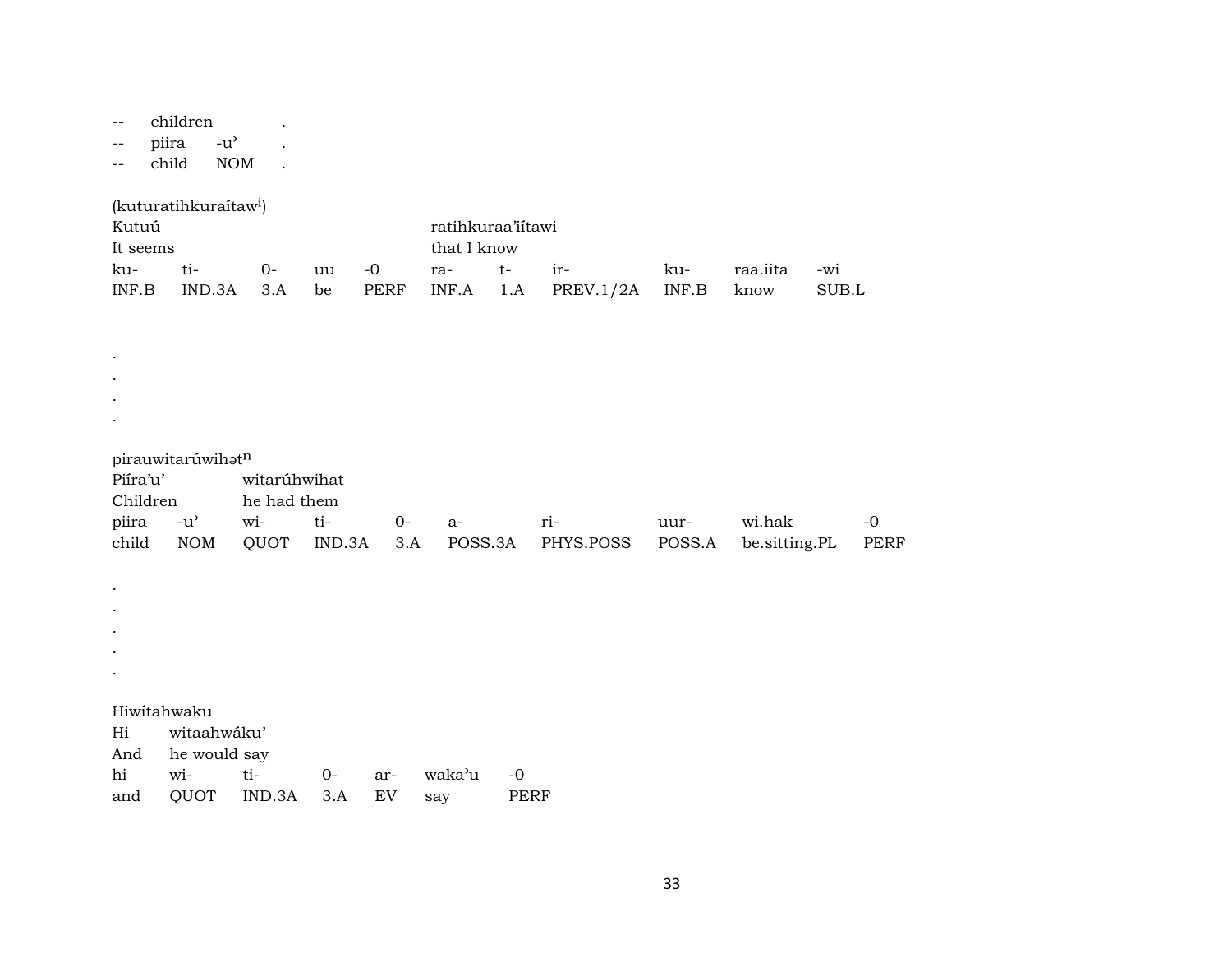|                                                           | wirihkuraríwiša                                                |               |               |                  |       |                |      |             |                     |       |
|-----------------------------------------------------------|----------------------------------------------------------------|---------------|---------------|------------------|-------|----------------|------|-------------|---------------------|-------|
|                                                           | wirihkuraríwica                                                |               |               |                  |       |                |      |             |                     |       |
| wii-                                                      | when it (meat) was brought back<br>ra-                         | $0-$          | $a-$          | ir-              | ku-   | raar-          |      | ri-         | wic.a               | $-0$  |
| when                                                      | INF.A                                                          | 3.A           | PREV.3A       | 3.INDF           | INF.B | 3PL.INAN.P     |      | PORT        | arrive              | SUB.3 |
|                                                           |                                                                |               |               |                  |       |                |      |             |                     |       |
|                                                           |                                                                |               |               |                  |       |                |      |             |                     |       |
|                                                           |                                                                |               |               |                  |       |                |      |             |                     |       |
|                                                           |                                                                |               |               |                  |       |                |      |             |                     |       |
|                                                           |                                                                |               |               |                  |       |                |      |             |                     |       |
|                                                           |                                                                |               |               |                  |       |                |      |             |                     |       |
| witarúhkari<br>witarúhkari'<br>he had many<br>wi-<br>QUOT | ti-<br>IND.3A                                                  | $0-$<br>3.A   | a-<br>POSS.3A | ri-<br>PHYS.POSS |       | uur-<br>POSS.A | kari | be.numerous | $-0$<br><b>PERF</b> |       |
| pírau<br>piíra'u'<br>children<br>piira<br>child           | $-u$ <sup><math>\prime</math></sup><br><b>NOM</b>              | ,<br>--<br>-- |               |                  |       |                |      |             |                     |       |
| hiwitawaku<br>hi<br>and<br>hi                             | witaahwáku'<br>he would say<br>wi-                             | ti-           | $0-$          | waka'u<br>ar-    | $-0$  |                |      |             |                     |       |
| and                                                       | QUOT                                                           | IND.3A        | 3.A           | EV<br>say        | PERF  |                |      |             |                     |       |
|                                                           | wirihkuraríwiša<br>wirihkuraríwica<br>when it was brought back |               |               |                  |       |                |      |             |                     |       |
| wii-                                                      | ra-                                                            | $0-$          | a-            | ir-              | ku-   | raar-          |      | ri-         | wic.a               | $-0$  |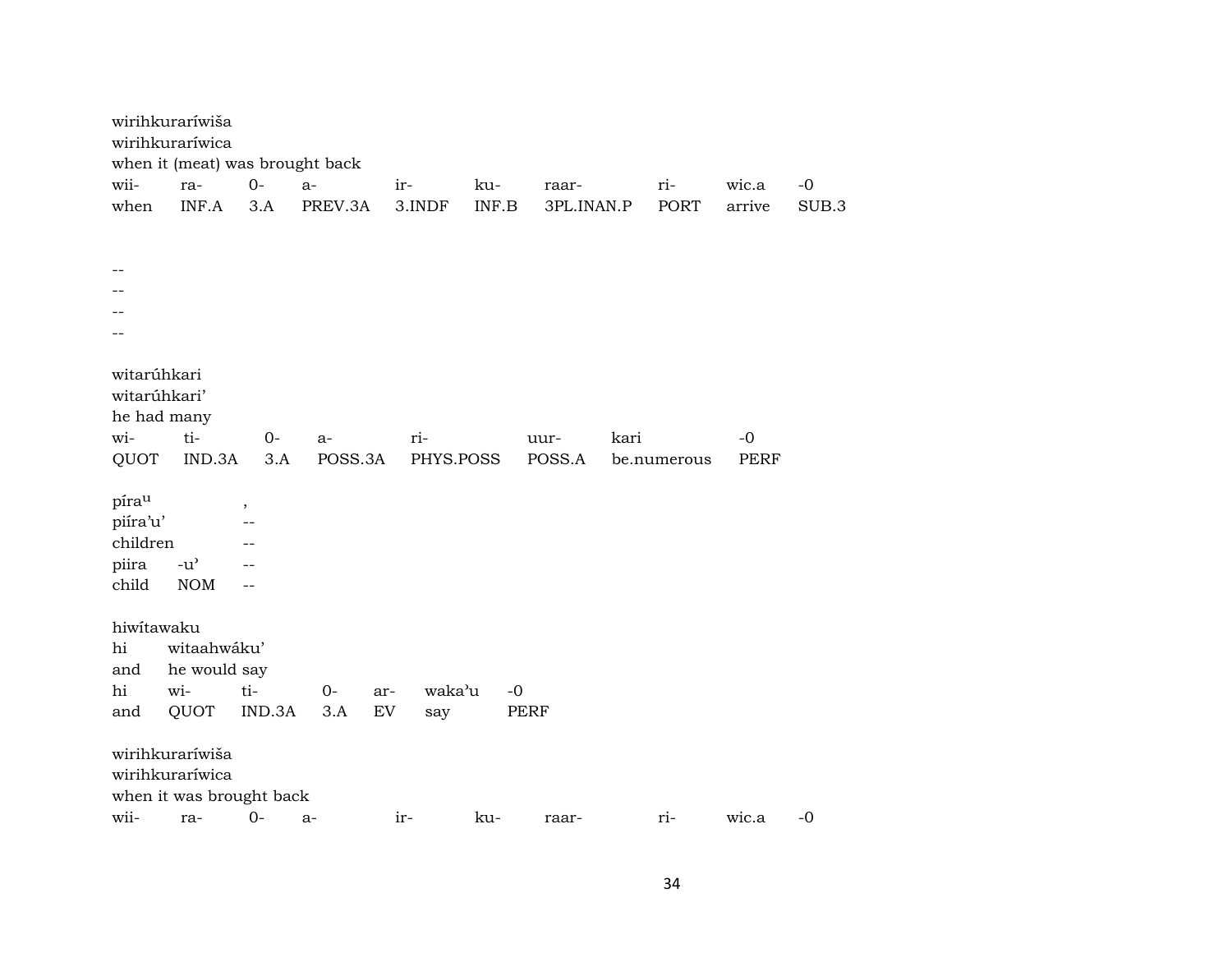| Askirúirirak <sup>u</sup><br>Askiíru'<br>iriraáku<br>Shank<br>that one<br>$-u^{\prime}$<br>irii-<br>kiir-<br>$0-$<br>kus<br>$-0$<br>as-<br>ra-<br>NOM<br>that<br>be.sitting<br>ABS<br>3.A<br>SUB.4<br>foot<br>string<br>rakúrahir <sup>a</sup><br>rakúraahiira |                                        |
|----------------------------------------------------------------------------------------------------------------------------------------------------------------------------------------------------------------------------------------------------------------|----------------------------------------|
|                                                                                                                                                                                                                                                                |                                        |
|                                                                                                                                                                                                                                                                |                                        |
|                                                                                                                                                                                                                                                                |                                        |
|                                                                                                                                                                                                                                                                | $\blacksquare$                         |
|                                                                                                                                                                                                                                                                | "                                      |
| its being good                                                                                                                                                                                                                                                 | $\blacksquare$                         |
| $O -$<br>hiir<br>ku-<br>uur-<br>ra-<br>raa-<br>-a                                                                                                                                                                                                              | $\blacksquare$                         |
| $INF.A$ 3.A<br>INF.B<br>PREV<br>be.good<br>SUB.1<br>way                                                                                                                                                                                                        | "                                      |
|                                                                                                                                                                                                                                                                |                                        |
| Hiwitahwaku<br>,                                                                                                                                                                                                                                               | $\mathcal{C}$                          |
| witaahwáku'<br>Hi                                                                                                                                                                                                                                              | $\boldsymbol{\zeta}\boldsymbol{\zeta}$ |
| And he would say                                                                                                                                                                                                                                               | $\mathcal{C}\mathcal{C}$               |
| hi<br>ti-<br>waka'u<br>wi-<br>$-0$<br>0-<br>ar-                                                                                                                                                                                                                | п                                      |
| QUOT IND.3A<br>EV<br>and<br>3.A<br>PERF<br>say<br>,                                                                                                                                                                                                            | п                                      |
|                                                                                                                                                                                                                                                                |                                        |
| Sísukstuwa<br>$\mathbf{H}$                                                                                                                                                                                                                                     |                                        |
| Sisukstúwa<br>$\mathbf{H}$                                                                                                                                                                                                                                     |                                        |
| Take it off<br>Ţ                                                                                                                                                                                                                                               |                                        |
| $\pmb{\mathsf{H}}$<br>$i-$<br>$\sin$<br>uks-<br>ruwaah<br>$-0$<br>$S-$                                                                                                                                                                                         |                                        |
| п<br>CONT.1/2A<br>2.A<br>JUSS<br>PERF<br>DU<br>remove                                                                                                                                                                                                          |                                        |
| Asiwitiruwa                                                                                                                                                                                                                                                    |                                        |
| siwitiirúwa<br>A                                                                                                                                                                                                                                               |                                        |

 $\epsilon$ 

 $\epsilon$  $\therefore$   $\alpha$  $\mathcal{O}(\mathcal{O}(\mathcal{O}(\mathcal{O})))$  $\overline{\phantom{a}}$ 

 $\mathcal{L}^{\text{max}}$ 

when INF.A 3.A PREV.3A 3.INDF INF.B 3PL.INAN.P PORT arrive SUB.3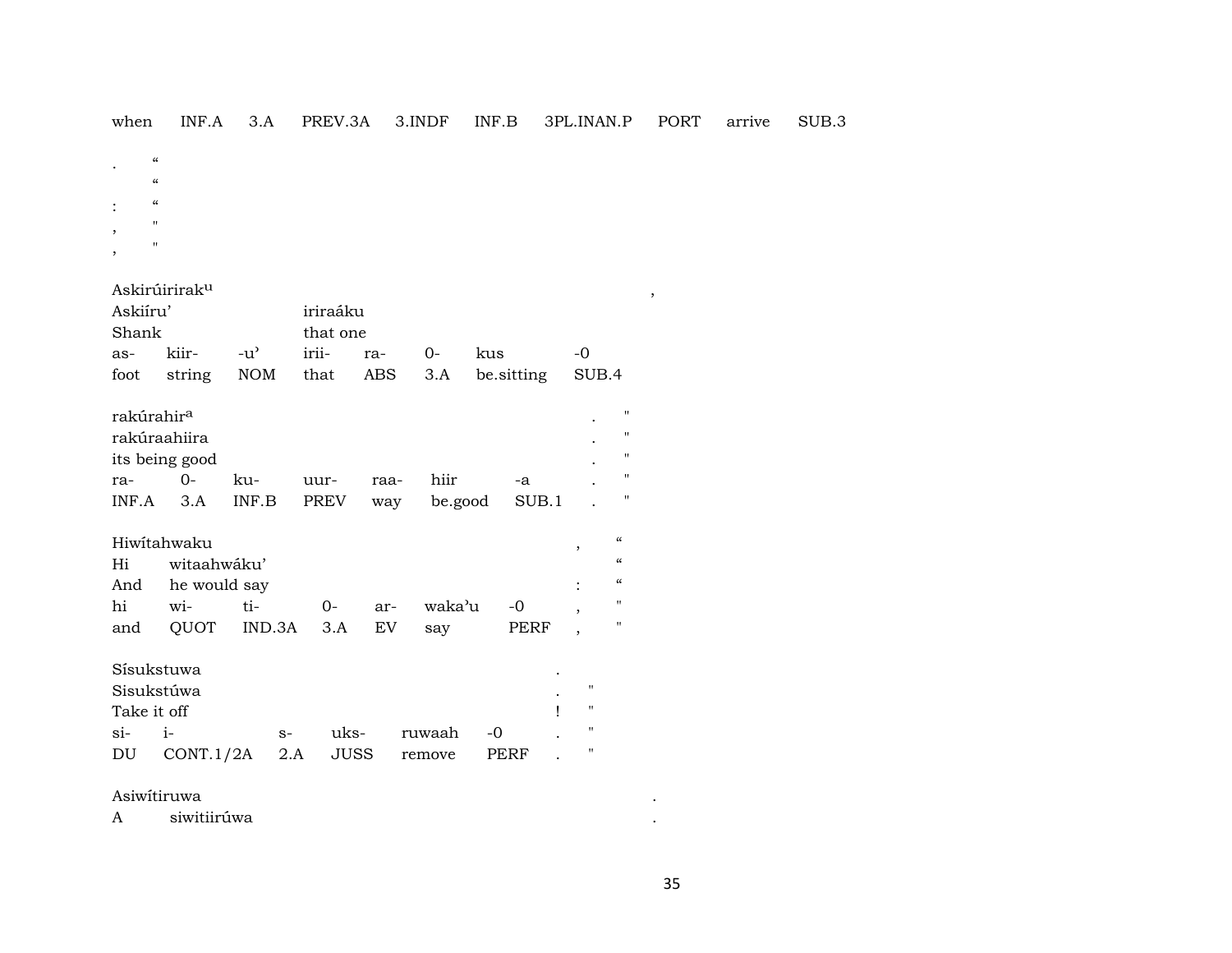| And       |                            | they took it off                    |            |                            |                  |                           |             |                                        |             |             |
|-----------|----------------------------|-------------------------------------|------------|----------------------------|------------------|---------------------------|-------------|----------------------------------------|-------------|-------------|
| a         | $si-$                      | wi-                                 | ti-        | $0-$                       | ir-              | ruwaah                    | $-0$        |                                        |             |             |
| and       | DU                         | QUOT                                | IND.3A     | 3.A                        | PL.3A            | remove                    | <b>PERF</b> |                                        |             |             |
|           |                            |                                     |            |                            |                  |                           |             |                                        |             |             |
|           | Askiruasiwítiruš           |                                     |            |                            |                  |                           |             |                                        |             |             |
| Askiíru'  |                            |                                     | a          | siwitiiruc                 |                  |                           |             |                                        |             |             |
| The shank |                            |                                     | and        |                            | they lay it down |                           |             |                                        |             |             |
| as-       | kiir-                      | $-u^{\prime}$                       | a          | $si-$                      | wi-              | ti-                       | $0-$        | ir-                                    | ra.uc       | $-0$        |
| foot      | string                     | <b>NOM</b>                          | and        | $\mathop{\rm DU}\nolimits$ | QUOT             | IND.3A                    | 3.A         | PL.3A                                  | be.lying.PL | <b>PERF</b> |
|           | Hiruwitawaku               |                                     |            |                            |                  |                           |             | $\boldsymbol{\mathcal{C}}$             |             |             |
|           | Hiru                       | witaahwáku'                         |            |                            |                  |                           |             | $\mathcal{C}$                          |             |             |
|           | Then                       | he would say                        |            |                            |                  |                           |             | $\boldsymbol{\zeta}\boldsymbol{\zeta}$ |             |             |
|           | hiruu                      | wi-                                 | ti-        | $0-$                       | ar-              | waka'u                    | $-0$        | $\mathbf{H}$                           |             |             |
|           | then                       | QUOT                                | IND.3A     | 3.A                        | EV               | say                       | <b>PERF</b> | $\mathbf{H}$                           |             |             |
|           |                            |                                     |            |                            |                  |                           |             |                                        |             |             |
|           | Hirusiskušúksapitn         |                                     |            |                            |                  |                           |             |                                        |             |             |
| Hiru      |                            | siskuucúksapit                      |            |                            |                  |                           |             |                                        |             |             |
| Then      |                            | break it for me                     |            |                            |                  |                           |             |                                        |             |             |
| hiruu     | $\sin$                     | $i-$                                |            | $S-$                       | ku-<br>ut-       | uks-                      |             | apic.k                                 | $-0$        |             |
| then      | $\mathop{\rm DU}\nolimits$ | CONT.1/2A                           |            | 2.A                        | 1.P              | <b>BEN</b><br><b>JUSS</b> |             | break                                  | <b>PERF</b> |             |
|           |                            |                                     |            |                            |                  |                           |             |                                        |             |             |
|           |                            | Piráuruk <sup>i</sup>               |            |                            |                  |                           |             |                                        |             |             |
| 11        | Piíra'u'                   |                                     | ruúki      |                            |                  |                           |             |                                        |             |             |
| Ţ<br>н    |                            | Children                            | the ones   |                            |                  |                           |             |                                        |             |             |
| 11        | piira                      | $-u$ <sup><math>\prime</math></sup> | ra-        | $0-$                       | $\mathbf 0$      | -uk<br>$-i$               |             |                                        |             |             |
|           | child                      | <b>NOM</b>                          | <b>ABS</b> | 3.A                        | be               | <b>DIST</b>               | SUB.2       |                                        |             |             |
|           |                            |                                     |            |                            |                  |                           |             |                                        |             |             |
|           | wisíhkupitk <sup>a</sup>   |                                     |            |                            |                  |                           |             | ,                                      |             |             |
|           | wisirihkuupitka            |                                     |            |                            |                  |                           |             |                                        |             |             |
|           | after they broke it        |                                     |            |                            |                  |                           |             |                                        |             |             |
| wii-      | $si-$                      | ra-                                 | 0-         | ir-                        | ku-              | apic.k                    | -a          | $^\mathrm{,}$                          |             |             |
| when      | DU                         | INF.A                               | 3.A        | PL.3A                      | INF.B            | break                     | SUB.1       | $\, \,$                                |             |             |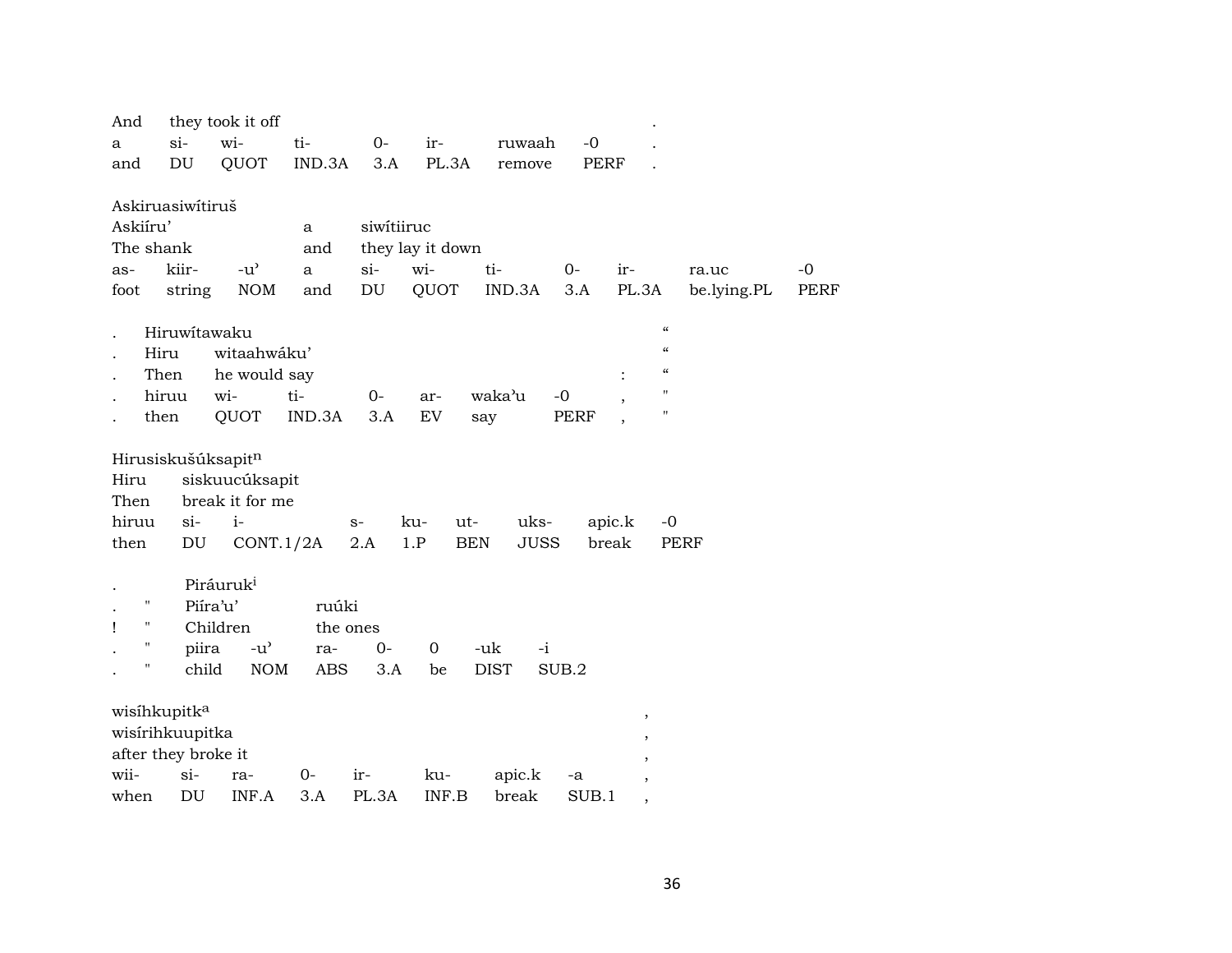| hisíwitiru         |                         |                                     |                                            |                          |                                   |                    |             |                                                 |       |      |
|--------------------|-------------------------|-------------------------------------|--------------------------------------------|--------------------------|-----------------------------------|--------------------|-------------|-------------------------------------------------|-------|------|
| hi                 |                         | síwitiiru                           |                                            |                          |                                   |                    |             |                                                 |       |      |
| and                |                         | they gave it to him                 |                                            |                          |                                   |                    |             |                                                 |       |      |
| hi                 | $si-$                   | wi-                                 | ti-                                        | $O -$                    | ir-                               | uh                 | $-0$        |                                                 |       |      |
| and                | DU                      | QUOT                                | IND.3A                                     | 3.A                      | PL.3A                             | give               | PERF        |                                                 |       |      |
|                    |                         |                                     |                                            |                          |                                   |                    |             |                                                 |       |      |
| híast <sup>i</sup> |                         |                                     |                                            | $\, ,$                   |                                   |                    |             |                                                 |       |      |
| hí'aasti'          |                         |                                     |                                            |                          |                                   |                    |             |                                                 |       |      |
|                    | their father            |                                     |                                            |                          |                                   |                    |             |                                                 |       |      |
| $i-$               |                         | as                                  | -ri <sup>3</sup>                           | $\overline{\phantom{a}}$ |                                   |                    |             |                                                 |       |      |
| 3.POSS.A           |                         | father                              | 3.POSS.B                                   |                          |                                   |                    |             |                                                 |       |      |
|                    |                         |                                     |                                            |                          |                                   |                    |             |                                                 |       |      |
|                    |                         | hisiwitirutaráskus                  |                                            |                          |                                   |                    |             |                                                 |       |      |
| hi                 |                         | siwitiiruutaráskus                  |                                            |                          |                                   |                    |             |                                                 |       |      |
| and                |                         |                                     | they would put the cooked food before him  |                          |                                   |                    |             |                                                 |       |      |
| hi                 | $si$ -                  | wi-                                 | ti-                                        | $0-$                     | ir-                               | ar-                | ut-         | aras-                                           | kus.k | -0   |
| and                | DU                      | QUOT                                | IND.3A                                     | 3.A                      | PL.3A                             | EV                 | <b>BEN</b>  | cooked.food                                     | put   | PERF |
|                    | Hipiráuruk <sup>i</sup> |                                     |                                            |                          |                                   |                    |             |                                                 |       |      |
| Hi                 |                         | piíra'u'                            | ruúki                                      |                          |                                   |                    |             |                                                 |       |      |
|                    | And                     | children                            |                                            | the ones                 |                                   |                    |             |                                                 |       |      |
| hi                 |                         |                                     |                                            |                          |                                   |                    |             |                                                 |       |      |
|                    |                         | piira                               | $-u$ <sup><math>\prime</math></sup><br>ra- | $0-$                     | 0                                 | -uk<br><b>DIST</b> | -i<br>SUB.2 |                                                 |       |      |
|                    | and                     | child                               | <b>NOM</b><br>ABS                          | 3.A                      | be                                |                    |             |                                                 |       |      |
|                    |                         | tararihtatátaukutn                  |                                            |                          |                                   |                    |             | $\boldsymbol{\varsigma} \boldsymbol{\varsigma}$ |       |      |
|                    |                         | taararihtatáta'uukut                |                                            |                          |                                   |                    |             | $\pmb{\zeta}\pmb{\zeta}$                        |       |      |
|                    |                         |                                     |                                            |                          |                                   |                    |             | $\pmb{\zeta}\pmb{\zeta}$                        |       |      |
| ti-                |                         | they would get close to him<br>$0-$ |                                            |                          |                                   | uukuk              |             | $\blacksquare$                                  |       |      |
|                    |                         | ar-                                 | raar-                                      |                          | ihtatata-                         |                    | -0          | $\blacksquare$                                  |       |      |
| IND.3A             |                         | 3.A<br>EV                           | PL.INDV.A                                  |                          | close.by                          | get.into           |             | <b>PERF</b>                                     |       |      |
|                    |                         | Atiaskaskušíhtapitn                 |                                            |                          |                                   |                    |             |                                                 |       |      |
| Atí'as             |                         |                                     |                                            | kaskuucítapit            |                                   |                    |             |                                                 |       |      |
| Father             |                         |                                     | $\overline{ }$                             |                          | you must pinch off a piece for me |                    |             |                                                 |       |      |
| ati-               |                         | as                                  | kaas-<br>$\overline{\phantom{a}}$          | $S-$                     | ku-                               | ut-                | $i-$        | tapic.k                                         | $-0$  |      |
|                    |                         |                                     |                                            |                          |                                   |                    |             |                                                 |       |      |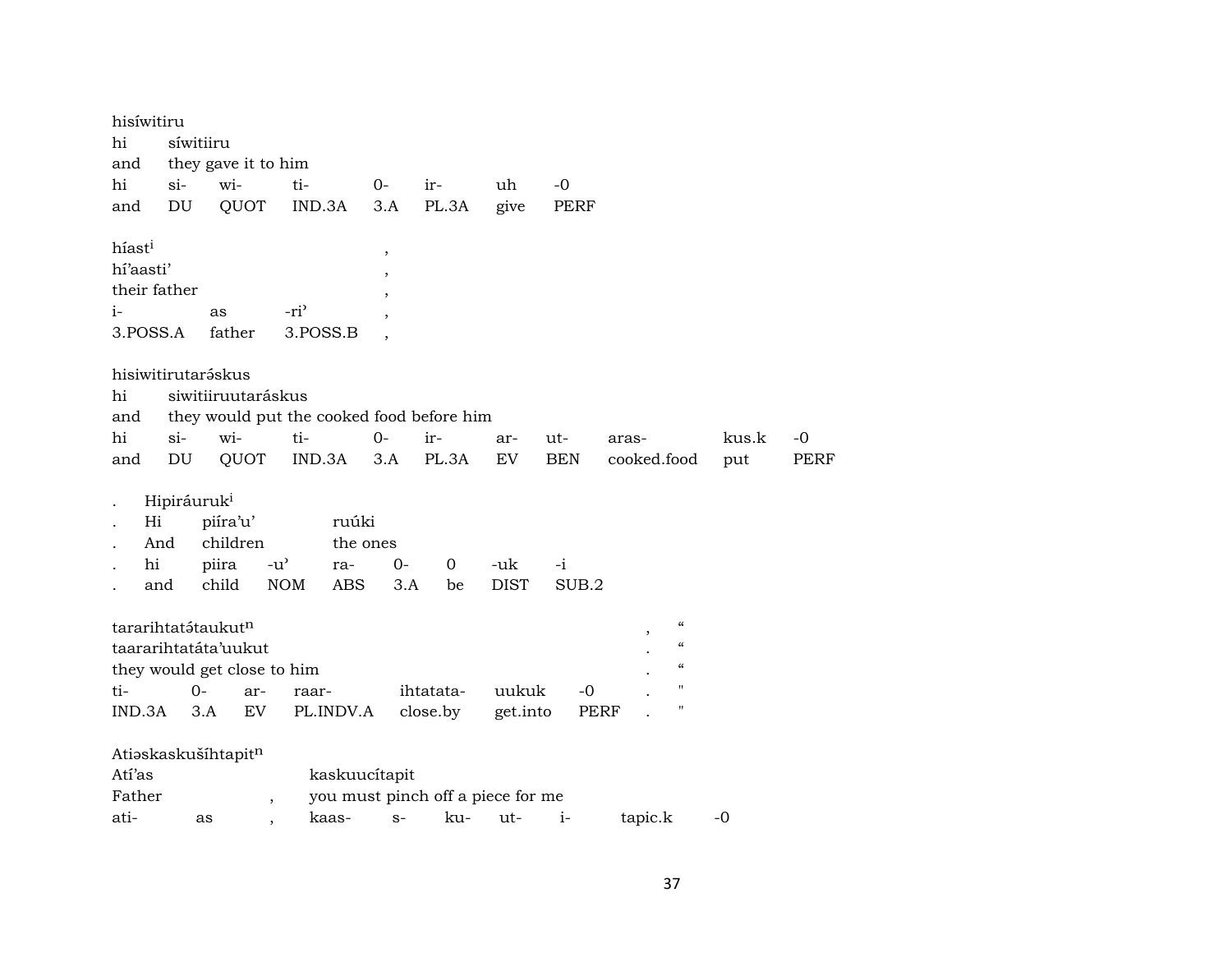#### 1.POSS father , POT.2A 2.A 1.P BEN SEQ pinch.off PERF

- $\bar{\mathbf{u}}$  $\mathbb{R}^2$  $\bar{\mathbf{u}}$  $\ddot{\phantom{a}}$  $\mathbf{u}$  $\bullet$  $\mathbf{u}$  $\mathcal{L}$
- $\mathbf{u}$  $\ddot{\phantom{a}}$

#### Hiruwitawakupīta

| Hiru witaahwáku'  |               |           | piíta                            |  |       |  |
|-------------------|---------------|-----------|----------------------------------|--|-------|--|
| Then he would say |               | the man : |                                  |  |       |  |
|                   | hiruu wi- ti- |           | 0- ar- waka'u -0                 |  | wiita |  |
|                   |               |           | then QUOT IND.3A 3.A EV say PERF |  | man   |  |

- $\pmb{\mathcal{C}}$  $\boldsymbol{\mathcal{U}}$
- $\mathbf{u}$
- $\mathbf{u}$

 $\overline{\phantom{a}}$ 

#### takukarisirí<sup>a</sup>

| Táku' kariisirií'a' |                                                   |  |  |  |  |       |  |  |  |  |  |
|---------------------|---------------------------------------------------|--|--|--|--|-------|--|--|--|--|--|
|                     | Anyone don't come near me                         |  |  |  |  |       |  |  |  |  |  |
|                     |                                                   |  |  |  |  | $-()$ |  |  |  |  |  |
|                     | someone NEG CONT.1/2A 2.A PREV.1/2A SEQ come PERF |  |  |  |  |       |  |  |  |  |  |

 $\sim$  $\bullet$ 

- $\bullet$
- $\bullet$

# hirurahtákusukstaktariratn

Hiru raáhtaku sukstaaktaárirat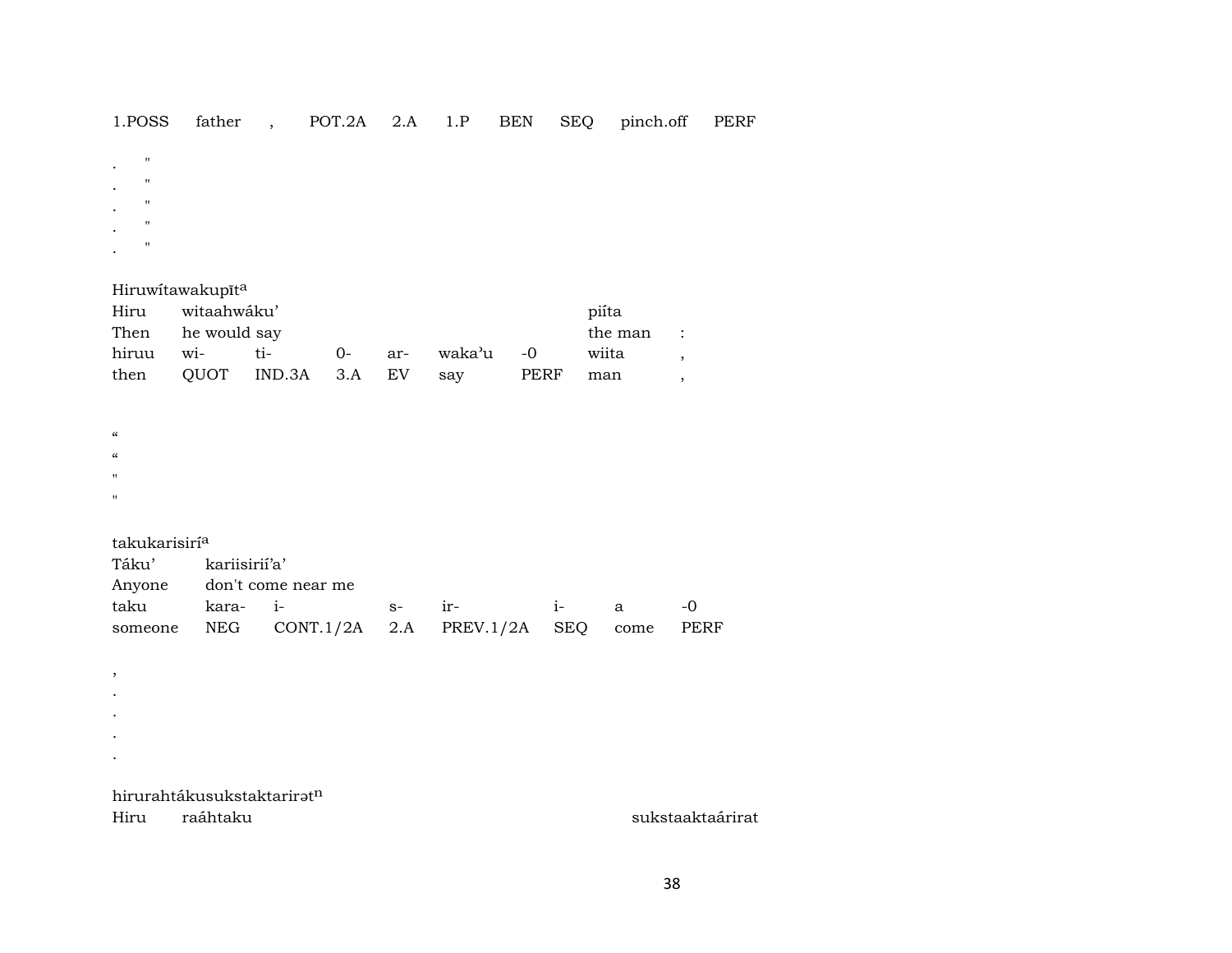| Then                                   |                        | over there           |      |                     |             |                          |             |                 | you (pl) sit down |                |             |           |           |          |             |
|----------------------------------------|------------------------|----------------------|------|---------------------|-------------|--------------------------|-------------|-----------------|-------------------|----------------|-------------|-----------|-----------|----------|-------------|
| hiruu                                  | ra-                    | $0-$                 | ar-  | ta                  |             | kus                      | $-0$        |                 | $i-$              | $\mathbf{S}^-$ | uks-        | rak-      | raar-     | ri.ra.at | $-0$        |
| then                                   | <b>ABS</b>             | 3.A                  | EV   | be.hanging          |             | be.sitting               |             | SUB.4           | CONT.1/2A         | 2.A            | <b>JUSS</b> | $1/2$ .PL | PL.INDV.A | sit.down | <b>PERF</b> |
| $\boldsymbol{\mathsf{H}}$<br>$\bullet$ | Hã                     | Ţ                    |      | hāsírisutiriku      |             |                          |             |                 |                   |                |             |           |           |          |             |
| $\pmb{\mathsf{H}}$<br>$\bullet$        | Haa                    |                      |      | haasíriisuutiiriku' |             |                          |             |                 |                   |                |             |           |           |          |             |
| $\pmb{\mathsf{H}}$<br>$\mathbf{I}$     | Ha                     | $\overline{ }$       |      | here you see it     |             |                          |             |                 |                   |                |             |           |           |          |             |
| $\pmb{\mathsf{H}}$<br>$\bullet$        | haa                    | $\overline{ }$       | haa- | $si-$               | rii-        | $S-$                     | ut-         | iirik           | -:hus             |                |             |           |           |          |             |
| $\pmb{\mathsf{H}}$<br>$\bullet$        | ha                     | $\ddot{\phantom{1}}$ | here | DU                  | ASSR        | 2.A                      | <b>PREV</b> | see             | <b>IMPF</b>       |                |             |           |           |          |             |
|                                        | tírasa                 |                      |      |                     |             |                          |             |                 |                   |                |             |           |           |          |             |
|                                        | Tíraasa                |                      |      |                     |             |                          |             |                 |                   |                |             |           |           |          |             |
| $\bullet$                              |                        |                      |      |                     |             |                          |             |                 |                   |                |             |           |           |          |             |
| Ţ                                      | This one lying<br>tii- |                      |      |                     |             |                          |             |                 |                   |                |             |           |           |          |             |
| $\bullet$                              |                        | ra-                  | $0-$ | sa                  | $-0$        |                          |             |                 |                   |                |             |           |           |          |             |
| $\bullet$                              | this                   | <b>ABS</b>           | 3.A  | be.lying            | SUB.3       |                          |             |                 |                   |                |             |           |           |          |             |
| pirústika                              |                        |                      |      |                     |             | $\,$                     |             |                 |                   |                |             |           |           |          |             |
| piírus                                 | tíka                   |                      |      |                     |             | $\cdot$                  |             |                 |                   |                |             |           |           |          |             |
| a bug                                  |                        | it is in it          |      |                     |             | $\cdot$                  |             |                 |                   |                |             |           |           |          |             |
| piirus                                 | ti-                    |                      | $0-$ | $-0$<br>ka          |             | $\cdot$                  |             |                 |                   |                |             |           |           |          |             |
| worm                                   | IND.3A                 |                      | 3.A  | be.in               | <b>PERF</b> | $\overline{\phantom{a}}$ |             |                 |                   |                |             |           |           |          |             |
| hitírakaw <sup>i</sup>                 |                        |                      |      |                     |             |                          | pírus       |                 |                   |                |             |           |           |          |             |
| hi                                     | tírakaawi              |                      |      |                     |             |                          | piírus      |                 |                   |                |             |           |           |          |             |
| and                                    |                        | this one inside      |      |                     |             |                          | bug         |                 |                   |                |             |           |           |          |             |
| hi                                     | tii-                   | ra-                  | $0-$ | akaa                |             | -wi                      | piirus      |                 |                   |                |             |           |           |          |             |
| and                                    | this                   | ABS                  | 3.A  | be.a.dwelling       |             | SUB.L                    | worm        |                 |                   |                |             |           |           |          |             |
|                                        | kariritúriru           |                      |      |                     |             |                          |             | $k\tilde{i}s^i$ |                   |                |             |           |           |          |             |
|                                        | kariiriitúriru'        |                      |      |                     |             |                          |             | kiici'          |                   |                |             |           |           |          |             |
|                                        | I am now afraid of it  |                      |      |                     |             |                          |             | but             |                   |                |             |           |           |          |             |
| karii-                                 |                        | rii-                 | $t-$ | uur-                | riru        |                          | $-0$        | kii.ci          |                   |                |             |           |           |          |             |
|                                        | EMPH.NEG               | <b>ASSR</b>          | 1.A  | <b>PREV</b>         |             | be.afraid.of             | PERF        | but             |                   |                |             |           |           |          |             |
|                                        |                        |                      |      |                     |             |                          |             |                 |                   |                |             |           |           |          |             |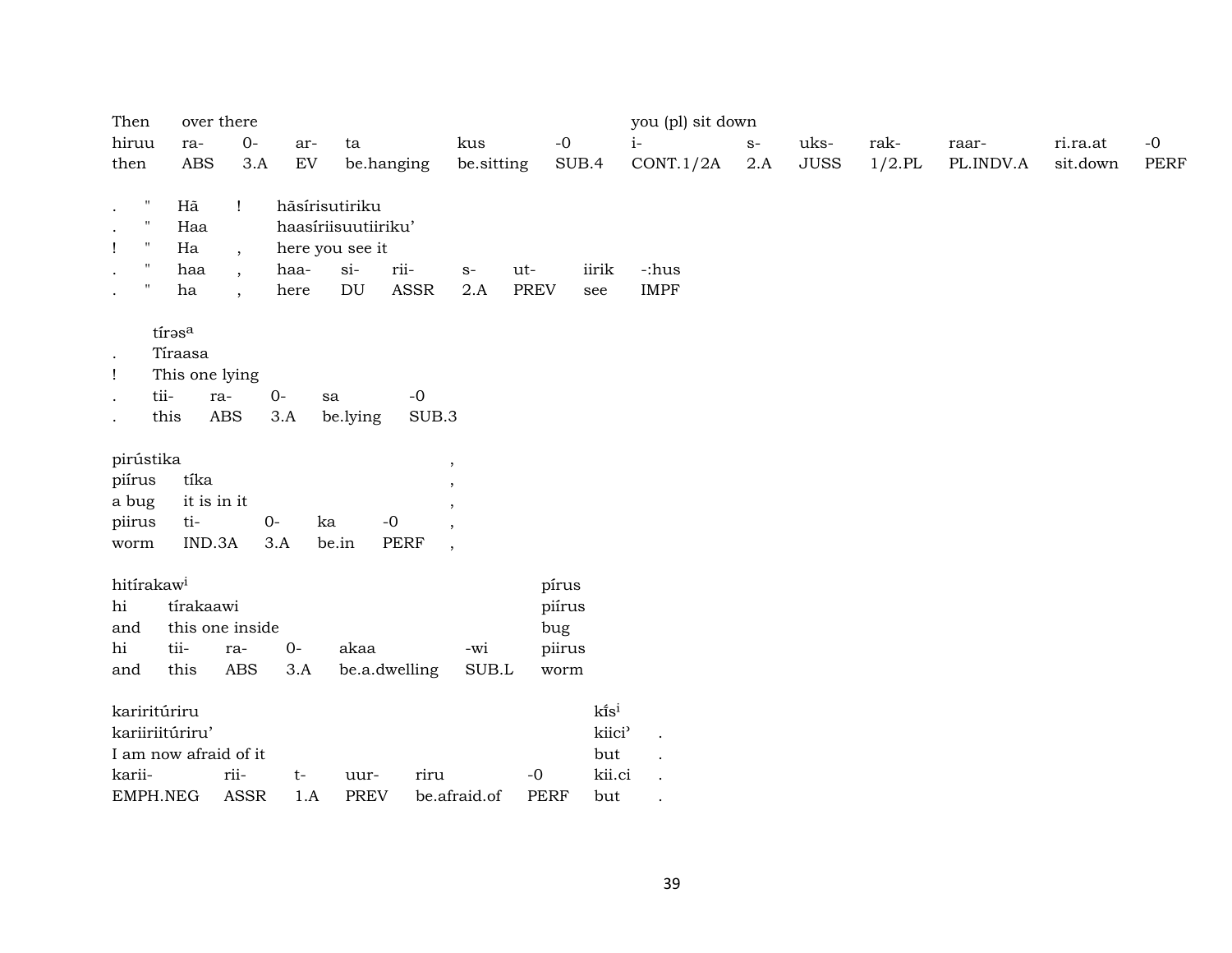|              |          | Akihitáhwiška |     |                |      |     |       |      |  |
|--------------|----------|---------------|-----|----------------|------|-----|-------|------|--|
| $\mathbf{H}$ | Aki      |               | hi  | taáhwicka'     |      |     |       |      |  |
| $\mathbf{H}$ | And here |               |     | and he thought |      |     |       |      |  |
| $\mathbf{H}$ | $a-$     | ki            | hi  | ti-            | $O-$ | ar- | wicka | $-0$ |  |
| $\mathbf{H}$ | and      | there         | and | IND.3A 3.A     |      | EV  | think | PERF |  |
|              |          |               |     |                |      |     |       |      |  |

| irár <sup>i</sup> |                                         |      |  |
|-------------------|-----------------------------------------|------|--|
| iraári'           |                                         |      |  |
| brother           |                                         |      |  |
| $\mathbf{i}$      | -raar-                                  | -ri' |  |
|                   | 3. POSS. A same.sex. sibling 3. POSS. B |      |  |

| škaraáta <sup>a</sup> |                           | rášaktu |                 |       |             |                    |
|-----------------------|---------------------------|---------|-----------------|-------|-------------|--------------------|
| ckára aáta'a          |                           |         |                 |       | rácaktu'    |                    |
|                       | alone that I would eat it |         | the marrow bone |       |             |                    |
| ckara                 | aa-                       | t –     | a.              | $-()$ | racakt-     | $-11$ <sup>2</sup> |
|                       | alone SUBJ.1/2A 1.A       |         | eat             | SUB.4 | marrow.bone | NOM N              |

|  |           | škaraatawáwa <sup>a</sup>   |                             |  |                 |     |       |  |  |  |  |  |  |
|--|-----------|-----------------------------|-----------------------------|--|-----------------|-----|-------|--|--|--|--|--|--|
|  |           | ckára aatawaáwa'a           |                             |  |                 |     |       |  |  |  |  |  |  |
|  |           |                             | alone that I would eat them |  |                 |     |       |  |  |  |  |  |  |
|  | ckara aa- |                             |                             |  | t- ar- waawa- a |     |       |  |  |  |  |  |  |
|  |           | alone SUBJ.1/2A 1.A EV DIST |                             |  |                 | eat | SUR 4 |  |  |  |  |  |  |

| $\blacksquare$           |                                    |       |                      |                          |     |     |          |           |      |
|--------------------------|------------------------------------|-------|----------------------|--------------------------|-----|-----|----------|-----------|------|
| $\overline{\phantom{a}}$ |                                    |       |                      |                          |     |     |          |           |      |
|                          |                                    |       |                      |                          |     |     |          |           |      |
| $\mathbf{r}$             |                                    |       |                      |                          |     |     |          |           |      |
|                          |                                    |       |                      |                          |     |     |          |           |      |
|                          | pirausiaskutkarukírik <sup>u</sup> |       |                      |                          |     |     |          |           |      |
| piíra'u'                 |                                    |       | si'askutkaaruhkiriku |                          |     |     |          |           |      |
| the children             |                                    |       |                      | that you watch me eating |     |     |          |           |      |
| piira                    | -uʻ                                | $S1-$ | aa-                  | $S-$                     | ku- | ut- | kaaruur- | kirik.kus | $-0$ |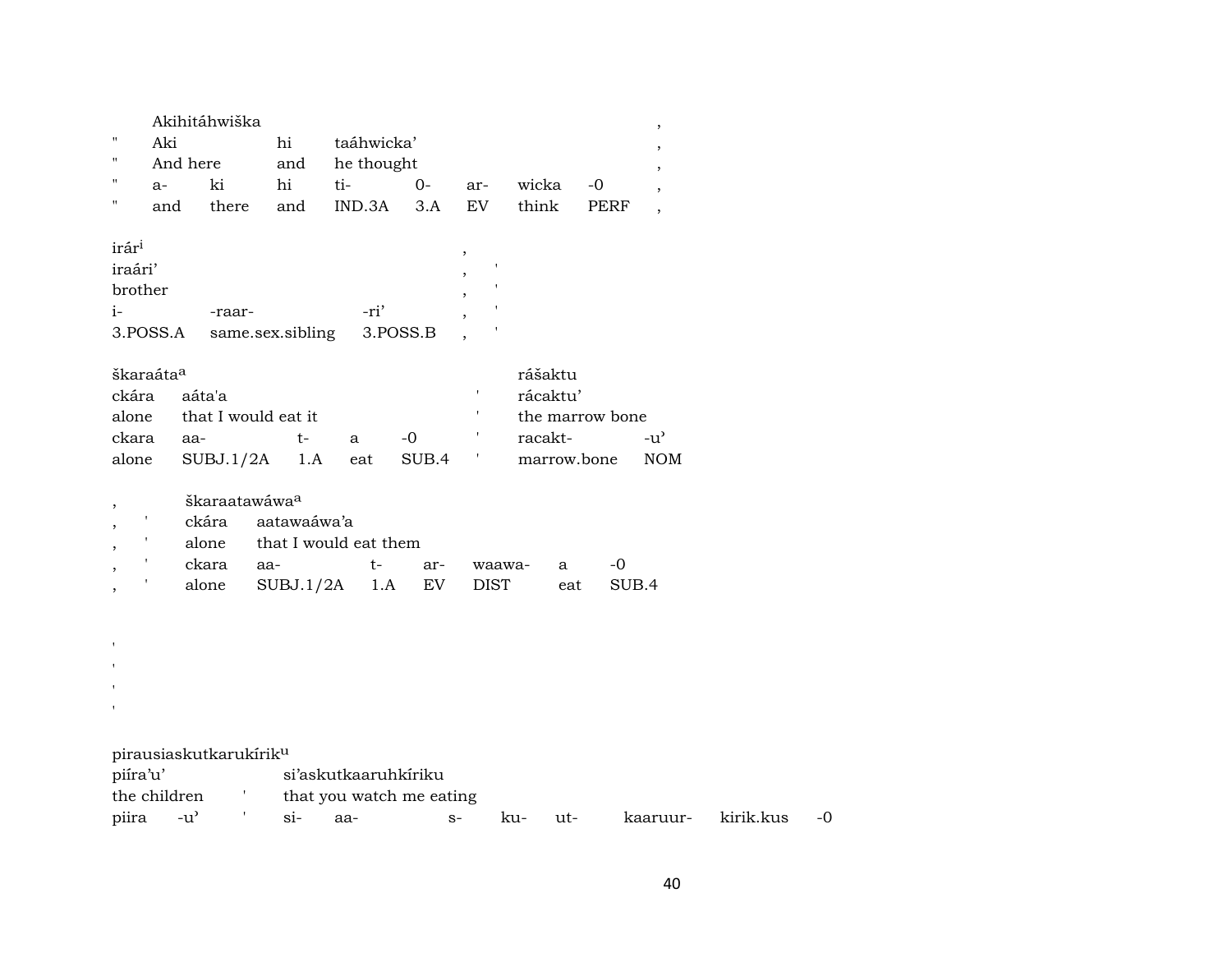| child                                                                | <b>NOM</b>                                                 | ÷,<br>$\mathop{\rm DU}\nolimits$                      | SUBJ.1/2A                                    | 2.A                    | 1.P              | PREV                                            | meal          | look.at | SUB.4 |
|----------------------------------------------------------------------|------------------------------------------------------------|-------------------------------------------------------|----------------------------------------------|------------------------|------------------|-------------------------------------------------|---------------|---------|-------|
|                                                                      |                                                            |                                                       |                                              |                        |                  |                                                 |               |         |       |
| Náwa<br>$\backslash$<br>$\backslash$<br>Now<br>rawa<br>now<br>X      | $\overline{\phantom{a}}$<br>Ráwa<br>$\ddot{\phantom{a}}$   | irári<br>iraári'<br>brother<br>$i-$<br>3.POSS.A       | -raar-<br>same.sex.sibling                   |                        | -ri'<br>3.POSS.B | $\pmb{\mathcal{E}}$<br>$\overline{\phantom{a}}$ |               |         |       |
| hiruwitawaku<br>hiru<br>then<br>hiruu<br>then                        | witaahwáku'<br>he would say<br>wi-<br>QUOT                 | ti-<br>IND.3A                                         | $0-$<br>ar-<br>3.A<br>EV                     | waka'u<br>say          | $-0$<br>PERF     |                                                 |               |         |       |
| wii-<br>when                                                         | wirakurašatkárihaš<br>wiraahkuracatkárihac<br>ra-<br>INF.A | when he ate up the marrow<br>$0-$<br>ar-<br>EV<br>3.A | ku-<br>INF.B                                 | racakt-<br>marrow.bone |                  | karihac<br>consume                              | $-0$<br>SUB.4 |         |       |
| $\overline{ }$<br>hi<br>$\overline{\phantom{a}}$<br>and<br>hi<br>and | hihawawitahwaku<br>hawá<br>also<br>haawa<br>also           | wi-<br>QUOT                                           | witaahwáku'<br>he would say<br>ti-<br>IND.3A | $0-$<br>3.A            | ar-<br>EV        | waka'u<br>say                                   | $-0$<br>PERF  |         |       |

" Kírahawasistu

" Kíra hawá sístu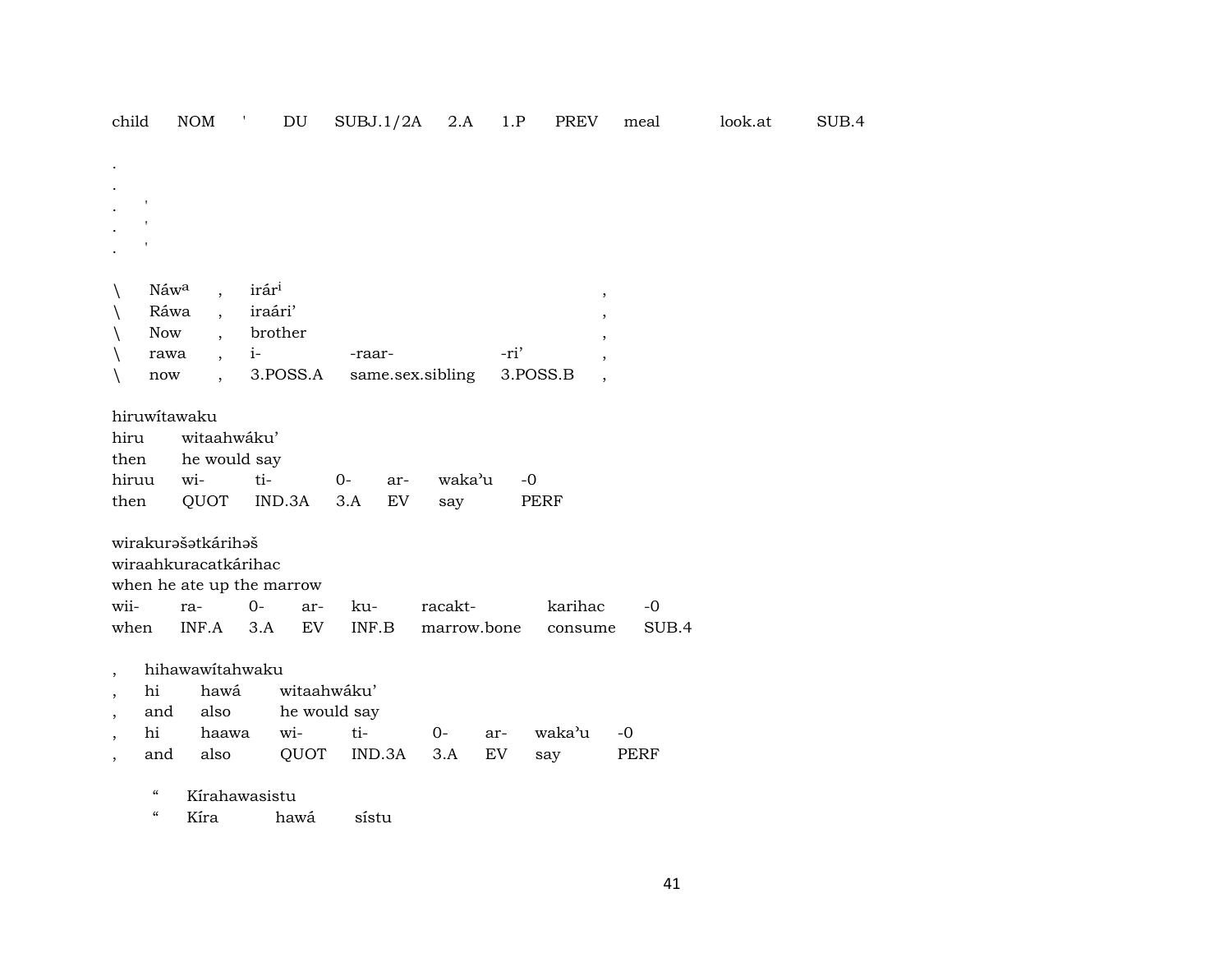| $\zeta\zeta$<br>$\pmb{\mathsf{H}}$<br>,<br>$\pmb{\mathsf{H}}$   | Perhaps<br>kira<br>perhaps                                               | also<br>haawa<br>also                                   | again<br>sistu<br>again |                                    |              |                     |                   |                                                                     |                     |
|-----------------------------------------------------------------|--------------------------------------------------------------------------|---------------------------------------------------------|-------------------------|------------------------------------|--------------|---------------------|-------------------|---------------------------------------------------------------------|---------------------|
| síisira<br>sí'isiraa'<br>you'll bring it<br>$si-$<br>$i-$<br>DU | CONT.1/2A                                                                | ir-<br>$S-$<br>2.A                                      | PREV.1/2A               | ra-<br>PORT                        | a<br>come    | $-0$<br><b>PERF</b> |                   | $\pmb{\mathsf{H}}$<br>$\pmb{\mathsf{H}}$<br>$\pmb{\mathsf{H}}$<br>Η |                     |
| A<br>also<br>And<br>a<br>also<br>and                            | Ahawasiwitirutápitn<br>hawá<br>$si-$<br>haawa<br>DU                      | siwitiiruutápit<br>they broke it for him<br>wi-<br>QUOT | ti-<br>IND.3A           | 0-<br>3.A                          | ir-<br>PL.3A | ar-<br>EV           | ut-<br><b>BEN</b> | apic.k<br>break                                                     | $-0$<br><b>PERF</b> |
| Irári<br>Iraári'<br><b>Brother</b><br>$i-$<br>3.POSS.A          | -raar-                                                                   | same.sex.sibling                                        | -ri'<br>3.POSS.B        | ,<br>,<br>$\overline{\phantom{a}}$ |              |                     |                   |                                                                     |                     |
| witušuksáhitkaa<br>witucuksáhitka'a<br>wi-<br>QUOT              | he used to like to eat fat<br>ti-<br>IND.3A                              | $O -$<br>ut-<br>PREV<br>3.A                             | uks-<br>AOR             | ahiht-<br>fat                      | ka-<br>in    | a<br>eat            | $-0$<br>PERF      |                                                                     |                     |
| píta<br>piíta<br>the man<br>wiita                               | $\, ,$<br>$\overline{\phantom{a}}$<br>$\overline{\phantom{a}}$<br>$\, ,$ |                                                         |                         |                                    |              |                     |                   |                                                                     |                     |

man  $\overline{\phantom{a}}$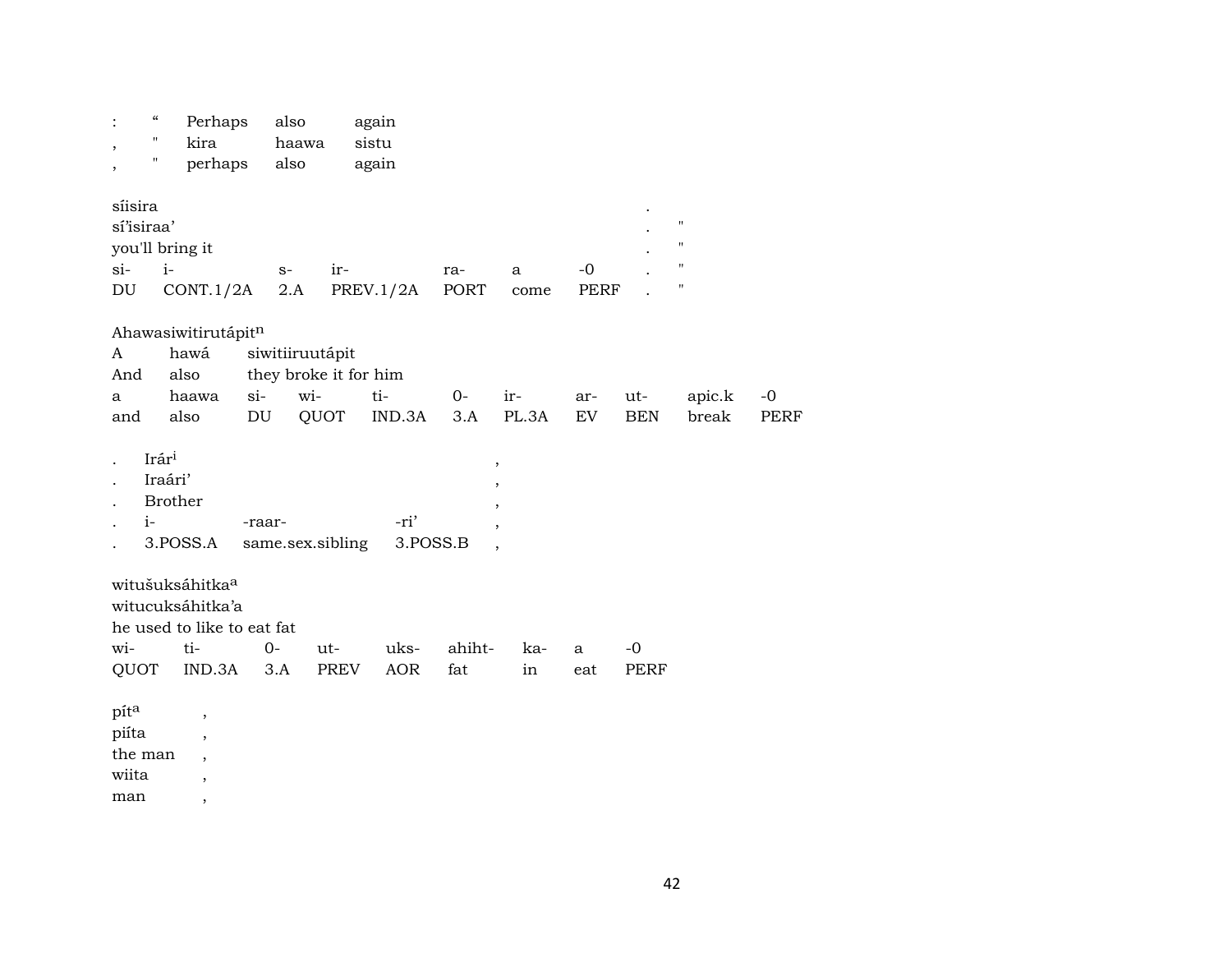|                                                      | hipirauaharúhkari                                                                                                                                    |                                                     |                                                   |                        |                     |                                                                                            |                     |        |             |             |
|------------------------------------------------------|------------------------------------------------------------------------------------------------------------------------------------------------------|-----------------------------------------------------|---------------------------------------------------|------------------------|---------------------|--------------------------------------------------------------------------------------------|---------------------|--------|-------------|-------------|
| hi                                                   | piíra'u'                                                                                                                                             |                                                     |                                                   | aharúhkari'            |                     |                                                                                            |                     |        |             |             |
| and                                                  | children                                                                                                                                             |                                                     |                                                   | he had many            |                     |                                                                                            |                     |        |             |             |
| hi                                                   | piira                                                                                                                                                | $-u^{\prime}$                                       | ar-                                               | ra-                    | $0-$                | a-                                                                                         | ri-                 | uur-   | kari        | $-0$        |
| and                                                  | child                                                                                                                                                | <b>NOM</b>                                          | ${\rm EV}$                                        | <b>ABS</b>             | 3.A                 | POSS.3A                                                                                    | PHYS.POSS           | POSS.A | be.numerous | <b>PERF</b> |
| <b>Now</b><br>rawa<br>now                            | Náwa<br>$\overline{\phantom{a}}$<br>Ráwa<br>$\overline{\phantom{a}}$<br>$\overline{\phantom{a}}$<br>$\overline{\phantom{a}}$<br>$\ddot{\phantom{1}}$ | pírau<br>piíra'u'<br>a child<br>piira<br>child      | $-u$ <sup><math>\prime</math></sup><br><b>NOM</b> |                        |                     |                                                                                            |                     |        |             |             |
| irikúhu <sup>u</sup><br>iriikúhuu'u'<br>irii-<br>who | whichever one it was<br>kuur-<br><b>DUB</b>                                                                                                          | ra-<br><b>ABS</b>                                   | $O -$<br>3.A                                      | uu<br>be               | $-0$<br><b>PERF</b> |                                                                                            |                     |        |             |             |
| ahawáku<br>ahawáku'<br>he said<br>ar-<br>${\rm EV}$  | $0-$<br>ra-<br><b>ABS</b>                                                                                                                            | 3.A<br>say                                          | waka'u                                            | $-0$<br>PERF           |                     | $\boldsymbol{\zeta}\boldsymbol{\zeta}$<br>$\epsilon$<br>$\mathcal{C}$<br>Ħ<br>$\mathbf{H}$ |                     |        |             |             |
| Kiraiskísiritn<br>Kíra<br>Perhaps<br>kira<br>perhaps | $i-$                                                                                                                                                 | iskiísiriit<br>you'll pick up the bone<br>CONT.1/2A | $S-$<br>2.A                                       | kiis-<br>bone          | iriik               | pick.up.long.object                                                                        | $-0$<br><b>PERF</b> |        |             |             |
| atíos<br>atí'as<br>father                            |                                                                                                                                                      |                                                     | nakisawárik <sup>a</sup><br>rakiisawárika         | the bone he threw away |                     |                                                                                            |                     |        |             |             |
| ati-                                                 | as                                                                                                                                                   | ra-                                                 | $0-$                                              | kiis-                  |                     | a.warik                                                                                    | -a                  |        |             |             |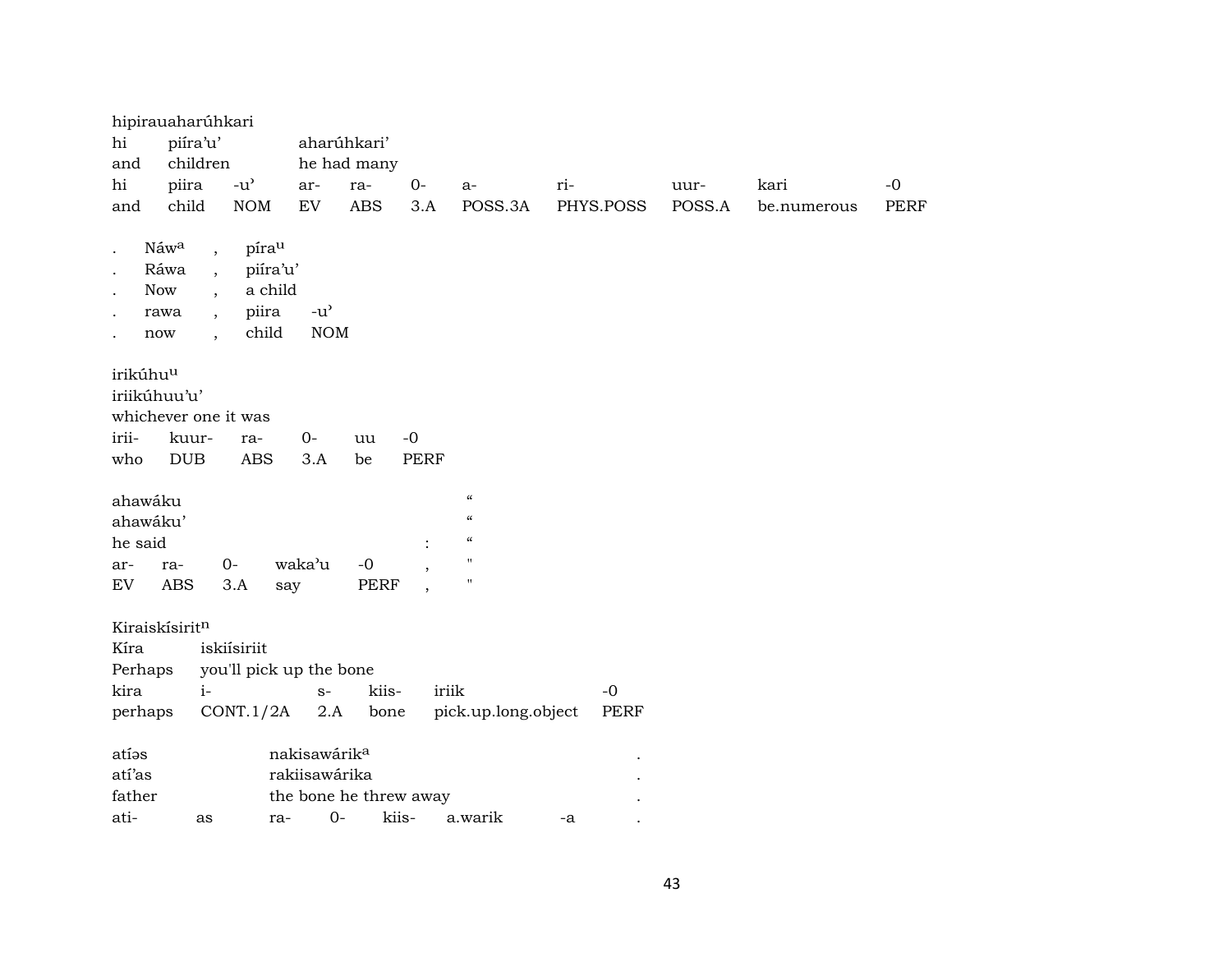| 1.POSS           | father                          | ABS        | 3.A       | bone       |                     | throw.away         | SUB.1   |                          |
|------------------|---------------------------------|------------|-----------|------------|---------------------|--------------------|---------|--------------------------|
|                  | Kirakírikiruahakaw <sup>i</sup> |            |           |            |                     |                    |         |                          |
|                  | Kíra kíriki ruu'ahakaáwi        |            |           |            |                     |                    |         |                          |
|                  | Let's see what is there inside  |            |           |            |                     |                    |         |                          |
| kira             | kirikii                         | ruu-       | ar-       | ra-        | $O-$                | kaa                | -wi     |                          |
| perhaps          | what                            | then       | <b>EV</b> | <b>ABS</b> | 3.A                 | be.inside          | SUB.L   |                          |
|                  |                                 |            |           |            |                     |                    |         |                          |
| pírus            | $\pmb{\mathsf{H}}$              |            |           |            |                     |                    |         |                          |
| piírus           | $\blacksquare$                  |            |           |            |                     |                    |         |                          |
| bug              | $\pmb{\mathsf{H}}$              |            |           |            |                     |                    |         |                          |
| piirus           | $\pmb{\mathsf{H}}$              |            |           |            |                     |                    |         |                          |
| worm             | $^{\prime}$                     |            |           |            |                     |                    |         |                          |
|                  |                                 |            |           |            |                     |                    |         |                          |
|                  | Hiruwitáhwakupīta               |            |           |            |                     |                    |         |                          |
| Hiru             | witaahwáku'                     |            |           |            |                     |                    | piíta   |                          |
| Then             | he would say                    |            |           |            |                     |                    | the man |                          |
| hiruu            | wi-                             | ti-        | 0-        | ar-        | waka <sup>3</sup> u | $-0$               | wiita   |                          |
| then             | QUOT                            | IND.3A     | 3.A       | EV         | say                 | PERF               | man     | $\overline{\phantom{a}}$ |
|                  |                                 |            |           |            |                     |                    |         |                          |
| "                | Wikakíka                        |            |           |            |                     |                    |         |                          |
| $\epsilon$       | Wikaakíka                       |            |           |            |                     |                    |         |                          |
| "                | It is no longer in it           |            |           |            |                     |                    |         |                          |
| Н<br>wii-        | kaaki-                          |            | 0-        | kaa        | -0                  |                    |         |                          |
| н<br>now         |                                 | NEG.IND.3A | 3.A       | be.inside  |                     | <b>PERF</b>        |         |                          |
|                  |                                 |            |           |            |                     |                    |         |                          |
| witátkutitn      |                                 |            |           |            |                     | $\bar{\mathbf{H}}$ |         |                          |
| Witátkuutit      |                                 |            |           |            |                     | $\pmb{\mathsf{H}}$ |         |                          |
| I have killed it |                                 |            |           |            |                     | 11                 |         |                          |
| wii-             | ta-                             | t-         | kuut.ik   | -0         |                     | н                  |         |                          |
| now              | IND.1/2A                        | 1.A        | kill      | PERF       |                     |                    |         |                          |
|                  | Hiruwitaráwaritn                |            |           |            |                     |                    | П       |                          |
| Hiru             | witaaráwarit                    |            |           |            |                     |                    |         |                          |
|                  |                                 |            |           |            |                     |                    |         |                          |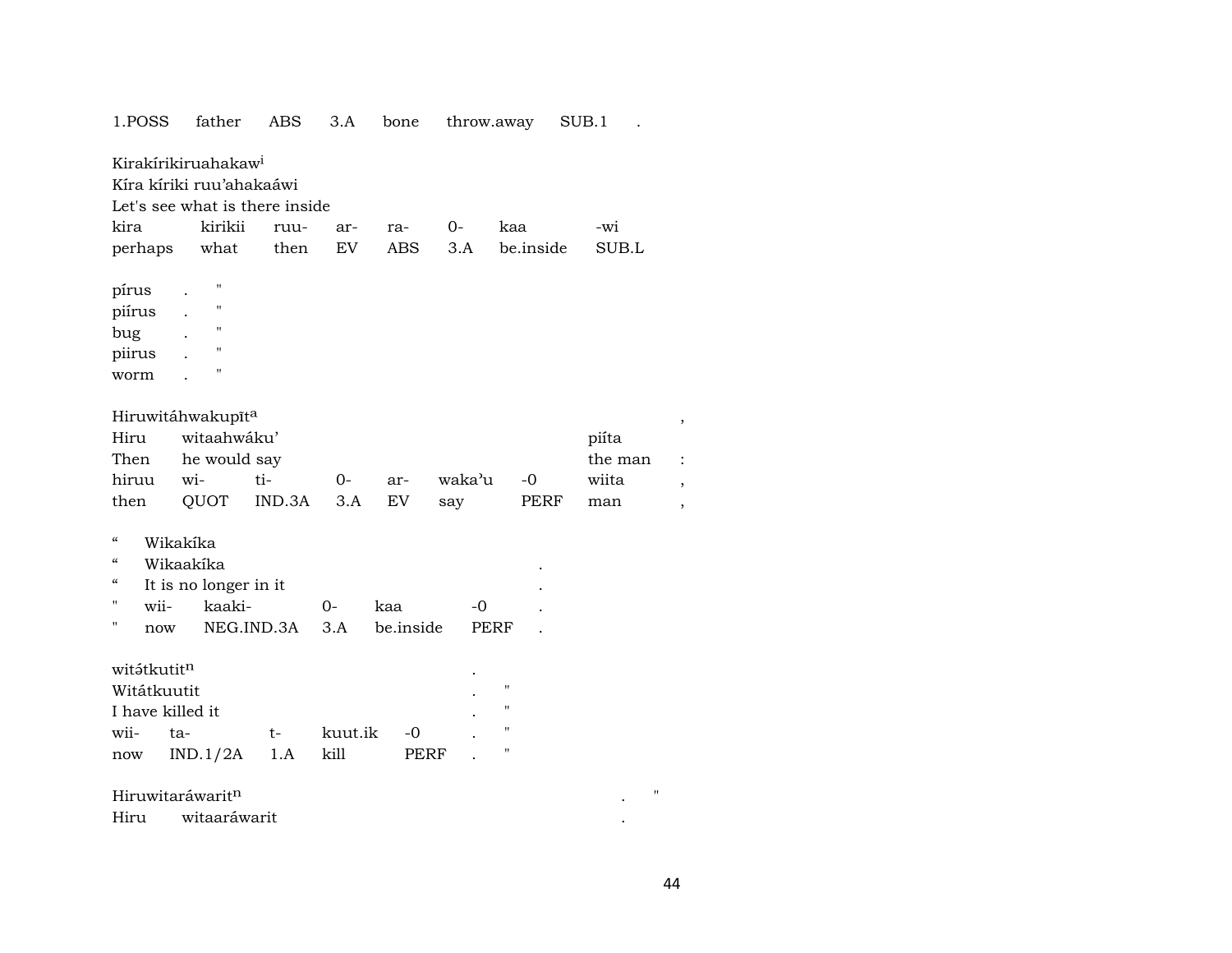| Then                    |                |                    | he would throw it away   |        |        |             |       |         |       |       |                     |             |
|-------------------------|----------------|--------------------|--------------------------|--------|--------|-------------|-------|---------|-------|-------|---------------------|-------------|
| hiruu                   | wi-            | ti-                |                          | $O -$  | ar-    | a.warik     |       | $-0$    |       |       |                     |             |
| then                    | QUOT           |                    | IND.3A                   | 3.A    | EV     | throw.away  |       | PERF    |       |       |                     |             |
|                         |                |                    |                          |        |        |             |       |         |       |       |                     |             |
| Hirusiwitihkisiritn     |                |                    |                          |        |        |             |       |         |       |       |                     |             |
| Hiru                    |                | siwitihkiísiriit   |                          |        |        |             |       |         |       |       |                     |             |
| Then                    |                |                    | they picked up the bone  |        |        |             |       |         |       |       |                     |             |
| hiruu                   | $si-$          | wi-                | ti-                      |        | $O -$  | ir-         | kiis- |         | iriik |       |                     | $-0$        |
| then                    | DU             | QUOT               |                          | IND.3A | 3.A    | PL.3A       | bone  |         |       |       | pick.up.long.object | <b>PERF</b> |
|                         |                |                    |                          |        |        |             |       |         |       |       |                     |             |
|                         | Irírakuriwitka |                    |                          |        |        |             |       |         |       |       |                     |             |
|                         |                | Iriíraahkuuríwitka |                          |        |        |             |       |         |       |       |                     |             |
|                         |                | What he had left   |                          |        |        |             |       |         |       |       |                     |             |
| irii-                   | ra-            |                    | $0-$                     | ar-    | ku-    | uur-        |       | iiwic.k | -a    |       |                     |             |
| what                    |                | INF.A              | 3.A                      | EV     | INF.B  | <b>PREV</b> |       | save    |       | SUB.1 |                     |             |
| rášatu                  |                |                    | $\overline{\phantom{a}}$ |        |        |             |       |         |       |       |                     |             |
| rácattu'                |                |                    |                          |        |        |             |       |         |       |       |                     |             |
| marrow                  |                |                    |                          |        |        |             |       |         |       |       |                     |             |
| racakt-                 |                | $-u^{\prime}$      |                          |        |        |             |       |         |       |       |                     |             |
| marrow.bone             |                | <b>NOM</b>         |                          |        |        |             |       |         |       |       |                     |             |
|                         |                |                    |                          |        |        |             |       |         |       |       |                     |             |
| hitihawitaruta          |                |                    |                          |        |        |             |       |         |       |       |                     |             |
| hi                      |                | tihaawitaruuta     |                          |        |        |             |       |         |       |       |                     |             |
| and                     |                | he would do this   |                          |        |        |             |       |         |       |       |                     |             |
| hi                      | tii-           | haa-               | wi-                      | ti-    |        | $O -$       | ar-   | ut-     |       | aar   | -0                  |             |
| and                     | this           | here               | QUOT                     |        | IND.3A | 3.A         | EV    | PREV    |       | do    | PERF                |             |
|                         |                |                    |                          |        |        |             |       |         |       |       |                     |             |
| rahkurúwah <sup>a</sup> |                |                    |                          |        |        |             |       |         |       |       |                     |             |
| raahkurúwaaha           |                |                    |                          |        |        |             |       |         |       |       |                     |             |
| when he took it out     |                |                    |                          |        |        |             |       |         |       |       |                     |             |
| ra-                     | $0-$           | ar-                | ku-                      |        | ruwaah | -a          |       |         |       |       |                     |             |
| INF.A                   | 3.A            | EV                 | INF.B                    |        | remove | SUB.1       |       |         |       |       |                     |             |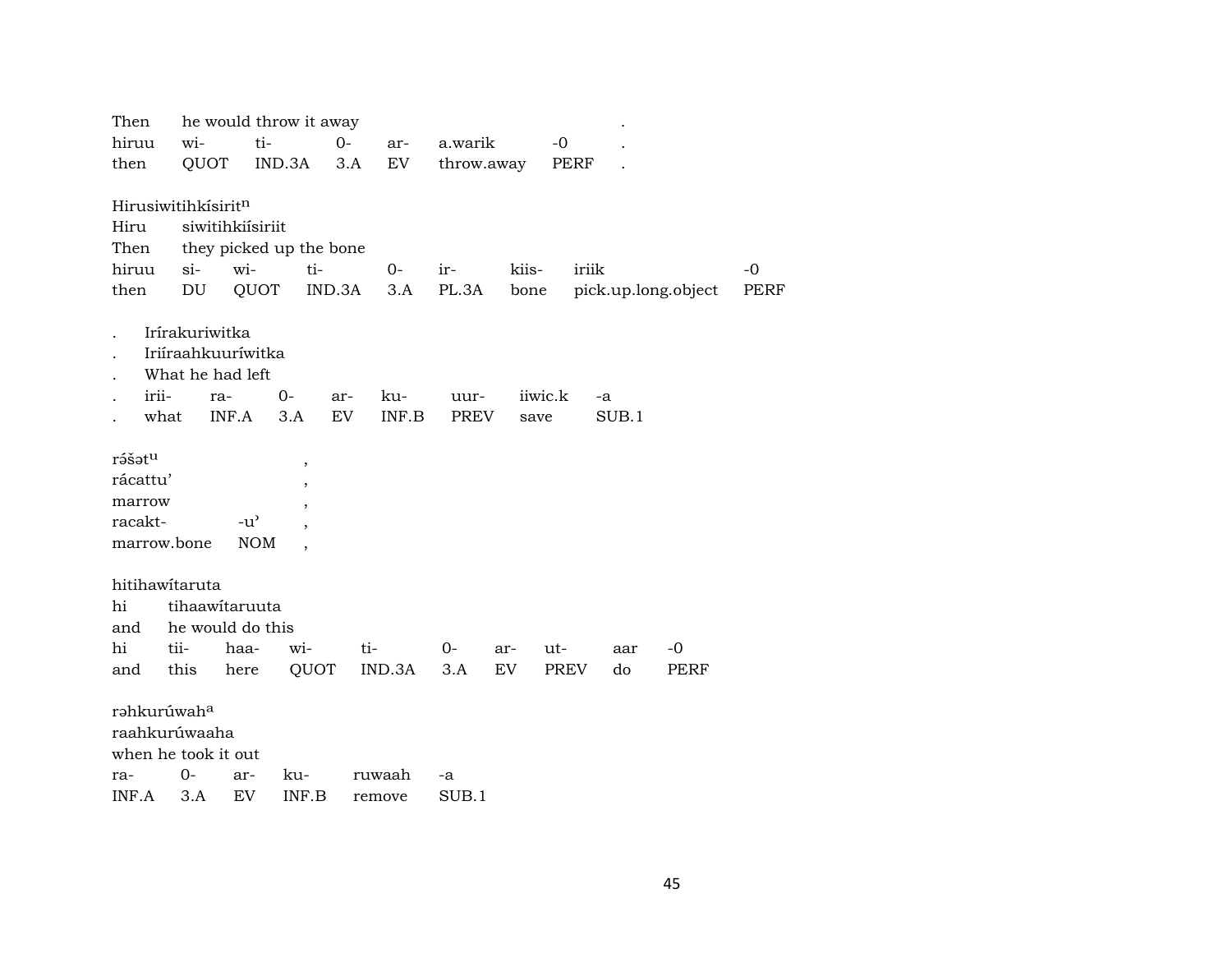| awitahwaku               |                      |                         |                     |                          |                                  |             |                          |                            |                            |      |        |      |
|--------------------------|----------------------|-------------------------|---------------------|--------------------------|----------------------------------|-------------|--------------------------|----------------------------|----------------------------|------|--------|------|
| a                        | witaahwáku'          |                         |                     |                          |                                  |             |                          | $\boldsymbol{\mathcal{C}}$ |                            |      |        |      |
| and                      | he would say         |                         |                     |                          |                                  |             |                          | $\boldsymbol{\mathcal{C}}$ |                            |      |        |      |
| a                        | wi-                  | ti-                     | $O-$                | ar-                      | waka'u                           | $-0$        | $\cdot$                  | $\mathbf{H}$               |                            |      |        |      |
| and                      | QUOT                 | IND.3A                  | 3.A                 | ${\rm EV}$               | say                              | PERF        | $\overline{\phantom{a}}$ | $\pmb{\mathsf{H}}$         |                            |      |        |      |
| åka <sup>a</sup>         | $\mathbf{I}$         | atías                   |                     |                          |                                  |             |                          |                            |                            |      |        |      |
| Aáka'a                   |                      | atí'as                  |                     | $\overline{\phantom{a}}$ |                                  |             |                          |                            |                            |      |        |      |
| Oh my                    | $\overline{ }$ ,     | father                  |                     | $\overline{\phantom{a}}$ |                                  |             |                          |                            |                            |      |        |      |
| aaka'a                   | $\overline{ }$       | ati-                    | as                  | $\overline{\phantom{a}}$ |                                  |             |                          |                            |                            |      |        |      |
| oh.my                    | $\ddot{\phantom{0}}$ | 1.POSS                  | father              | $\overline{\phantom{a}}$ |                                  |             |                          |                            |                            |      |        |      |
|                          | iriwituhtáhari       |                         |                     |                          |                                  |             |                          |                            |                            |      |        |      |
|                          | iriwituhtáhari       |                         |                     |                          |                                  |             |                          |                            |                            |      |        |      |
|                          | that tastes good     |                         |                     |                          |                                  |             |                          |                            |                            |      |        |      |
| irii-                    | wii-                 | ti-                     | $0-$                | uur-                     | taha-                            | hiir        |                          | $-0$                       |                            |      |        |      |
| what                     | now                  | IND.3A                  | 3.A                 | PREV                     | flavor                           | be.good     |                          | PERF                       |                            |      |        |      |
| tirakúahitk <sup>i</sup> |                      |                         |                     |                          |                                  |             |                          |                            | $\boldsymbol{\mathcal{C}}$ |      |        |      |
| tiraáku                  |                      |                         |                     |                          | ahítki                           |             |                          | $\pmb{\mathsf{H}}$         | $\boldsymbol{\mathcal{C}}$ |      |        |      |
| this one                 |                      |                         |                     |                          | fat                              |             |                          | $\mathbf{H}$               | $\epsilon\epsilon$         |      |        |      |
| tii-                     | ra-                  | $0-$                    | kus                 | $-0$                     | ahiht-                           | -kis        |                          | $\pmb{\mathsf{H}}$         | $\mathbf{H}$               |      |        |      |
| this                     | <b>ABS</b>           | 3.A                     | be.sitting          | SUB.4                    | fat                              | DIM         |                          | $\pmb{\mathsf{H}}$         | $\pmb{\mathsf{H}}$         |      |        |      |
|                          | Sistukísapitn        |                         |                     |                          |                                  |             |                          | $\blacksquare$             |                            |      |        |      |
| Sístu                    | kiísapit             |                         |                     |                          |                                  |             |                          | 11                         |                            |      |        |      |
| Again                    | break one            |                         |                     |                          |                                  |             |                          | 11                         |                            |      |        |      |
| sistu                    | kii-                 | $i-$                    |                     | $S-$                     | apic.k                           | $-0$        |                          | П                          |                            |      |        |      |
| again                    | <b>HORT</b>          |                         | CONT.1/2A           | $2.A$                    | break                            | <b>PERF</b> |                          | $\blacksquare$             |                            |      |        |      |
|                          |                      | Hisisturušiwitirušipitn |                     |                          |                                  |             |                          |                            |                            |      |        |      |
| Hi                       | sístu                |                         | ruusiwitiiruuciípit |                          |                                  |             |                          |                            |                            |      |        |      |
| And                      | again                |                         |                     |                          | then they would break it for him |             |                          |                            |                            |      |        |      |
| hi                       | sistu                | ruu-                    | $si-$               | wi-                      | ti-                              | $0-$        | ir-                      | ar-                        | ut-                        | $i-$ | apic.k | $-0$ |
|                          |                      |                         |                     |                          |                                  |             |                          |                            |                            |      |        |      |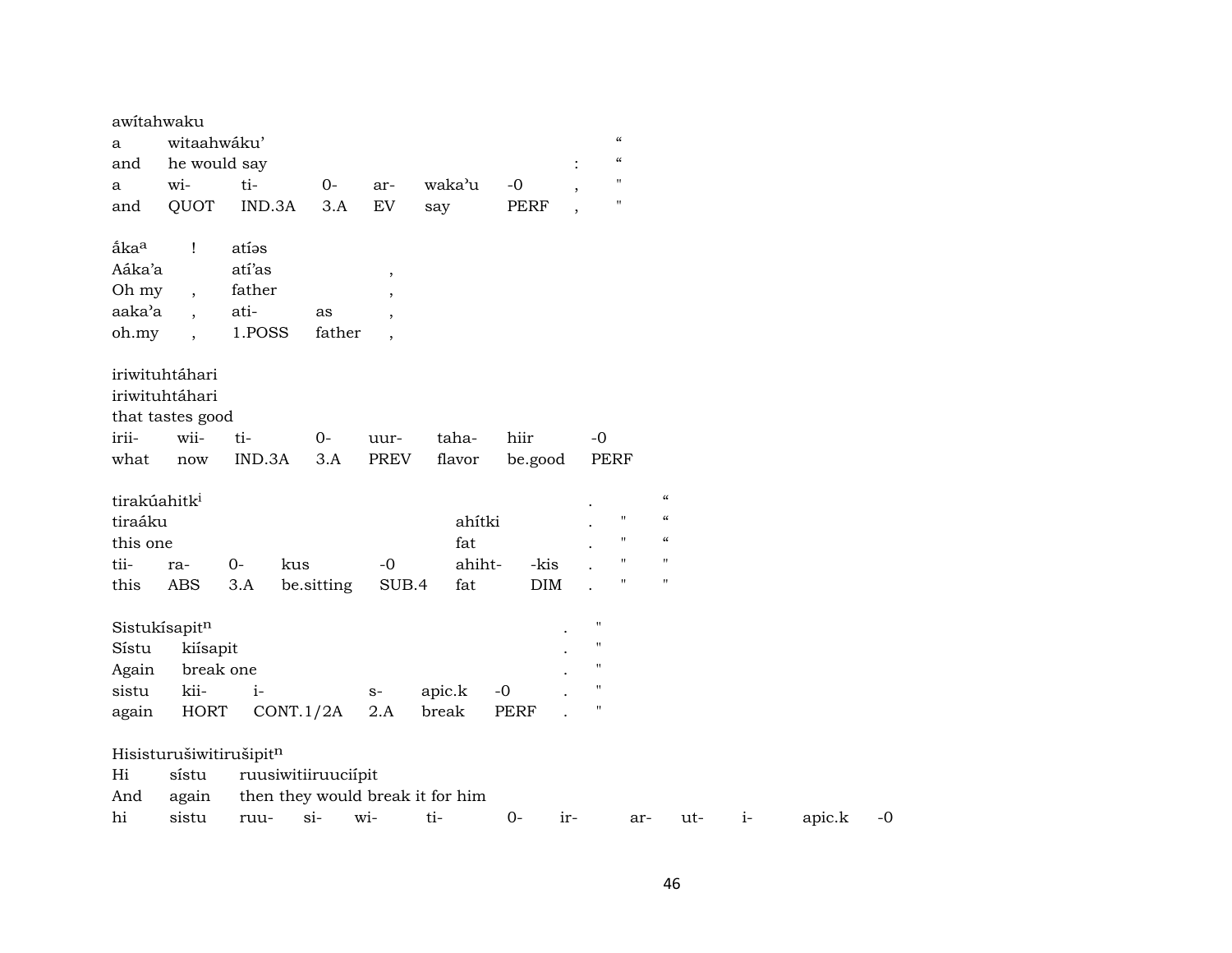| and                      |                             | again                        | then       | DU                                   | QUOT        | IND.3A     | 3.A                      | PL.3A           | EV                       | <b>BEN</b>               | SEQ          | break       | PERF        |
|--------------------------|-----------------------------|------------------------------|------------|--------------------------------------|-------------|------------|--------------------------|-----------------|--------------------------|--------------------------|--------------|-------------|-------------|
|                          |                             | Hirúahiwiškapīt <sup>a</sup> |            |                                      |             |            |                          |                 |                          |                          |              |             |             |
|                          | Hiru                        |                              | ahiwicka'  |                                      |             |            |                          | piíta           |                          |                          |              |             |             |
|                          | Then                        |                              | he thought |                                      |             |            |                          | the man         | $\ddot{\cdot}$           |                          |              |             |             |
|                          | hiruu                       | ar-                          | ri-        |                                      | $0-$        | wicka      | $-0$                     | wiita           |                          |                          |              |             |             |
|                          | then                        | EV                           |            | CONT.3A                              | 3.A         | think      | PERF                     | man             | $\ddot{\phantom{0}}$     |                          |              |             |             |
|                          |                             |                              |            |                                      |             |            |                          |                 | $\overline{\phantom{a}}$ |                          |              |             |             |
|                          | ihi                         |                              |            |                                      |             |            |                          |                 |                          |                          |              |             |             |
| $\mathcal{C}\mathcal{C}$ | Ihi                         | $\cdot$                      |            |                                      |             |            |                          |                 |                          |                          |              |             |             |
| $\mathcal{C}\mathcal{C}$ | Uh                          |                              |            |                                      |             |            |                          |                 |                          |                          |              |             |             |
| $\pmb{\mathsf{H}}$       | ihii                        |                              |            |                                      |             |            |                          |                 |                          |                          |              |             |             |
| $\pmb{\mathsf{H}}$       | uh                          |                              |            |                                      |             |            |                          |                 |                          |                          |              |             |             |
|                          |                             |                              |            |                                      |             |            |                          |                 |                          |                          |              |             |             |
|                          | sisirikstaríru <sup>a</sup> |                              |            |                                      |             |            |                          |                 |                          |                          |              |             |             |
|                          | siriirikstaaríru'a          |                              |            |                                      |             |            |                          |                 |                          |                          |              |             |             |
|                          |                             | let them become afraid of it |            |                                      |             |            |                          |                 |                          |                          |              |             |             |
| $si$ -                   | ri-                         |                              | 0-         | ir-                                  | uur-        | $i-$       | uks-                     | raar-           |                          | riru                     |              | -aar        | $-0$        |
| DU                       |                             | CONT.3A                      | 3.A        | PL.3A                                | <b>PREV</b> | <b>SEQ</b> | <b>JUSS</b>              |                 | 3PL.INAN.P               |                          | be.afraid.of | <b>INCH</b> | <b>PERF</b> |
|                          |                             |                              |            |                                      |             |            |                          |                 |                          |                          |              |             |             |
|                          |                             | Hiruahuší <sup>a</sup>       |            |                                      |             |            |                          |                 |                          | $\overline{\phantom{a}}$ |              |             |             |
|                          | п                           | Hiru                         | ahúci'a    |                                      |             |            |                          |                 |                          |                          |              |             |             |
| 1                        | $\mathbf H$                 | Then                         | he did it  |                                      |             |            |                          |                 |                          |                          |              |             |             |
|                          | п                           | hiruu                        | ar-        | ra-                                  | $O -$       | ut-        | $i-$                     | $-0$<br>aar     |                          |                          |              |             |             |
|                          | $\pmb{\mathsf{H}}$          | then                         | ${\rm EV}$ | ABS                                  | 3.A         | PREV       | <b>SEQ</b>               | do              | <b>PERF</b>              | $\overline{\phantom{a}}$ |              |             |             |
|                          |                             |                              |            |                                      |             |            |                          |                 |                          |                          |              |             |             |
|                          |                             | witirašahtúkuriku            |            |                                      |             |            |                          |                 |                          |                          |              |             |             |
|                          |                             | witiracahtuúkuriku           |            |                                      |             |            |                          |                 |                          |                          |              |             |             |
|                          |                             |                              |            | he held the marrow bone in his mouth |             |            |                          |                 |                          |                          |              |             |             |
| wi-                      |                             | ti-                          | $0-$       | racakt-                              |             | huuku-     |                          | ri-             | kus                      |                          | $-0$         |             |             |
| QUOT                     |                             | IND.3A                       | 3.A        |                                      | marrow.bone |            | in.the.mouth             | PORT            |                          | be.sitting               | <b>PERF</b>  |             |             |
|                          |                             |                              |            |                                      |             |            |                          |                 |                          |                          |              |             |             |
|                          | ahawáku                     |                              |            |                                      |             |            | $\mathcal{C}\mathcal{C}$ | Síru            |                          |                          |              |             |             |
|                          | Ahawáku'                    |                              |            |                                      |             |            | $\mathcal{C}$            | Ciru<br>$\cdot$ |                          |                          |              |             |             |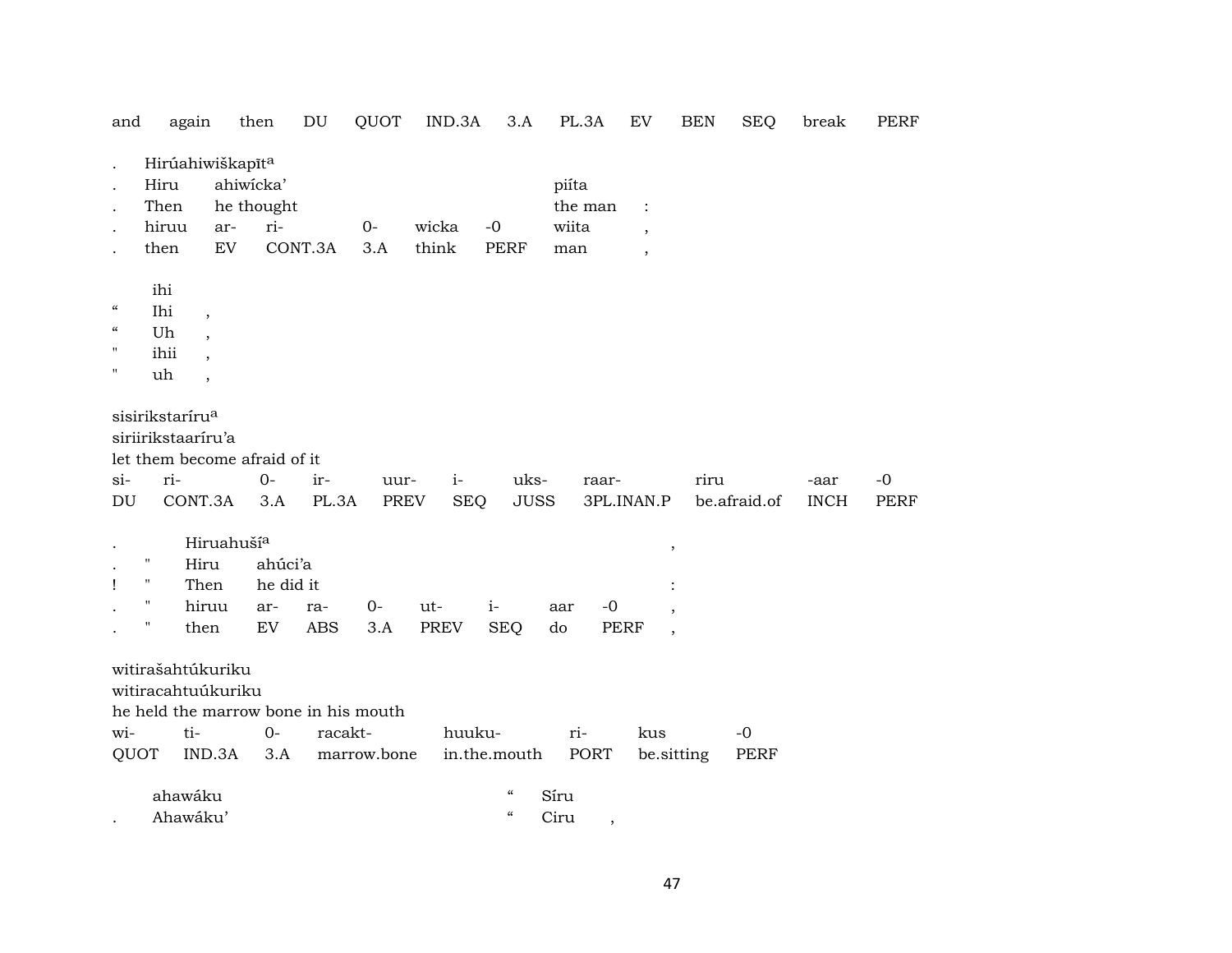|                          | He said         |                          |                            |        |             |       | $\boldsymbol{\zeta}\boldsymbol{\zeta}$ | Wait      | ,                        |            |  |
|--------------------------|-----------------|--------------------------|----------------------------|--------|-------------|-------|----------------------------------------|-----------|--------------------------|------------|--|
|                          | ar-             | ra-                      | $O -$                      | waka'u | $-0$        |       | "                                      | ciruu     | $\overline{\phantom{a}}$ |            |  |
|                          | EV              | <b>ABS</b>               | 3.A                        | say    |             | PERF  | 11                                     | yet       | $\overline{\phantom{a}}$ |            |  |
|                          |                 |                          |                            |        |             |       |                                        |           |                          |            |  |
| atías                    |                 |                          | $\overline{\phantom{a}}$   |        |             |       |                                        |           |                          |            |  |
| atí'as                   |                 |                          | $\overline{\phantom{a}}$   |        |             |       |                                        |           |                          |            |  |
| father                   |                 |                          |                            |        |             |       |                                        |           |                          |            |  |
| ati-                     |                 | as                       |                            |        |             |       |                                        |           |                          |            |  |
|                          | 1.POSS          | father                   |                            |        |             |       |                                        |           |                          |            |  |
|                          | kiraitutíritn   |                          |                            |        |             |       |                                        |           |                          |            |  |
|                          | kíra ituutiírit |                          |                            |        |             |       |                                        |           |                          |            |  |
|                          | let me see it   |                          |                            |        |             |       |                                        |           |                          |            |  |
| kira                     |                 | $\mathbf{i}$             |                            | t-     | ut-         | iirik | $-0$                                   |           |                          |            |  |
|                          | whether         |                          | CONT.1/2A                  | 1.A    | PREV        | see   | SUB.4                                  |           |                          |            |  |
|                          |                 |                          |                            |        |             |       |                                        |           |                          |            |  |
|                          | rarušákawi      |                          |                            |        |             |       |                                        |           |                          |            |  |
|                          | raruucaákawi    |                          |                            |        |             |       |                                        |           |                          |            |  |
|                          |                 |                          | what you have sticking out |        |             |       |                                        |           |                          |            |  |
| ra-                      | $0-$            | a-                       |                            | ri-    |             | ut-   | caaka                                  |           | -wi                      |            |  |
| ABS                      | 3.A             |                          | POSS.3A                    |        | PHYS.POSS   | PREV  |                                        | stick.out | SUB.L                    |            |  |
|                          |                 |                          |                            |        |             |       |                                        |           |                          |            |  |
| 11                       |                 | Hiahutapíra <sup>u</sup> |                            |        |             |       |                                        |           |                          |            |  |
| "                        | Hi              | ahuúta                   |                            |        |             |       |                                        | piíra'u'  |                          |            |  |
| $\pmb{\mathsf{H}}$       | And             | he did it                |                            |        |             |       |                                        |           | the child                |            |  |
| $\pmb{\mathsf{H}}$       | hi              | ar-                      | ra-                        | $0-$   | ut-         | aar   | $-0$                                   | piira     | $-u^{\prime}$            |            |  |
| $\mathbf{H}$             | and             | EV                       | <b>ABS</b>                 | 3.A    | <b>PREV</b> | do    | <b>PERF</b>                            | child     |                          | <b>NOM</b> |  |
|                          |                 | hiahaksúhatn             |                            |        |             |       |                                        |           |                          |            |  |
|                          | hi              |                          | ahaaksuúhat                |        |             |       |                                        |           |                          |            |  |
| $\ddot{\cdot}$           | and             |                          | he reached his hand out    |        |             |       |                                        |           |                          |            |  |
| $\overline{\phantom{a}}$ | hi              | ar-                      | ra-                        | 0-     | iks-        | u.hak |                                        |           | -0                       |            |  |
|                          | and             | EV                       | <b>ABS</b>                 | 3.A    | hand        |       | extend.in.a.line                       |           | PERF                     |            |  |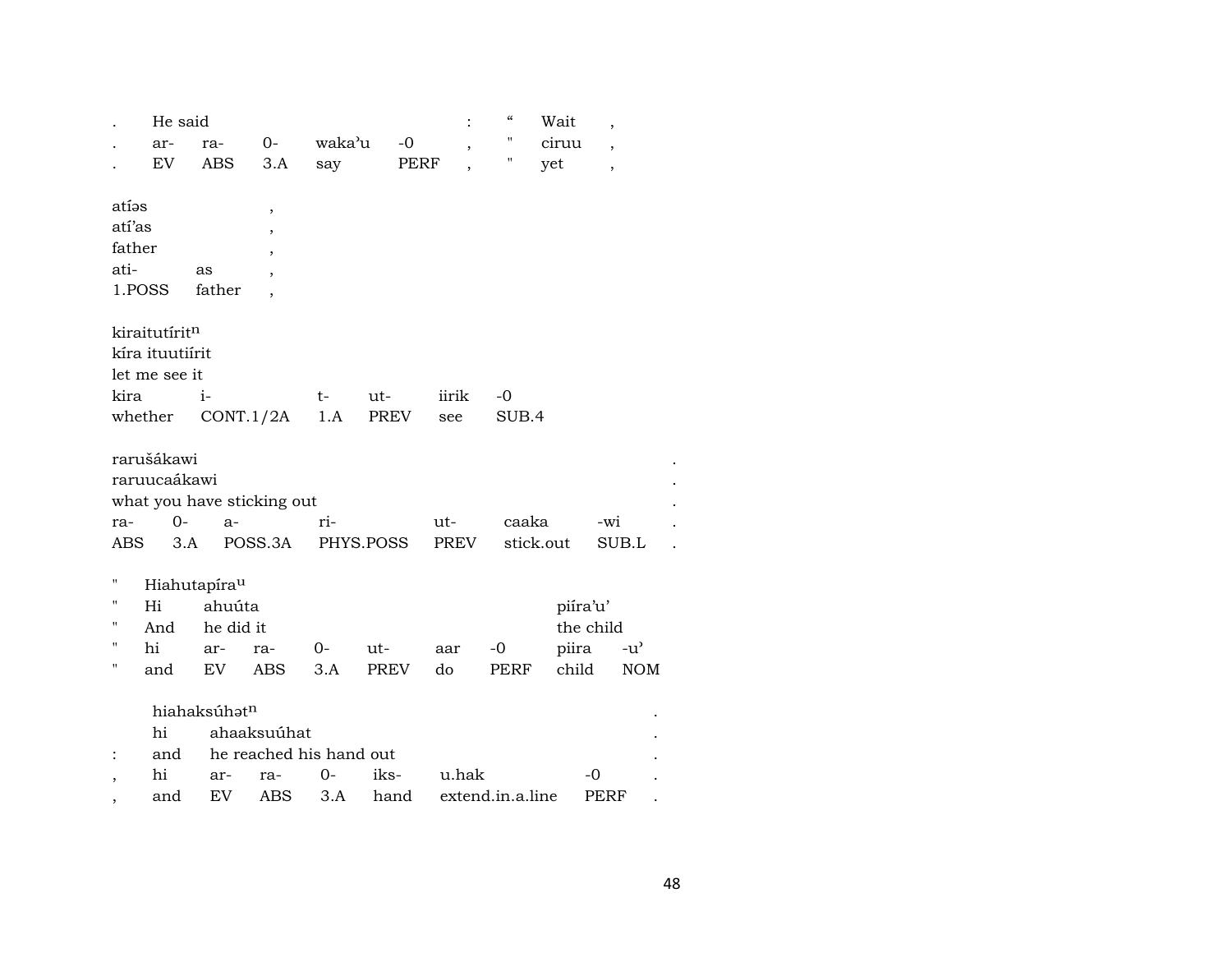| Witušákawu      |                |  |                                         |        | $\bullet$ |
|-----------------|----------------|--|-----------------------------------------|--------|-----------|
| Wituccaákawu    |                |  |                                         |        | ٠         |
| He stuck it out |                |  |                                         |        | ٠         |
|                 | wi- ti- 0- ut- |  | caaka                                   | wuh -0 |           |
|                 |                |  | OUOT IND.3A 3.A PREV stick.out put PERF |        |           |

Akiisirukutíwiš kápit<sup>a</sup>

| isiiruukutíwicka'<br>Aki |       |                                |         |  |           |          |             |       |  |
|--------------------------|-------|--------------------------------|---------|--|-----------|----------|-------------|-------|--|
| And here                 |       | that is plainly what he wanted | the man |  |           |          |             |       |  |
| $a-$                     | ki    | isiiruu- ku- ti-               |         |  | <u>ດ-</u> | wicka -0 |             | wiita |  |
| and                      | there | plainly INDF IND.3A 3.A want   |         |  |           |          | <b>PERF</b> | man   |  |

Kišihíwituta

. . . . .

|  | Kici hi wituúta   |                                      |  |  |
|--|-------------------|--------------------------------------|--|--|
|  | But and he did it |                                      |  |  |
|  |                   | kici hi wi- ti- 0- ut- aar -0        |  |  |
|  |                   | but and QUOT IND.3A 3.A PREV do PERF |  |  |

píraµ piíra'u' the child<br>piira  $-u'$ piira<br>child NOM

ahitiksukút $^{\rm a}$ ahiitiksuúkuuta when he reached his hand into his mouth ar- ra- 0- ir- ut- iks- huuku- u.at -a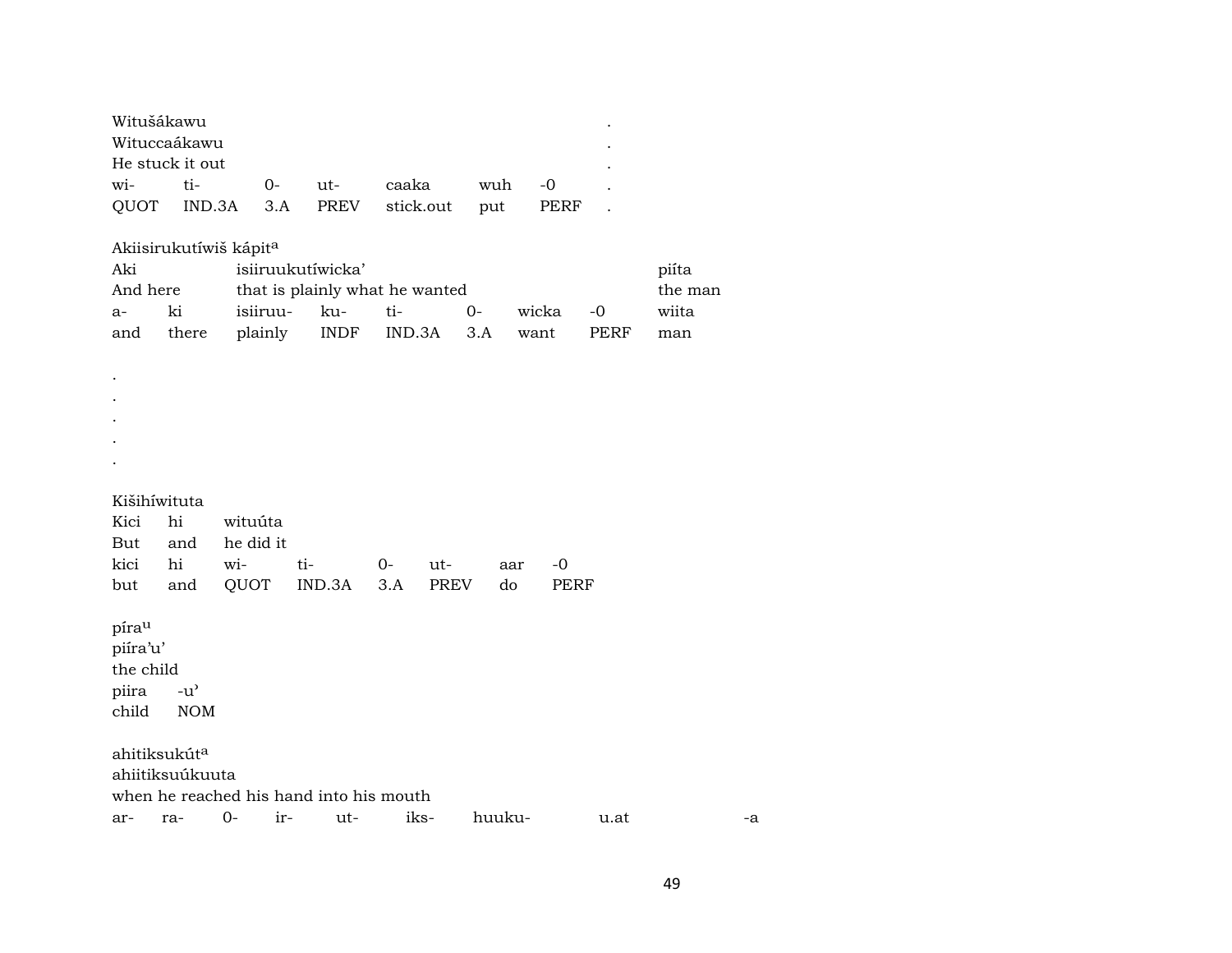| ${\rm EV}$ | <b>ABS</b>                        | 3.A        | <b>OBV</b>                         | <b>PREV</b> | hand                          |                                       | in.the.mouth |             |       | extend.in.a.line |                     | SUB.1       |         |          |             |
|------------|-----------------------------------|------------|------------------------------------|-------------|-------------------------------|---------------------------------------|--------------|-------------|-------|------------------|---------------------|-------------|---------|----------|-------------|
|            | hikuhahkararúkaatn                |            |                                    |             |                               |                                       |              |             |       |                  |                     |             |         |          |             |
| hi         |                                   |            | kuhaahkaraarúkaa'at                |             |                               |                                       |              |             |       |                  |                     |             |         |          |             |
| and        |                                   |            | his mouth clamped down             |             |                               |                                       |              |             |       |                  |                     |             |         |          |             |
| hi         | kuur-                             | ra-        | $O -$                              | ar-         | aar-                          | karaar-                               |              | hukaa-      |       | at               | $-0$                |             |         |          |             |
| and        | DUB                               | <b>ABS</b> | 3.A                                | EV          | tooth                         | stomach                               |              | into        |       | go               | <b>PERF</b>         |             |         |          |             |
| $\bullet$  |                                   |            |                                    |             |                               |                                       |              |             |       |                  |                     |             |         |          |             |
| $\bullet$  |                                   |            |                                    |             |                               |                                       |              |             |       |                  |                     |             |         |          |             |
| $\bullet$  |                                   |            |                                    |             |                               |                                       |              |             |       |                  |                     |             |         |          |             |
|            |                                   |            |                                    |             |                               |                                       |              |             |       |                  |                     |             |         |          |             |
| $\bullet$  |                                   |            |                                    |             |                               |                                       |              |             |       |                  |                     |             |         |          |             |
|            |                                   |            | Piraúraruwitusiksakarawititn       |             |                               |                                       |              |             |       |                  |                     |             |         |          |             |
| Piíra'u'   |                                   |            |                                    |             | raaruuwituciksaahkaraáhwiitit |                                       |              |             |       |                  |                     |             |         |          |             |
| The child  |                                   |            |                                    |             |                               | then he just clamped down on his hand |              |             |       |                  |                     |             |         |          |             |
| piira      | $-u$ <sup><math>\sim</math></sup> | raa-       | ruu-                               | wi-         |                               | ti-                                   | $0-$         | ut-         |       | $i-$             | iks-                | aar-        | karaar- | wi.itik  | $-0$        |
| child      | <b>NOM</b>                        | just       | then                               |             | QUOT                          | IND.3A                                | 3.A          | <b>PREV</b> |       | <b>SEQ</b>       | hand                | tooth       | stomach | sit.down | <b>PERF</b> |
| $\bullet$  |                                   |            |                                    |             |                               |                                       |              |             |       |                  |                     |             |         |          |             |
| $\bullet$  |                                   |            |                                    |             |                               |                                       |              |             |       |                  |                     |             |         |          |             |
|            |                                   |            |                                    |             |                               |                                       |              |             |       |                  |                     |             |         |          |             |
|            |                                   |            |                                    |             |                               |                                       |              |             |       |                  |                     |             |         |          |             |
| $\bullet$  |                                   |            |                                    |             |                               |                                       |              |             |       |                  |                     |             |         |          |             |
|            | Rawitikikaksirikíspari            |            |                                    |             |                               |                                       |              |             |       |                  |                     |             |         |          |             |
|            | Raawitikikaksirikispari'          |            |                                    |             |                               |                                       |              |             |       |                  |                     |             |         |          |             |
|            |                                   |            | He was just crawling around crying |             |                               |                                       |              |             |       |                  |                     |             |         |          |             |
| raa-       | wi-                               | ti-        |                                    | $0-$        | kikak                         | -his                                  | irikis-      |             | warii |                  |                     | -:hus       |         |          |             |
| just       | QUOT                              |            | IND.3A                             | 3.A         | cry                           | <b>PERF</b>                           | crawl        |             |       |                  | be.going.about.IMPF | <b>IMPF</b> |         |          |             |

.

.

50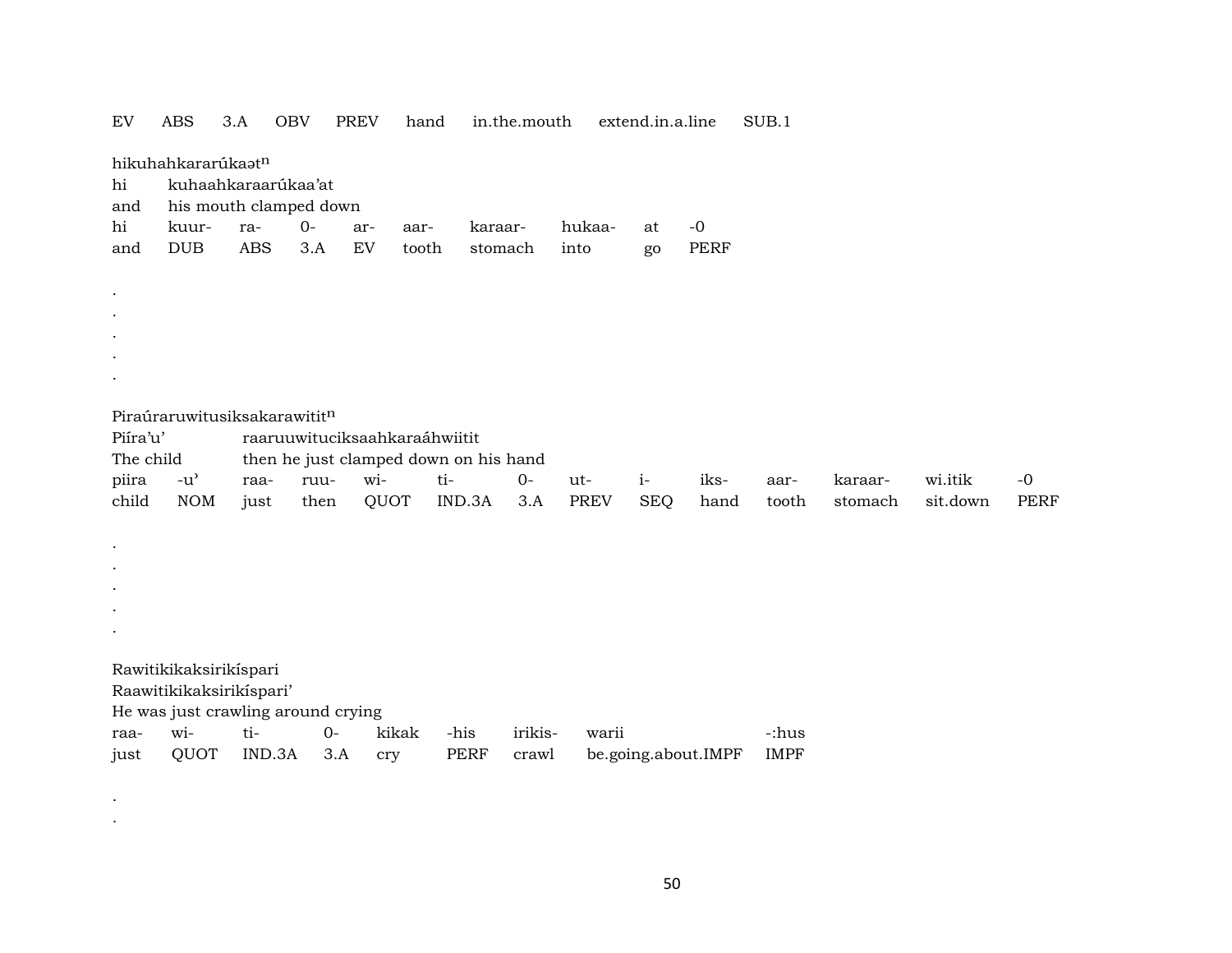| $\bullet$                                       |                          |             |                         |                                              |             |             |           |              |         |             |            |
|-------------------------------------------------|--------------------------|-------------|-------------------------|----------------------------------------------|-------------|-------------|-----------|--------------|---------|-------------|------------|
| Hištáahiwitawaku                                |                          |             |                         |                                              |             |             |           |              |         |             |            |
| Hictá'aahiip                                    |                          |             | witaahwáku'             |                                              |             |             |           |              |         |             |            |
| Nevertheless                                    |                          |             | he would say            |                                              |             |             |           |              |         |             |            |
| hi                                              | cta'aahii                |             | wi-                     | ti-                                          | $0-$        | ar-         | waka'u    | $-0$         |         |             |            |
| and                                             | nevertheless             |             | QUOT                    | IND.3A                                       | 3.A         | EV          | say       | <b>PERF</b>  |         |             |            |
| $\boldsymbol{\varsigma} \boldsymbol{\varsigma}$ | Irikurísišk <sup>a</sup> |             |                         |                                              |             |             |           |              |         |             |            |
| $\boldsymbol{\zeta}\boldsymbol{\zeta}$          | Irikuriísicka'           |             |                         |                                              |             |             |           |              |         |             |            |
| $\epsilon$                                      |                          |             |                         |                                              |             |             |           |              |         |             |            |
| $\ddot{\cdot}$<br>$\pmb{\mathsf{H}}$            |                          |             | That is what you wanted |                                              |             |             |           |              |         |             |            |
| $\cdot$<br>$\pmb{\mathsf{H}}$                   | irii-                    | ku-         | rii-                    | $S-$                                         | wicka       | $-0$        |           |              |         |             |            |
| $\,$                                            | that                     | <b>INDF</b> | ASSR                    | 2.A                                          | want        | <b>PERF</b> |           |              |         |             |            |
| nikuásuta                                       |                          |             |                         |                                              |             |             | $\bullet$ |              |         |             |            |
| riku'ásuuta                                     |                          |             |                         |                                              |             |             |           |              |         |             |            |
| that you be thus                                |                          |             |                         |                                              |             |             |           |              |         |             |            |
| riku-                                           | aa-                      |             | $S-$                    | ut-                                          | $-0$<br>aar |             |           |              |         |             |            |
| that.is                                         | SUBJ.1/2A                |             | 2.A                     | <b>PREV</b>                                  | do          | <b>PERF</b> |           |              |         |             |            |
|                                                 |                          |             |                         |                                              |             |             |           |              |         |             |            |
| Takírarurušiksukuwust <sup>a</sup>              |                          |             |                         |                                              |             |             |           |              |         |             |            |
| Takí raaruuruciksuukúwusta                      |                          |             |                         |                                              |             |             |           |              |         |             |            |
|                                                 |                          |             |                         | Who is going to just put his hand in a mouth |             |             |           |              |         |             |            |
| takii                                           | raa-                     | ruu-        | ra-                     | $O -$                                        | ut-         | $i-$        | iks-      | huuku-       | wuu     | -:hus       | -ta        |
| someone                                         | just                     | then        | <b>ABS</b>              | 3.A                                          | <b>PREV</b> | SEQ         | hand      | in.the.mouth | go.IMPF | <b>IMPF</b> | <b>INT</b> |
|                                                 |                          |             |                         |                                              |             |             |           |              |         |             |            |
|                                                 |                          |             |                         |                                              |             |             |           |              |         |             |            |

 $\langle \cdot \rangle$  $\mathbb{Z}^2$ 

 $\pmb{\mathsf{H}}$ 

 $\mathbf{u}$ 

 $\mathbf{u}$  $\pmb{\mathsf{H}}$ 

 $\frac{1}{2}$ 

 $\ddot{\phantom{a}}$ 

 $\ddot{\phantom{a}}$ 

51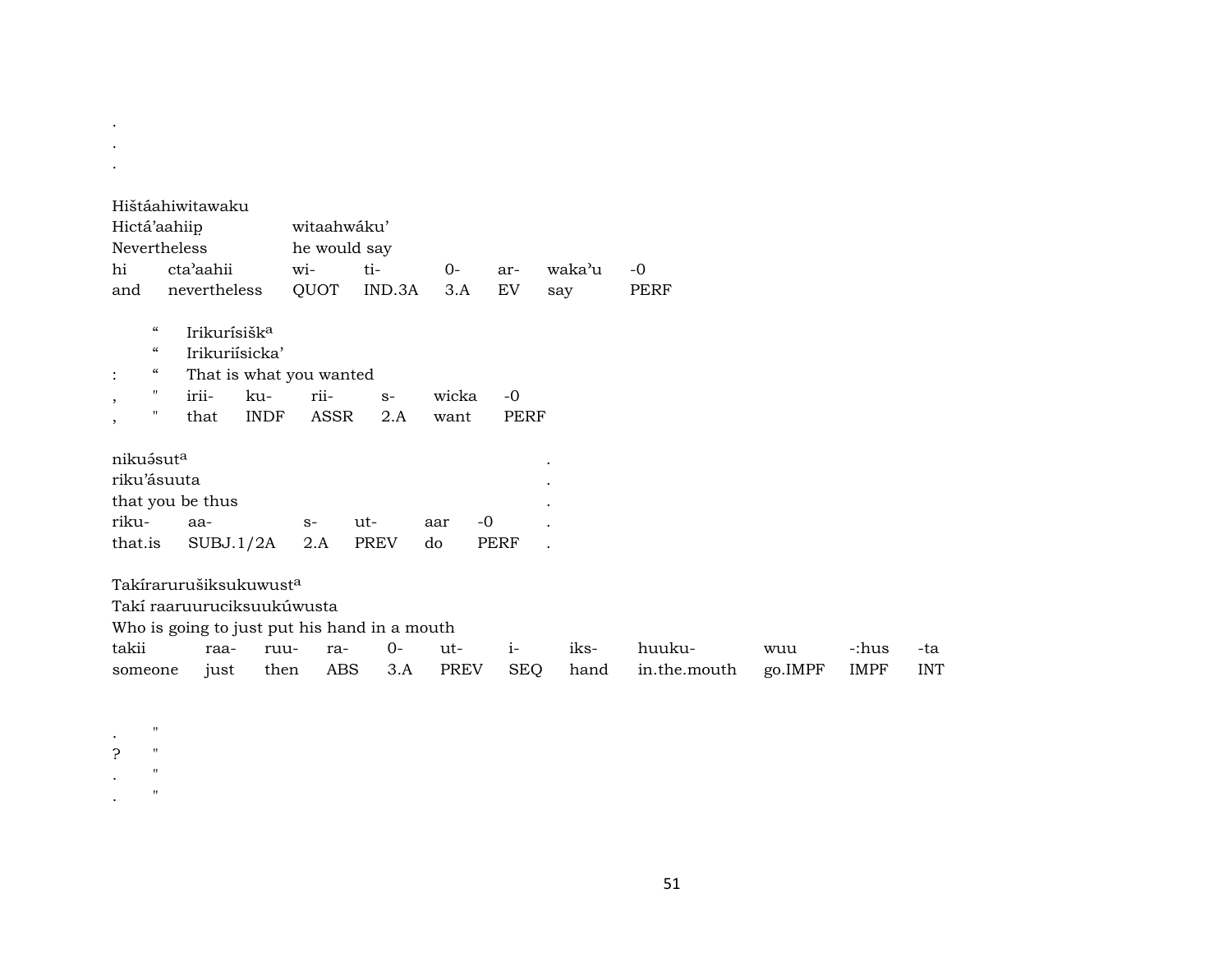| Aki                                                                                                                                      | arihíkuaha<br>And here                     |                                                           | ríku'aha'           | that one was his child |            |           |         |             |        |               |       |
|------------------------------------------------------------------------------------------------------------------------------------------|--------------------------------------------|-----------------------------------------------------------|---------------------|------------------------|------------|-----------|---------|-------------|--------|---------------|-------|
| a-                                                                                                                                       | ki                                         |                                                           | riku-               | ar-                    | ra-        | 0-        | a-      | $\mathbf 0$ |        | $-0$          |       |
| and                                                                                                                                      | there                                      |                                                           | that.is             | EV                     | <b>ABS</b> | 3.A       | POSS.3A |             | be     | PERF          |       |
| Sápatn<br>Cápaat<br>woman                                                                                                                | Women<br>icapaak                           |                                                           |                     |                        |            |           |         |             |        |               |       |
|                                                                                                                                          | aharúhwitatn                               |                                                           |                     |                        |            |           |         |             |        |               |       |
|                                                                                                                                          | aharúhwihat                                |                                                           |                     |                        |            |           |         |             |        |               |       |
|                                                                                                                                          | the ones he had                            |                                                           |                     |                        |            |           |         |             |        |               |       |
| ar-                                                                                                                                      | ra-                                        | $0-$                                                      | a-                  |                        | ri-        |           | uur-    |             | wi.hak |               | $-0$  |
| EV                                                                                                                                       | <b>ABS</b>                                 |                                                           | 3.A                 | POSS.3A                |            | PHYS.POSS | POSS.A  |             |        | be.sitting.PL | SUB.4 |
| $\overline{\phantom{a}}$<br>$\overline{\phantom{a}}$<br>$\overline{\phantom{a}}$<br>$\overline{\phantom{a}}$<br>$\overline{\phantom{a}}$ | ikaa<br>iíka'a<br>oh my<br>iika'a<br>oh.my | Ţ<br>$\overline{\phantom{a}}$<br>$\overline{\phantom{a}}$ |                     |                        |            |           |         |             |        |               |       |
|                                                                                                                                          | asiahirahuríruš <sup>i</sup>               |                                                           |                     |                        |            |           |         |             |        |               |       |
| а                                                                                                                                        |                                            |                                                           | si'ahiirahuriruhci' |                        |            |           |         |             |        |               |       |
| and                                                                                                                                      |                                            |                                                           | they reviled him    |                        |            |           |         |             |        |               |       |
| а                                                                                                                                        | $si-$                                      | ar-                                                       | ra-                 | $0-$                   | ir-        |           | uur-    | rahur-      |        | riruhci       | $-0$  |
| and                                                                                                                                      | DU                                         | EV                                                        | ABS                 | 3.A                    | PL.3A      |           | PREV    | do          |        | be.powerful   | PERF  |
|                                                                                                                                          | Náwa<br>Ráwa<br><b>Now</b>                 | ,<br>$\overline{\phantom{a}}$<br>$\,$                     |                     |                        |            |           |         |             |        |               |       |

. rawa ,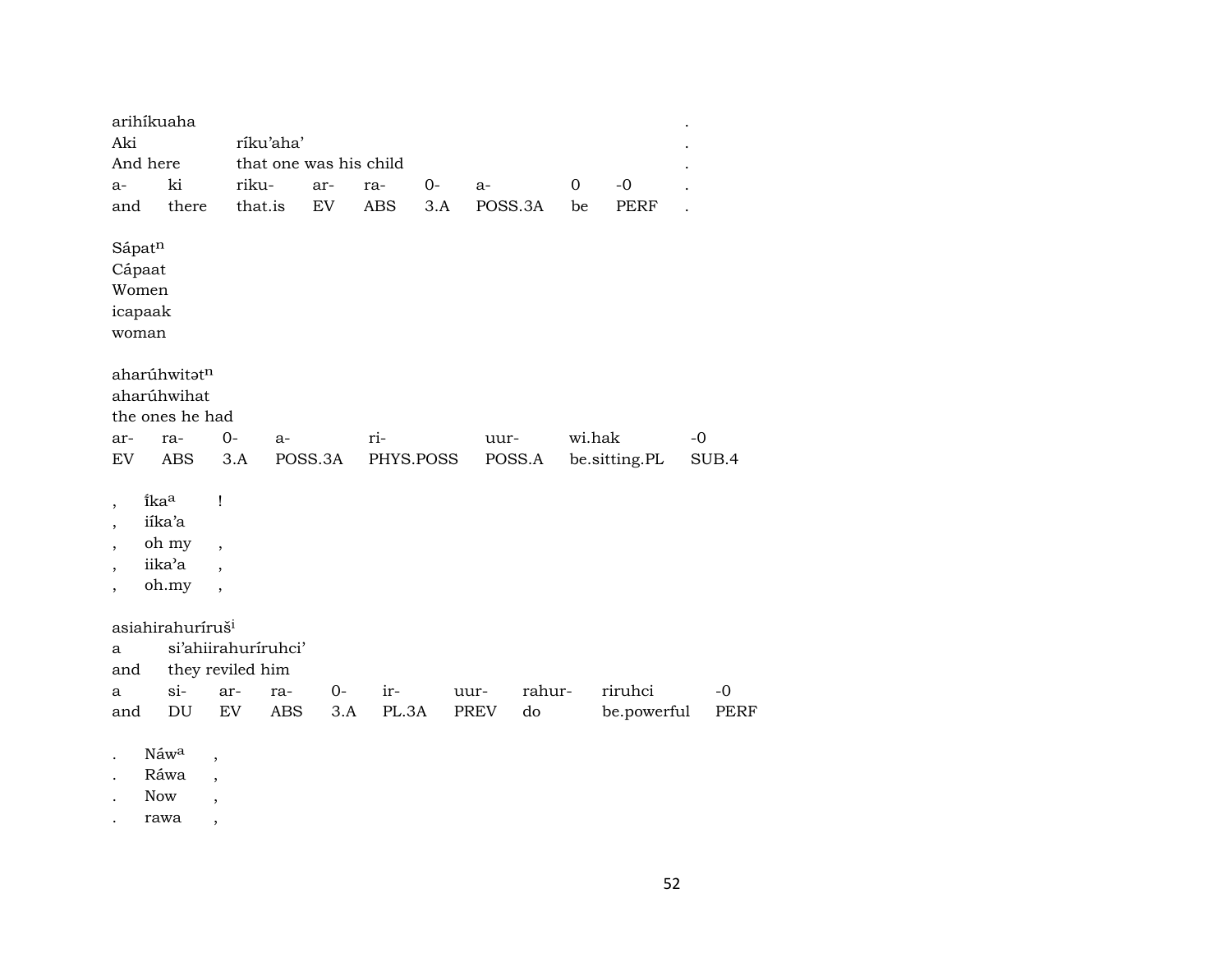. now ,

#### ašústitahakµ ,

| and old.woman | a cústit ahaáku | and an old woman she was sitting | a custit  ar- ra- 0- kus | $-0$<br>EV ABS 3.A be.sitting PERF, |
|---------------|-----------------|----------------------------------|--------------------------|-------------------------------------|

| hikúrahus |                                        |        | [ahak <sup>u</sup> ] |        |     |       |  |  |  |  |
|-----------|----------------------------------------|--------|----------------------|--------|-----|-------|--|--|--|--|
|           | hi kúrahus                             | ahaáku |                      |        |     |       |  |  |  |  |
|           | and an old man he was sitting          |        |                      |        |     |       |  |  |  |  |
|           | hi kurahuus ar- ra-                    |        |                      | $()$ - | kus | $-()$ |  |  |  |  |
|           | and old.man EV ABS 3.A be.sitting PERF |        |                      |        |     |       |  |  |  |  |

#### hikúrahus

hi kúrahus and the old man hi kurahuus and old.man

### ahárukµ

aháruhku

she had him

|  |  |  | EV ABS 3.A PREV.3A CONT.3A PREV be.sitting PERF |  |
|--|--|--|-------------------------------------------------|--|

- . Kúrahus
- . Kúrahus
- . The old man
- . kurahuus
- . old.man

witaruwakúraut<sup>n</sup> witaruhwakúraa'ut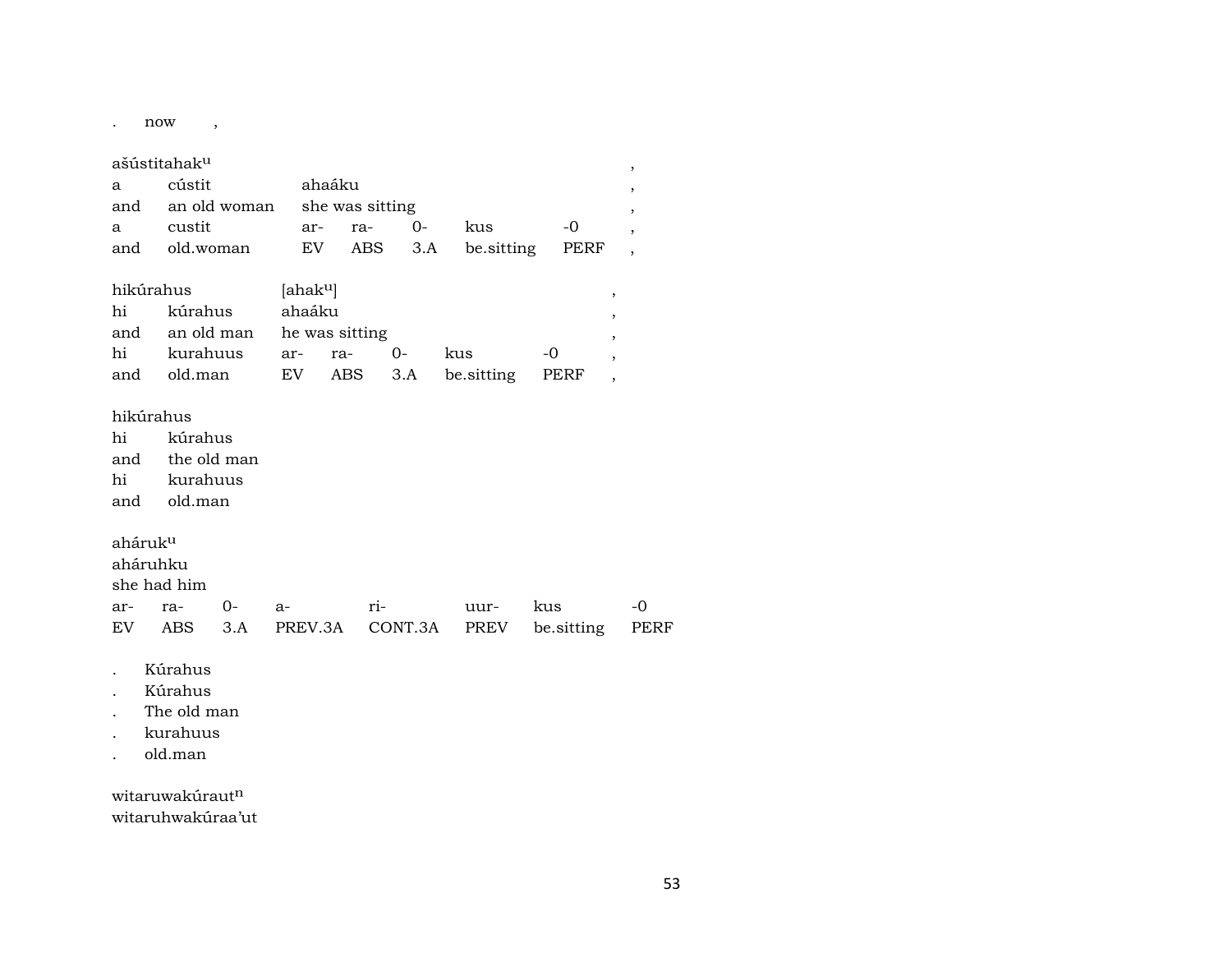|                      | he had odd ways of speaking                          |             |                        |                                                    |               |                          |                            |        |             |             |      |
|----------------------|------------------------------------------------------|-------------|------------------------|----------------------------------------------------|---------------|--------------------------|----------------------------|--------|-------------|-------------|------|
| wi-                  | ti-                                                  | $0-$        | $a-$                   | ri-                                                |               | uur-                     | wakur-                     | raa-   | $\mathbf 0$ | -uk         | $-0$ |
| QUOT                 | IND.3A                                               | 3.A         | POSS.3A                | PHYS.POSS                                          |               | POSS.A                   | word                       | way    | be          | <b>DIST</b> | PERF |
|                      |                                                      |             |                        |                                                    |               |                          |                            |        |             |             |      |
|                      |                                                      |             |                        |                                                    |               |                          |                            |        |             |             |      |
|                      |                                                      |             |                        |                                                    |               |                          |                            |        |             |             |      |
|                      |                                                      |             |                        |                                                    |               |                          |                            |        |             |             |      |
|                      |                                                      |             |                        |                                                    |               |                          |                            |        |             |             |      |
|                      |                                                      |             |                        |                                                    |               |                          |                            |        |             |             |      |
|                      |                                                      |             |                        |                                                    |               |                          | $\zeta\zeta$               |        |             |             |      |
| Ahawáku              |                                                      |             |                        | šústitn                                            |               | $\, ,$                   | $\epsilon\epsilon$         |        |             |             |      |
| Ahawáku'<br>She said |                                                      |             |                        | cústit                                             | the old woman |                          | $\boldsymbol{\mathcal{C}}$ |        |             |             |      |
| ar-<br>ra-           | $0-$                                                 | waka'u      | $-0$                   | custit                                             |               |                          | $\pmb{\mathsf{H}}$         |        |             |             |      |
| EV                   | <b>ABS</b><br>3.A                                    |             | PERF                   |                                                    | old.woman     | $\, ,$                   | $\pmb{\mathsf{H}}$         |        |             |             |      |
|                      |                                                      | say         |                        |                                                    |               | $\overline{\phantom{a}}$ |                            |        |             |             |      |
| Kúrahus              |                                                      |             |                        |                                                    |               |                          |                            |        |             |             |      |
| Kúrahus              | $\overline{\phantom{a}}$<br>$\overline{\phantom{a}}$ |             |                        |                                                    |               |                          |                            |        |             |             |      |
| Old man              | $\overline{\phantom{a}}$                             |             |                        |                                                    |               |                          |                            |        |             |             |      |
| kurahuus             |                                                      |             |                        |                                                    |               |                          |                            |        |             |             |      |
| old.man              | $\overline{\phantom{a}}$                             |             |                        |                                                    |               |                          |                            |        |             |             |      |
|                      |                                                      |             |                        |                                                    |               |                          |                            |        |             |             |      |
| tiwiwitirírikahu     |                                                      |             |                        |                                                    |               |                          |                            |        |             |             |      |
|                      | tiwiwitiriirikaahu                                   |             |                        |                                                    |               |                          |                            |        |             |             |      |
|                      |                                                      |             |                        | when they are bringing things back (from the hunt) |               |                          |                            |        |             |             |      |
| tii-                 | wii-                                                 | witi-       | ra-                    | $0-$<br>$a-$                                       |               | ir-                      | ri-                        | kaa-   | a           | -hus        |      |
| when                 | when                                                 | <b>REFL</b> | <b>ABS</b>             | 3.A                                                | PREV.3A       | PL.3A                    | <b>PORT</b>                | inside | come        | IMPF.SUB    |      |
|                      |                                                      |             |                        |                                                    |               |                          |                            |        |             |             |      |
|                      | karikurakuwášta <sup>a</sup>                         |             |                        |                                                    |               |                          |                            |        |             |             |      |
| kariíku'             |                                                      |             | raakuuwácta'a          |                                                    |               |                          |                            |        |             |             |      |
| a liver              |                                                      |             | at least bring it back |                                                    |               |                          |                            |        |             |             |      |
| kariik-              | $-u$ <sup><math>\prime</math></sup>                  | ra-         | $0-$                   | $a-$                                               | ku-           | awahc-                   | ra-                        | a      | $-0$        |             |      |
| liver                | <b>NOM</b>                                           | INF.A       | 3.A                    | PREV.3A                                            | INF.B         | at.least                 | PORT                       | come   | SUB.4       |             |      |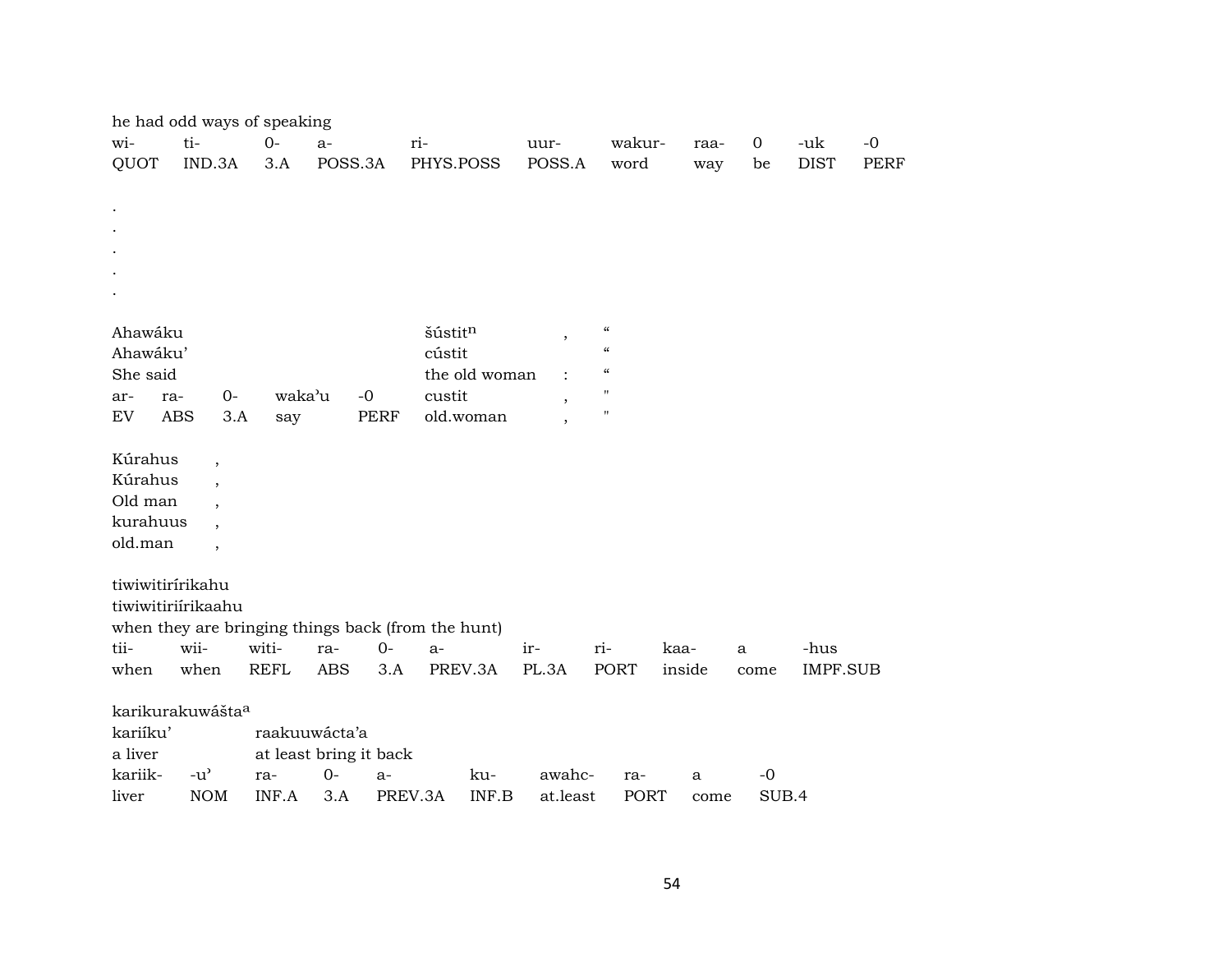| kíriku                                 |               |      | Ahawáku               |            |                          |       |                          |      | kúrahus    |                          |
|----------------------------------------|---------------|------|-----------------------|------------|--------------------------|-------|--------------------------|------|------------|--------------------------|
| kíriku'                                |               | П    | Ahawáku'              |            |                          |       |                          |      | kúrahus    |                          |
| some                                   |               | Ħ    | He said               |            |                          |       |                          |      |            | the old man              |
| kirikuu                                |               | Ħ    | ar-                   | ra-        | $O -$                    |       | waka'u                   | $-0$ |            | kurahuus                 |
| anything                               |               | Π    | EV                    | <b>ABS</b> | 3.A                      | say   |                          | PERF | old.man    |                          |
|                                        |               |      |                       |            |                          |       |                          |      |            |                          |
| $\mathcal{C}\mathcal{C}$<br>,          | Náwa          |      | Ħ                     | Náwa       | ,                        |       |                          |      |            |                          |
| $\boldsymbol{\zeta}\boldsymbol{\zeta}$ | Ráwa          |      | "                     | Ráwa       |                          |       |                          |      |            |                          |
| "                                      | <b>Now</b>    |      | "                     | <b>Now</b> |                          |       |                          |      |            |                          |
| П                                      | rawa          |      | $\pmb{\mathsf{H}}$    | rawa       | $\overline{\phantom{a}}$ |       |                          |      |            |                          |
| "                                      | now           |      | 11<br>now             |            | $\overline{\phantom{a}}$ |       |                          |      |            |                          |
|                                        |               |      |                       |            |                          |       |                          |      |            |                          |
| witiriratn                             |               |      |                       |            |                          |       | $\, ,$                   |      |            |                          |
| witiriirat                             |               |      |                       |            |                          |       | $\overline{\phantom{a}}$ |      |            |                          |
| he took himself                        |               |      |                       |            |                          |       |                          |      |            |                          |
| witi-                                  | rii-          | 0-   | ra-                   | at         | -0                       |       |                          |      |            |                          |
| REFL                                   | <b>ASSR</b>   | 3.A  | <b>PORT</b>           | go         |                          | PERF  | $\cdot$                  |      |            |                          |
|                                        |               |      |                       |            |                          |       |                          |      |            |                          |
| wirihkáwutitn                          |               |      |                       |            |                          |       |                          |      | Náwa       | $\overline{\phantom{a}}$ |
| wirihkáwuutit                          |               |      |                       |            |                          |       |                          |      | Ráwa       | $\overline{ }$           |
| where they killed them                 |               |      |                       |            |                          |       |                          |      | <b>Now</b> | $\overline{\phantom{a}}$ |
| wii-                                   | ra-           | $0-$ | ir-                   |            | ka.wa.ut.ik              |       | -0                       |      | rawa       | $\overline{\phantom{a}}$ |
| when                                   | ABS           | 3.A  | PL.3A                 |            | kill.DIST                |       | PERF                     |      | now        | $\overline{ }$           |
|                                        |               |      |                       |            |                          |       |                          |      |            |                          |
| kúrahus                                |               |      |                       |            |                          |       |                          |      |            |                          |
| kúrahus                                |               |      |                       |            |                          |       |                          |      |            |                          |
| the old man                            |               |      |                       |            |                          |       |                          |      |            |                          |
| kurahuus                               |               |      |                       |            |                          |       |                          |      |            |                          |
| old.man                                |               |      |                       |            |                          |       |                          |      |            |                          |
|                                        |               |      |                       |            |                          |       |                          |      |            |                          |
| rihuksúwirararúwahi                    |               |      |                       |            |                          |       |                          |      |            |                          |
| ríhuksu'                               |               |      | wirararúwaahi         |            |                          |       |                          |      |            |                          |
| just                                   |               |      | when he took them out |            |                          |       |                          |      |            |                          |
| rihuks                                 | $-u^{\prime}$ | wii- | ra-                   |            | $0-$                     | raar- |                          |      | ruwaah     | $-i$                     |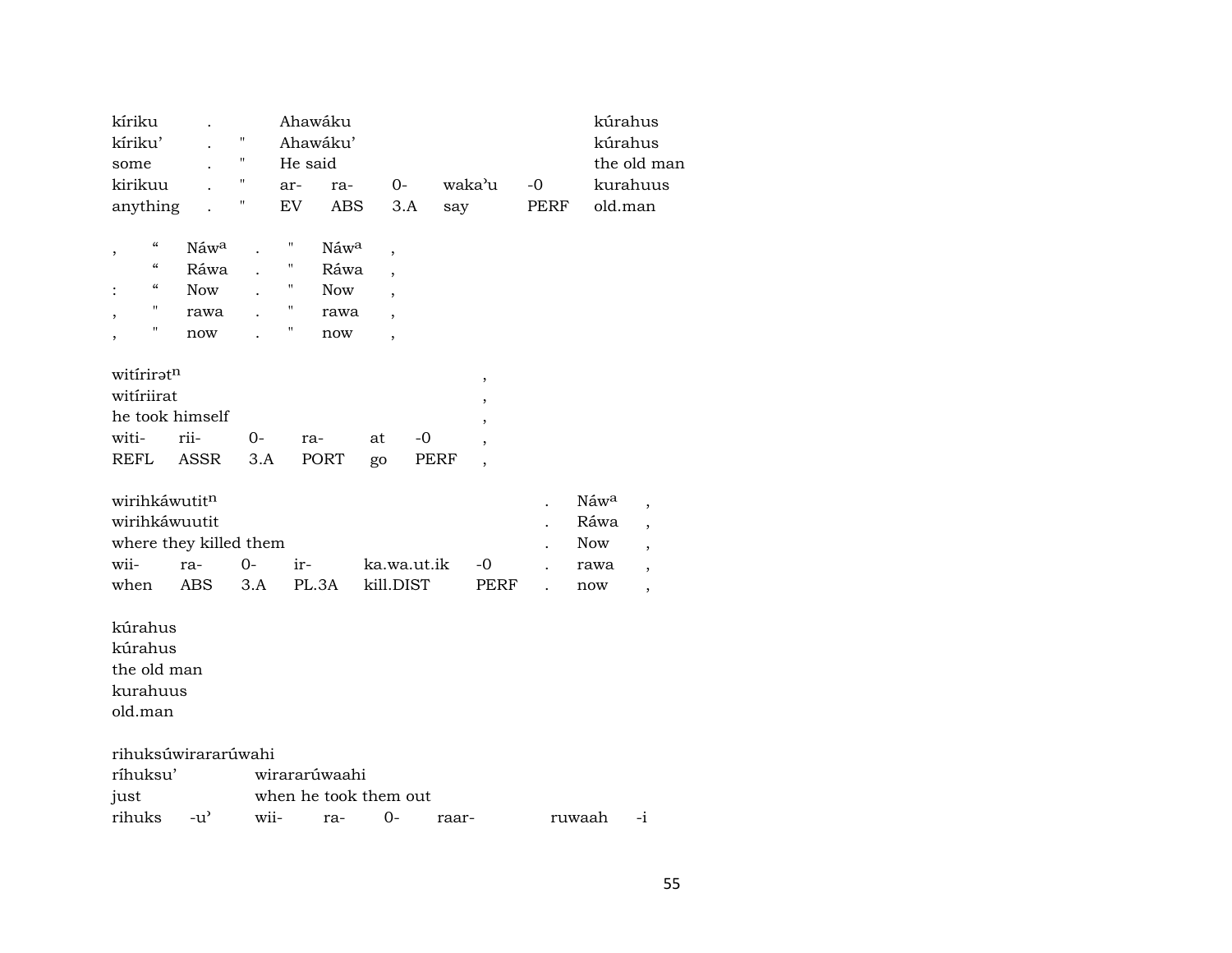| alone                                            | <b>NOM</b>                                                                                                                   | when                                      | ABS                                                          | 3.A                | 3PL.INAN.P         |                    | remove              | IMPF.SUB           |                              |                      |
|--------------------------------------------------|------------------------------------------------------------------------------------------------------------------------------|-------------------------------------------|--------------------------------------------------------------|--------------------|--------------------|--------------------|---------------------|--------------------|------------------------------|----------------------|
| ríhuksu'<br>just<br>rihuks<br>alone              | nihuksúkarik <sup>u</sup><br>$-u$ <sup><math>\prime</math></sup><br><b>NOM</b>                                               | kariíku'<br>the liver<br>kariik-<br>liver | $-u$ <sup><math>\prime</math></sup><br><b>NOM</b>            |                    |                    |                    |                     |                    |                              |                      |
| Hi<br>And<br>hi<br>and                           | Hitakukukararákurah <sup>a</sup><br>táku'<br>other<br>taku<br>someone                                                        | ku-<br><b>INDF</b>                        | kukararákuraaha<br>his not having any<br>kara-<br><b>NEG</b> | ra-<br>INF.A       | $0-$<br>3.A        | ku-<br>INF.B       | raah<br>have        | -a<br>SUB.1        |                              |                      |
| $\cdot$<br>$\bullet$                             | Ruwitírariks<br>Ruuwitiíraariks<br>Then it was true<br>wi-<br>ruu-<br>QUOT<br>then                                           | ti-<br>IND.3A                             | $0-$<br>3.A                                                  | $i-$<br><b>SEQ</b> | raariks<br>be.true |                    | $-0$<br><b>PERF</b> |                    |                              |                      |
| raa-<br>just                                     | raruwitúši wirikistapuhž<br>raaruuwituciwirikistahpuhu'<br>then he was just packing it on (the horse)<br>wi-<br>ruu-<br>then | ti-<br>QUOT                               | IND.3A                                                       | $0-$<br>3.A        | ut-<br><b>PREV</b> | $i-$<br><b>SEQ</b> | wirikis-            | in.a.moving.manner | taahpuh<br>put.on.one's.back | -:hus<br><b>IMPF</b> |
| ahukítaw <sup>i</sup><br>ahuukítawi<br>ar-<br>EV | the one he rode<br>$0-$<br>ra-<br><b>ABS</b><br>3.A                                                                          | ikita<br>ride                             | -wi<br>SUB.L                                                 |                    |                    |                    |                     |                    |                              |                      |
| karík <sup>u</sup>                               |                                                                                                                              |                                           |                                                              |                    |                    |                    |                     |                    |                              |                      |
| kariíku'                                         |                                                                                                                              | $\overline{\phantom{m}}$                  | rihúksu'                                                     |                    | kariíku'           |                    |                     |                    |                              |                      |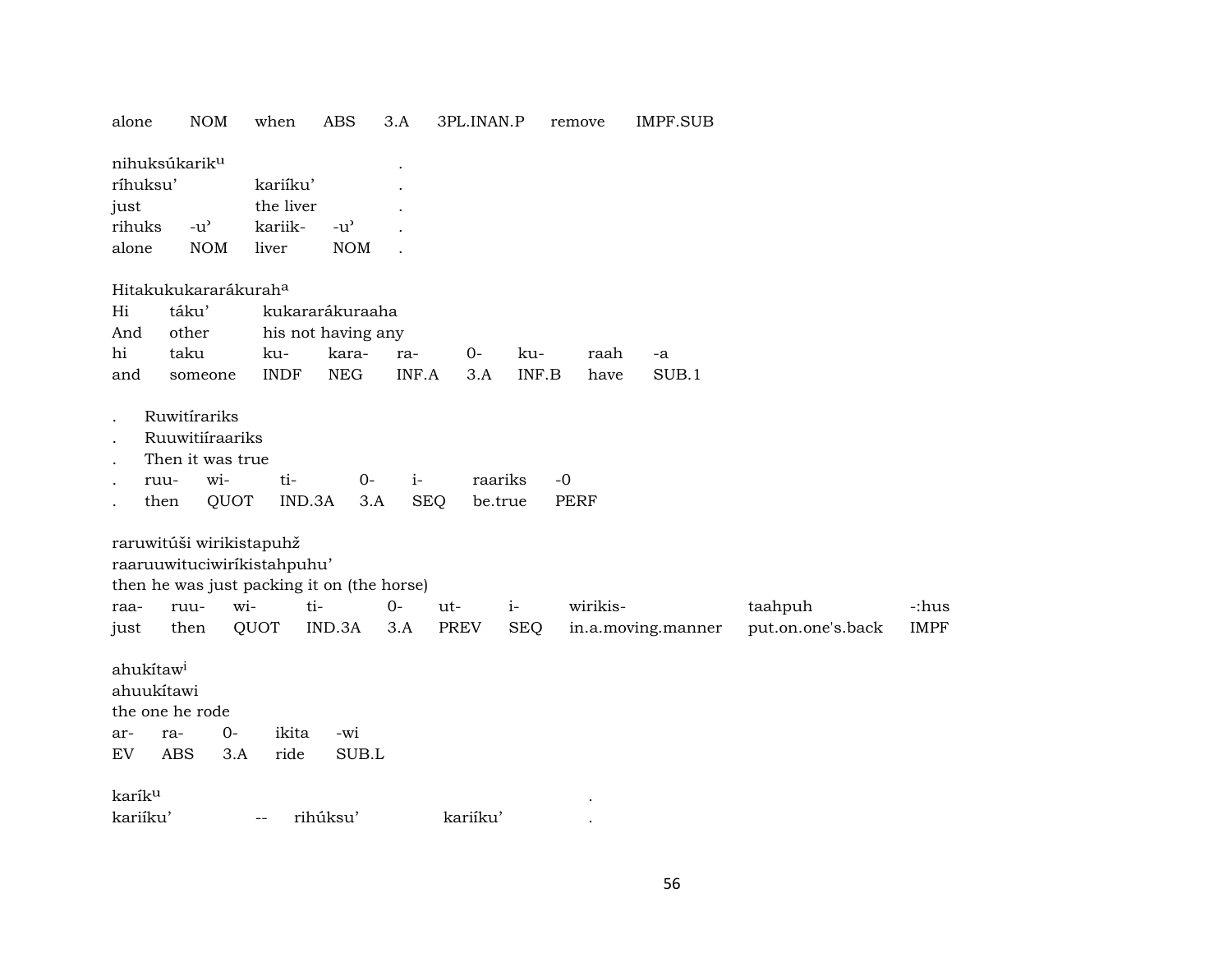| the liver                                     |                                           |                  | only                                          |                 |            | liver               |                    |                          |                                               |            |  |
|-----------------------------------------------|-------------------------------------------|------------------|-----------------------------------------------|-----------------|------------|---------------------|--------------------|--------------------------|-----------------------------------------------|------------|--|
| kariik-                                       | -u'                                       | $-$              | rihuks-                                       |                 | -u'        | kariik-             | $-u^{\prime}$      |                          |                                               |            |  |
| liver                                         | <b>NOM</b>                                | $-$              | only                                          |                 | <b>NOM</b> | liver               |                    | <b>NOM</b>               |                                               |            |  |
| Ahahukawititn<br>Ahahuukawiítit<br>ar-<br>EV  | He sat down on it<br>ra-<br>ABS           | $0-$<br>3.A      | huuk-<br>into                                 | ka-<br>on       |            | wi.itik<br>sit.down | $-0$<br>PERF       | $\overline{\phantom{a}}$ |                                               |            |  |
| ruú'ahaa'<br>ruu-<br>then                     | ruahakúrahus<br>then he came<br>ar-<br>EV | ra-<br>ABS       | 0-<br>3.A                                     | $a-$<br>PREV.3A |            | a<br>come           | $-0$<br>PERF       |                          | kúrahus<br>the old man<br>kurahuus<br>old.man |            |  |
| Aaháwiša<br>A<br>And<br>a<br>and              | ahaáwica'<br>he arrived<br>ar-<br>EV.     | ra-<br>ABS.      | 0-<br>3.A                                     | $a-$<br>PREV.3A |            | wic.a<br>arrive     | $-0$<br>PERF       |                          |                                               |            |  |
| Kúrahus<br>The old man<br>kurahuus<br>old.man | Kurahúswitarara                           | wii-<br>now      | witaárara<br>he now had them<br>ti-<br>IND.3A |                 | 0-<br>3.A  | ar-<br>EV           | raar<br>3PL.INAN.P |                          | raah<br>have                                  | -0<br>PERF |  |
| $\mathcal{C}$                                 | Áka <sup>a</sup>                          | Aáka'a<br>$\sim$ |                                               |                 |            |                     |                    |                          |                                               |            |  |

Oh my  $\boldsymbol{\mathcal{C}}$  $\overline{\phantom{a}}$  $\bullet$  $\mathsf{a}\mathsf{a}\mathsf{k}\mathsf{a}\mathsf{a}$  $\mathbf{H}$  $\langle \cdot \rangle$  $\overline{\phantom{a}}$ 

 $_{\rm oh.}$  $\mathbf{u}$  $\mathbb{Z}^{\mathbb{Z}}$  $\overline{\phantom{a}}$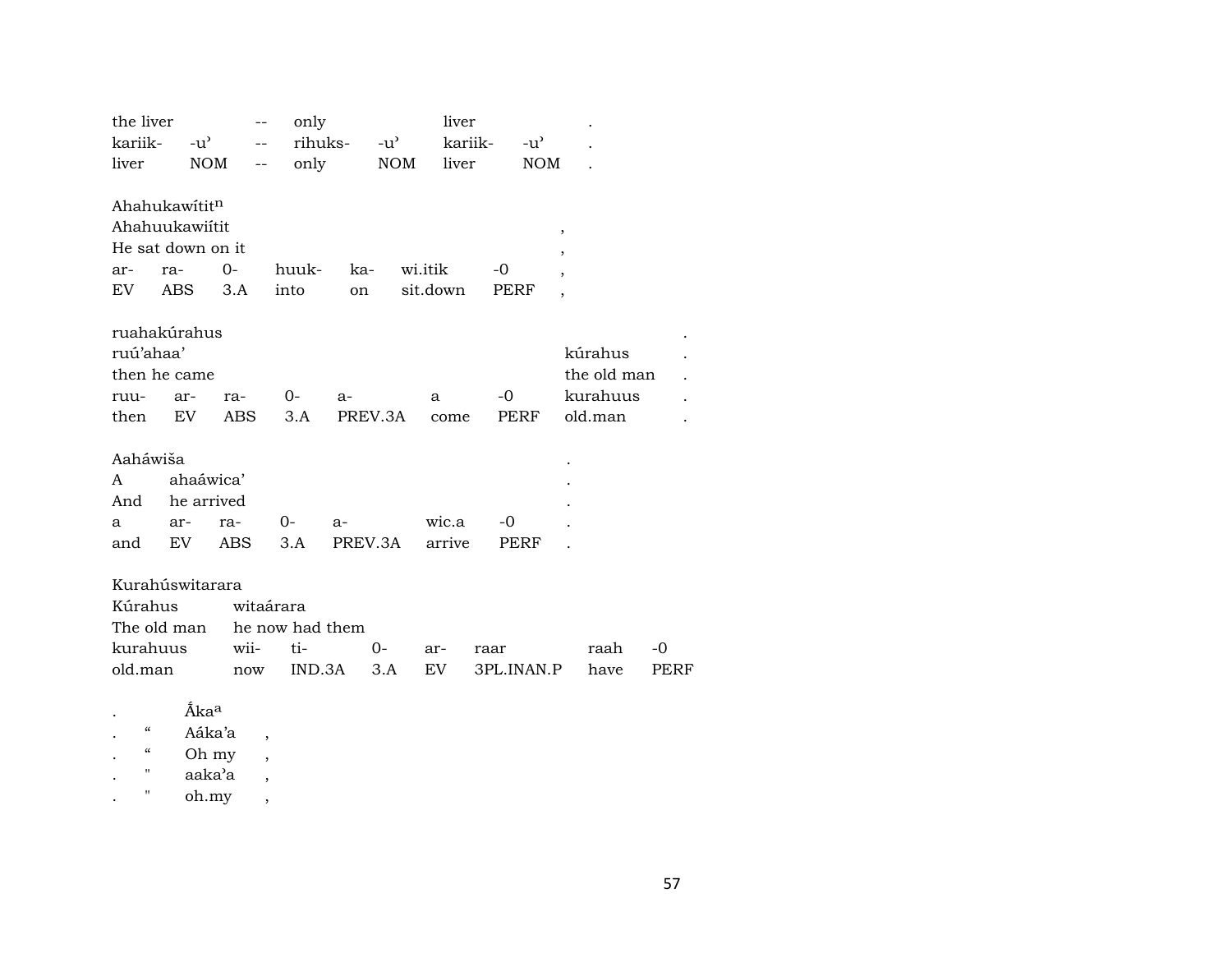| tihurarahuríruš <sup>i</sup> |            |                            |             |                     |            |             |                   |             |      |
|------------------------------|------------|----------------------------|-------------|---------------------|------------|-------------|-------------------|-------------|------|
| tiihuraarahuriruhci'         |            |                            |             |                     |            |             |                   |             |      |
|                              |            | he has a huge pile of them |             |                     |            |             |                   |             |      |
| tiir-                        | ra-        | $0-$                       | uur-        | raar-               |            |             | rahur-<br>riruhci |             | -0   |
| <b>INFR</b>                  | ABS        | 3.A                        | <b>PREV</b> |                     | 3PL.INAN.P | do          |                   | be.numerous | PERF |
|                              |            |                            |             |                     |            |             |                   |             |      |
| $\overline{\phantom{a}}$     |            | ahatakáhət <sup>n</sup>    |             |                     |            |             |                   |             |      |
| н                            |            | Ahatakaáhat                |             |                     |            |             |                   |             |      |
| Ţ                            |            | He got down                |             |                     |            |             |                   |             |      |
| $\pmb{\mathsf{H}}$           | ar-        | ra-                        | 0-          | takaa.hak           |            | -0          |                   |             |      |
| $\mathbf{H}$                 | EV         | <b>ABS</b>                 | 3.P         | get.down            |            | <b>PERF</b> |                   |             |      |
|                              |            |                            |             |                     |            |             |                   |             |      |
| iriahakárik <sup>u</sup>     |            |                            |             |                     |            |             |                   |             |      |
| irii'ahaakáriku              |            |                            |             |                     |            |             |                   |             |      |
| where his home was           |            |                            |             |                     |            |             |                   |             |      |
|                              |            |                            |             |                     |            |             |                   |             |      |
| irii-                        | ar-        | ra-                        | $0-$        | akaar-              |            | ri-         | kus               | -0          |      |
| where                        | EV         | ABS                        | 3.A         | dwelling            |            | PORT        | be.sitting        | SUB.4       |      |
|                              |            |                            |             |                     |            |             |                   |             |      |
| Šústit <sup>n</sup>          |            |                            |             | aharawirawašítitn   |            |             |                   |             |      |
| Cústit                       |            |                            |             | aharaawiirawacítit  |            |             |                   |             |      |
| The old woman                |            |                            |             | she charged outside |            |             |                   |             |      |
| custit                       |            | ar-                        | ra-         | 0-                  |            | raawiir-    | awacitik          | -0          |      |
| old.woman                    |            | EV                         | ABS         | 3.A                 |            | angrily     | go.out            | PERF        |      |
|                              |            |                            |             |                     |            |             |                   |             |      |
| Híahuta                      |            |                            |             |                     |            |             | šústitn           |             |      |
| Hi                           | ahuúta     |                            |             |                     |            |             | cústit            |             |      |
| And                          | she did it |                            |             |                     |            |             | the old woman     |             |      |
| hi                           | ar-        | ra-                        | 0-          | ut-                 | aar        | -0          | custit            |             |      |
| and                          | EV.        | <b>ABS</b>                 | 3.A         | <b>PREV</b>         | do         | PERF        | old.woman         |             |      |
|                              |            |                            |             |                     |            |             |                   |             |      |
| wiahuhašakaráhaku            |            |                            |             |                     |            |             |                   |             |      |
|                              |            | wi'ahuuhacakaaráhaku       |             |                     |            |             |                   |             |      |
| when she took it off         |            |                            |             |                     |            |             |                   |             |      |
| wii-                         |            |                            |             |                     |            |             | takaa.ra.hak      |             | -hus |
|                              | ar-        | ra-                        | 0-          | ut-                 | raar-      |             |                   |             |      |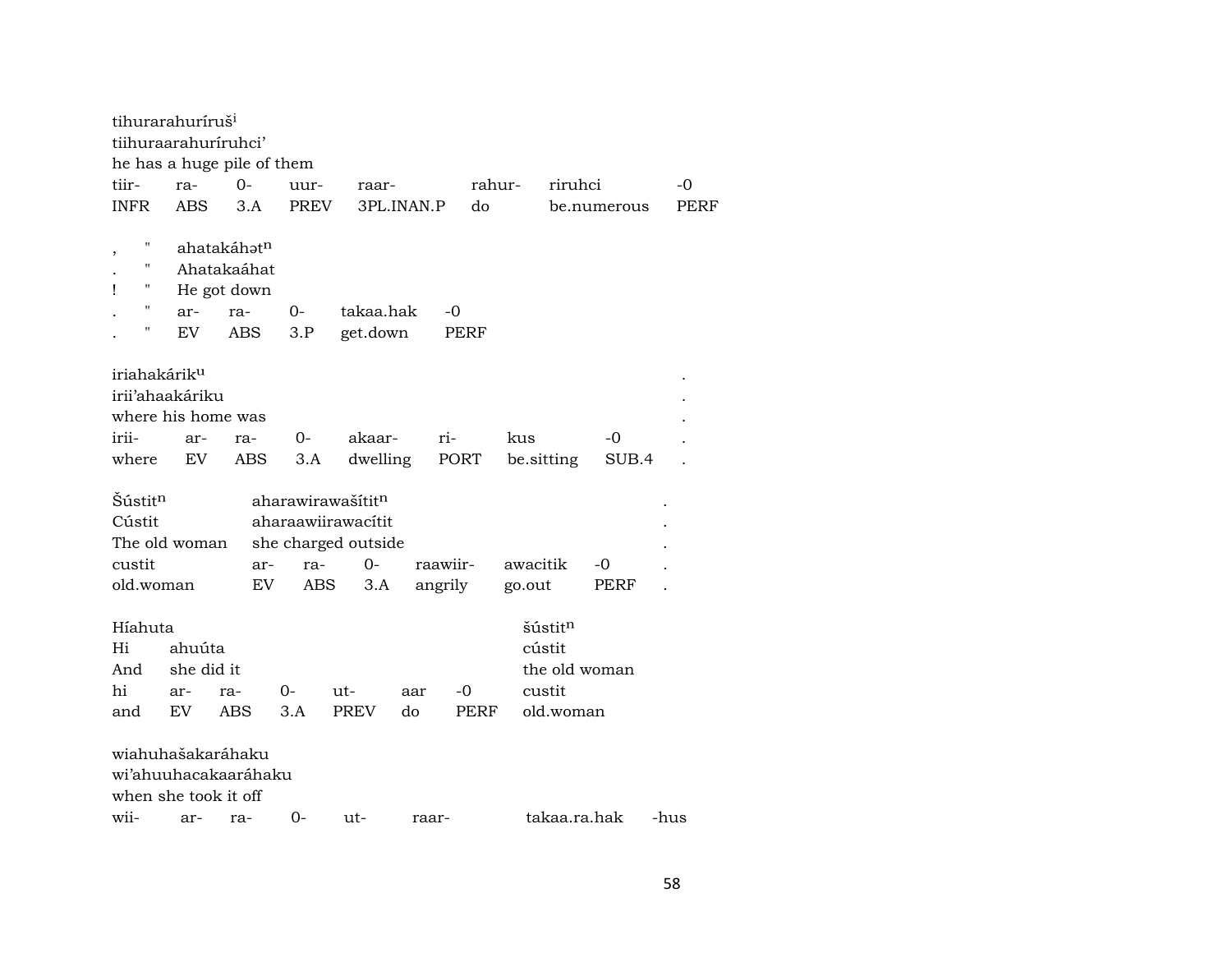| when | EV | ABS |  | PREV | 3PL.INAN.P | unload | IMPF.SUB |
|------|----|-----|--|------|------------|--------|----------|
|------|----|-----|--|------|------------|--------|----------|

- ,
- ,
- ,
- ,
- ,

#### hiwihirurihuksukarikúahiit<sup>n</sup>

| hi  | wihiru<br>ríhuksu' |      |        | kariíku'      |             | ahí'it |           |             |      |                |      |      |
|-----|--------------------|------|--------|---------------|-------------|--------|-----------|-------------|------|----------------|------|------|
| and | now                |      | just   |               | livers      |        | they were |             |      |                |      |      |
| hi  | wii- hiruu         |      | rihuks | $-u^{\prime}$ | kariik- -u' |        | ar- ri-   |             | $O-$ | $\overline{0}$ | -ik- | $-0$ |
| and | now                | then | alone  | NOM liver     |             | NOM EV |           | CONT.3A 3.A |      | be             | DIST | PERF |

| $\cdot$ | Ahawáku  |     |      |        |      | šústit <sup>n</sup> | $\epsilon$ |  |
|---------|----------|-----|------|--------|------|---------------------|------------|--|
|         | Ahawáku' |     |      |        |      | cústit              | $\epsilon$ |  |
| $\cdot$ | She said |     |      |        |      | the old woman :     | $\epsilon$ |  |
| $\cdot$ | ar-      | ra- | $0-$ | waka'u | $-0$ | custit              | "          |  |
|         | EV       | ABS | 3.A  | sav    | PERF | old.woman           | "          |  |

| xka <sup>a</sup> ! irikakutáhu |  |                                          |  |  |  |  |             |  |  |  |  |
|--------------------------------|--|------------------------------------------|--|--|--|--|-------------|--|--|--|--|
| Iíka'a                         |  | irikaakuutaáhu'                          |  |  |  |  |             |  |  |  |  |
|                                |  | Oh my, that is not the way               |  |  |  |  |             |  |  |  |  |
|                                |  | iika'a , irii- kaaki-   0- ut-  0 -a     |  |  |  |  | -:hus       |  |  |  |  |
|                                |  | oh.my, that NEG.IND.3A 3.A PREV be SUB.1 |  |  |  |  | <b>IMPF</b> |  |  |  |  |

- kúrahus .
- , kúrahus .
- , old man .
- , kurahuus .
- , old.man .

## Kirišturatiwáku

Kiírictuuratiwáku'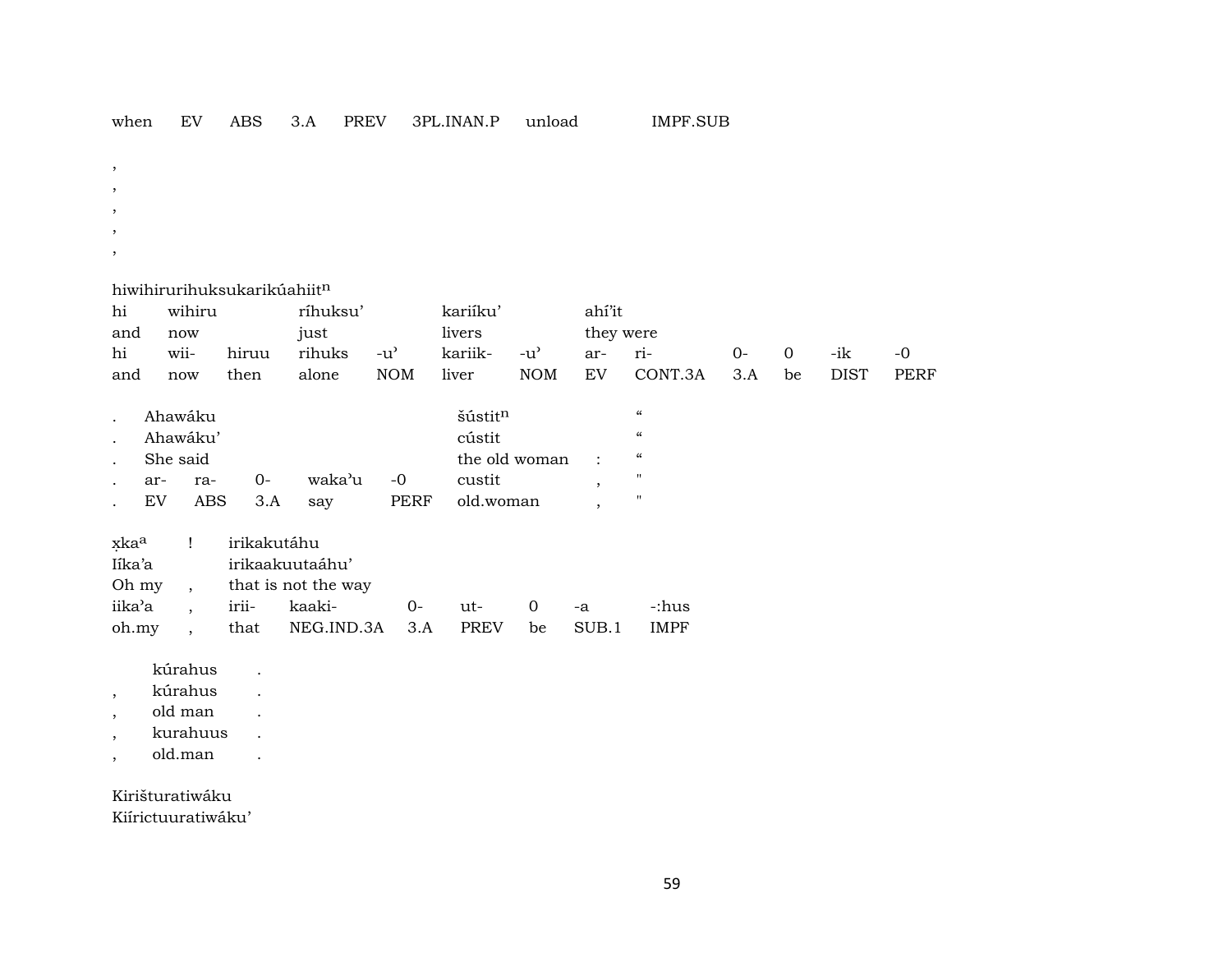| I certainly didn't say |  |                                          |  |  |  |  |  |  |  |  |
|------------------------|--|------------------------------------------|--|--|--|--|--|--|--|--|
|                        |  | ka- irii- ctuu- ra- t- i- waka'u -0      |  |  |  |  |  |  |  |  |
|                        |  | NEG that certainly ABS 1.A SEO say PERF, |  |  |  |  |  |  |  |  |

| rihuksúkasirarakarik <sup>u</sup> |
|-----------------------------------|
|-----------------------------------|

| Ríhuksu'<br>kaasiriírara |            |                     |      |       |                                       |      |       |      |      | kariíku'  |         |     |
|--------------------------|------------|---------------------|------|-------|---------------------------------------|------|-------|------|------|-----------|---------|-----|
| Only                     |            | you must bring them |      |       |                                       |      |       |      |      |           | livers  |     |
| rihuks                   | -u'        | kaas-               | $S-$ | $ir-$ | $r_{1}$ -                             | uur- | raar- | ra-  | a    | $-\Omega$ | kariik- | -u' |
| alone                    | <b>NOM</b> | POT.2A              | 2.A  |       | PREV.1/2A PHYS.POSS POSS.P 3PL.INAN.P |      |       | PORT | come | PERF      | liver   | NOM |

|              | Ħ           |
|--------------|-------------|
| $\mathbf{r}$ | $^{\prime}$ |
| $\mathbf{r}$ | $^{\prime}$ |
| $\mathbf{r}$ | 11          |
| ٠.           | $^{\prime}$ |
|              |             |

| ٠ |  |  |
|---|--|--|
|   |  |  |
|   |  |  |
|   |  |  |
|   |  |  |

| Ahawáku |          |      |        | kúrahus |                    |      |  |      |  |
|---------|----------|------|--------|---------|--------------------|------|--|------|--|
|         | Ahawáku' |      |        | kúrahus | $\epsilon$         | Ári' |  |      |  |
| He said |          |      |        |         | the old man $\;$ : |      |  |      |  |
| ar-     | ra-      | $O-$ | waka'u | $-0$    | kurahuus           |      |  | arii |  |
| EV      | ABS      | 3.A  | sav    | PERF    | old.man            |      |  | oh   |  |

| šúst <sup>i</sup> t <sup>n</sup> | təspáku  |      |        |      |  |
|----------------------------------|----------|------|--------|------|--|
| cústit                           | taspáku' |      |        |      |  |
| old woman                        | you said |      |        |      |  |
| custit                           | ta-      | $S-$ | waka'u | -0   |  |
| old.woman                        | IND.1/2A | 2.A  | sav    | PERF |  |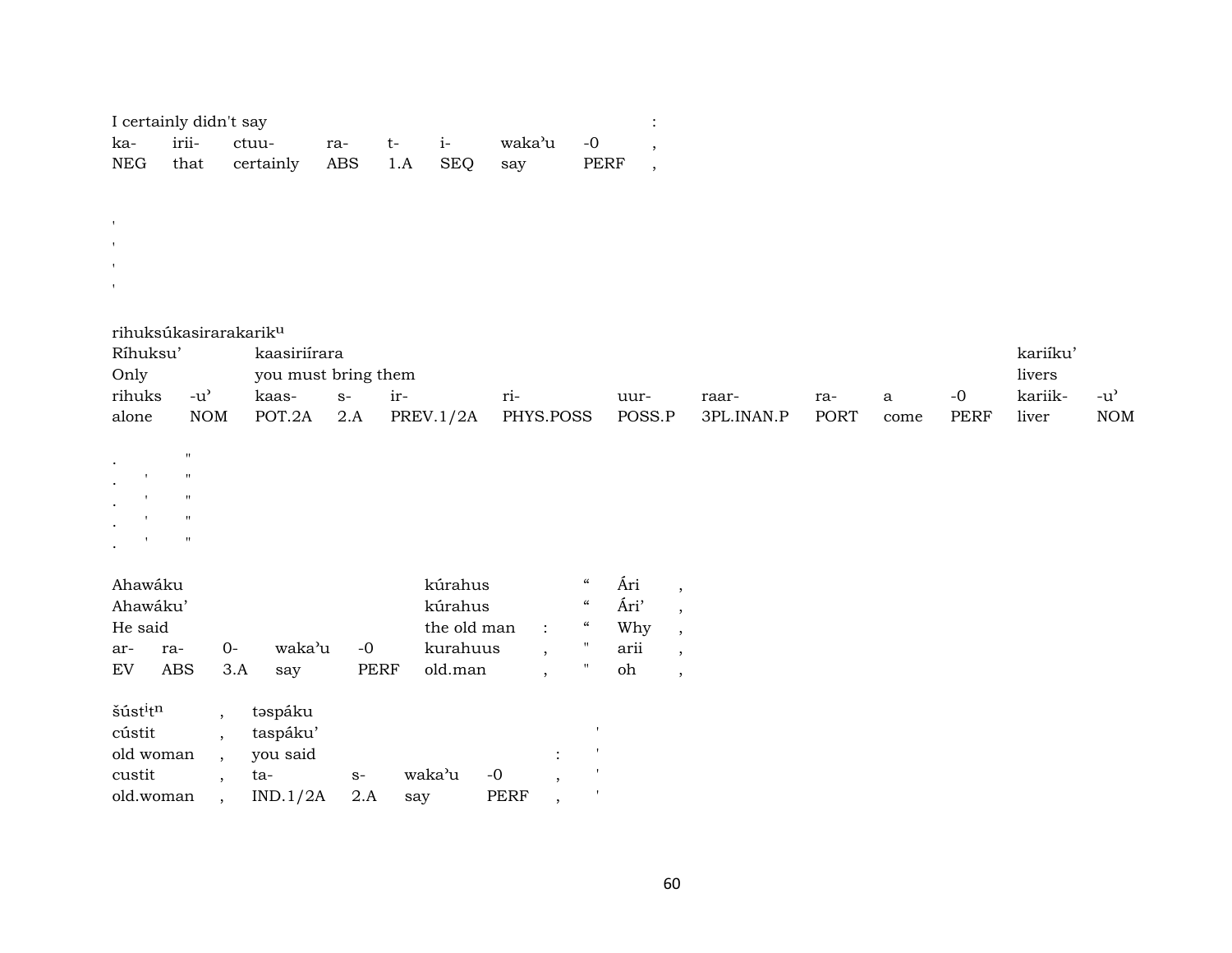| kasirakarikukírik <sup>u</sup> |                      |      |           |                    |             |             |                                        |              |                          |          |
|--------------------------------|----------------------|------|-----------|--------------------|-------------|-------------|----------------------------------------|--------------|--------------------------|----------|
| Kaasíraa'                      |                      |      |           |                    |             |             |                                        | kariíku'     |                          | kíriku'  |
| You must bring it              |                      |      |           |                    |             |             |                                        | liver        |                          | some     |
| kaas-                          | $S-$                 | ir-  |           |                    | ra-         | a           | -0                                     | kariik-      | $-u^{\prime}$            | kirikuu  |
| POT.2A                         | 2.A                  |      | PREV.1/2A |                    | PORT        | come        | <b>PERF</b>                            | liver        | <b>NOM</b>               | anything |
|                                |                      |      |           |                    |             |             |                                        |              |                          |          |
| $\, ,$                         | irítišk <sup>a</sup> |      |           |                    |             |             |                                        |              |                          |          |
|                                | $\mathbf{i}$         |      | riíticka' |                    |             |             |                                        |              |                          |          |
|                                | and                  |      | I thought |                    |             |             |                                        |              |                          |          |
|                                | $\mathbf{i}$         | rii- |           | $t-$               | wicka       | $-0$        |                                        |              |                          |          |
|                                | and                  |      | ASSR      | 1.A                | think       | <b>PERF</b> |                                        |              |                          |          |
|                                |                      |      |           |                    |             |             |                                        |              |                          |          |
| tukstarúwahi                   |                      |      |           |                    | irírawaka   |             |                                        |              |                          |          |
| Tukstarúwaahi'                 |                      |      |           |                    | iriírawaaka |             |                                        |              |                          |          |
| Let me be taking them off      |                      |      |           |                    | as she said |             |                                        |              |                          |          |
|                                |                      |      |           | irii-              | ra-         | $0-$        | waak                                   | -a           |                          |          |
|                                |                      |      |           | what               | ABS         | 3.A         | say.SUB                                | SUB.1        |                          |          |
|                                |                      |      |           |                    |             |             |                                        |              |                          |          |
| šústit <sup>n</sup>            |                      |      |           | $\pmb{\mathsf{H}}$ |             |             |                                        |              |                          |          |
| cústit                         |                      |      |           | $\pmb{\mathsf{H}}$ |             |             |                                        |              |                          |          |
| the old woman                  |                      | 1    |           | $\pmb{\mathsf{H}}$ |             |             |                                        |              |                          |          |
| custit                         |                      |      |           | $\pmb{\mathsf{H}}$ |             |             |                                        |              |                          |          |
| old.woman                      |                      |      |           | Ħ                  |             |             |                                        |              |                          |          |
|                                |                      |      |           |                    |             |             |                                        |              |                          |          |
| Aahawáku                       |                      |      |           |                    |             |             |                                        | kúrahus      |                          |          |
| A                              | ahawáku'             |      |           |                    |             |             | $\boldsymbol{\zeta}\boldsymbol{\zeta}$ | Kúrahus      | $\cdot$                  |          |
| And                            | she said             |      |           |                    |             |             | "<br>:                                 | Old man      | $\overline{\phantom{a}}$ |          |
| a                              | ar-                  | ra-  | $0-$      |                    | waka'u      | $-0$        | "                                      | kurahuus     | $\overline{\phantom{a}}$ |          |
| and                            | EV                   | ABS  | 3.A       | say                |             | PERF        | "                                      | old.man      | $\overline{\phantom{a}}$ |          |
|                                |                      |      |           |                    |             |             |                                        |              |                          |          |
| kurakuksuhúra <sup>a</sup>     |                      |      |           |                    |             |             |                                        |              |                          |          |
| kuraakuksuhuúra'a              |                      |      |           |                    |             |             |                                        |              |                          |          |
| you should have brought one    |                      |      |           |                    |             |             |                                        |              |                          |          |
| ku-                            | ra-                  | $0-$ | $a-$      |                    | ku-         | uks-        |                                        | uhur-<br>ra- | a                        | $-0$     |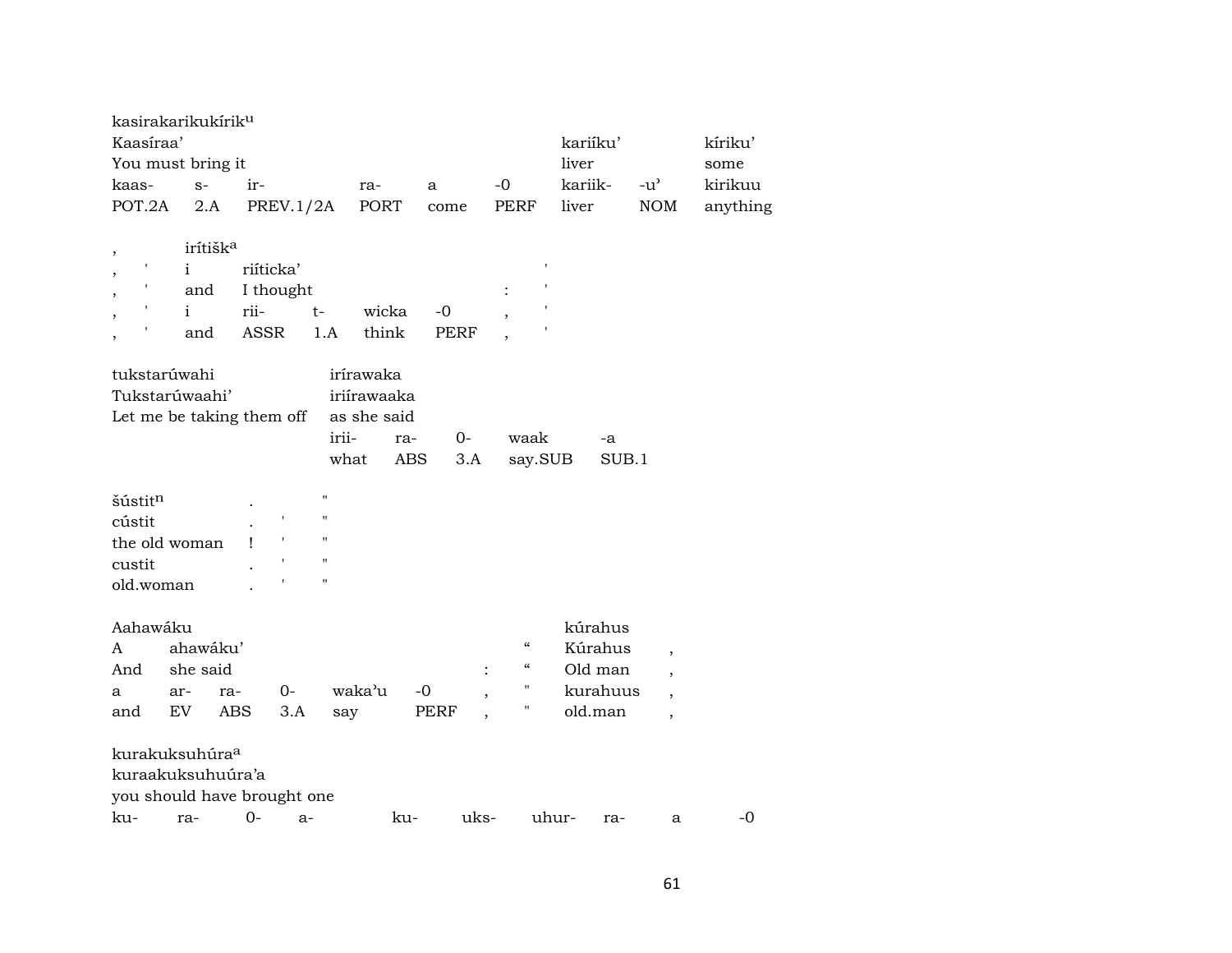| INDF                                                           | INF.A                                                           | 3.A                                                                        | PREV.3A           | INF.B        | JUSS                                                                                   | now                 | PORT                                                                                                             | come      | SUB.3         |
|----------------------------------------------------------------|-----------------------------------------------------------------|----------------------------------------------------------------------------|-------------------|--------------|----------------------------------------------------------------------------------------|---------------------|------------------------------------------------------------------------------------------------------------------|-----------|---------------|
| 11<br>$\bullet$<br>11<br>Ţ<br>11<br>11                         | ihi<br>Ihi<br>Uh<br>ihii<br>uh                                  | $\overline{\phantom{a}}$<br>$\overline{\phantom{a}}$<br>$\cdot$<br>$\cdot$ |                   |              |                                                                                        |                     |                                                                                                                  |           |               |
| niatkúhih <sup>i</sup><br>rí'aat<br>summer<br>ri'aat<br>summer | kúhiihi'<br>kuur-<br><b>DUB</b>                                 | it must have been<br>ra-<br>ABS                                            | $0-$<br>3.A       | ihii         | be.in.a.place/time                                                                     | $-0$<br><b>PERF</b> | $\boldsymbol{\zeta}\boldsymbol{\zeta}$<br>$\boldsymbol{\mathcal{C}}$<br>$\pmb{\mathsf{H}}$<br>$\pmb{\mathsf{H}}$ |           |               |
| Kúrahus<br>Kúrahus<br>Old man<br>kurahuus<br>old.man           | $\overline{\phantom{a}}$<br>$\overline{\phantom{a}}$            |                                                                            |                   |              |                                                                                        |                     |                                                                                                                  |           |               |
| now bring one<br>ku-<br><b>INDF</b>                            | kurakuksuhúra <sup>a</sup><br>kuraakuksuhuúra'a<br>ra-<br>INF.A | $0-$<br>3.A                                                                | $a-$<br>PREV.3A   | ku-<br>INF.B | uks-<br><b>JUSS</b>                                                                    | uhur-<br>now        | ra-<br><b>PORT</b>                                                                                               | a<br>come | $-0$<br>SUB.3 |
| kíriku<br>kíriku'<br>some<br>kirikuu<br>anything               | huuca-                                                          | hušák <sup>u</sup><br>huucáku<br>a floater<br>level.plain                  | kus<br>be.sitting | 1            | Hušaku<br>Ħ<br>Huucáku<br>Н<br>Floaters<br>$\mathbf{H}$<br>huuca-<br>11<br>level.plain |                     | kus<br>be.sitting                                                                                                |           |               |
|                                                                | ríhkarukusuku<br>ríhkaruukusuuku'                               |                                                                            |                   |              |                                                                                        |                     |                                                                                                                  |           |               |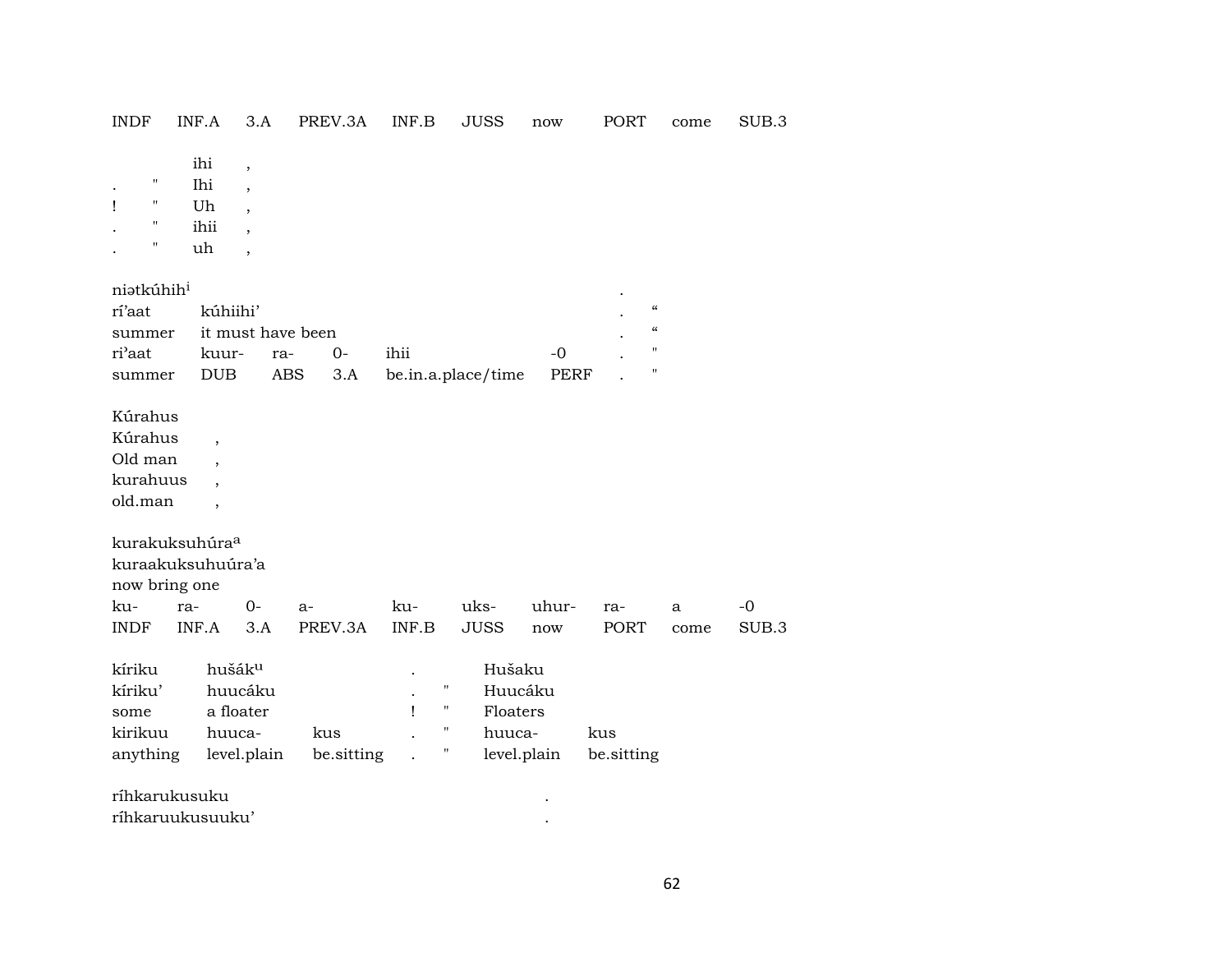| they used to make them                         |                |                                 |                               |                       |         |               |             |                          |                            |      |
|------------------------------------------------|----------------|---------------------------------|-------------------------------|-----------------------|---------|---------------|-------------|--------------------------|----------------------------|------|
| ra-                                            | $0 -$          | ir-                             |                               | ka.ra <sup>,</sup> uk |         | -:hus         | -uuku       |                          |                            |      |
| ABS                                            | 3.A            | PL.3A                           |                               | make.PL.P             |         | IMPF          | <b>HAB</b>  |                          |                            |      |
|                                                |                |                                 |                               |                       |         |               |             |                          |                            |      |
| Ahawáku                                        |                |                                 |                               |                       |         | kúrahus       |             |                          |                            |      |
| Ahawáku'                                       |                |                                 |                               |                       |         | kúrahus       |             |                          | $\boldsymbol{\mathcal{C}}$ |      |
| He said                                        |                |                                 |                               |                       |         |               | the old man |                          | $\epsilon$                 |      |
| ar-                                            | ra-            | 0-                              | waka'u                        |                       | $-0$    | kurahuus      |             | $\overline{\phantom{a}}$ | п                          |      |
| EV                                             | ABS            | 3.A                             | say                           |                       | PERF    | old.man       |             |                          | п                          |      |
|                                                |                |                                 |                               |                       |         |               |             |                          |                            |      |
| kustiat <sup>n</sup>                           |                |                                 |                               |                       |         | ,             |             | náw <sup>a</sup>         | $\overline{ }$             |      |
| Kústi'at                                       |                |                                 |                               |                       |         |               | П           | Ráwa                     | $\overline{\phantom{a}}$   |      |
| I will go                                      |                |                                 |                               |                       |         |               | н           | <b>Now</b>               | $\overline{\phantom{a}}$   |      |
| kuus-                                          |                | $t-$                            | i-                            | at                    | -0      |               | 11          | rawa                     | ,                          |      |
| POT.1/3A                                       |                | 1.A                             | <b>SEQ</b>                    | go                    | PERF    |               | П           | now                      | $\overline{ }$             |      |
| wiaháhisa<br>wi'aháhiisa<br>after morning came |                |                                 |                               |                       |         |               |             |                          |                            |      |
| wii-                                           | ar-            | ra-                             | 0-                            | $a-$                  |         | hiis-         |             | a                        |                            | $-0$ |
| when                                           | EV <sub></sub> | <b>ABS</b>                      | 3.A                           |                       | PREV.3A |               | morning     | come                     |                            | PERF |
| híruahikitawititn<br>hiru<br>then              |                | ahiikítawiitit<br>he mounted it |                               |                       |         |               |             |                          |                            |      |
| hiruu                                          | ar-            | ri-                             |                               | $0-$                  |         | ikita.wi.itik | -0          |                          |                            |      |
|                                                | EV.            |                                 | CONT.3A                       | 3.A                   | mount   |               |             | PERF                     |                            |      |
| kaháhkiš<br>kahaáhkiic<br>a mule<br>itkahaar-  |                | kii'ac                          | $\overline{\phantom{a}}$<br>, |                       |         |               |             |                          |                            |      |

ear be.long ,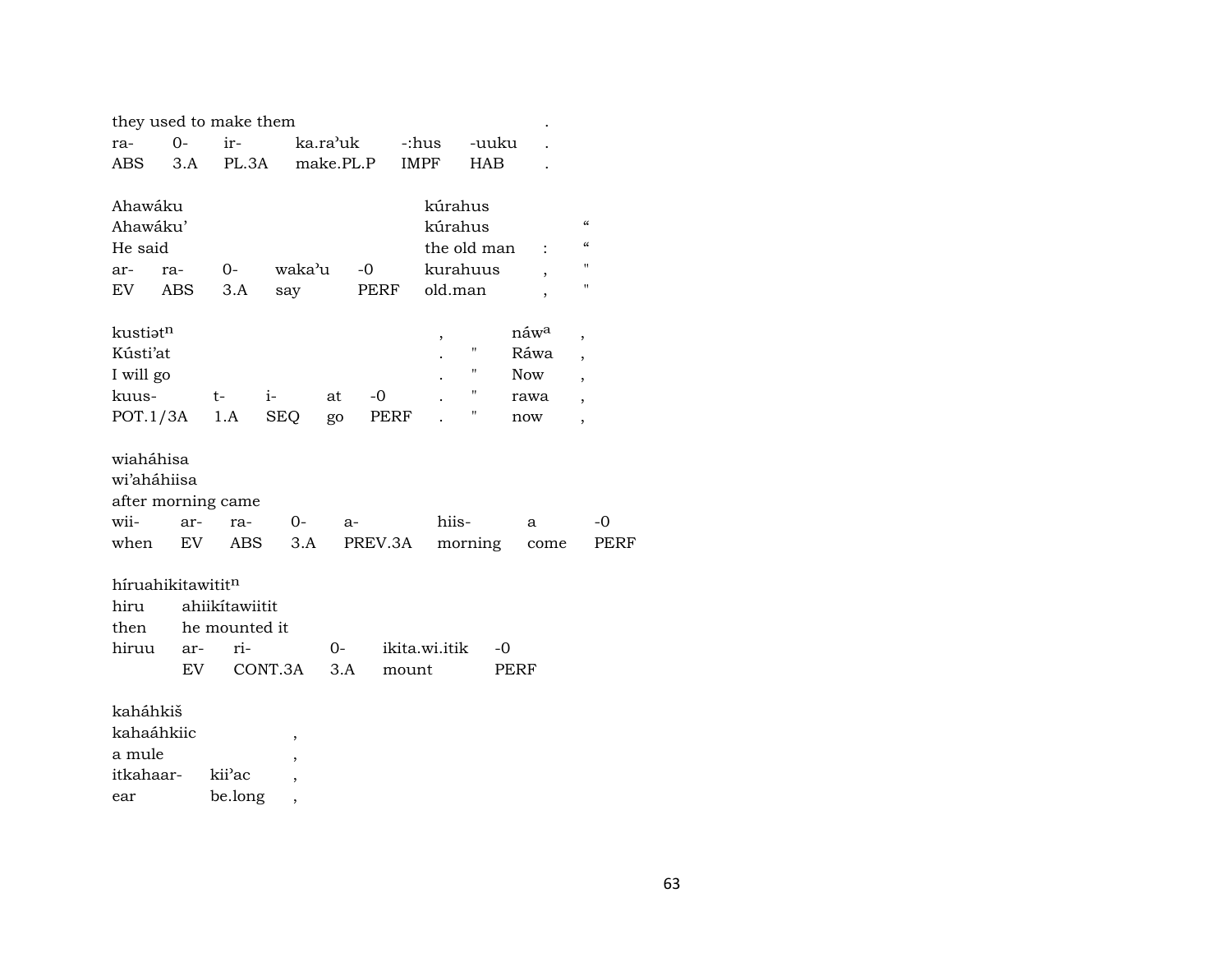hiruahikátaatn hiru ahikáta'at then he went onto the prairie hiruu ar- ri- 0- kata- at -0 then EV CONT.3A 3.A against.a.vertical.surface go PERF

- . Kíwiku
- . Kíwiiku'

,

- . Buffalo bulls
- kiwiik -u'
- . buffalo.bull NOM

rarukaraririráhuriwawuhu

raaruukaraririiraáhuriiwaawuhu'

many of them were just roaming around here and there

|  |  |  | raa- ruu- ka- ra- 0- a-      ri-        ri- |  |                                                                                                 |  |  |
|--|--|--|---------------------------------------------|--|-------------------------------------------------------------------------------------------------|--|--|
|  |  |  |                                             |  | just then NEG ABS 3.A POSS.3A PHYS.POSS PHYS.POSS POSS.A PL.INDV.A go.around.PL DIST SUB.L IMPF |  |  |

ahirahuriwáw<sup>i</sup> ahiirahuriiwaáwi where they roamed around ar- ri- 0- i- raar- hurii -waa -wi EV CONT.3A 3.A SEQ PL.INDV.A go.around.PL DIST SUB.L kíwiku . kíwiiku' . the buffalo bulls . kiwiik -u' .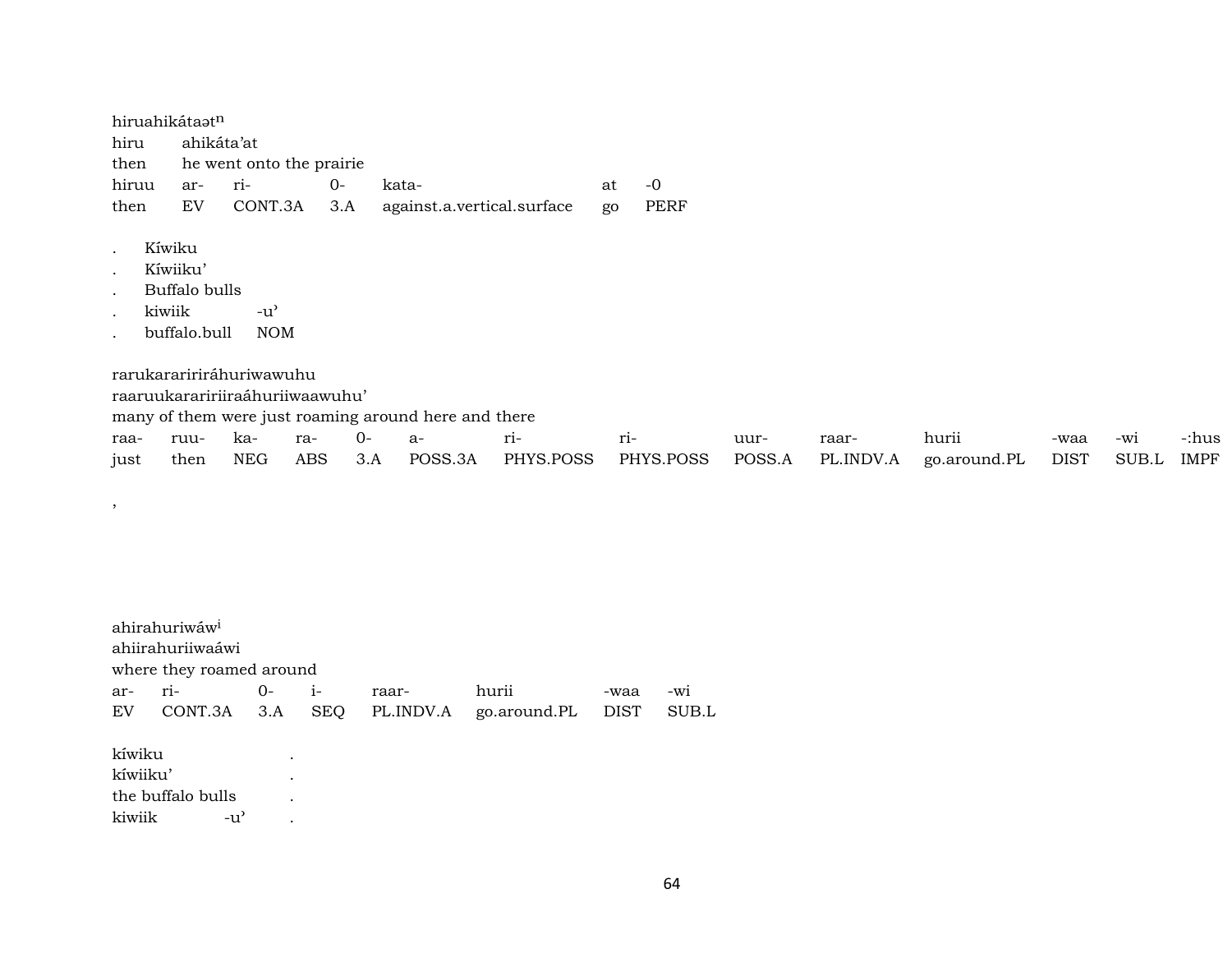buffalo.bull NOM  $\mathbb{R}$ Aahararawáwara ahaaraarawaáwara  $\mathbf{A}$ there being groups of them scattered yonder And  $\mathbf{a}$ arra- $0$ arraara.war  $-a$ -waa  $3.A$ go.in.a.line.DU **EV ABS** EV PL.INDV.A **DIST**  $SUB.1$ and Hikišíaharaspi  $\cdot$ aháraspi' hi kici  $\ddot{\phantom{a}}$ and but he looked for it  $\overline{\phantom{a}}$ kici  $O$ raspii  $-0$ hi arra- $3.A$ look.for **PERF** and but EV **ABS** hušák $^{\rm u}$ huucáku a floater huucakus level.plain be.sitting  $\ddot{\phantom{a}}$ Rahkukátusut<sup>a</sup> Raahkukátuusuuta Where a ravine extended  $O$ raarkukatuusu.at  $-a$  $INF.A$  $3.A$ EV INF.B ravine extend.in.a.line SUB.1 hiruawitahúšaatn hiru witaahuúca'at a then he would go along the ravine and tihiruu wi- $0$ arhuuca- $-0$ a at QUOT IND.3A  $3.A$ level.plain then EV PERF and go

 $\cdot$ 

 $\, ,$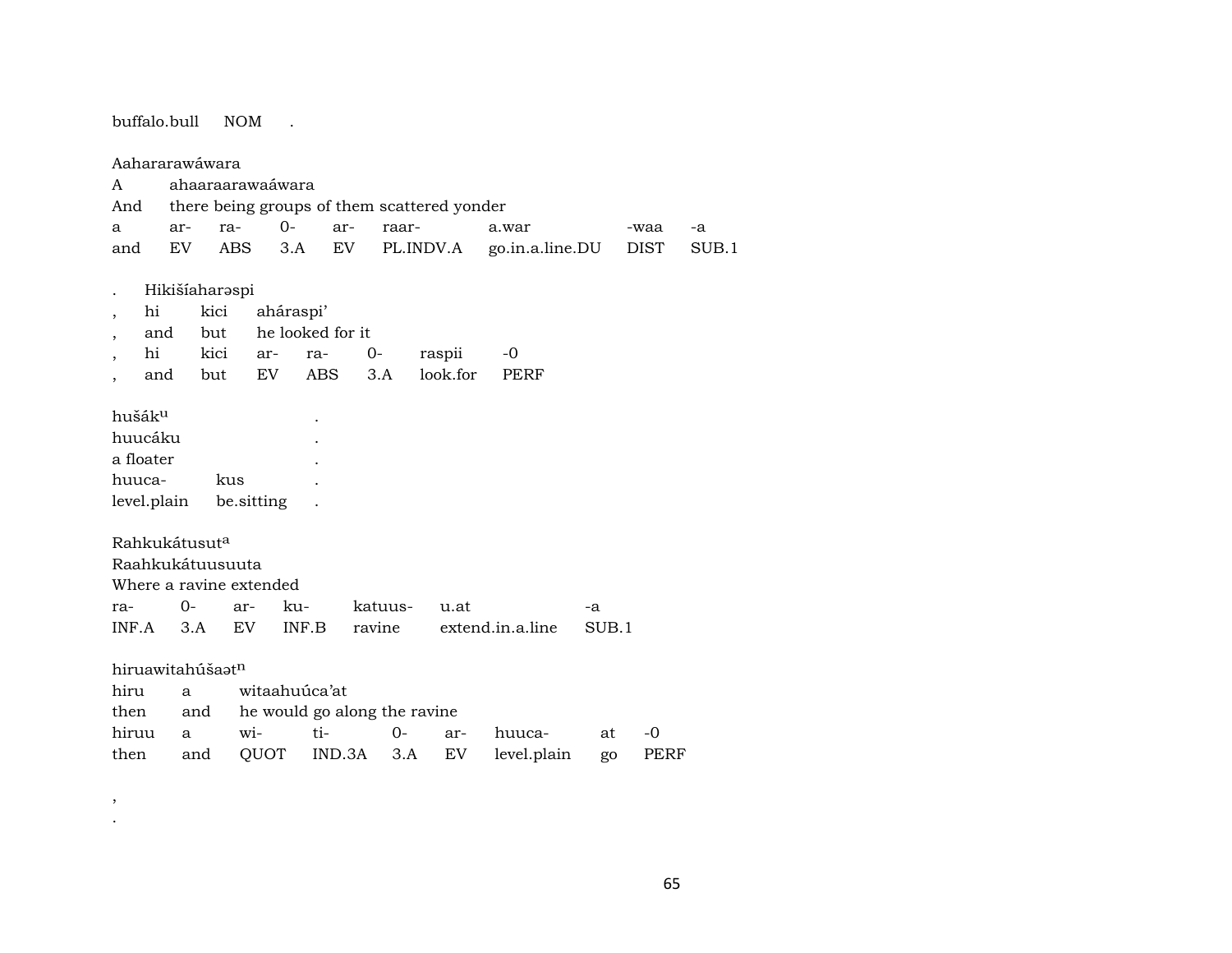. . . hiruawitahúšaat<sup>n</sup> Hiru a witaahuúca'at Then and he would go along the ravine hiruu a wi- ti- 0- ar- huuca- at -0 then and QUOT IND.3A 3.A EV level.plain go PERF , , , ,

hiruawitahkatušíškaatn hiru a witaahkatuusícka'at then and he went to the end of the ravine hiruu a wi- ti- 0- ar- katuus- icka- at -0 then and QUOT IND.3A 3.A EV ravine end go PERF

akarawitáhuras

, a karawitaáhuras

, and he would not find it

, a kara- wi- ti- 0- ar- huras -0 , and NEG QUOT IND.3A 3.A EV find PERF

hušákµ . huucáku . a floater . huuca- kus . level.plain be.sitting .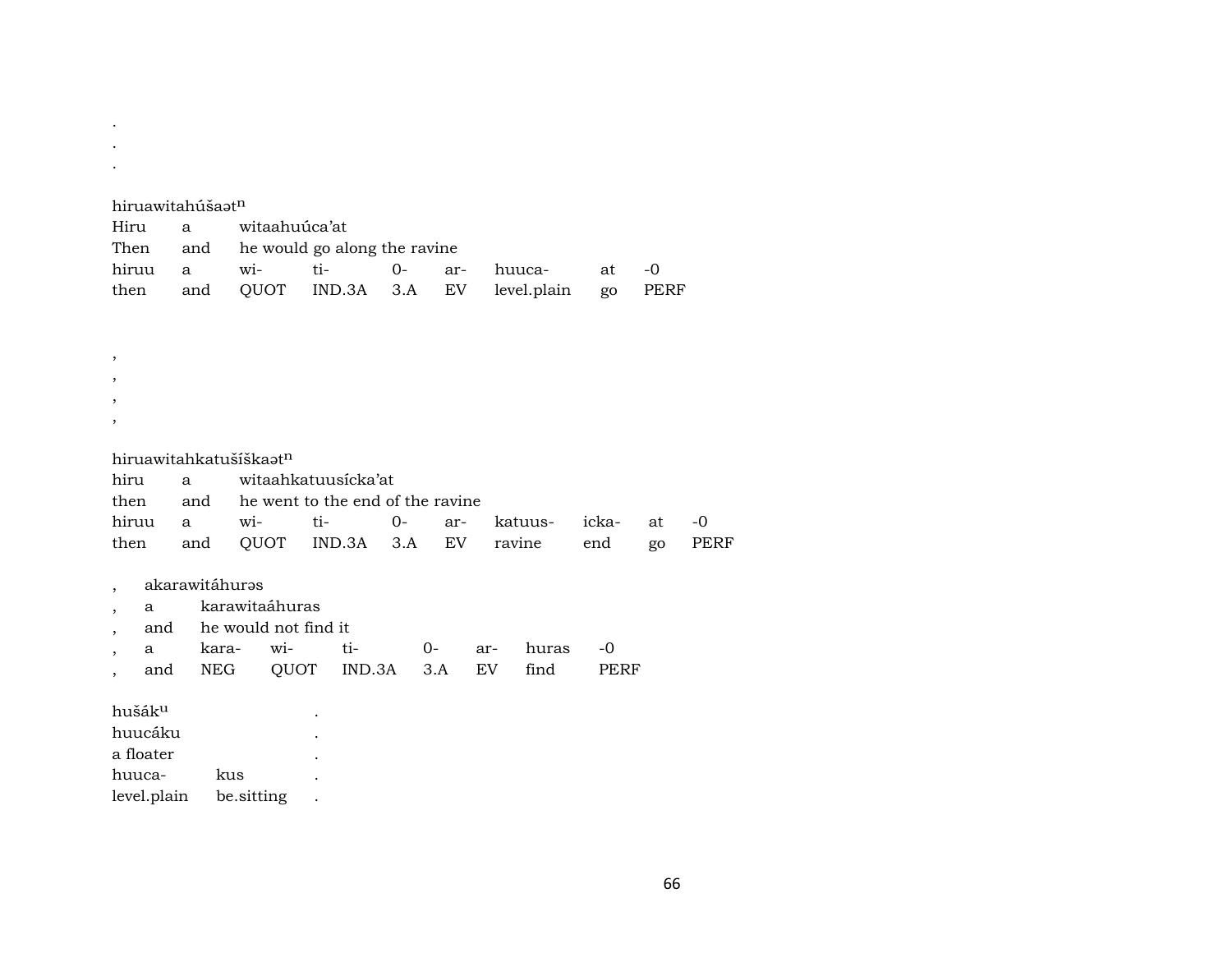|                      |                          | Akarawitahušakúsuras                        |        |                                      |        |            |             |                  |             |                     |             |                 |
|----------------------|--------------------------|---------------------------------------------|--------|--------------------------------------|--------|------------|-------------|------------------|-------------|---------------------|-------------|-----------------|
| A                    |                          | karawitaahuucakúsuraas                      |        |                                      |        |            |             |                  |             |                     |             |                 |
| And                  |                          | he would not find it in the ravine          |        |                                      |        |            |             |                  |             |                     |             |                 |
| a                    | kara-                    | wi-                                         | ti-    |                                      | $0-$   | ar-        | huuca-      |                  | kus         | huras               | $-0$        |                 |
| and                  | <b>NEG</b>               | QUOT                                        |        | IND.3A                               | 3.A    | ${\rm EV}$ |             | level.plain      | be.sitting  | find                | <b>PERF</b> |                 |
| kíwiku               |                          |                                             |        |                                      |        |            |             |                  |             |                     |             |                 |
| kíwiiku'             |                          |                                             |        |                                      |        |            |             |                  |             |                     |             |                 |
| buffalo bull         |                          |                                             |        |                                      |        |            |             |                  |             |                     |             |                 |
| kiwiik               |                          | $-u$ <sup><math>\prime</math></sup>         |        |                                      |        |            |             |                  |             |                     |             |                 |
| buffalo.bull         |                          | <b>NOM</b>                                  |        |                                      |        |            |             |                  |             |                     |             |                 |
|                      |                          |                                             |        |                                      |        |            |             |                  |             |                     |             |                 |
|                      |                          | Ašihaahakatustarúwari                       |        |                                      |        |            |             |                  |             |                     |             |                 |
| Aci                  |                          |                                             |        | haa'ahakatustaruúwari                |        |            |             |                  |             |                     |             |                 |
| But                  |                          |                                             |        | as he wandered from ravine to ravine |        |            |             |                  |             |                     |             |                 |
| a                    | ci                       | haa-                                        | ar-    | ra-                                  | $0-$   | katuus-    |             | raar-            | ruu-        | warii               |             | -hus            |
| and                  | but                      | here                                        | EV     | <b>ABS</b>                           | 3.A    | ravine     |             | PL               | <b>DIST</b> | be.going.about.IMPF |             | <b>IMPF.SUB</b> |
|                      |                          |                                             |        |                                      |        |            |             |                  |             |                     |             |                 |
| raahiírit            |                          | rahiritwitisakuráwišatn<br>witisakuráhwicat |        |                                      |        |            |             |                  |             |                     |             |                 |
|                      |                          |                                             |        |                                      |        |            |             |                  |             |                     |             |                 |
| finally<br>raahiirit |                          | it was several days (later)                 | ti-    | $0-$                                 | sakur- |            |             |                  | $-0$        |                     |             |                 |
|                      |                          | wi-<br>QUOT                                 |        |                                      |        |            | raar-<br>PL | wic.at<br>arrive | <b>PERF</b> |                     |             |                 |
| finally              |                          |                                             | IND.3A | 3.A                                  | day    |            |             |                  |             |                     |             |                 |
|                      |                          |                                             |        |                                      |        |            |             |                  |             |                     |             |                 |
|                      |                          |                                             |        |                                      |        |            |             |                  |             |                     |             |                 |
|                      |                          |                                             |        |                                      |        |            |             |                  |             |                     |             |                 |
|                      |                          |                                             |        |                                      |        |            |             |                  |             |                     |             |                 |
|                      |                          |                                             |        |                                      |        |            |             |                  |             |                     |             |                 |
|                      |                          |                                             |        |                                      |        |            |             |                  |             |                     |             |                 |
| Náwa                 | $\overline{\phantom{a}}$ | kúrahus                                     |        | ruríatn                              |        |            |             |                  |             |                     |             |                 |
| Ráwa                 | $\overline{\phantom{a}}$ | kúrahus                                     |        | ruurii'at                            |        |            |             |                  |             |                     |             |                 |
| <b>Now</b>           | $\ddot{\phantom{a}}$     | the old man                                 |        | then he went                         |        |            |             |                  |             |                     |             |                 |
| rawa                 |                          | kurahuus                                    |        | ruu-                                 | ri-    |            | $0-$        | at               | $-0$        |                     |             |                 |
|                      |                          |                                             |        |                                      |        |            |             |                  |             |                     |             |                 |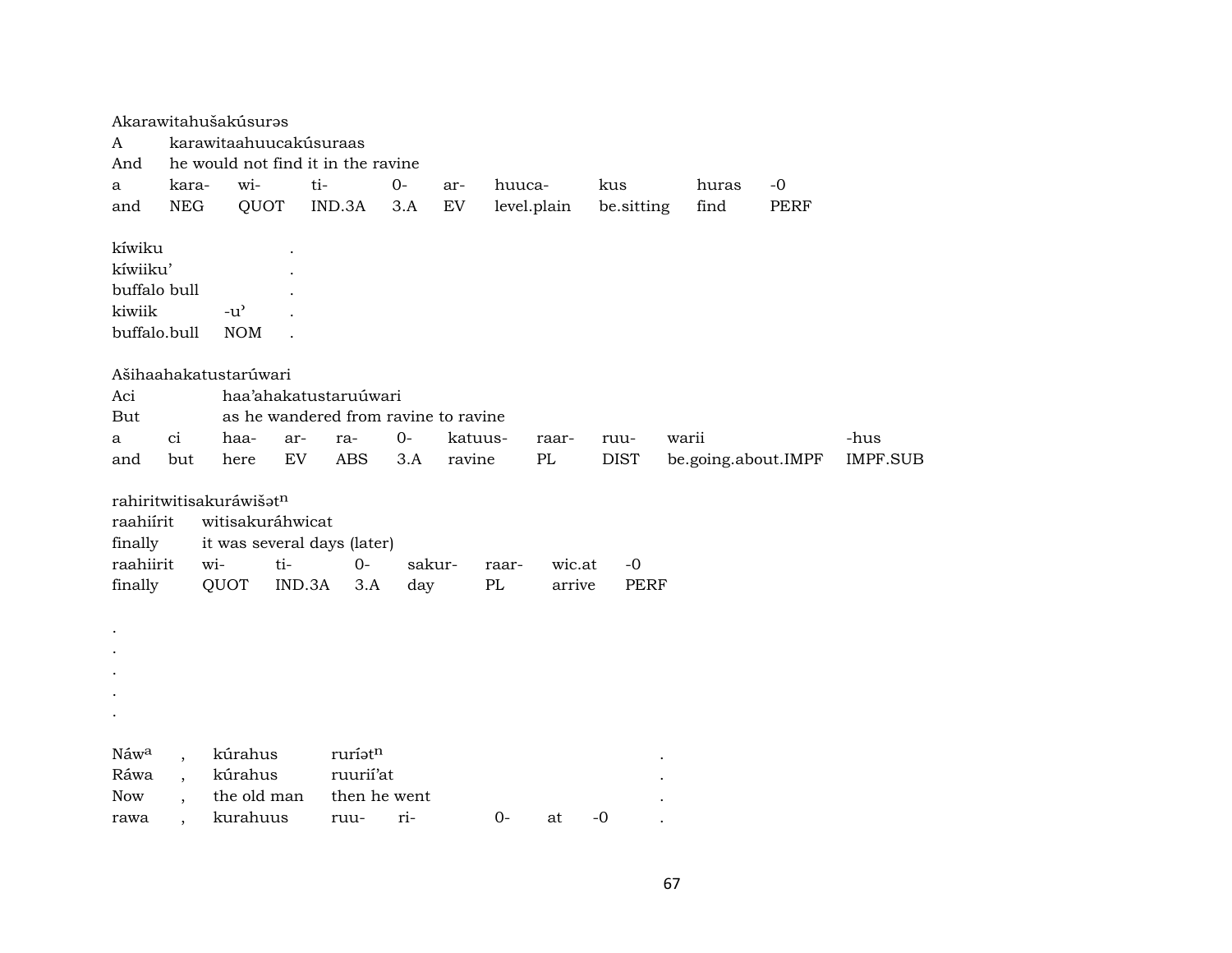| now                                         |                                                   | old.man                                         |                                                                                  | there                 | CONT.3A                                                                                   | 3.A                         | go                     | <b>PERF</b>                                                     |           |                |             |
|---------------------------------------------|---------------------------------------------------|-------------------------------------------------|----------------------------------------------------------------------------------|-----------------------|-------------------------------------------------------------------------------------------|-----------------------------|------------------------|-----------------------------------------------------------------|-----------|----------------|-------------|
| Ahawáku<br>Ahawáku'<br>He said<br>ar-<br>EV | ra-<br><b>ABS</b>                                 | $O -$<br>3.A                                    | waka'u<br>say                                                                    | $-0$<br><b>PERF</b>   | $\boldsymbol{\mathcal{C}}$<br>$\boldsymbol{\mathcal{C}}$<br>$\epsilon\epsilon$<br>Ħ<br>11 | Sústitn<br>Cústit<br>custit | Old woman<br>old.woman | $\overline{\phantom{a}}$<br>$\cdot$<br>$\overline{\phantom{a}}$ |           |                |             |
| kakáturəs<br>kaaka-                         | kaakaáturaas<br>I did not find it<br>NEG.IND.1/2A | $t-$                                            | huras<br>find<br>1.A                                                             | $-0$<br>PERF          | hušák <sup>u</sup><br>huucáku<br>a floater<br>huuca-                                      | level.plain                 | kus<br>be.sitting      | $^\mathrm{,}$<br>$\cdot$                                        |           |                |             |
| hi<br>and<br>hi<br>and                      | hitiríhuriwa<br>tii-<br>here                      | tiiriíhuriwa<br>rii-<br><b>ASSR</b>             | here they were roaming<br>$O -$<br>3.A                                           | hurii<br>go.around.PL |                                                                                           | -waa<br><b>DIST</b>         | $-0$<br><b>PERF</b>    |                                                                 |           |                |             |
| raa-<br>just                                | ruu-<br>then                                      | rarurakurahwitukas <sup>a</sup><br>ra-<br>INF.A | raaruurakuúraahwiituhkasa<br>there just being groups on the prairie<br>0-<br>3.A | ku-<br>INF.B          | raar-<br>PL.INDV.A                                                                        |                             | wiituur-               | elevated.prairie                                                | ka-<br>on | sa<br>be.lying | -0<br>SUB.4 |
| $\cdots$                                    | Hítirispaku<br>Hi<br>And<br>hi<br>and             | tirispáku'<br>tii-<br>this                      | you said this<br>rii-<br>ASSR                                                    | $S-$<br>2.A<br>say    | waka'u                                                                                    | $-0$<br>PERF                |                        |                                                                 |           |                |             |

tátiska

Táticka'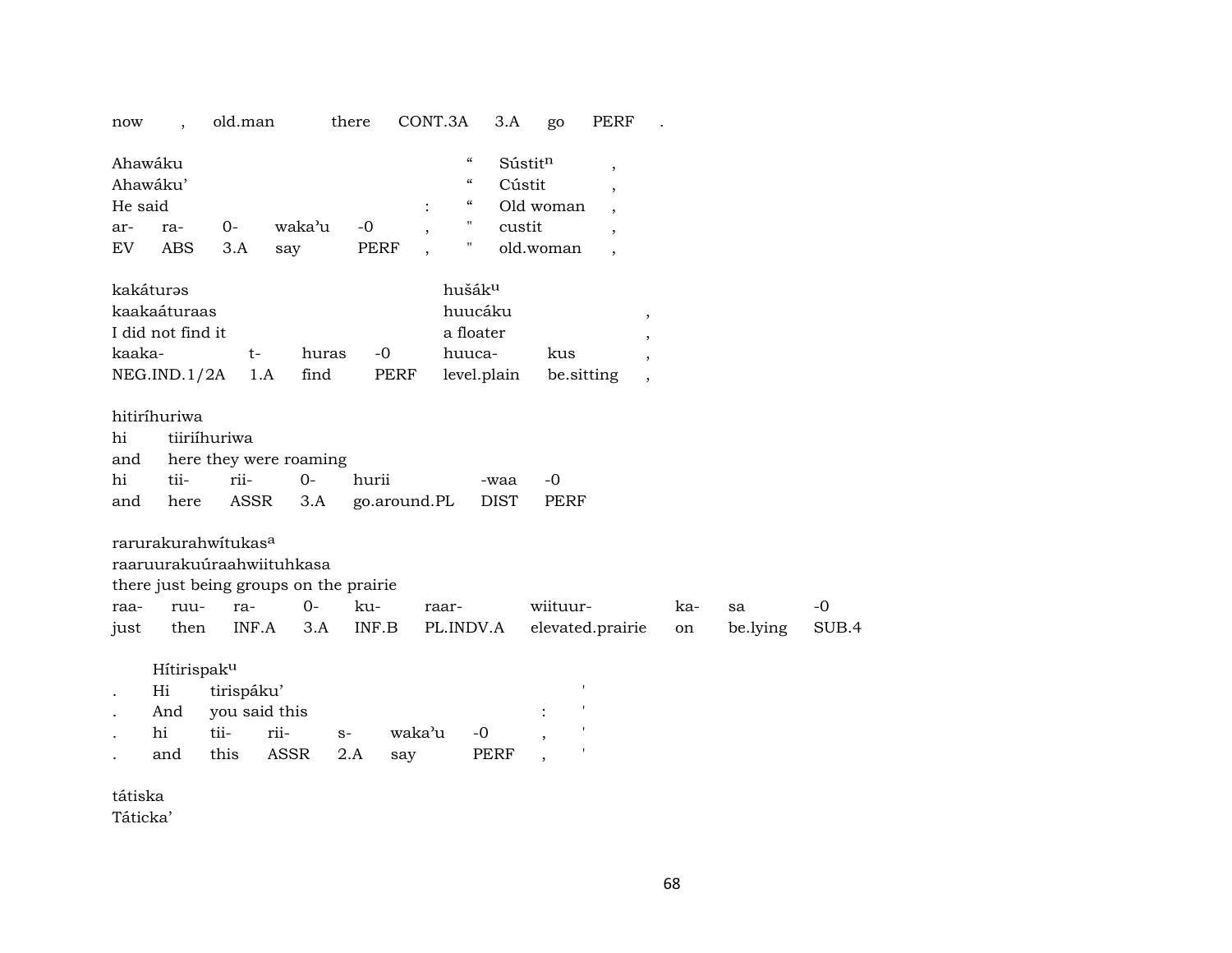| I want<br>ta-<br>IND.1/2A                                                  | $t-$               | 1.A                         | wicka<br>want                                                           | $-0$                              | <b>PERF</b>                 |                                        |                                          |                                                             |                                                                                                      |               |                     |
|----------------------------------------------------------------------------|--------------------|-----------------------------|-------------------------------------------------------------------------|-----------------------------------|-----------------------------|----------------------------------------|------------------------------------------|-------------------------------------------------------------|------------------------------------------------------------------------------------------------------|---------------|---------------------|
| rasihkúra <sup>a</sup><br>rasihkúra'a<br>that you bring it<br>ra-<br>INF.A | $S-$<br>2.A        | ir-                         | PREV.1/2A                                                               |                                   | ku-<br>INF.B                | ra-<br>PORT                            | a<br>come                                | $-0$<br>SUB.3                                               |                                                                                                      |               |                     |
| hušák <sup>u</sup><br>huucáku<br>a floater<br>huuca-<br>level.plain        |                    | kus<br>be.sitting           |                                                                         |                                   |                             |                                        |                                          |                                                             |                                                                                                      |               |                     |
| Ikukariritihušakúsuras<br>$\bf{I}$<br>And<br>$\mathbf{i}$<br>and           | ku-<br><b>INDF</b> | karii-                      | kukariiritiihuucakúsuraas<br>I did not find any in a ravine<br>EMPH.NEG |                                   | rii-<br>ASSR                | $t-$<br>1.A                            | $i-$<br><b>SEQ</b>                       | huuca-<br>level.plain                                       | kus<br>be.sitting                                                                                    | huras<br>find | $-0$<br><b>PERF</b> |
| kíwik <sup>u</sup><br>kíwiiku'<br>a buffalo bull<br>kiwiik<br>buffalo.bull |                    | $-u^{\prime}$<br><b>NOM</b> |                                                                         | н<br>$\pmb{\mathsf{H}}$<br>н<br>Ħ | šústitn<br>Cústit<br>custit | The old woman<br>old.woman             |                                          |                                                             |                                                                                                      |               |                     |
| ahawáku<br>ahawáku'<br>she said<br>ar-<br>ra-<br><b>ABS</b><br>EV          |                    | $0-$<br>3.A                 | waka'u<br>say                                                           |                                   | $-0$<br><b>PERF</b>         | $\boldsymbol{\zeta}\boldsymbol{\zeta}$ | Šústitn<br>cústit<br>custit<br>old.woman | the old woman<br>$\overline{\phantom{a}}$<br>$\overline{ }$ | $\boldsymbol{\mathcal{C}}$<br>$\boldsymbol{\zeta}\boldsymbol{\zeta}$<br>$\mathbf{H}$<br>$\mathbf{H}$ |               |                     |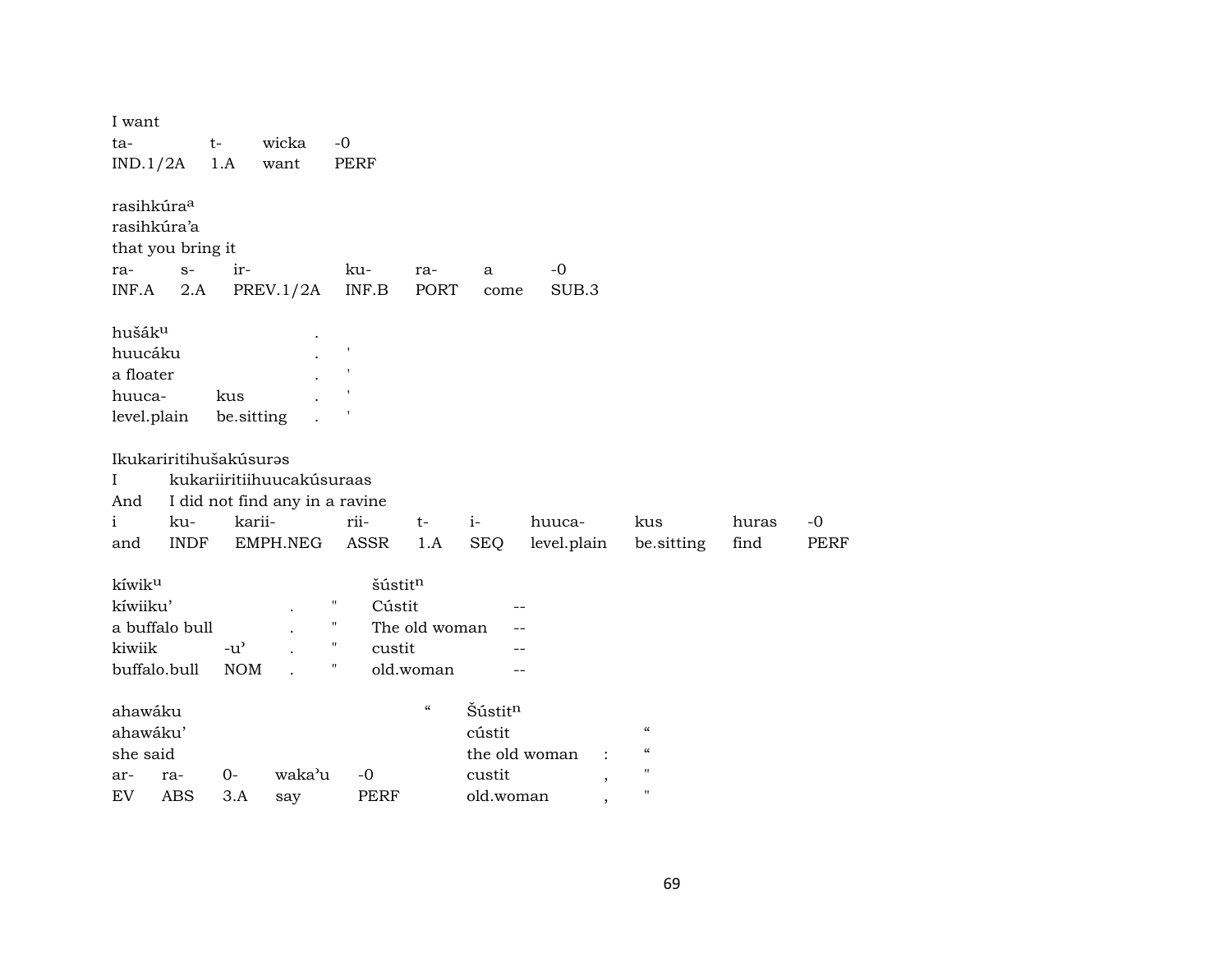îka<sup>a</sup>  $\overline{\phantom{a}}$ Iíka'a  $\overline{\phantom{a}}$ Oh my  $\overline{\phantom{a}}$ iika'a  $\overline{\phantom{a}}$ oh.my  $\ddot{\phantom{0}}$ iriwikakasúrahi iriwikaakaasúraahi that way of yours is not good iriiwiikaakahiir  $-0$  $S$ uurraa-NEG.IND.1/2A  $2.A$ **PERF** that now **PREV** way be.good  $\,$  $\bullet$  $\bullet$  $\cdot$  $\bullet$ iriwitasíriraruksúrit<sup>n</sup> Iriwitasiriíraaruksuúrit You always have your ways iriiwiitairri- $S$ uur- $IND.1/2A$  2.A  $PREV.1/2A$ that PHYS.POSS POSS.A now  $\mathbf{r}$  $\bullet$  $\sim$  $\bullet$ Iriaruruksawašpákuruki Irii'aruuruksawacpákuruuki Even if one had odd ways of speech irii $ii 0$  $a$ riuksawahcwakuur--uk uu uur-

 $-i$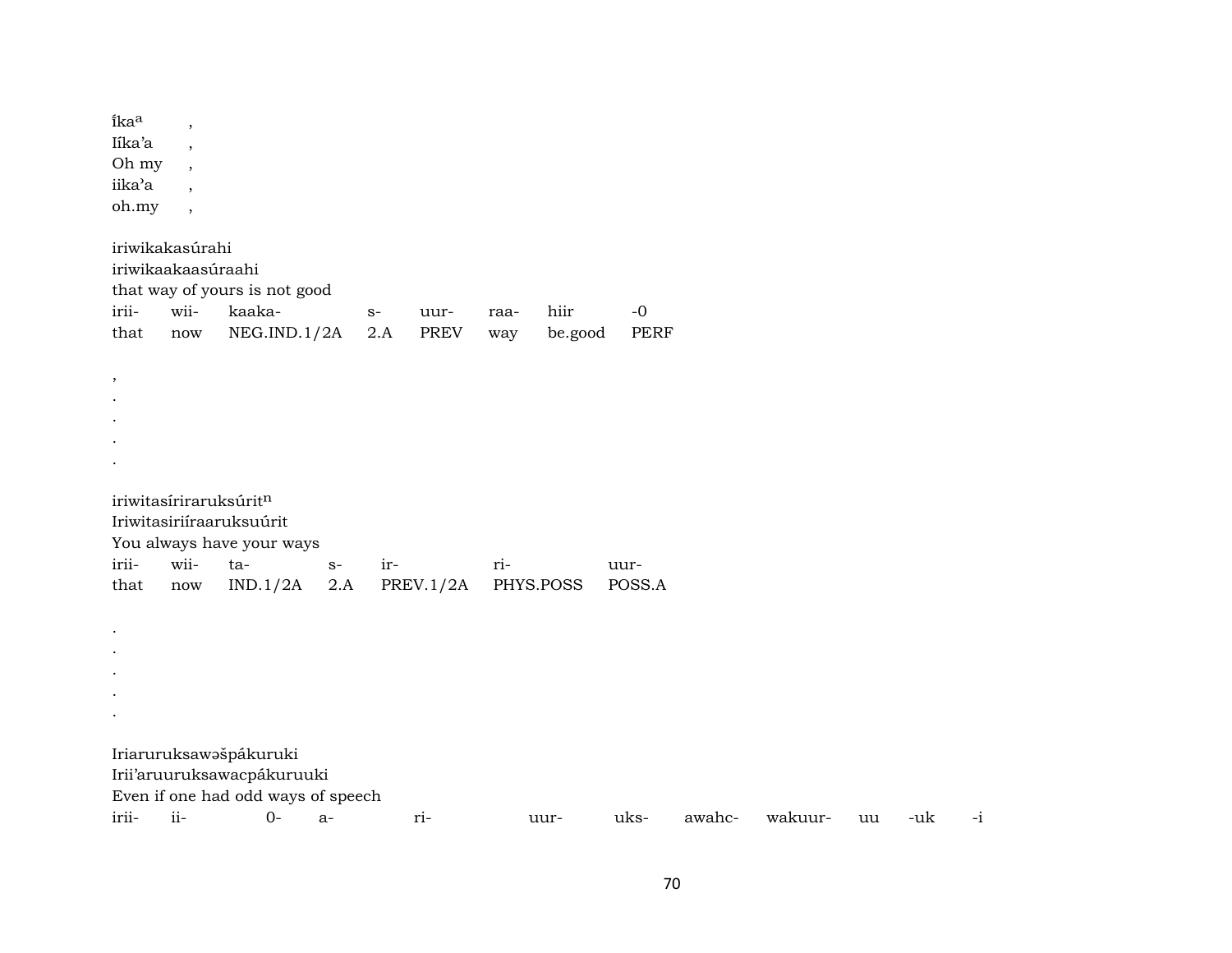| that                   |                                                         | SUBJ.3A                                           | 3.A                                                        | POSS.3A             |             | PHYS.POSS                 | POSS.A             |                                               | <b>JUSS</b>                                                              | even.if           | word                | be | <b>DIST</b> | SUB.2 |
|------------------------|---------------------------------------------------------|---------------------------------------------------|------------------------------------------------------------|---------------------|-------------|---------------------------|--------------------|-----------------------------------------------|--------------------------------------------------------------------------|-------------------|---------------------|----|-------------|-------|
| $\cdot$<br>$\cdot$     | hi<br>and<br>hi<br>and                                  | hikasuruhuhkitaatn<br>kaas-<br>POT.2A             | kaasuruuhuhkita'at<br>you will have success<br>$S-$<br>2.A | uur-<br><b>PREV</b> |             | uhuur.kita.at<br>overcome | $-0$<br>PERF       |                                               | $\pmb{\mathsf{H}}$<br>$\mathbf{H}$<br>$\mathbf{H}$<br>$\pmb{\mathsf{H}}$ |                   |                     |    |             |       |
| A<br>And<br>a<br>and   | Akáraahi huráshušak <sup>u</sup><br>kara-<br><b>NEG</b> | kara'ahíhuraas<br>he did not find it<br>ar-<br>EV | ri-                                                        | CONT.3A             | $0-$<br>3.A | huras<br>find             | $-0$<br>PERF       | huucáku<br>a floater<br>huuca-<br>level.plain |                                                                          | kus<br>be sitting |                     |    |             |       |
|                        |                                                         |                                                   |                                                            |                     |             |                           |                    |                                               |                                                                          |                   |                     |    |             |       |
| Hi<br>And<br>hi<br>and | Hiraruahurarirúši<br>raa-<br>just                       | ruu-<br>then                                      | raaruu'ahuraariruhci'<br>there were just many<br>ar-<br>EV | ra-<br><b>ABS</b>   | 0-<br>3.A   | uur-<br><b>PREV</b>       | raar-<br>PL.INDV.A |                                               | riruhci                                                                  | be.numerous       | $-0$<br><b>PERF</b> |    |             |       |

táraha .

táraha' .

buffalos .

tarahaa .

buffalo .

Šikuharuwakúraut $^n$ 

Ci kuuharuhwakúraa'ut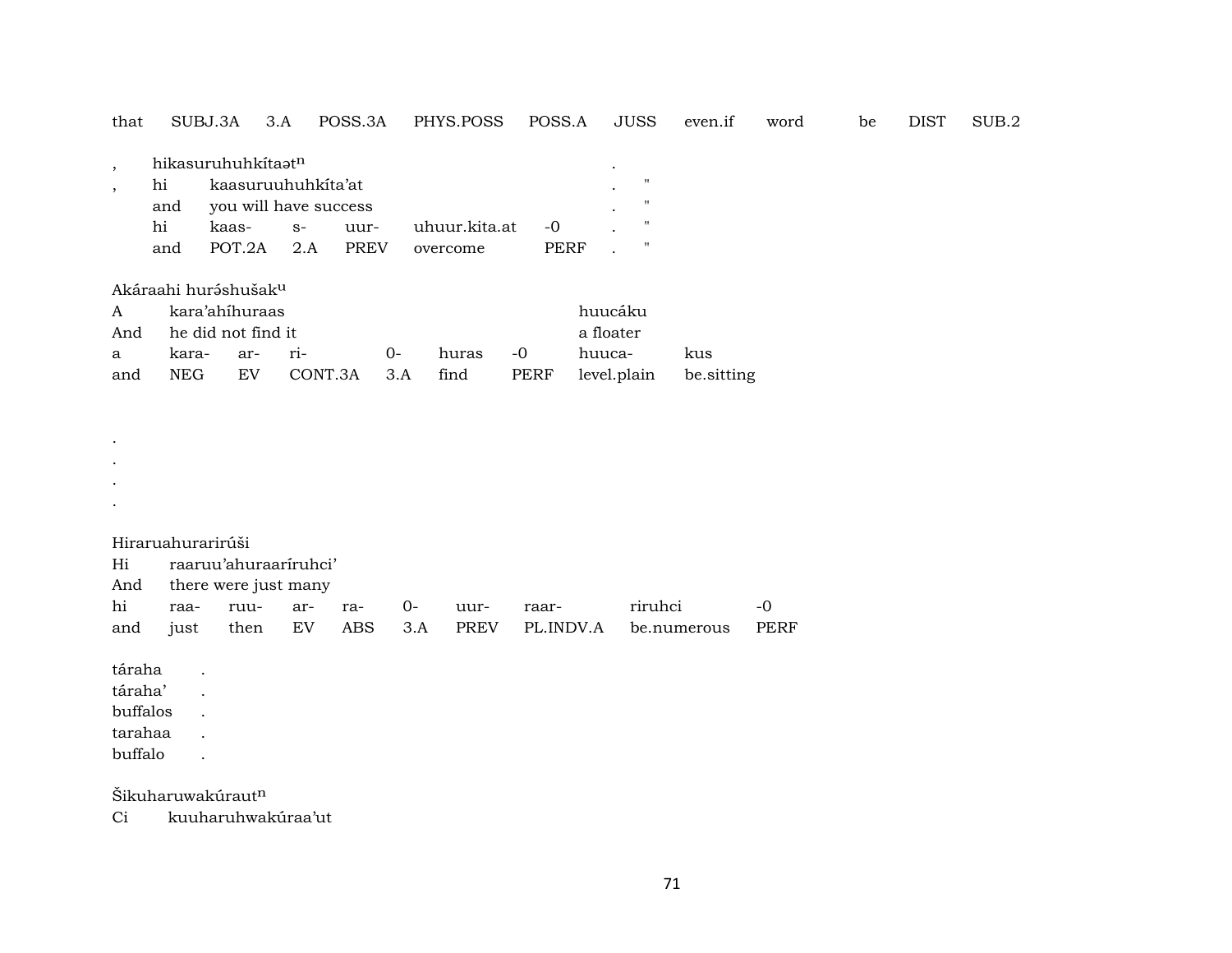| But                                                                                                    | he took her words literally    |                          |                               |                     |              |                |             |             |                          |                |                |             |             |
|--------------------------------------------------------------------------------------------------------|--------------------------------|--------------------------|-------------------------------|---------------------|--------------|----------------|-------------|-------------|--------------------------|----------------|----------------|-------------|-------------|
| ci                                                                                                     | kuur-                          | ra-                      | $0-$                          | $a-$                | ri-          |                | uur-        |             | wakuur-                  | raa-           | $\overline{0}$ | -uk         | $-0$        |
| but                                                                                                    | <b>DUB</b>                     | <b>ABS</b>               | 3.A                           |                     | POSS.3A      | PHYS.POSS      | POSS.A      |             | word                     | way            | be             | <b>DIST</b> | <b>PERF</b> |
|                                                                                                        |                                |                          |                               |                     |              |                |             |             |                          |                |                |             |             |
| $\cdot$                                                                                                | Náwa                           | $\overline{\phantom{a}}$ |                               |                     |              |                |             |             |                          |                |                |             |             |
|                                                                                                        | Ráwa                           | $\cdot$                  |                               |                     |              |                |             |             |                          |                |                |             |             |
|                                                                                                        | <b>Now</b>                     |                          |                               |                     |              |                |             |             |                          |                |                |             |             |
|                                                                                                        | rawa                           |                          |                               |                     |              |                |             |             |                          |                |                |             |             |
|                                                                                                        | now                            | $\cdot$                  |                               |                     |              |                |             |             |                          |                |                |             |             |
|                                                                                                        |                                |                          |                               |                     |              |                |             |             |                          |                |                |             |             |
|                                                                                                        | parisuwiráhwu                  |                          | wiraáhwu'                     |                     |              |                |             |             |                          |                |                |             |             |
| paariisu'                                                                                              |                                |                          |                               |                     |              |                |             |             |                          |                |                |             |             |
| hunters<br>now they were going off<br>wii-<br>paariis-<br>$-u^{\prime}$<br>$0-$<br>ra-<br>-:hus<br>ar- |                                |                          |                               |                     |              |                |             |             |                          |                |                |             |             |
| hunter                                                                                                 |                                | <b>NOM</b>               | now                           | <b>ABS</b>          | 3.A<br>EV    | wuu<br>go.IMPF | <b>IMPF</b> |             |                          |                |                |             |             |
|                                                                                                        |                                |                          |                               |                     |              |                |             |             |                          |                |                |             |             |
|                                                                                                        | Parisuwítiwu                   |                          |                               |                     |              |                |             |             |                          |                |                |             |             |
| Paariisu'                                                                                              |                                |                          | witiiwu'                      |                     |              |                |             |             | ,                        |                |                |             |             |
| Hunters                                                                                                |                                |                          |                               | now they were going |              |                |             |             | ,                        |                |                |             |             |
| paariis-                                                                                               | $-u^{\prime}$                  |                          | wii-                          | ti-                 | $0-$         | $i-$<br>wuu    |             | -:hus       | $\cdot$                  |                |                |             |             |
| hunter                                                                                                 |                                | <b>NOM</b>               | now                           | IND.3A              | 3.A          | <b>SEQ</b>     | go.IMPF     | <b>IMPF</b> | $\overline{\phantom{a}}$ |                |                |             |             |
|                                                                                                        |                                |                          |                               |                     |              |                |             |             |                          |                |                |             |             |
|                                                                                                        | Hikúrahusrikuráku <sup>u</sup> |                          |                               |                     |              |                |             |             | $\, ,$                   |                |                |             |             |
| hi                                                                                                     | kúrahus                        |                          |                               | rikuráku'u          |              |                |             |             |                          |                |                |             |             |
| and                                                                                                    | an old man                     |                          |                               | his being that one  |              |                |             |             |                          |                |                |             |             |
| hi                                                                                                     | kurahuus                       |                          | riku-                         | ra-                 | $0-$         | ku-            | 0           | -u          |                          |                |                |             |             |
| and                                                                                                    | old.man                        |                          | that.is                       |                     | INF.A<br>3.A | INF.B          | be          | SUB.D       |                          |                |                |             |             |
|                                                                                                        |                                |                          |                               |                     |              |                |             |             |                          |                |                |             |             |
|                                                                                                        | iriaharuhwákuruk <sup>i</sup>  |                          |                               |                     |              |                |             |             |                          |                |                |             |             |
|                                                                                                        | irii'aharuhwákuruuki           |                          |                               |                     |              |                |             |             |                          |                |                |             |             |
|                                                                                                        |                                |                          | one who heeded people's words |                     |              |                |             |             |                          |                |                |             |             |
| irii-                                                                                                  | ar-                            | ra-                      | $0-$                          | a-                  | $ri-$        |                | uur-        |             | wakuur-                  | $\overline{0}$ | -uk            | -i          |             |
| that                                                                                                   | EV                             | <b>ABS</b>               | 3.A                           | POSS.3A             |              | PHYS.POSS      | POSS.A      |             | word                     | be             | <b>DIST</b>    | SUB.2       |             |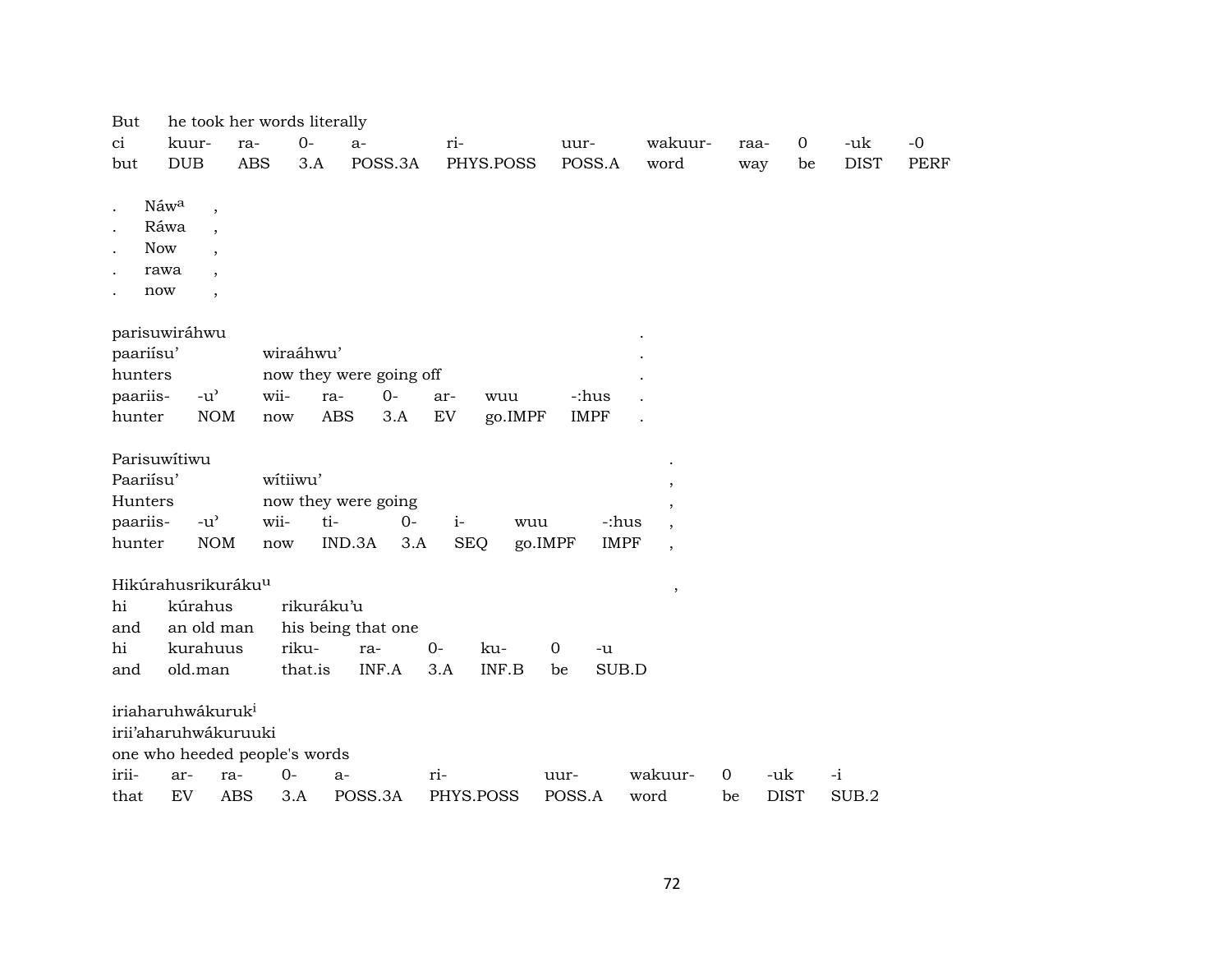|         |                       |                          | nikurakuhírasaha           |            |                        |                                      |            |             |       |             |      |         |      |    |
|---------|-----------------------|--------------------------|----------------------------|------------|------------------------|--------------------------------------|------------|-------------|-------|-------------|------|---------|------|----|
| $\cdot$ |                       |                          | rikurakuhírasaaha          |            |                        |                                      |            |             |       |             |      |         |      |    |
| $\cdot$ |                       |                          | that one being the leader  |            |                        |                                      |            |             |       |             |      |         |      |    |
| $\cdot$ | riku-                 |                          | ra-                        | $0-$       | ku-                    | hiras-                               |            | aah         | -a    |             |      |         |      |    |
|         |                       | that.is                  | INF.A                      | 3.A        | INF.B                  | in.the.lead                          |            | be          | SUB.1 |             |      |         |      |    |
|         | Náwa                  | $\overline{\phantom{a}}$ |                            |            |                        |                                      |            |             |       |             |      |         |      |    |
|         | Ráwa                  | $\cdot$                  |                            |            |                        |                                      |            |             |       |             |      |         |      |    |
|         | <b>Now</b>            | $\ddot{\phantom{1}}$     |                            |            |                        |                                      |            |             |       |             |      |         |      |    |
|         | rawa                  |                          |                            |            |                        |                                      |            |             |       |             |      |         |      |    |
|         | now                   | $\overline{\phantom{a}}$ |                            |            |                        |                                      |            |             |       |             |      |         |      |    |
|         |                       | hiruiriwikúhawu          |                            |            |                        |                                      |            |             |       |             |      |         |      |    |
|         | hiru                  |                          | iriwikúhaawu'              |            |                        |                                      |            |             |       |             |      |         |      |    |
|         | then                  |                          | they were going there      |            |                        |                                      |            |             |       |             |      |         |      |    |
|         | hiruu                 | irii-                    | wii-                       | kuur-      | ra-                    | $0-$                                 | $i-$       | wuu         |       | -:hus       |      |         |      |    |
|         | then                  | there                    | now                        | <b>DUB</b> | <b>ABS</b>             | 3.A                                  | <b>SEQ</b> | go.IMPF     |       | <b>IMPF</b> |      |         |      |    |
|         |                       |                          |                            |            |                        |                                      |            |             |       |             |      |         |      |    |
| $\cdot$ |                       |                          | kiškurákuharu <sup>a</sup> |            |                        |                                      |            |             |       |             |      |         |      |    |
|         | kícku'                |                          | rakuuháruu'a               |            |                        |                                      |            |             |       |             |      |         |      |    |
|         | a few                 |                          | their numbering            | $0-$       |                        |                                      |            |             |       |             |      |         |      |    |
|         | kicku                 |                          | ra-<br>INF.A               |            | ku-<br>INF.B           | ut-<br><b>PREV</b>                   | raar.uu    |             | -a    | SUB.1       |      |         |      |    |
| $\cdot$ |                       | several                  |                            | 3.A        |                        |                                      |            | be.a.number |       |             |      |         |      |    |
|         | Hiruaháw <sup>u</sup> |                          |                            |            |                        |                                      |            |             |       |             |      |         |      |    |
|         | Hiru                  | aháwu'                   |                            |            |                        |                                      |            |             |       |             |      |         |      |    |
|         | Then                  |                          | they were going            |            |                        |                                      |            |             |       |             |      |         |      |    |
|         | hiruu                 | ar-                      | ra-                        | $0-$       | wu                     | -:hus                                |            |             |       |             |      |         |      |    |
|         | then                  | EV                       | <b>ABS</b>                 | 3.A        | go.PL                  | <b>IMPF</b>                          |            |             |       |             |      |         |      |    |
|         |                       |                          | Akiwikutirakuriwirútitn    |            |                        |                                      |            |             |       |             |      |         |      |    |
|         | Aki                   |                          |                            |            | wikutiirakuriwiiruútit |                                      |            |             |       |             |      |         |      |    |
|         | And here              |                          |                            |            |                        | now they were lying in wait for them |            |             |       |             |      |         |      |    |
| a-      |                       | ki                       | wii-                       | ku-        | ti-                    | $0-$                                 | ir-        | uur-        |       | ak-         | huri | wi.itik | -ruu | -0 |
|         |                       |                          |                            |            |                        |                                      |            |             |       |             |      |         |      |    |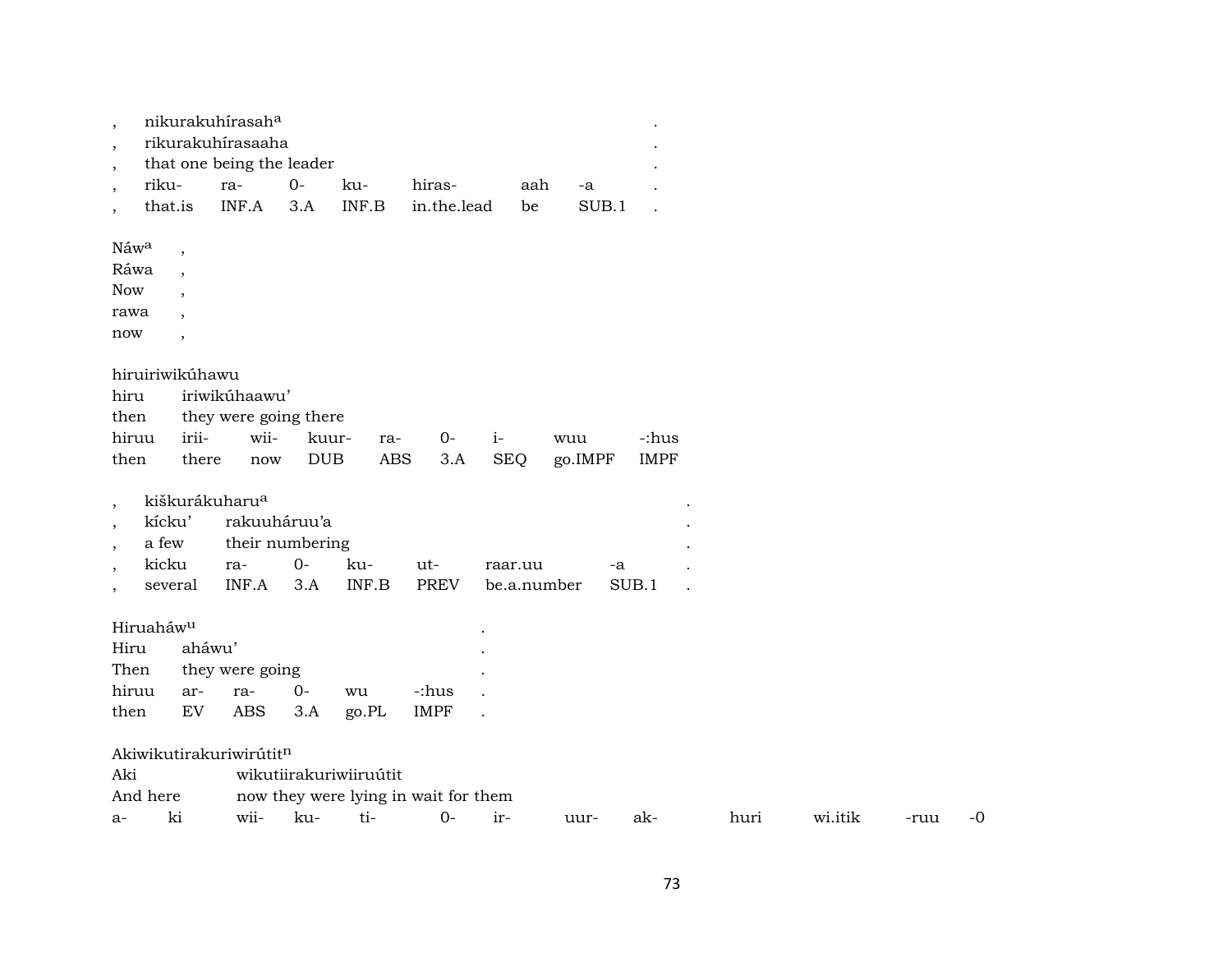| and                                                     | there                                                                                     | now                                       | <b>INDF</b>         | IND.3A                                           | 3.A                                               | PL.3A                                                                                                                 | <b>PREV</b> |                      | PL.AN.3P             | wait.for            | sit.down     | <b>DIST</b> | PERF |
|---------------------------------------------------------|-------------------------------------------------------------------------------------------|-------------------------------------------|---------------------|--------------------------------------------------|---------------------------------------------------|-----------------------------------------------------------------------------------------------------------------------|-------------|----------------------|----------------------|---------------------|--------------|-------------|------|
| kátaka<br>kátahka<br>the enemy<br>katahkaa<br>enemy     |                                                                                           |                                           |                     |                                                  |                                                   |                                                                                                                       |             |                      |                      |                     |              |             |      |
| wi-<br>QUOT                                             | Witihukatáiwu<br>Witihuukaatá'iwu'<br>They were going along a creek bank<br>ti-<br>IND.3A | $0 -$<br>3.A                              |                     | huukata-<br>along.the.bank                       | -wi<br>SUB.L                                      | wuu                                                                                                                   | go.IMPF     | -:hus<br><b>IMPF</b> | $\ddot{\phantom{0}}$ |                     |              |             |      |
| Hi<br>And<br>hi<br>and                                  | Híkuhirakuriwirut <sup>i</sup> tn<br>kuur-<br>$_{\rm DUB}$                                | kúhiirakuriwiíruutit<br>ra-<br><b>ABS</b> | $0-$<br>3.A         | they were lying in wait for them<br>ir-<br>PL.3A | uur-<br>PREV                                      | ak-<br>PL.AN.3P                                                                                                       | huri        | wait.for             | wi.itik<br>sit.down  | -ruu<br><b>DIST</b> | $-0$<br>PERF |             |      |
| Hi<br>hi                                                | Hirawitakaráhis <sup>u</sup><br>And<br>raa-<br>and<br>just                                | suddenly<br>wii-<br>$\operatorname{now}$  | raawiitakaaraáhisu' | takaaraahis<br>all.at.once                       | $-u$ <sup><math>\prime</math></sup><br><b>NOM</b> |                                                                                                                       |             |                      |                      |                     |              |             |      |
| ahíhwaki<br>ahíhwaki'<br>they said<br>ar-<br>${\rm EV}$ | ra-<br><b>ABS</b>                                                                         | $0-$<br>3.A                               | ir-<br>PL.3A        | waki<br>say.PL                                   | $-0$<br><b>PERF</b>                               | $\boldsymbol{\mathcal{C}}$<br>$\boldsymbol{\mathcal{U}}$<br>$\boldsymbol{\mathcal{C}}$<br>$\mathbf H$<br>$\mathbf{H}$ |             |                      |                      |                     |              |             |      |
| Wituhara                                                |                                                                                           |                                           |                     |                                                  |                                                   |                                                                                                                       |             |                      |                      |                     |              |             |      |

Wítuuhaara'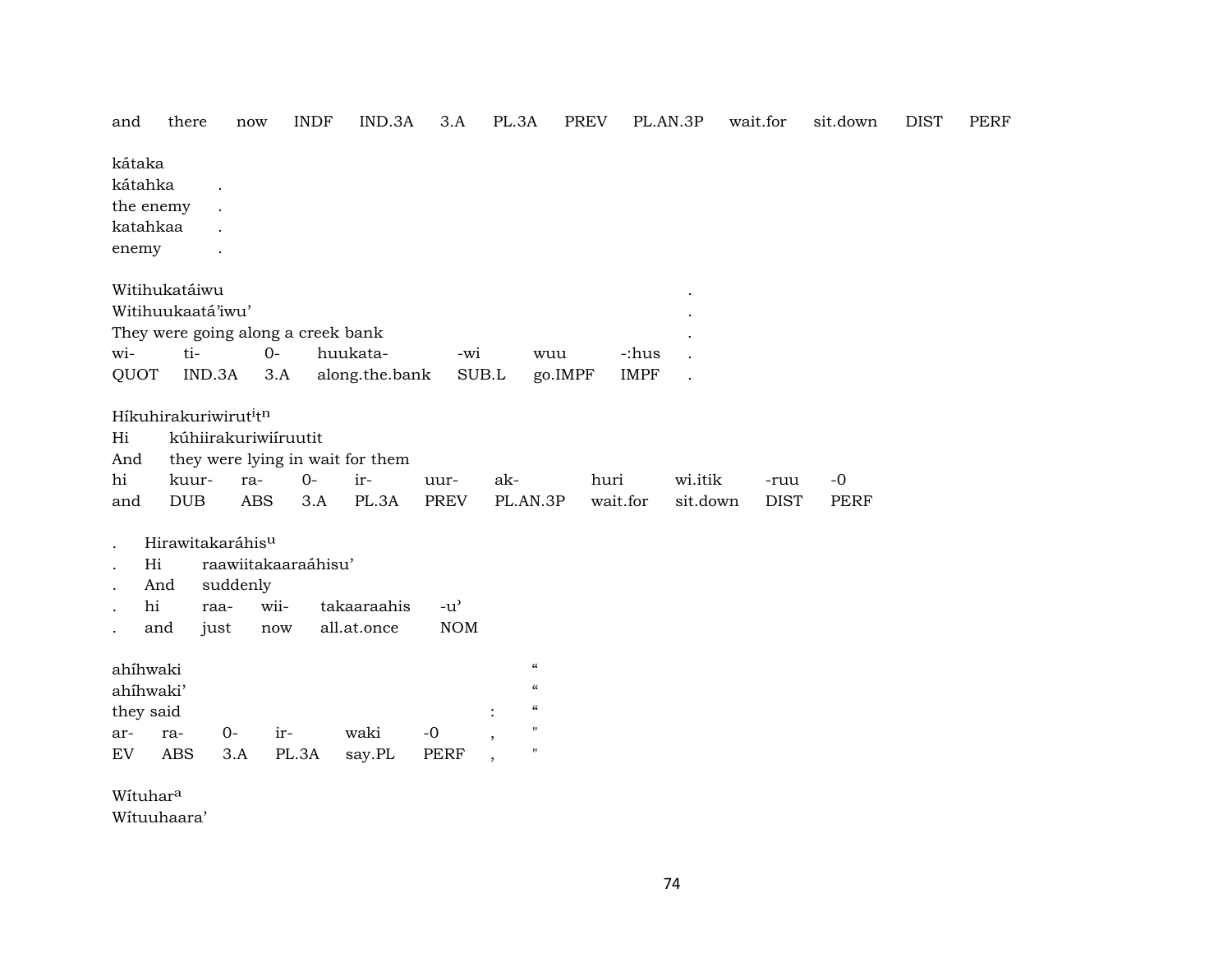|                          | A war party comes        |               |               |              |                   |                                                            |                          |      |
|--------------------------|--------------------------|---------------|---------------|--------------|-------------------|------------------------------------------------------------|--------------------------|------|
| wi-                      | ti-                      | $0-$          | $a-$          | ut-          | raar-             | a                                                          |                          | $-0$ |
| QUOT                     | IND.3A                   | 3.A           | PREV.3A       | <b>PREV</b>  | PL.INDV.A         | come.to.attack                                             |                          | PERF |
|                          |                          |               |               |              |                   |                                                            |                          |      |
| п                        | Hitakaráhis <sup>u</sup> |               |               |              |                   |                                                            |                          |      |
| н                        | Hi                       | takaaraáhisu' |               |              |                   |                                                            |                          |      |
| Ħ<br>Ţ                   | And                      | suddenly      |               |              |                   |                                                            |                          |      |
| 11                       | hi                       | takaaraahis   | $-u^{\prime}$ |              |                   |                                                            |                          |      |
| $\mathbf{u}$             | and                      | all.at.once   | <b>NOM</b>    |              |                   |                                                            |                          |      |
|                          |                          |               |               |              |                   |                                                            |                          |      |
| ahúhar <sup>a</sup>      |                          |               |               |              |                   |                                                            |                          |      |
| ahuúhaara'               |                          |               |               |              |                   |                                                            |                          |      |
|                          | a war party came         |               |               |              |                   |                                                            |                          |      |
| ra-<br>ar-               | $O -$                    | a-            | ut-           | raar-        | a                 | $-0$                                                       |                          |      |
| EV.                      | <b>ABS</b><br>3.A        |               | PREV.3A       | PREV         | PL.INDV.A<br>come | PERF                                                       |                          |      |
|                          |                          |               |               |              |                   | $\boldsymbol{\zeta}\boldsymbol{\zeta}$                     |                          |      |
| Ahíhwak <sup>i</sup>     |                          |               |               |              |                   | Náw <sup>a</sup><br>$\boldsymbol{\zeta}\boldsymbol{\zeta}$ | $\overline{\phantom{a}}$ |      |
| Ahíhwaki'                |                          |               |               |              |                   | Ráwa<br>$\boldsymbol{\zeta}\boldsymbol{\zeta}$             | $\cdot$                  |      |
| They said                |                          |               |               |              | $\ddot{\cdot}$    | <b>Now</b><br>"                                            |                          |      |
| ri-<br>ar-               |                          | $0-$          | ir-           | waki<br>$-0$ |                   | rawa<br>Π                                                  | $\overline{\phantom{a}}$ |      |
| EV.                      | CONT.3A                  | 3.A           | PL.3A         | say.PL       | PERF              | now                                                        | $\overline{\phantom{a}}$ |      |
|                          |                          |               |               |              |                   |                                                            |                          |      |
| tukstatíkaukatn          | tukstattíka'uukut        |               |               |              |                   |                                                            |                          |      |
|                          |                          |               |               |              |                   |                                                            |                          |      |
|                          | let's run for the woods  |               |               |              |                   |                                                            |                          |      |
| $i-$                     | $t-$                     | uks-          | rak-          | $ri-$        | ka-               | uukuk                                                      |                          | $-0$ |
| CONT.1/2A                | 1.A                      | <b>JUSS</b>   | $1/2$ .PL     | PORT         | in.the.brush      | get.into                                                   |                          | PERF |
|                          | tirakáhuraruhatn         |               |               |              |                   |                                                            |                          |      |
| $\overline{\phantom{a}}$ | tirakáhuraaruhat         |               |               |              |                   |                                                            |                          |      |
|                          | this woods extending     |               |               |              |                   |                                                            | ı                        |      |
| tii-                     | ra-                      | $0 -$         | kahuraar-     | uhak         |                   | $-0$                                                       |                          |      |
| this                     | ABS                      | 3.A           | brushy.area   |              | extend.in.a.line  | SUB.4                                                      |                          |      |
|                          |                          |               |               |              |                   |                                                            |                          |      |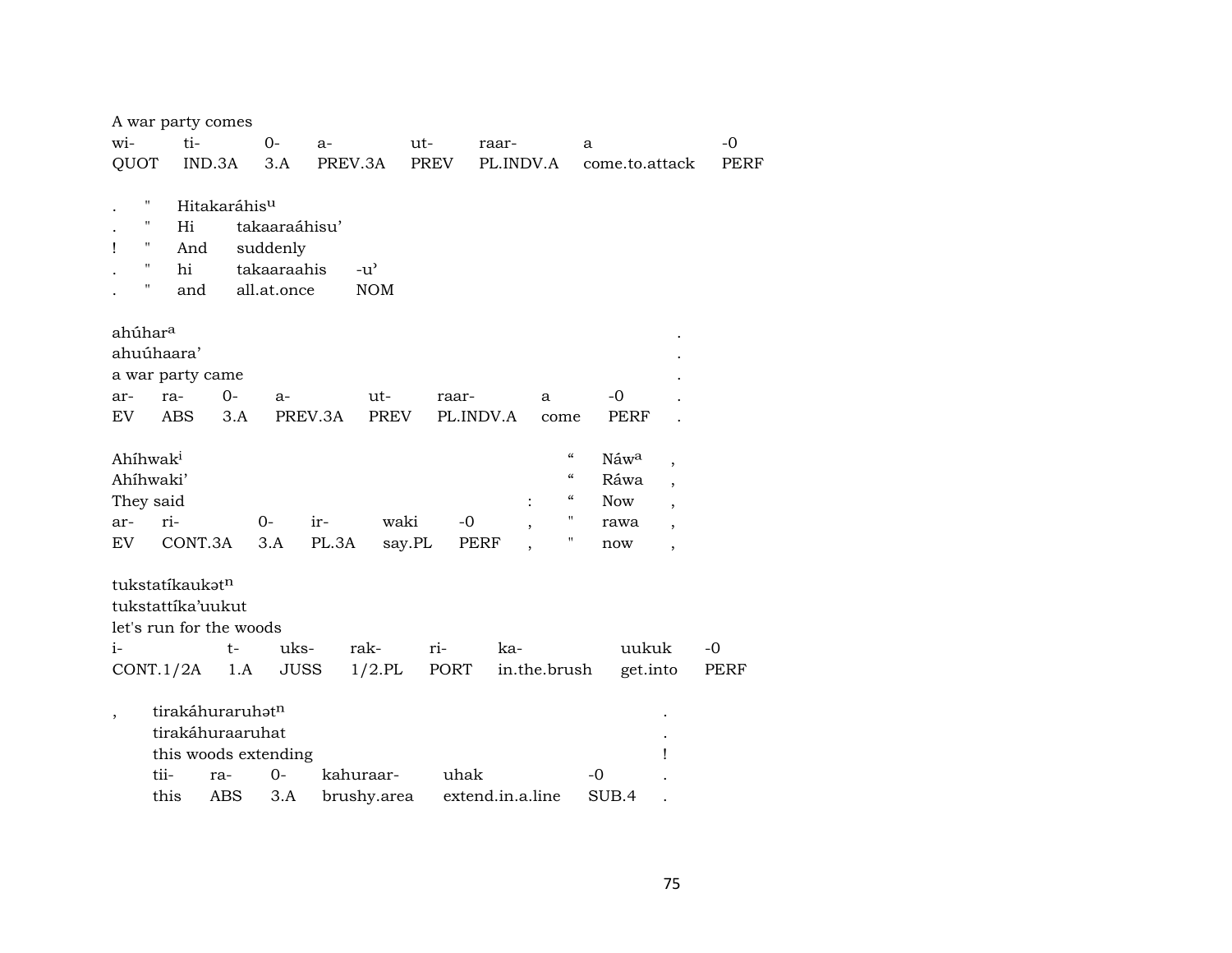" " " " Ruahiwáku kúrahus "kúrahus " Ruu'ahiwáku' kúrahus " Then he said the old man : " ruu- ar- ri- 0- waka"u -0 kurahuus , " then EV CONT.3A 3.A say PERF old.man , " Náw<sup>a</sup> , náw<sup>a</sup> , Ráwa , ráwa , Now , now , rawa , rawa , now , now , hírurarutukstapupahit<sup>u</sup> hiru raaruutúkstaapu' páhiitu' there then let's just go slowly hiruu raa- ruu- i- t- 0- uks- rak- wuu -:hus pahiit -u' there just then CONT.1/2A 1.A 3.A JUSS 1/2.PL go.IMPF IMPF be.quiet NOM . " . " ! " . " . " Ahiahuháhwiš<sup>a</sup> Aki ahuuhaáhwica' And here the war party arrived

a- ki ar- ra- 0- a- ut- raar- wic.a -0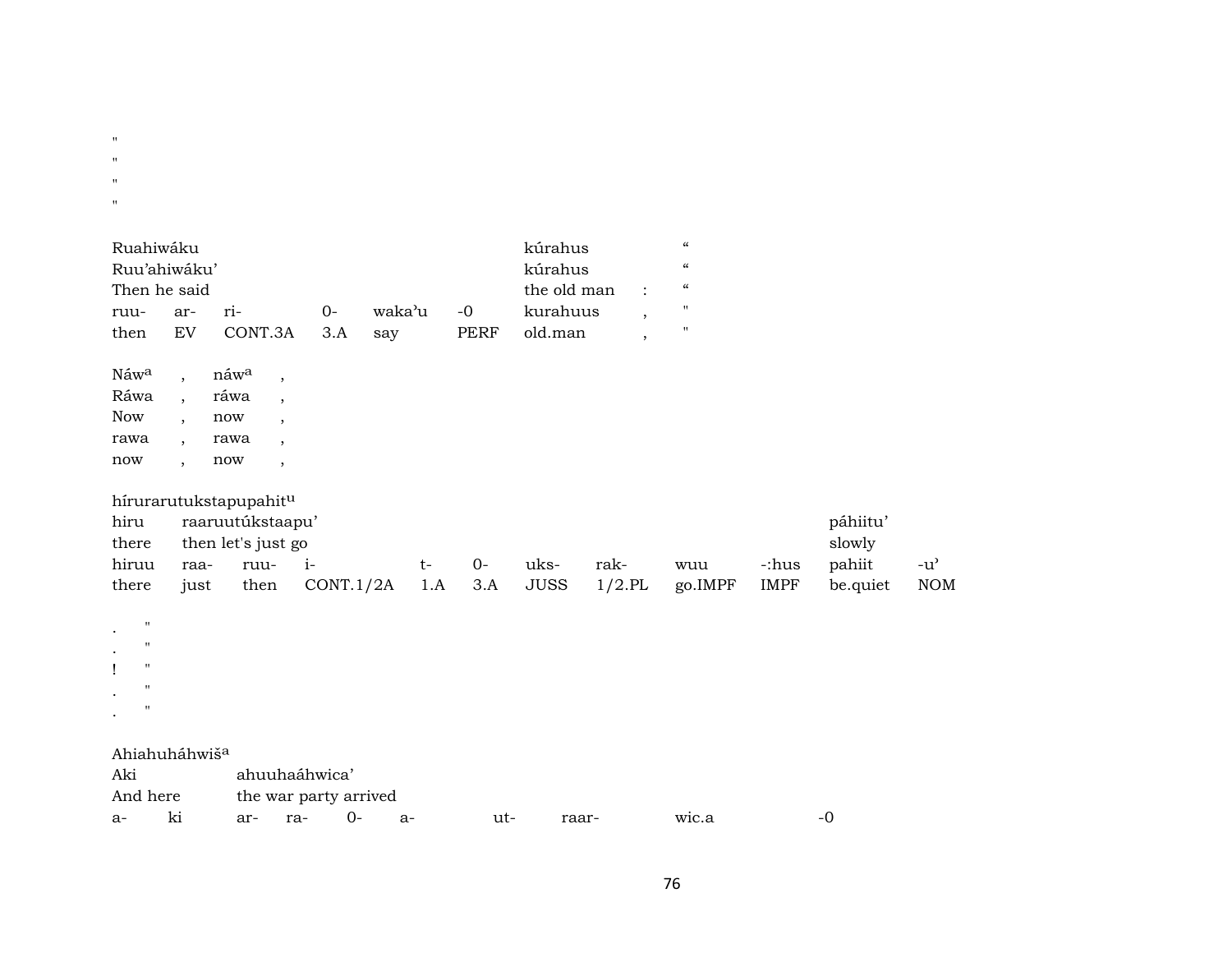| and          | there                              | <b>EV</b>                  | ABS                         | 3.A                       |                  | PREV.3A       | PREV        | 3PL.INAN.P  |                          | arrive.to.attack | PERF        |
|--------------|------------------------------------|----------------------------|-----------------------------|---------------------------|------------------|---------------|-------------|-------------|--------------------------|------------------|-------------|
|              | Hirúahakawu                        |                            |                             |                           |                  |               |             |             | $\, ,$                   |                  |             |
|              | Hiru                               | ahakáwu'                   |                             |                           |                  |               |             |             | $\overline{\phantom{a}}$ |                  |             |
|              | Then                               |                            | they went through the woods |                           |                  |               |             |             |                          |                  |             |
|              | hiruu                              | ar-                        | ra-                         | $0 -$                     | ka-              |               | wuu         | -:hus       |                          |                  |             |
|              | then                               | $\mathop{\rm EV}\nolimits$ | <b>ABS</b>                  | 3.A                       |                  | in.the.brush  | go.IMPF     | <b>IMPF</b> | $\overline{\phantom{a}}$ |                  |             |
|              | aahakíšpatp <sup>u</sup>           |                            |                             |                           |                  |               |             |             |                          |                  |             |
| a            |                                    | ahakícpatpu'               |                             |                           |                  |               |             |             |                          |                  |             |
| and          |                                    |                            | they went beyond it         |                           |                  |               |             |             |                          |                  |             |
| a            | ar-                                | ra-                        | $0-$                        | kiicpaat-                 |                  |               | wuu         | -:hus       |                          |                  |             |
| and          | EV                                 | <b>ABS</b>                 | 3.A                         |                           | out.of.the.brush |               | go.IMPF     | <b>IMPF</b> |                          |                  |             |
|              |                                    |                            |                             |                           |                  |               |             |             |                          |                  |             |
|              | Tírakišuhət <sup>n</sup>           |                            |                             |                           |                  |               |             |             |                          |                  |             |
|              | Tírakiicuhat                       |                            |                             |                           |                  |               |             |             |                          |                  |             |
|              | This creek                         |                            |                             |                           |                  |               |             |             |                          |                  |             |
| tii-<br>this | ra-<br><b>ABS</b>                  | kiic-<br>water             |                             | u.hak<br>extend.in.a.line |                  | $-0$<br>SUB.4 |             |             |                          |                  |             |
|              |                                    |                            |                             |                           |                  |               |             |             |                          |                  |             |
|              | naruwitirirahaukatn                |                            |                             |                           |                  |               |             |             |                          |                  |             |
|              | raaruuwitiriiraha'uukut            |                            |                             |                           |                  |               |             |             |                          |                  |             |
|              | then they just went into the water |                            |                             |                           |                  |               |             |             |                          |                  |             |
| raa-         | ruu-                               | wi-                        | ti-                         |                           | $0-$             | ir-           | $i-$        | ra-         | ha-                      | uukuk            | $-0$        |
| just         | then                               | QUOT                       |                             | IND.3A                    | 3.A              | PL.3A         | <b>SEQ</b>  | PORT        | in.water                 | get.into         | <b>PERF</b> |
|              |                                    |                            |                             |                           |                  |               |             |             |                          |                  |             |
|              | Híruahiwaku                        |                            |                             |                           |                  |               |             | kúrahus     |                          |                  |             |
|              | Hiru                               | ahiwáku'                   |                             |                           |                  |               |             | kúrahus     |                          |                  |             |
|              | Then                               | he said                    |                             |                           |                  |               |             | the old man |                          |                  |             |
|              | hiruu                              | ar-                        | ri-                         |                           | 0-               | waka'u        | $-0$        | kurahuus    |                          |                  |             |
|              | then                               | EV                         | CONT.3A                     |                           | 3.A              | say           | <b>PERF</b> | old.man     |                          |                  |             |

" Ári !

" Ári'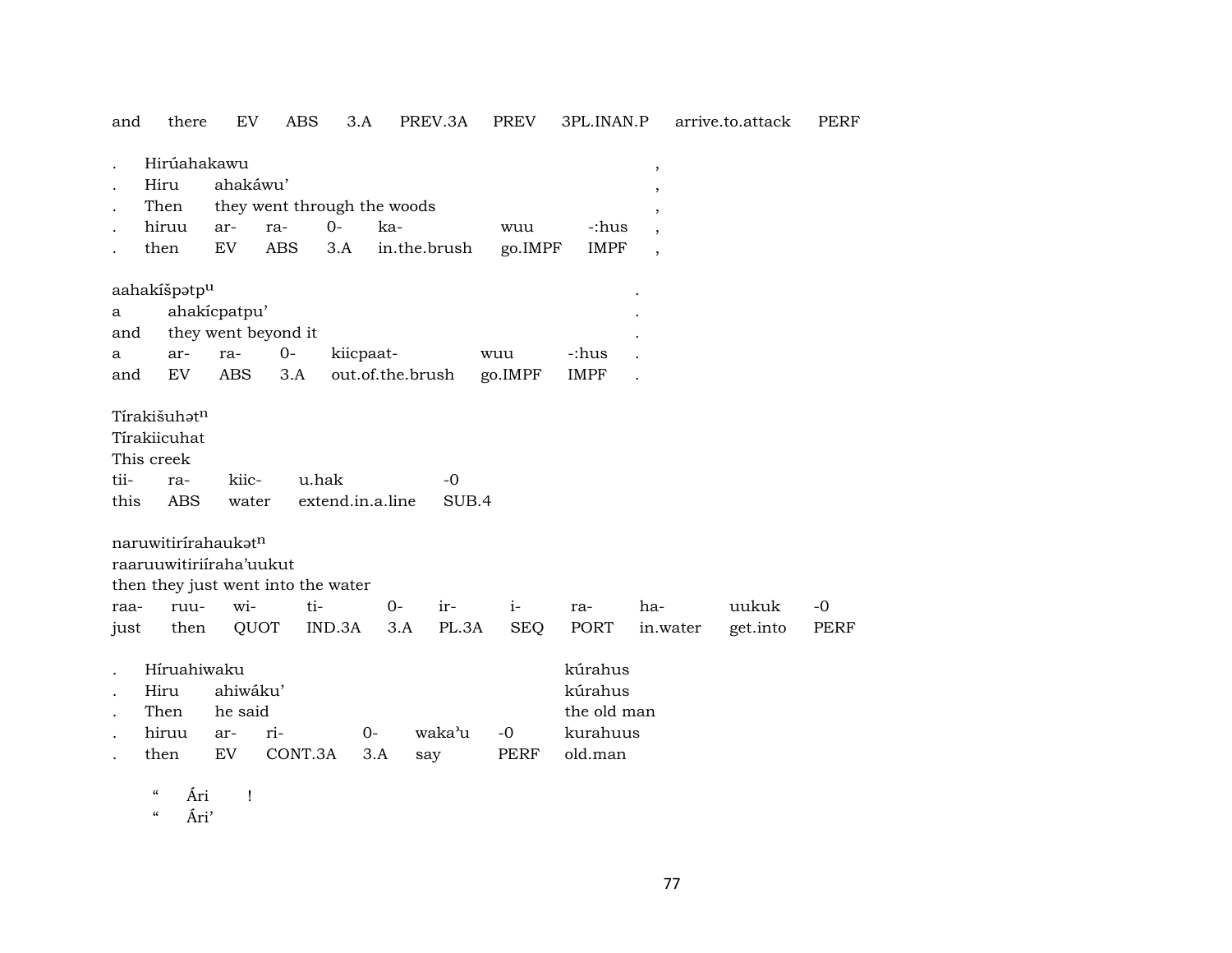| $\cdot$                 | $\epsilon\epsilon$<br>$\pmb{\mathsf{H}}$ | Why<br>arii                         | $\overline{\phantom{a}}$ |             |                              |             |       |           |             |             |             |             |                 |
|-------------------------|------------------------------------------|-------------------------------------|--------------------------|-------------|------------------------------|-------------|-------|-----------|-------------|-------------|-------------|-------------|-----------------|
| ,                       | $\pmb{\mathsf{H}}$                       | oh                                  | $\overline{\phantom{a}}$ |             |                              |             |       |           |             |             |             |             |                 |
|                         |                                          | hikirikirikiwiruhawi <sup>u</sup>   |                          |             |                              |             |       |           |             |             |             |             |                 |
| hi                      |                                          | kiriki wiruuhaawi'u'                |                          |             |                              |             |       |           |             |             |             |             |                 |
| and                     |                                          | what is the matter                  |                          |             |                              |             |       |           |             |             |             |             |                 |
| hi                      |                                          | kirikii                             | wii-                     | ra-         | $0-$                         | ut-         |       | raa.wi.uu | $-0$        |             |             |             |                 |
| and                     |                                          | what                                | now                      | <b>ABS</b>  | 3.A                          | <b>PREV</b> |       | be.thus   |             | <b>PERF</b> |             |             |                 |
|                         |                                          | ukukúraruirahkiparuku               |                          |             |                              |             |       |           |             |             |             |             |                 |
| ukuúku'u'               |                                          |                                     |                          |             | raaruu'iiraahkiparuku        |             |       |           |             |             |             |             |                 |
| leggings                |                                          |                                     |                          |             | that one would just wet them |             |       |           |             |             |             |             |                 |
| uk.kuuku                |                                          | $-u$ <sup><math>\prime</math></sup> |                          | raa-        | ruu-                         | ii-         |       | $0-$      | raar-       |             | kipaar      | -ra'uk      | -hus            |
| legging                 |                                          | <b>NOM</b>                          |                          | way         | then                         | SUBJ.3A     |       | 3.A       | 3PL.INAN.P  |             | be.wet      | CAUS        | <b>IMPF.SUB</b> |
| $\pmb{\mathsf{H}}$      |                                          | Hiruahiwititn                       |                          |             |                              |             |       |           |             |             |             |             |                 |
| $\pmb{\mathsf{H}}$      |                                          | Hiru                                | ahiwiítit                |             |                              |             |       |           |             |             |             |             |                 |
| 5<br>$\pmb{\mathsf{H}}$ |                                          | Then                                |                          | he sat down |                              |             |       |           |             |             |             |             |                 |
| $\pmb{\mathsf{H}}$      |                                          | hiruu                               | ar-                      | ri-         |                              | $0 -$       |       | wi.itik   | $-0$        |             |             |             |                 |
| $\pmb{\mathsf{H}}$      |                                          | then                                | <b>EV</b>                |             | CONT.3A                      | 3.A         |       | sit.down  | <b>PERF</b> |             |             |             |                 |
| kúrahus                 |                                          |                                     |                          |             |                              |             |       |           |             |             |             |             |                 |
| kúrahus                 |                                          | $\cdot$                             |                          |             |                              |             |       |           |             |             |             |             |                 |
| the old man             |                                          |                                     |                          |             |                              |             |       |           |             |             |             |             |                 |
| kurahuus                |                                          |                                     |                          |             |                              |             |       |           |             |             |             |             |                 |
| old.man                 |                                          | $\cdot$                             |                          |             |                              |             |       |           |             |             |             |             |                 |
|                         |                                          | hiruwitiahikarúwatihusititn         |                          |             |                              |             |       |           |             |             |             |             |                 |
| hiru                    |                                          | witi'ahikaruuwatiihusitit           |                          |             |                              |             |       |           |             |             |             |             |                 |
| then                    |                                          | he began taking his leggings off    |                          |             |                              |             |       |           |             |             |             |             |                 |
| hiruu                   |                                          | witi-                               | ar-                      | ri-         |                              | $0-$        | kawat |           | -ruu        | $-i$        | -:hus       | -itik       |                 |
| then                    |                                          | <b>REFL</b>                         | EV                       |             | CONT.3A                      | 3.A         |       | take.out  | <b>DIST</b> | SUB.2       | <b>IMPF</b> | <b>INCH</b> |                 |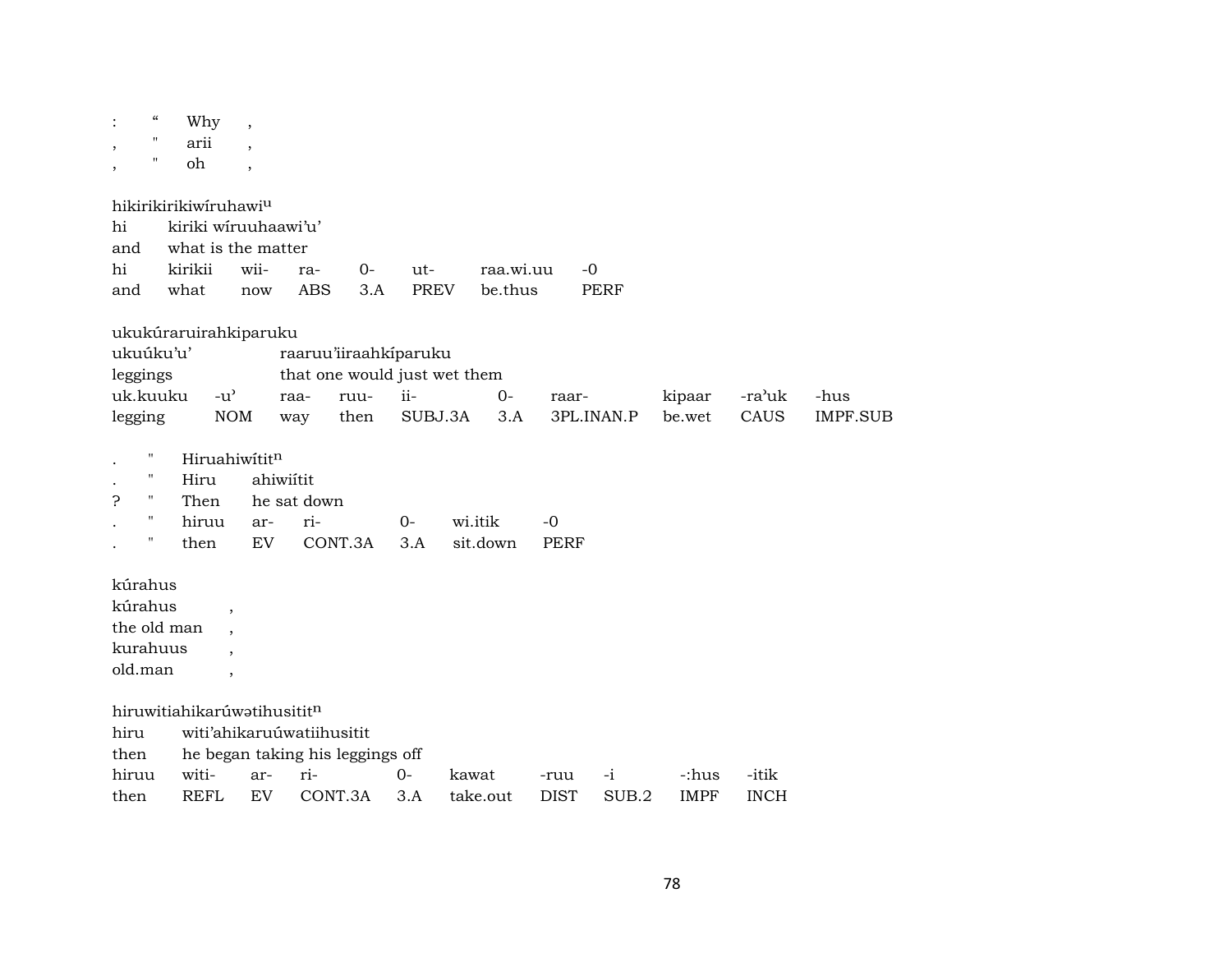| <sup>A</sup> šuru<br>$\overline{\phantom{a}}$<br>ásuuru'<br>$\cdot$<br>(his) moccasins<br>$\overline{\phantom{a}}$<br>as.huur<br>$\cdot$<br>moccasin | $-u$ <sup><math>\prime</math></sup><br><b>NOM</b>          |                                                             |                             |                                           |                            |                    |                     |
|------------------------------------------------------------------------------------------------------------------------------------------------------|------------------------------------------------------------|-------------------------------------------------------------|-----------------------------|-------------------------------------------|----------------------------|--------------------|---------------------|
| Híšiahuharukatáiš <sup>a</sup><br>Hici<br>And<br>hi.ci<br>ar-<br>EV<br>and                                                                           | ahuuhaaruukaatá'iisa'<br>$O -$<br>ra-<br><b>ABS</b><br>3.A | the war party came to the bank<br>$a-$<br>PREV.3A           | ut-<br><b>PREV</b>          | raar-<br>PL.INDV.A                        | huukata-<br>along.the.bank | iis.a<br>come.into | $-0$<br><b>PERF</b> |
| Rúsiwitikawatn<br>Ruusiwitihkáwat<br>Then they took it out<br>$si-$<br>ruu-<br>then<br>DU                                                            | wi-<br>QUOT                                                | ti-<br>IND.3A                                               | $0-$<br>ir-<br>PL.3A<br>3.A | kawat<br>take.out                         | $-0$<br><b>PERF</b>        |                    |                     |
| tárariruk <sup>u</sup><br>tárariiruuku'<br>(?)<br>ti-<br>$0-$<br>IND.3A<br>3.A                                                                       | ar-<br>${\rm EV}$                                          | rariit.ra'uk<br>light/ignite                                | -:hus<br><b>IMPF</b>        |                                           |                            |                    |                     |
| Akikutiwáruksti<br>Aki<br>And here<br>ki<br>$a-$<br>there<br>and                                                                                     | kutiwaáruksti'<br>ku-<br>ti-<br><b>INDF</b>                | he apparently had mysterious power<br>$0-$<br>IND.3A<br>3.A | waarukstii<br>be.holy       | -0<br><b>PERF</b>                         |                            |                    |                     |
| tiharãk <sup>u</sup><br>tiháraaku<br>this one<br>tii- haa-                                                                                           | $\Omega$<br>ra-                                            | kus                                                         | $-0$                        | kúrahus<br>kúrahus<br>old man<br>kurahuus |                            |                    |                     |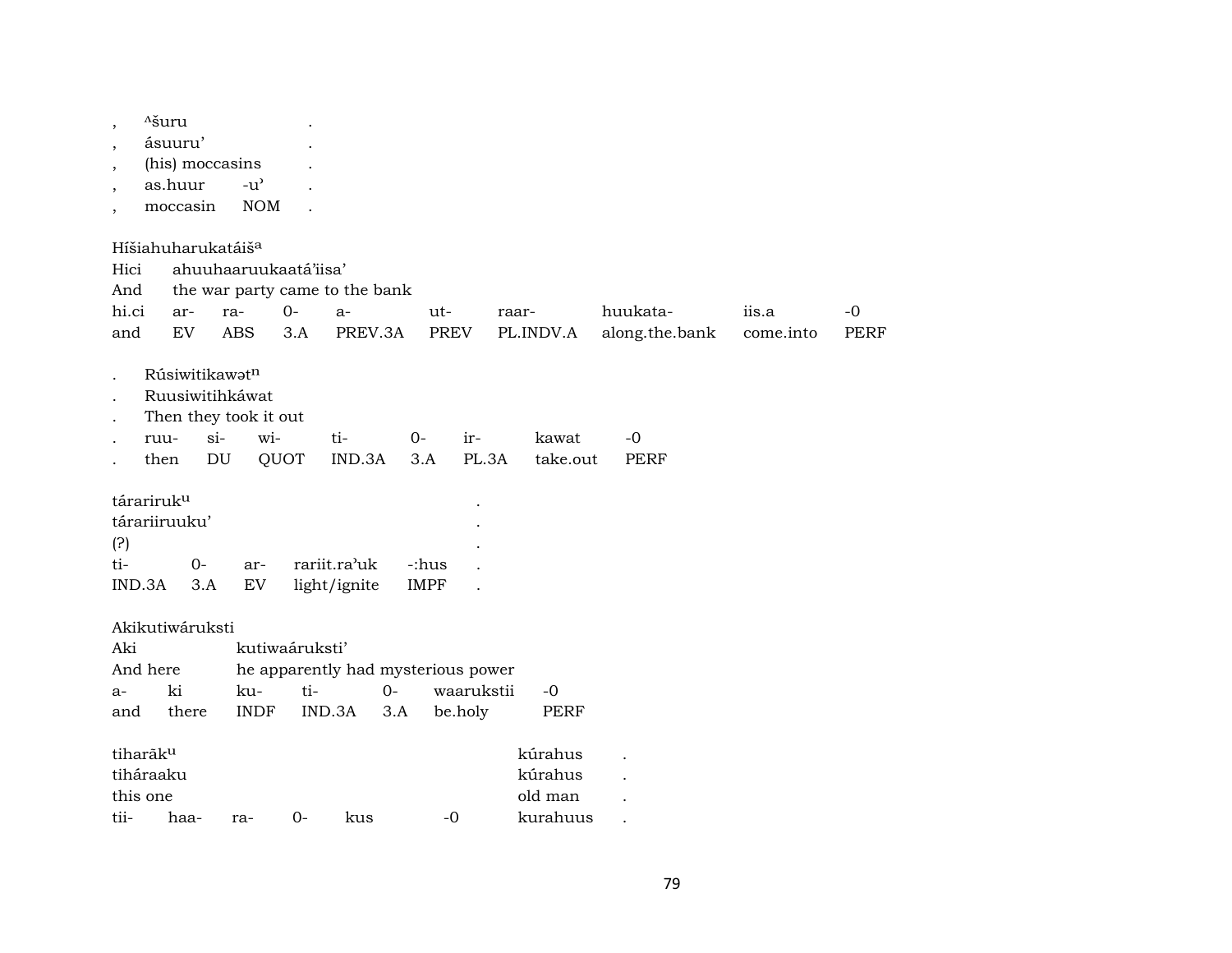this here ABS 3.A be.sitting SUB.4 old.man . Akitiharáku Aki tiháraaku And here this one a- ki tii- haa- ra- 0- kus -0 and there this here ABS 3.A be.sitting SUB.4 kúrahus , kutúraruk<sup>u</sup> kúrahus kutúraaruuku' old man he was imitating it kurahuus ku- ti- 0- uur- raa.ra"uk -:hus old.man INDF IND.3A 3.A PREV imitate IMPF aríkarar<sup>u</sup> páh . aríkaraaru' páh . a stag ble later and the stag ble later and the stage of the stage of the stage of the stage of the stage of the stage of the stage of the stage of the stage of the stage of the stage of the stage of the stage of the stage arika- raar- -u" pah . horn PL NOM elk . Hikišiwiahirahukatáwišp<sup>a</sup> Hi kici wi'ahirahuukatáwicpa And meanwhile they had acrossed the creek hi kici wii- ar- ri- 0- raar- huukata- wic.war -0 and but now EV CONT.3A 3.A PL.INDV.A across.water arrive.DU PERF . . . . . Híkišitiraku kúrahus

Hi kici tíraaku kúrahus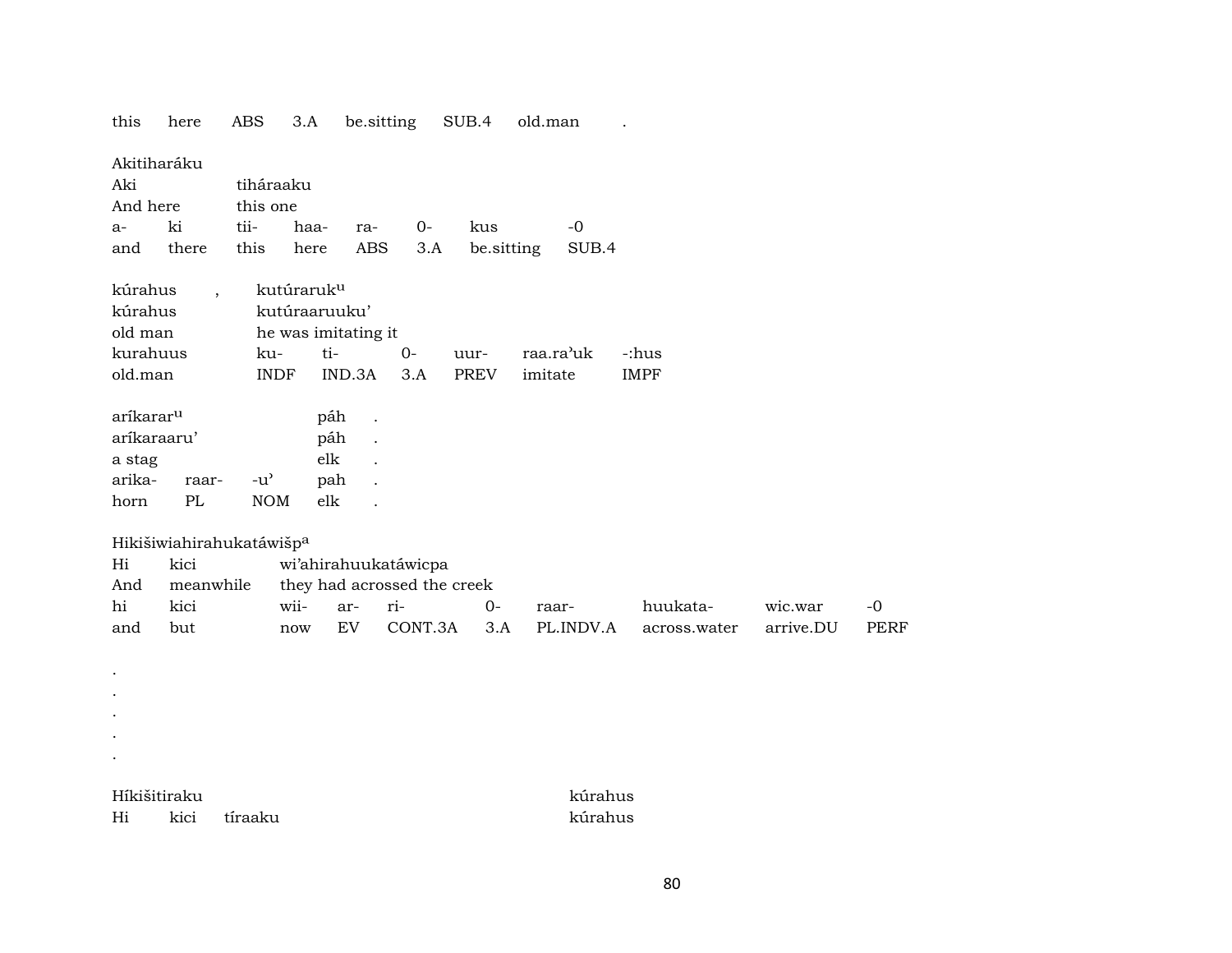| And                                                   | but                                                                 | this one             |              |          |                              |           |               | old man     |      |   |
|-------------------------------------------------------|---------------------------------------------------------------------|----------------------|--------------|----------|------------------------------|-----------|---------------|-------------|------|---|
| hi                                                    | kici                                                                | tii-                 | ra-          | 0-       | kus                          |           | $-0$          | kurahuus    |      |   |
| and                                                   | but                                                                 | this                 | ABS          | 3.A      | be.sitting                   |           | SUB.4         | old.man     |      |   |
| hištaáhi<br>hictá'aahii'<br>nevertheless<br>hi<br>and | cta'aahii<br>nevertheless                                           |                      |              |          |                              |           |               |             |      |   |
|                                                       | ahuháriripap <sup>u</sup><br>ahuuhaáririipaapu<br>he folded them up |                      |              |          |                              |           |               |             |      | , |
| ar-                                                   | ra-                                                                 | $0-$                 | ut-          | raar-    |                              | iriik.wuh |               | -waa        | -0   |   |
| EV.                                                   | ABS                                                                 | 3.A                  | PREV         |          | 3PL.INAN.P                   | fold.up   |               | <b>DIST</b> | PERF | , |
|                                                       | hiahahaúkat <sup>n</sup>                                            |                      |              |          |                              |           |               |             |      |   |
| hi                                                    |                                                                     | ahaha'uúkut          |              |          |                              |           |               |             |      |   |
| and                                                   |                                                                     | he went in the water |              |          |                              |           |               |             |      |   |
| hi                                                    |                                                                     |                      |              |          |                              |           |               |             |      |   |
|                                                       | ar-                                                                 | ra-                  | 0-           | ha-      | uukuk                        |           | -0            |             |      |   |
| and                                                   | EV.                                                                 | ABS                  | 3.A          | in.water |                              | get.into  | PERF          |             |      |   |
| Hi<br>And                                             | Hikišiwiahahúatn<br>kici<br>but                                     |                      | wi'ahahuú'at |          | now he went across the water |           |               |             |      |   |
| hi                                                    | kici                                                                | wii-                 | ar-          | ra-      | $0-$                         | huu-      |               | at          | $-0$ |   |
| and                                                   | but                                                                 | now                  | EV           | ABS      | 3.A                          |           | through.water | go          | PERF |   |

, , , , ,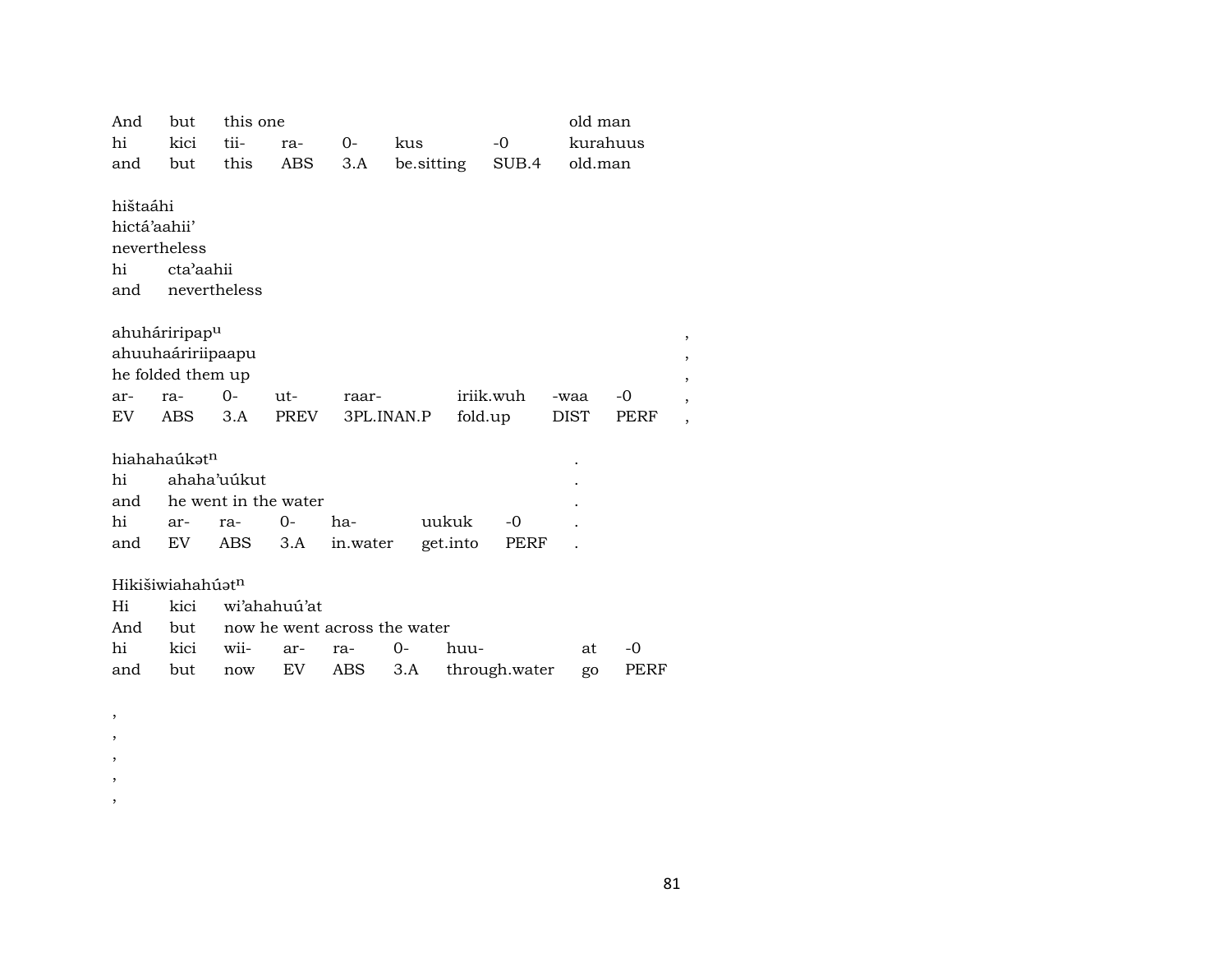|                          | hikišisikuhiriwárik <sup>u</sup> |           |       |                              |            |                                 |       |                 |               |             |             |  |  |  |
|--------------------------|----------------------------------|-----------|-------|------------------------------|------------|---------------------------------|-------|-----------------|---------------|-------------|-------------|--|--|--|
| hi                       | kici                             |           |       | sikuuhiriiwáriku'            |            |                                 |       |                 |               |             |             |  |  |  |
| and                      |                                  | meanwhile |       |                              |            | they were shooting at him       |       |                 |               |             |             |  |  |  |
| hi                       | kici                             |           |       | si-                          | kuur-      | ra-                             | 0-    | ir-             | $i-$          | warik       | -:hus       |  |  |  |
| and                      | but                              |           |       | DU                           | <b>DUB</b> | <b>ABS</b>                      | 3.A   | PL.3A           | <b>SEQ</b>    | shoot       | <b>IMPF</b> |  |  |  |
|                          |                                  |           |       |                              |            |                                 |       |                 |               |             |             |  |  |  |
|                          |                                  |           |       |                              |            |                                 |       |                 |               |             |             |  |  |  |
|                          |                                  |           |       |                              |            |                                 |       |                 |               |             |             |  |  |  |
|                          |                                  |           |       |                              |            |                                 |       |                 |               |             |             |  |  |  |
|                          |                                  |           |       |                              |            |                                 |       |                 |               |             |             |  |  |  |
|                          |                                  |           |       |                              |            |                                 |       |                 |               |             |             |  |  |  |
|                          |                                  |           |       |                              |            |                                 |       |                 |               |             |             |  |  |  |
|                          | Akiisiririwáriku                 |           |       |                              |            |                                 |       |                 |               |             |             |  |  |  |
| Aki                      |                                  |           |       | isiririiwáriku               |            |                                 |       |                 |               |             |             |  |  |  |
|                          | And here                         |           |       |                              |            | while they were shooting at him |       |                 |               |             |             |  |  |  |
| $a-$                     | ki                               |           | ii-   | $si-$                        | ra-        | $0-$                            | ir-   | $i-$            | warik         | -hus        |             |  |  |  |
| and                      | there                            |           | when  | DU                           | ABS        | 3.A                             | PL.3A | <b>SEQ</b>      | shoot         |             | IMPF.SUB    |  |  |  |
|                          | isiríhšaku                       |           |       |                              |            |                                 |       |                 |               |             |             |  |  |  |
|                          | isiríhcaku                       |           |       |                              |            |                                 |       |                 | $^\mathrm{,}$ |             |             |  |  |  |
|                          |                                  |           |       | while they were shooting him |            |                                 |       |                 | ,             |             |             |  |  |  |
|                          | ii-                              | $si-$     | ra-   | $O -$                        | ir-        |                                 | cak   | -hus            |               |             |             |  |  |  |
|                          | when                             | DU        |       | ABS                          | 3.A        | PL.3A                           | shoot | <b>IMPF.SUB</b> |               |             |             |  |  |  |
| $\overline{\phantom{a}}$ |                                  |           |       |                              |            |                                 |       |                 |               |             |             |  |  |  |
|                          | akisikutihkitáwuhu               |           |       |                              |            |                                 |       |                 |               |             |             |  |  |  |
| aki                      |                                  |           |       | sikutihkitáwuhu'             |            |                                 |       |                 |               |             |             |  |  |  |
|                          | and here                         |           |       | they glanced off him         |            |                                 |       |                 |               |             |             |  |  |  |
| $a-$                     | ki                               |           | $si-$ | ku-                          | ti-        | $O -$                           | ir-   |                 | kita.wuh      | -:hus       |             |  |  |  |
| and                      | there                            |           | DU    | <b>INDF</b>                  | IND.3A     | 3.A                             |       | PL.3A           | glance.off    | <b>IMPF</b> |             |  |  |  |
|                          |                                  |           |       |                              |            |                                 |       |                 |               |             |             |  |  |  |
|                          | Aahahukatáwišatn                 |           |       |                              |            |                                 |       |                 | $\, ,$        |             |             |  |  |  |
|                          | A                                |           |       | ahahuukatáwicat              |            |                                 |       |                 |               |             |             |  |  |  |
|                          | And                              |           |       | he crossed the creek         |            |                                 |       |                 |               |             |             |  |  |  |
|                          | a                                | ar-       | ra-   | $0-$                         |            | huukata-                        |       | $-0$<br>wic.at  |               |             |             |  |  |  |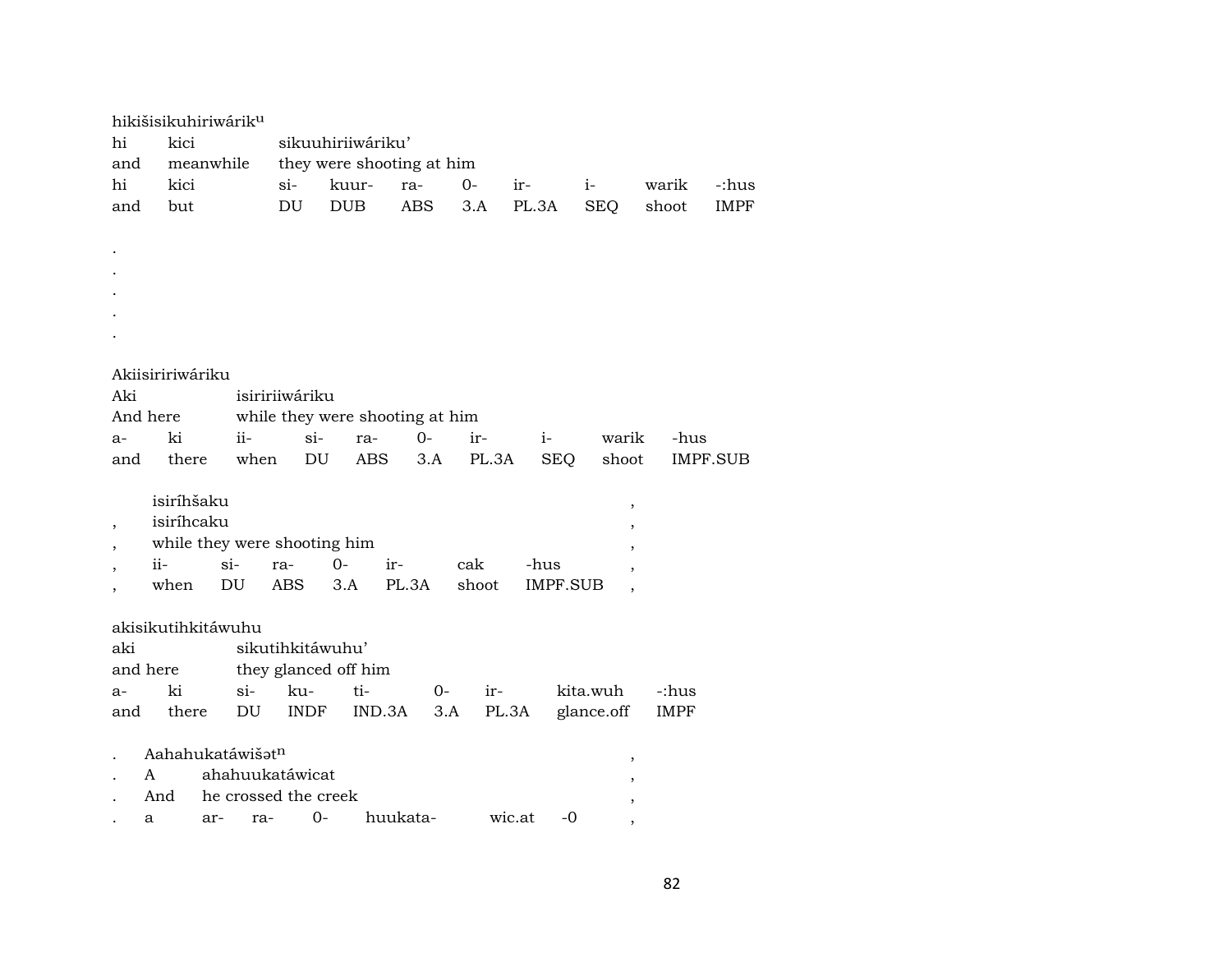|                    | and                                                          | EV                  |                | 3.A<br>ABS |       |      | across.water |                                        | arrive           | PERF                     |  |  |  |  |
|--------------------|--------------------------------------------------------------|---------------------|----------------|------------|-------|------|--------------|----------------------------------------|------------------|--------------------------|--|--|--|--|
|                    | hiwiahawár <sup>i</sup> t <sup>n</sup><br>hi<br>wi'ahawaárit |                     |                |            |       |      |              |                                        |                  |                          |  |  |  |  |
|                    |                                                              |                     |                |            |       |      |              |                                        |                  |                          |  |  |  |  |
| and<br>hi          |                                                              |                     | now they stood |            |       |      |              |                                        |                  |                          |  |  |  |  |
|                    |                                                              | wii-                | ar-            | ra-        | $0-$  | wa-  |              | arik                                   |                  | $-0$                     |  |  |  |  |
| and                |                                                              | now                 | EV             | ABS        | 3.A   |      | <b>DIST</b>  |                                        | be.standing      | PERF                     |  |  |  |  |
| <i><b>ápiš</b></i> |                                                              |                     |                |            |       | $\,$ |              |                                        |                  |                          |  |  |  |  |
| ápic               |                                                              |                     |                |            |       |      |              |                                        |                  |                          |  |  |  |  |
|                    | on the other side of the stream                              |                     |                |            |       |      |              |                                        |                  |                          |  |  |  |  |
|                    | apiic                                                        |                     |                |            |       |      |              |                                        |                  |                          |  |  |  |  |
|                    | across.the.water                                             |                     |                |            |       |      |              |                                        |                  |                          |  |  |  |  |
|                    |                                                              |                     |                |            |       |      |              |                                        |                  |                          |  |  |  |  |
|                    | iriahahuríwi                                                 |                     |                |            |       |      |              |                                        |                  |                          |  |  |  |  |
|                    | irii'ahahuriíwi                                              |                     |                |            |       |      |              |                                        |                  |                          |  |  |  |  |
|                    | where they were                                              |                     |                |            |       |      |              |                                        |                  |                          |  |  |  |  |
| irii-              | hurii<br>0-<br>ar-<br>-wi<br>ra-                             |                     |                |            |       |      |              |                                        |                  |                          |  |  |  |  |
|                    | EV<br>SUB.L<br>where<br>ABS<br>3.A<br>go.around.PL           |                     |                |            |       |      |              |                                        |                  |                          |  |  |  |  |
|                    |                                                              |                     |                |            |       |      |              |                                        |                  |                          |  |  |  |  |
| Ahawáku            |                                                              |                     |                |            |       |      |              | $\pmb{\zeta}\pmb{\zeta}$               | Náw <sup>a</sup> | $\overline{\phantom{a}}$ |  |  |  |  |
| Ahawáku'           |                                                              |                     |                |            |       |      |              | $\pmb{\zeta}\pmb{\zeta}$               | Ráwa             | $\overline{\phantom{a}}$ |  |  |  |  |
| He said            |                                                              |                     |                |            |       |      |              | $\boldsymbol{\zeta}\boldsymbol{\zeta}$ | <b>Now</b>       | $\overline{ }$           |  |  |  |  |
| ar-                |                                                              | ra-                 | $0-$           | waka'u     |       | -0   |              | п                                      | rawa             | $\overline{\phantom{a}}$ |  |  |  |  |
| EV                 |                                                              | <b>ABS</b>          | 3.A            | say        |       | PERF |              | Π                                      | now              | $\overline{\phantom{a}}$ |  |  |  |  |
|                    |                                                              |                     |                |            |       |      |              |                                        |                  |                          |  |  |  |  |
| rikutátiška        |                                                              |                     |                |            |       |      |              | ,                                      |                  |                          |  |  |  |  |
| rikutáticka'       |                                                              |                     |                |            |       |      |              |                                        |                  |                          |  |  |  |  |
|                    |                                                              | that is what I want |                |            |       |      |              |                                        |                  |                          |  |  |  |  |
| riku-              |                                                              | ta-                 |                | t-         | wicka |      | -0           |                                        |                  |                          |  |  |  |  |
| that.is            |                                                              |                     | IND.1/2A       | 1.A        | want  |      | PERF         |                                        |                  |                          |  |  |  |  |
|                    |                                                              |                     |                |            |       |      |              |                                        |                  |                          |  |  |  |  |

siráskuku šuhuríšis siraskukuucuhuurícis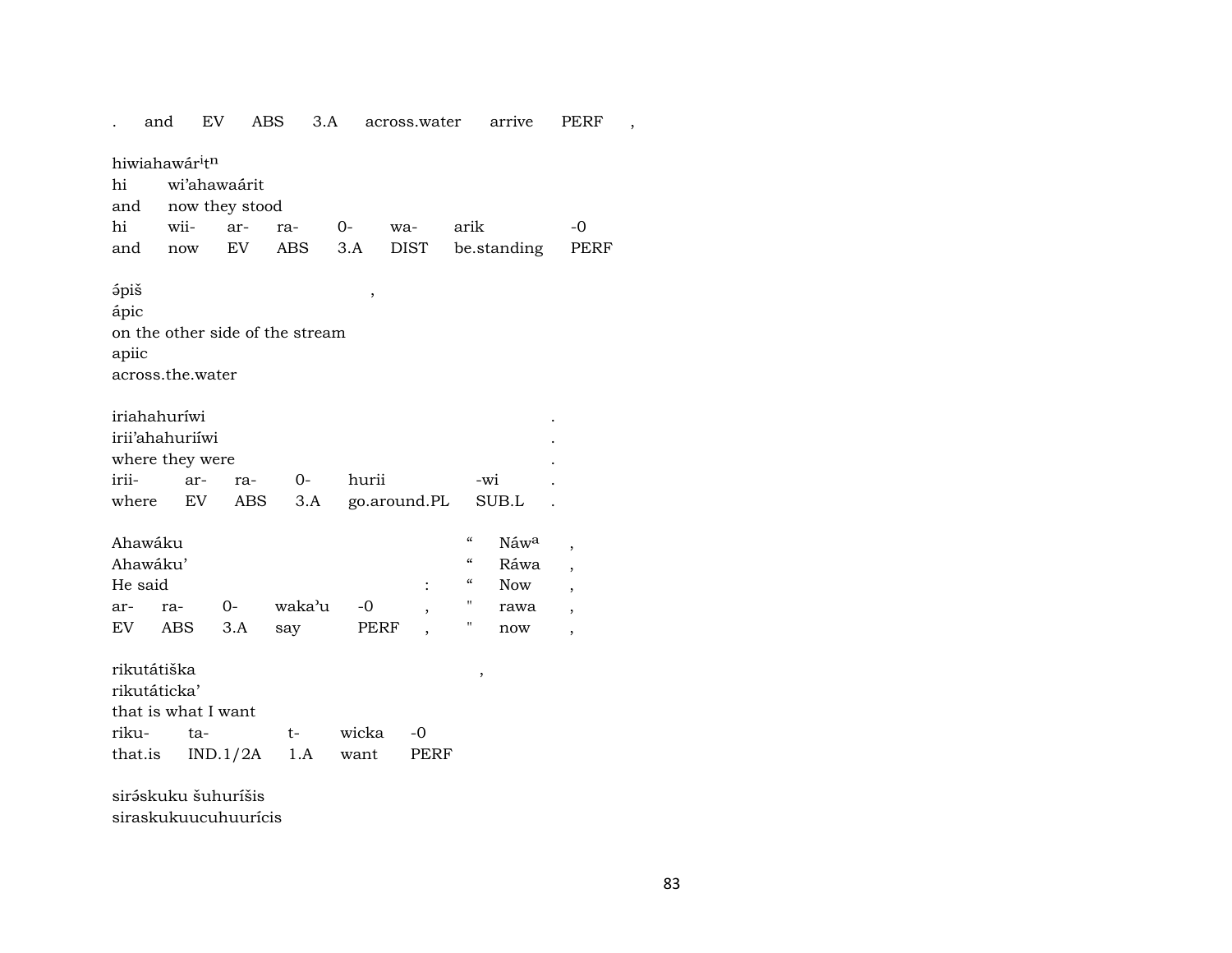|                          | for you to learn what I represent |              |                |         |                           |       |             |              |             |         |                |                          |             |       |
|--------------------------|-----------------------------------|--------------|----------------|---------|---------------------------|-------|-------------|--------------|-------------|---------|----------------|--------------------------|-------------|-------|
| $si-$                    | ra-                               |              | $S-$           | ku-     | ku-                       |       | ut-         | uhur-        |             | icis    |                | $-0$                     |             |       |
| DU                       | INF.A                             |              | 2.A            | 1.P     | $\textsf{INF}.\textsf{B}$ |       | PREV        | way.of.doing |             |         | learn.of       |                          | SUB.4       |       |
|                          |                                   |              |                |         |                           |       |             |              |             |         |                |                          |             |       |
|                          |                                   |              |                |         |                           |       |             |              |             |         |                |                          |             |       |
|                          |                                   |              |                |         |                           |       |             |              |             |         |                |                          |             |       |
|                          |                                   |              |                |         |                           |       |             |              |             |         |                |                          |             |       |
|                          |                                   |              |                |         |                           |       |             |              |             |         |                |                          |             |       |
|                          |                                   |              |                |         |                           |       |             |              |             |         |                |                          |             |       |
|                          | Nawarirukspakíkurahus             |              |                |         |                           |       |             |              |             |         |                |                          |             |       |
| Ráwa                     |                                   | riirúkspaki' |                |         |                           |       |             |              |             |         |                | $\mathcal{C}\mathcal{C}$ | Kúrahus     |       |
| <b>Now</b>               |                                   |              | they might say |         |                           |       |             |              |             |         | $\ddot{\cdot}$ | $\epsilon\epsilon$       | The old man |       |
| rawa                     | ra-                               |              | $0 -$          | ir-     |                           | ar-   | uks-        | waki         | $-0$        |         |                | 11                       | kurahuus    |       |
| now                      | ABS                               |              | 3.A            | PL.3A   |                           | EV    | <b>JUSS</b> | say.PL       | <b>PERF</b> |         |                |                          | old.man     |       |
|                          | aharuhwákuruk <sup>i</sup>        |              |                |         |                           |       |             |              |             |         |                |                          |             |       |
|                          | aharuhwákuruuki                   |              |                |         |                           |       |             |              |             |         |                |                          |             |       |
|                          | the one whose words are odd       |              |                |         |                           |       |             |              |             |         |                |                          |             |       |
| ar-                      | ra-                               | $O -$        |                | $a-$    |                           | ri-   |             | uur-         |             | wakuur- |                | $\overline{0}$           | -uk         | $-i$  |
| EV                       | <b>ABS</b>                        |              | 3.A            | POSS.3A |                           |       | PHYS.POSS   | POSS.A       | word        |         |                | be                       | <b>DIST</b> | SUB.2 |
|                          |                                   |              |                |         |                           |       |             |              |             |         |                |                          |             |       |
| $\overline{\phantom{a}}$ | hirutihátaku                      |              |                |         |                           |       | ,           |              |             |         |                |                          |             |       |
|                          | hiru                              |              | tihaátaku      |         |                           |       |             |              |             |         |                |                          |             |       |
|                          | then                              |              | right here     |         |                           |       |             |              |             |         |                |                          |             |       |
|                          | hiruu                             | tii-         |                | haa-    |                           | -taku |             |              |             |         |                |                          |             |       |
|                          | then                              |              | here           | here    |                           | LOC   |             |              |             |         |                |                          |             |       |
| witiawa                  |                                   |              |                |         |                           |       |             | $\,$         |             |         |                |                          |             |       |
| wití'aawa'               |                                   |              |                |         |                           |       |             |              |             |         |                |                          |             |       |
|                          | he has left them                  |              |                |         |                           |       |             |              |             |         |                |                          |             |       |
| wi-                      | ti-                               |              | $0-$           |         | aawaa                     |       | $-0$        |              |             |         |                |                          |             |       |
| QUOT                     |                                   | IND.3A       |                | 3.A     | abandon                   |       | PERF        |              |             |         |                |                          |             |       |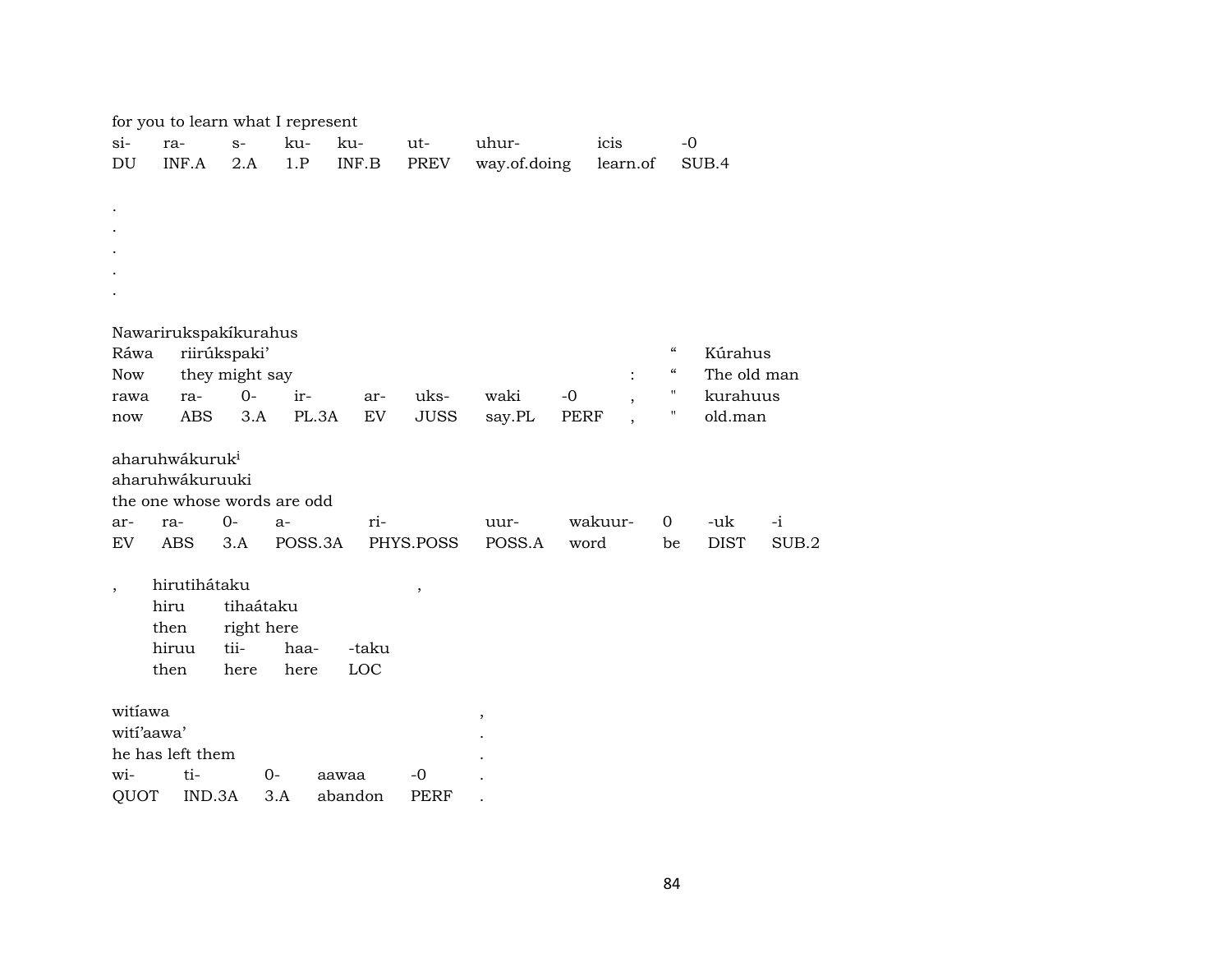|       | siwitiratn<br>kátahka<br>Siwitiirat |                          |                                     |      |       |     |       |      |           |       |  |  |  |  |  |
|-------|-------------------------------------|--------------------------|-------------------------------------|------|-------|-----|-------|------|-----------|-------|--|--|--|--|--|
|       |                                     |                          |                                     |      |       |     |       |      | kátahka   |       |  |  |  |  |  |
|       |                                     |                          | They have taken it from him         |      |       |     |       |      | the enemy |       |  |  |  |  |  |
| $si-$ | wi-                                 |                          | ti-                                 | $0-$ | ir-   | ra- | at    | -0   | katahkaa  |       |  |  |  |  |  |
| DU    |                                     |                          | QUOT IND.3A 3.A                     |      | PL.3A | ABS | go    | PERF | enemy     |       |  |  |  |  |  |
|       |                                     |                          |                                     |      |       |     |       |      |           |       |  |  |  |  |  |
|       |                                     | Kakátiška                |                                     |      |       |     |       |      |           |       |  |  |  |  |  |
|       | Kaakaáticka'                        |                          |                                     |      |       |     |       |      |           |       |  |  |  |  |  |
|       | I do not want                       |                          |                                     |      |       |     |       |      |           |       |  |  |  |  |  |
|       | t<br>kaaka-<br>wicka<br>$t-$<br>-0  |                          |                                     |      |       |     |       |      |           |       |  |  |  |  |  |
|       | NEG.IND.1/2A<br>1.A<br>PERF<br>want |                          |                                     |      |       |     |       |      |           |       |  |  |  |  |  |
|       |                                     |                          |                                     |      |       |     |       |      |           |       |  |  |  |  |  |
|       |                                     |                          | nikusirakukuháhura <sup>a</sup>     |      |       |     |       |      |           |       |  |  |  |  |  |
|       |                                     |                          | rikusirakukuuháhuruu'a              |      |       |     |       |      |           |       |  |  |  |  |  |
|       |                                     |                          | for them to do it to me that way    |      |       |     |       |      |           |       |  |  |  |  |  |
| riku- |                                     | $\sin$                   | ra-                                 | $0-$ | ir-   | ku- | ku-   | ut-  | rahur.uu  | -a    |  |  |  |  |  |
|       | that.is                             | DU                       | $INF.A$ 3.A                         |      | PL.3A | 1.P | INF.B | PREV | do.to     | SUB.1 |  |  |  |  |  |
|       |                                     |                          |                                     |      |       |     |       |      |           |       |  |  |  |  |  |
|       | Náwa                                | $\overline{\phantom{a}}$ |                                     |      |       |     |       |      |           |       |  |  |  |  |  |
|       | Ráwa                                | $\overline{\phantom{a}}$ |                                     |      |       |     |       |      |           |       |  |  |  |  |  |
|       | Now                                 | $\overline{ }$           |                                     |      |       |     |       |      |           |       |  |  |  |  |  |
|       | rawa                                | $\overline{ }$           |                                     |      |       |     |       |      |           |       |  |  |  |  |  |
|       | now                                 | $\overline{\phantom{a}}$ |                                     |      |       |     |       |      |           |       |  |  |  |  |  |
|       |                                     |                          |                                     |      |       |     |       |      |           |       |  |  |  |  |  |
|       |                                     |                          | irítiškasirəskukutirit <sup>n</sup> |      |       |     |       |      |           |       |  |  |  |  |  |

. .  $"$  $\cdot$  " .  $"$  "

| $\mathbf{i}$ | riíticka'    |                     | siraskukuutiírit                           |  |  |     |     |     |       |       |  |  |  |
|--------------|--------------|---------------------|--------------------------------------------|--|--|-----|-----|-----|-------|-------|--|--|--|
| and          | I want       |                     | for you to see me                          |  |  |     |     |     |       |       |  |  |  |
| $\mathbf{i}$ | rii-<br>$t-$ | wicka -0 si- ra- s- |                                            |  |  | ku- | ku- | ut- | iirik | $-()$ |  |  |  |
| and          | ASSR 1.A     | want                | PERF DU INF.A 2.A 1.P INF.B<br>PREV<br>see |  |  |     |     |     | SUB.4 |       |  |  |  |

85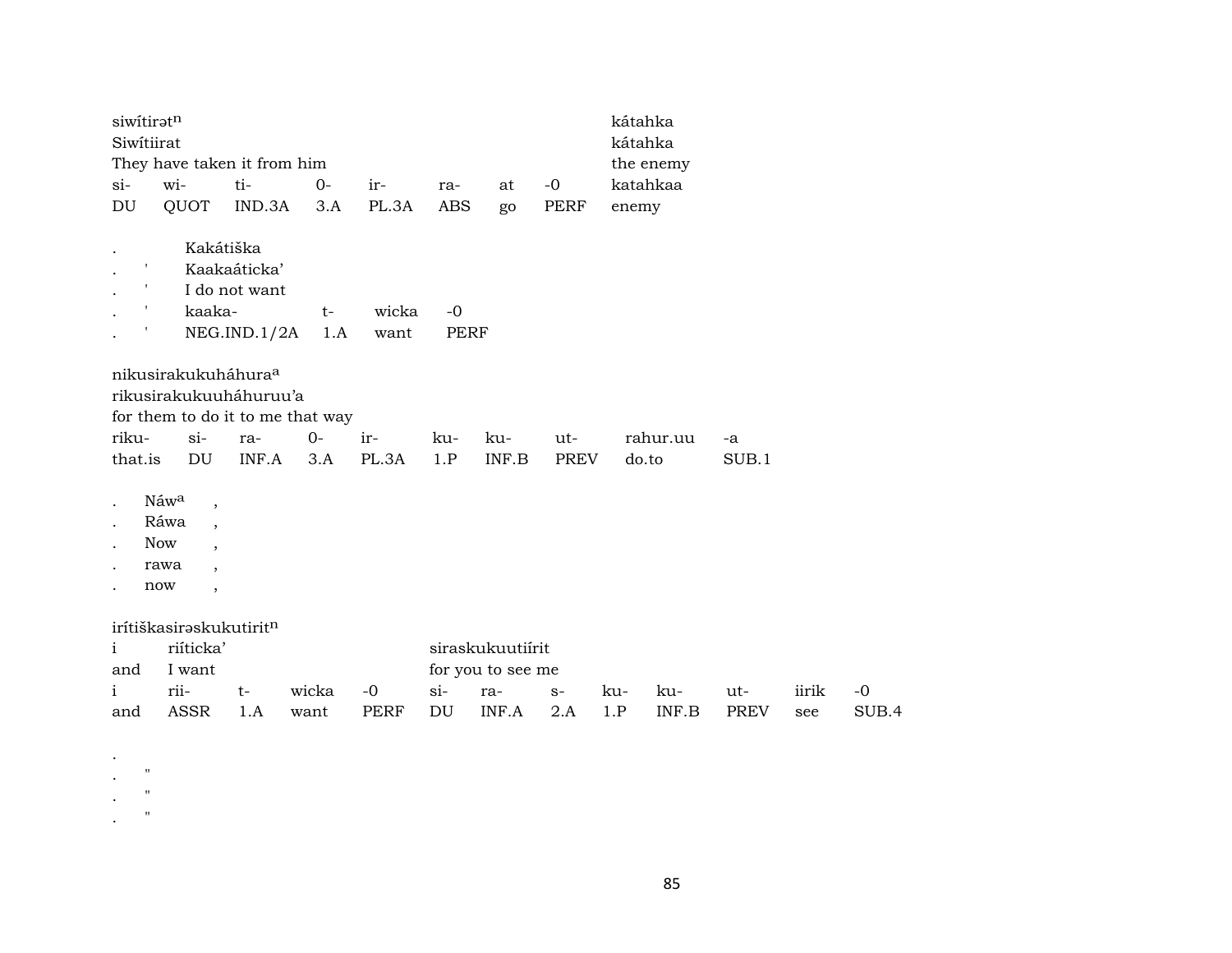| $\mathbf{H}$  |                                       |                           |                               |                                    |              |             |                 |                            |            |             |
|---------------|---------------------------------------|---------------------------|-------------------------------|------------------------------------|--------------|-------------|-----------------|----------------------------|------------|-------------|
|               | Árikuwitaruta                         |                           |                               |                                    |              |             |                 |                            |            |             |
| A             |                                       | rikuwitaruuta             |                               |                                    |              |             |                 |                            |            |             |
| And           |                                       |                           | that is what he would do      |                                    |              |             |                 |                            |            |             |
| a             | riku-                                 | wi-                       | ti-                           | $O -$                              | ar-          | ut-         | $-0$<br>aar     |                            |            |             |
| and           | that.is                               | QUOT                      | IND.3A                        | 3.A                                | ${\rm EV}$   | <b>PREV</b> | do              | PERF                       |            |             |
| wisíahitíriku | wisí'ahiitiiriku<br>when they saw him |                           |                               |                                    |              |             |                 |                            |            |             |
| wii-          | $si-$                                 | ar-                       | $0-$<br>ra-                   | ir-                                | ut-          |             | -hus<br>iirik   |                            |            |             |
| when          | <b>DU</b>                             | ${\rm EV}$                | <b>ABS</b><br>3.A             | PL.3A                              | <b>PREV</b>  | see         | <b>IMPF.SUB</b> |                            |            |             |
|               |                                       |                           |                               |                                    |              |             |                 |                            |            |             |
|               | iríahahuriwaw <sup>i</sup>            |                           |                               |                                    |              |             |                 |                            |            |             |
|               | irii'ahahuriiwaawi                    |                           |                               |                                    |              |             |                 |                            |            |             |
|               |                                       |                           | the ones who were going about |                                    |              |             |                 |                            |            |             |
| irii-         | ar-                                   | ra-                       | $0-$                          | hurii                              | -waa         |             | -wi             |                            |            |             |
| where         | EV                                    | <b>ABS</b>                | 3.A                           | go.around.PL                       | <b>DIST</b>  |             | SUB.L           |                            |            |             |
| Iriríhkušatn  |                                       |                           |                               |                                    |              |             |                 |                            |            |             |
|               | Iriiríhkuucat                         |                           |                               |                                    |              |             |                 | $\,$                       |            |             |
|               | Where he was shot                     |                           |                               |                                    |              |             |                 |                            |            |             |
| irii-         | ra-                                   | $0 -$                     | ir-                           | ku-                                | $\mathbf{i}$ | cak         | $-0$            |                            |            |             |
| where         | INF.A                                 | 3.A                       | 3.INDF                        | INF.B                              | <b>SEQ</b>   | shoot       | SUB.4           | $\overline{\phantom{a}}$   |            |             |
|               |                                       |                           |                               |                                    |              |             |                 |                            |            |             |
|               |                                       | hiwihiruwitatararítkataku |                               |                                    |              |             |                 |                            |            |             |
| hi            | wihiru                                |                           |                               | witaahtararítkataku                |              |             |                 |                            |            |             |
| and           | there                                 |                           |                               | there would be a burnt spot on him |              |             |                 |                            |            |             |
| hi            | wii-                                  | hiruu                     | wi-                           | ti-                                | $0-$         | ar-         | tararit         | kata-                      | kus        | $-0$        |
| and           | now                                   | there                     | QUOT                          | IND.3A                             | 3.A          | EV          | be.burned       | against.a.vertical.surface | be.sitting | <b>PERF</b> |
| níhuksu       |                                       |                           | Hikírikirutu                  |                                    |              |             |                 |                            |            |             |
| ríhuksu'      |                                       |                           | Hi                            | kíriki ruútu'                      |              |             |                 |                            |            |             |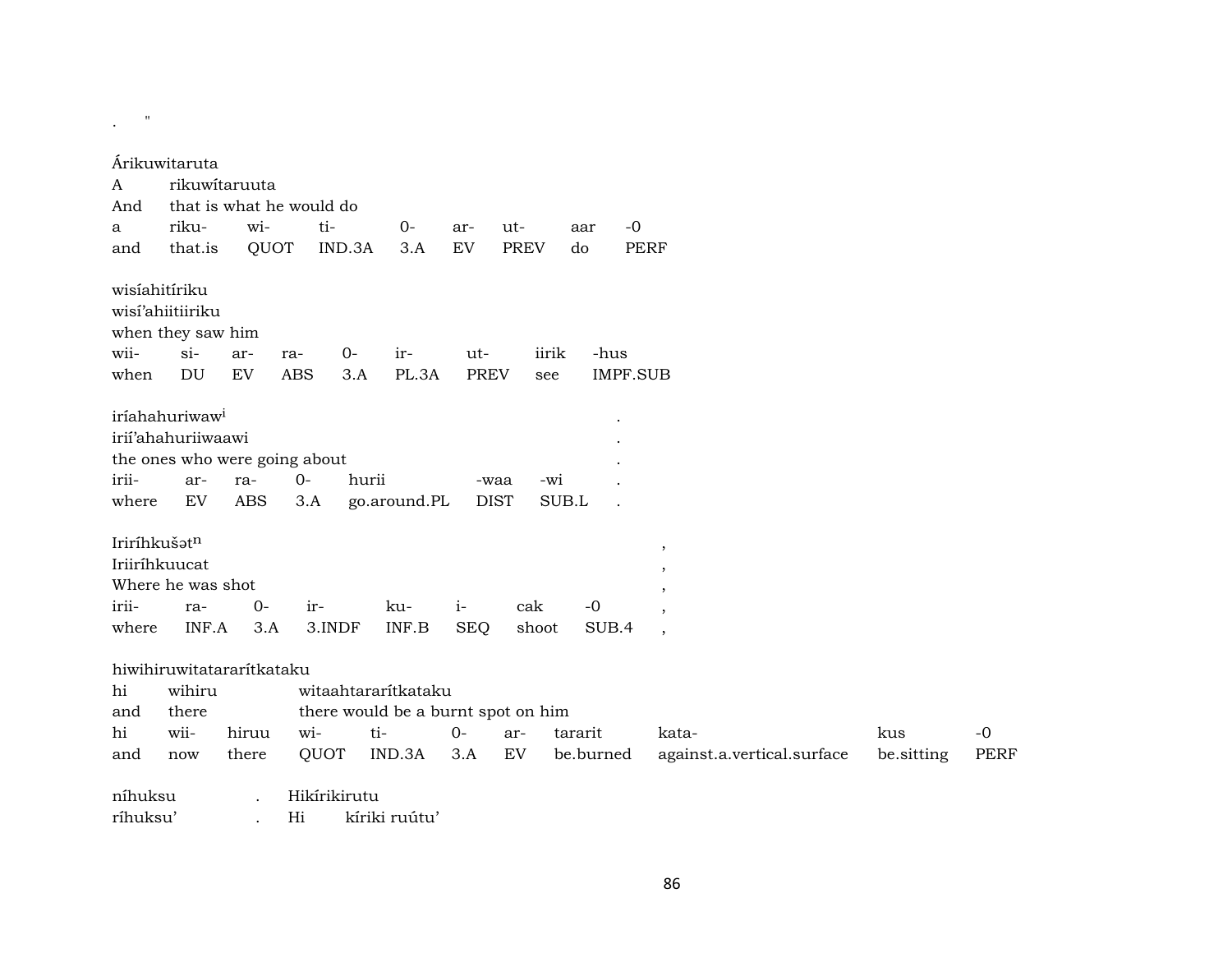| only        |                                     |          |            | And                        |             |            | there was nothing (wrong)  |                          |                            |             |             |       |       |
|-------------|-------------------------------------|----------|------------|----------------------------|-------------|------------|----------------------------|--------------------------|----------------------------|-------------|-------------|-------|-------|
| rihuks      | $-u$ <sup><math>\prime</math></sup> |          |            | hi                         | kirikii     | ra-        | $0-$                       | ut-                      | uu                         | $-0$        |             |       |       |
| alone       |                                     | NOM      |            | and                        | what        | <b>ABS</b> | 3.A                        | <b>PREV</b>              | be                         | <b>PERF</b> |             |       |       |
|             |                                     |          |            |                            |             |            |                            |                          |                            |             |             |       |       |
|             |                                     |          |            |                            |             |            |                            |                          |                            |             |             |       |       |
|             |                                     |          |            |                            |             |            |                            |                          |                            |             |             |       |       |
|             |                                     |          |            |                            |             |            |                            |                          |                            |             |             |       |       |
|             |                                     |          |            |                            |             |            |                            |                          |                            |             |             |       |       |
|             |                                     |          |            |                            |             |            |                            |                          |                            |             |             |       |       |
|             |                                     |          |            |                            |             |            |                            |                          |                            |             |             |       |       |
|             | Kusikarahiritáhparitn               |          |            |                            |             |            |                            |                          |                            |             |             |       |       |
|             | Kusikaraahiriitáhparit              |          |            |                            |             |            |                            |                          |                            |             |             |       |       |
|             | They would not pierce him           |          |            |                            |             |            |                            |                          |                            |             |             |       |       |
| ku-         | $si-$                               |          | kara-      | ar-                        | ra-         | $0-$       | ir-                        | $i-$                     | tahk.warik                 |             | $-0$        |       |       |
| <b>INDF</b> | DU                                  |          | <b>NEG</b> | $\mathop{\rm EV}\nolimits$ | <b>ABS</b>  | 3.A        | PL.3A                      | <b>SEQ</b>               | graze                      |             | PERF        |       |       |
|             |                                     |          |            |                            |             |            |                            |                          |                            |             |             |       |       |
|             |                                     |          |            |                            |             |            |                            |                          |                            |             |             |       |       |
|             |                                     |          |            |                            |             |            |                            |                          |                            |             |             |       |       |
|             |                                     |          |            |                            |             |            |                            |                          |                            |             |             |       |       |
|             |                                     |          |            |                            |             |            |                            |                          |                            |             |             |       |       |
|             |                                     |          |            |                            |             |            |                            |                          |                            |             |             |       |       |
| Ahawáku     |                                     |          |            |                            |             |            | kúrahus                    |                          | $\pmb{\mathcal{C}}$        |             |             |       |       |
| Ahawáku'    |                                     |          |            |                            |             |            | kúrahus                    |                          | $\boldsymbol{\mathcal{C}}$ |             |             |       |       |
| He said     |                                     |          |            |                            |             |            | the old man                |                          | $\mathcal{C}$              |             |             |       |       |
| ar-         | ra-                                 | $O -$    |            | waka'u                     | $-0$        |            | kurahuus                   |                          | $\pmb{\mathsf{H}}$         |             |             |       |       |
| <b>EV</b>   | <b>ABS</b>                          | 3.A      |            | say                        | <b>PERF</b> |            | old.man                    | $\overline{\phantom{a}}$ | $\pmb{\mathsf{H}}$         |             |             |       |       |
|             |                                     |          |            |                            |             |            |                            | $\cdot$                  |                            |             |             |       |       |
|             | Nikutatiškasiráskutiritn            |          |            |                            |             |            |                            |                          |                            |             |             |       |       |
|             | Rikutáticka'                        |          |            |                            |             |            |                            | siráskuutiirit           |                            |             |             |       |       |
|             | That is what I want                 |          |            |                            |             |            |                            | that you see me          |                            |             |             |       |       |
| riku-       | ta-                                 |          |            | $t-$                       | wicka       | $-0$       | $si-$                      | ra-                      | $\mathbf{S}^-$             | ku-         | ut-         | iirik | $-0$  |
| that.is     |                                     | IND.1/2A |            | 1.A                        | want        | PERF       | $\mathop{\rm DU}\nolimits$ | <b>ABS</b>               | 2.A                        | 1.P         | <b>PREV</b> | see   | SUB.4 |
|             |                                     |          |            |                            |             |            |                            |                          |                            |             |             |       |       |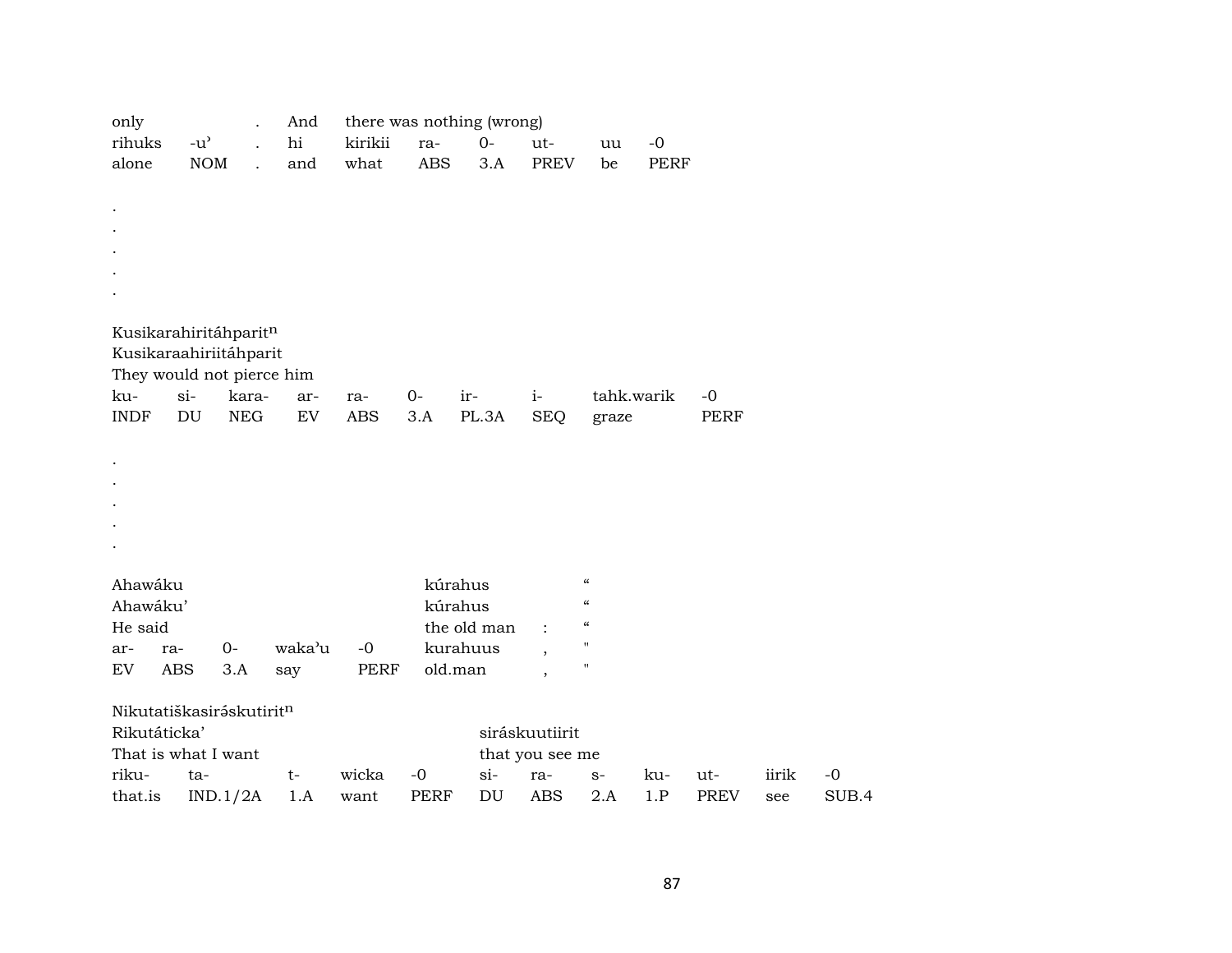| $\overline{\phantom{a}}$<br>$\overline{ }$<br>$\overline{\phantom{a}}$<br>$\overline{\phantom{a}}$ | ihi<br>ihi<br>uh<br>ihii<br>uh                                                    | $\overline{\phantom{a}}$<br>$\overline{\phantom{a}}$<br>$\overline{\phantom{a}}$ | arikáraru<br>arikáraaru'<br>a stag<br>arika-<br>horn | raar-<br>PL                                  | $-u^{\flat}$<br><b>NOM</b> |                |                                                                                                            |                          |                                                    |
|----------------------------------------------------------------------------------------------------|-----------------------------------------------------------------------------------|----------------------------------------------------------------------------------|------------------------------------------------------|----------------------------------------------|----------------------------|----------------|------------------------------------------------------------------------------------------------------------|--------------------------|----------------------------------------------------|
| ra-                                                                                                | nárihurik <sup>i</sup><br>rárihuuriki<br>(one of) the big ones<br>$0-$<br>ABS 3.A | rihur                                                                            | be.big DIST                                          | -ik                                          | $-i$<br>SUB.2              |                | $\pmb{\mathsf{H}}$<br>$\pmb{\mathsf{H}}$<br>$\pmb{\mathsf{H}}$<br>$\pmb{\mathsf{H}}$<br>$\pmb{\mathsf{H}}$ |                          |                                                    |
| Páh<br>Elk<br>elk                                                                                  | Pahtutatáihku<br>pah ti-                                                          | tuutattá'ihku'<br>he meant them<br>$IND.3A$ $3.A$                                | $0-$                                                 | ut-<br>PREV                                  | ak-<br>PL.AN.3P            |                | ra'ihk<br>mean                                                                                             | -:hus<br><b>IMPF</b>     |                                                    |
| Aki<br>$a-$<br>and                                                                                 | Akíirikuti<br>And here<br>ki<br>there                                             |                                                                                  | rikúti'<br>riku-                                     | that is what he was<br>ti-<br>that.is IND.3A | $O-$<br>3.A                | $\Omega$<br>be | $-0$<br>PERF                                                                                               | $\overline{\phantom{a}}$ | kúrahus<br>kúrahus<br>old man<br>kurahu<br>old.man |
|                                                                                                    | tirárik <sup>i</sup><br>tiraáriki<br>this one<br>tii-<br>this                     | ra-<br>ABS                                                                       | $0-$<br>3.A                                          | arik                                         | be.standing                | $-i$<br>SUB.2  |                                                                                                            |                          |                                                    |
|                                                                                                    | rakúraruku                                                                        |                                                                                  |                                                      |                                              |                            |                |                                                                                                            | Pah                      |                                                    |

| tanàna ana          |    |     |  |                 |  | .   |  |  |
|---------------------|----|-----|--|-----------------|--|-----|--|--|
| rakúraaruku         |    |     |  |                 |  |     |  |  |
| when he imitated it |    |     |  |                 |  |     |  |  |
| ra-                 | () | ku- |  | raa- ra'uk -hus |  | pah |  |  |

kúrahus kúrahus

kurahuus old.man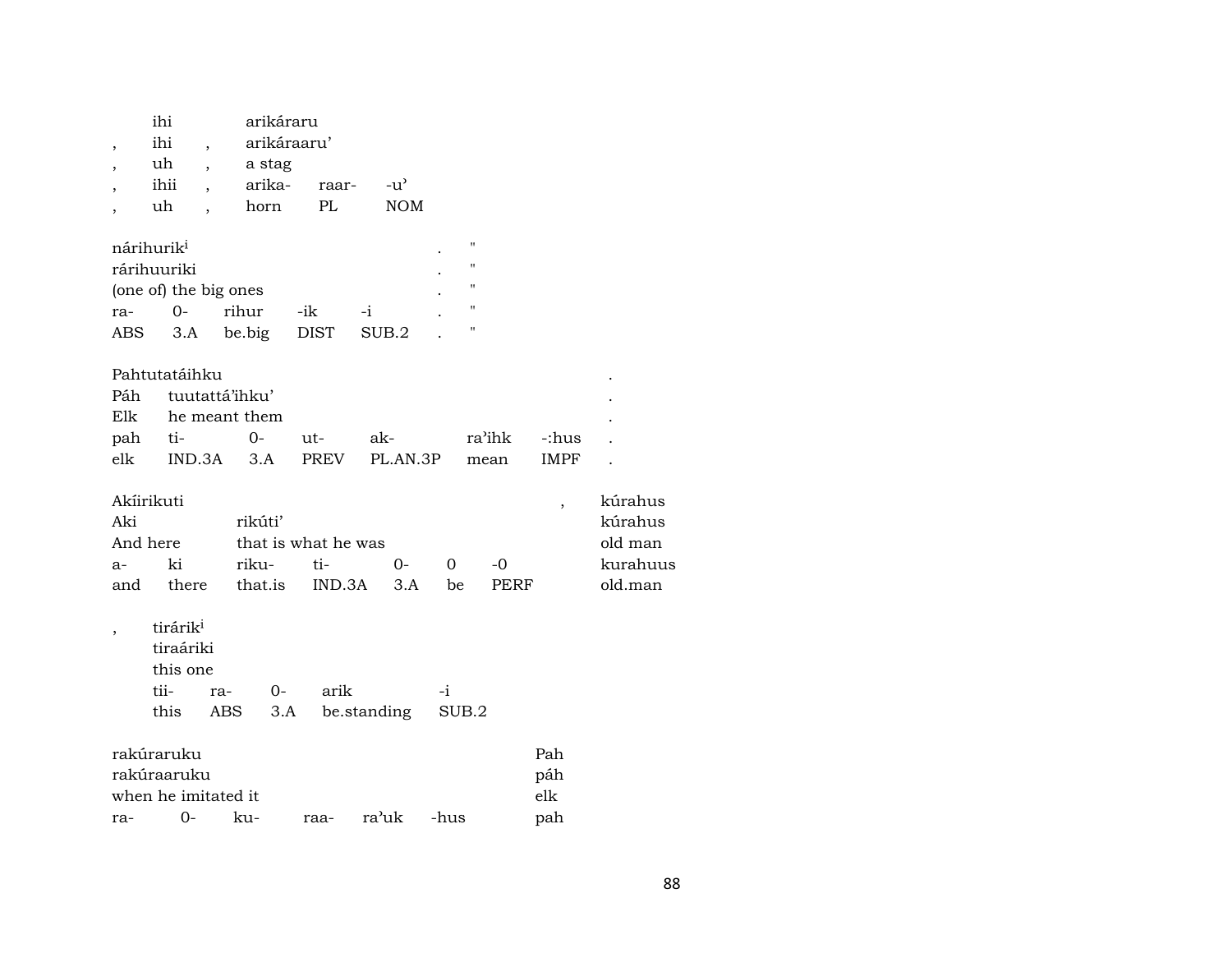## INF.A 3.A INF.B way make IMPF.SUB elk rarikarárihurik<sup>i</sup> raarikaarárihuuriki . the big horned ones ra- 0- arika- raar- rihur -ik -i . ABS 3.A horn PL be.big DIST SUB.2 . Irikurúksasa° Irikurúksasá'a That was his name irii- ku- ra- 0- uks- asar -<sup>></sup> that INDF ABS 3.A AOR be.named EX  $\alpha$ hawarikuahúut $^{\rm n}$ a hawá riku'ahuú'ut and also that was his way a haawa riku- ar- ra- 0- ut- 0 -" . and also that.is EV ABS 3.A PREV be EX . širutiraraitustáwikuk<sup>i</sup> Ciru tiraraa'iitustáwiikuuki Yet these stories being among us ciruu tii- ra- 0- raa.iit.us- tawi -ka"uk -i yet this ABS 3.A story be.among DIST SUB.2

- , náhira
- , ráhiira'
- , sometimes
- , rahiira
- , further

| sitírit <sup>a</sup> |  |
|----------------------|--|
| sitiíriita           |  |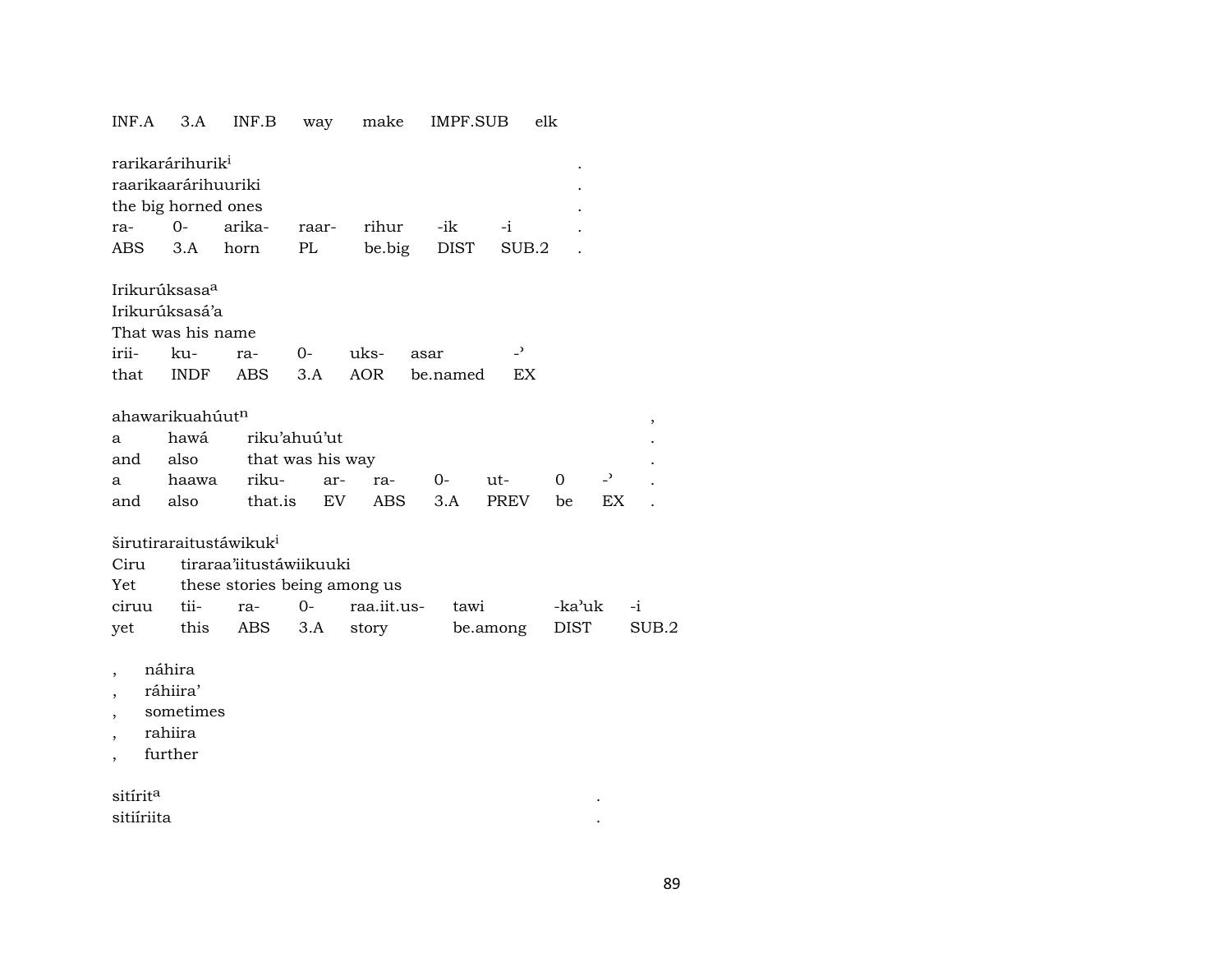|                        | they know him    |                       |                           |             |               |       |      |          |
|------------------------|------------------|-----------------------|---------------------------|-------------|---------------|-------|------|----------|
| si-                    | ti-              | $0-$                  | a-                        |             | $ir -$        | iita  | $-0$ |          |
| DU                     | IND.3A           |                       | 3.A                       | PREV.3A     | PL.3A         | know  | PERF |          |
|                        |                  |                       |                           |             |               |       |      |          |
|                        | Iririrasíkskasa  |                       |                           |             |               |       |      |          |
|                        | Iririiracíkskasa |                       |                           |             |               |       |      |          |
|                        |                  | The mature ones (men) |                           |             |               |       |      |          |
| irii-                  | ra-              | $0 -$                 | ir-                       |             | aciks.ka.sa   | $-0$  |      |          |
| that                   | ABS              | 3.A                   | PL.3A                     |             | be.sensible   | SUB.4 |      |          |
|                        |                  |                       |                           |             |               |       |      |          |
| sitírit <sup>a</sup>   |                  |                       |                           |             |               |       |      |          |
| sitiíriita             |                  |                       |                           |             |               |       |      |          |
|                        | they know him    |                       |                           |             |               |       |      |          |
| si-                    | ti-              | 0-                    | a-                        |             | ir-           | iita  | -0   |          |
| DU                     |                  | $IND.3A$ $3.A$        |                           |             | PREV.3A PL.3A | know  | PERF |          |
|                        |                  |                       |                           |             |               |       |      |          |
| Irítutiritn            |                  |                       |                           |             |               |       | ,    | šáhiks   |
| Ι                      | rítuutiirit      |                       |                           |             |               |       |      | cáhiks   |
| And                    | I saw him        |                       |                           |             |               |       |      | a person |
| i                      | rii-             | t-                    | $0-$                      | ut-         | iirik         | $-0$  |      | icaahiks |
| and                    | ASSR             | 1.A                   | 3.P                       | <b>PREV</b> | see           | PERF  |      | person   |
|                        |                  |                       |                           |             |               |       |      |          |
| tiwišaksa              |                  |                       |                           |             |               |       |      |          |
| tiwicaksa              |                  |                       |                           |             |               |       |      |          |
|                        |                  |                       | he became aware of things |             |               |       |      |          |
| ti-                    | $0-$             |                       | wicaks.aar                |             | -0            |       |      |          |
| IND.3A                 | 3.A              |                       | come.to.mind              |             | PERF          |       |      |          |
| Tatutírit <sup>n</sup> |                  |                       |                           |             |               |       |      |          |
|                        |                  |                       |                           |             |               |       |      |          |
| Tatuútiirit            |                  |                       |                           |             |               |       |      |          |
| I saw him              |                  |                       |                           |             |               |       |      |          |
| ta-                    |                  | t-                    | ut-                       | iirik       | -0            |       |      |          |
| IND.1/2A               |                  | 1.A                   | PREV                      | see         | PERF          |       |      |          |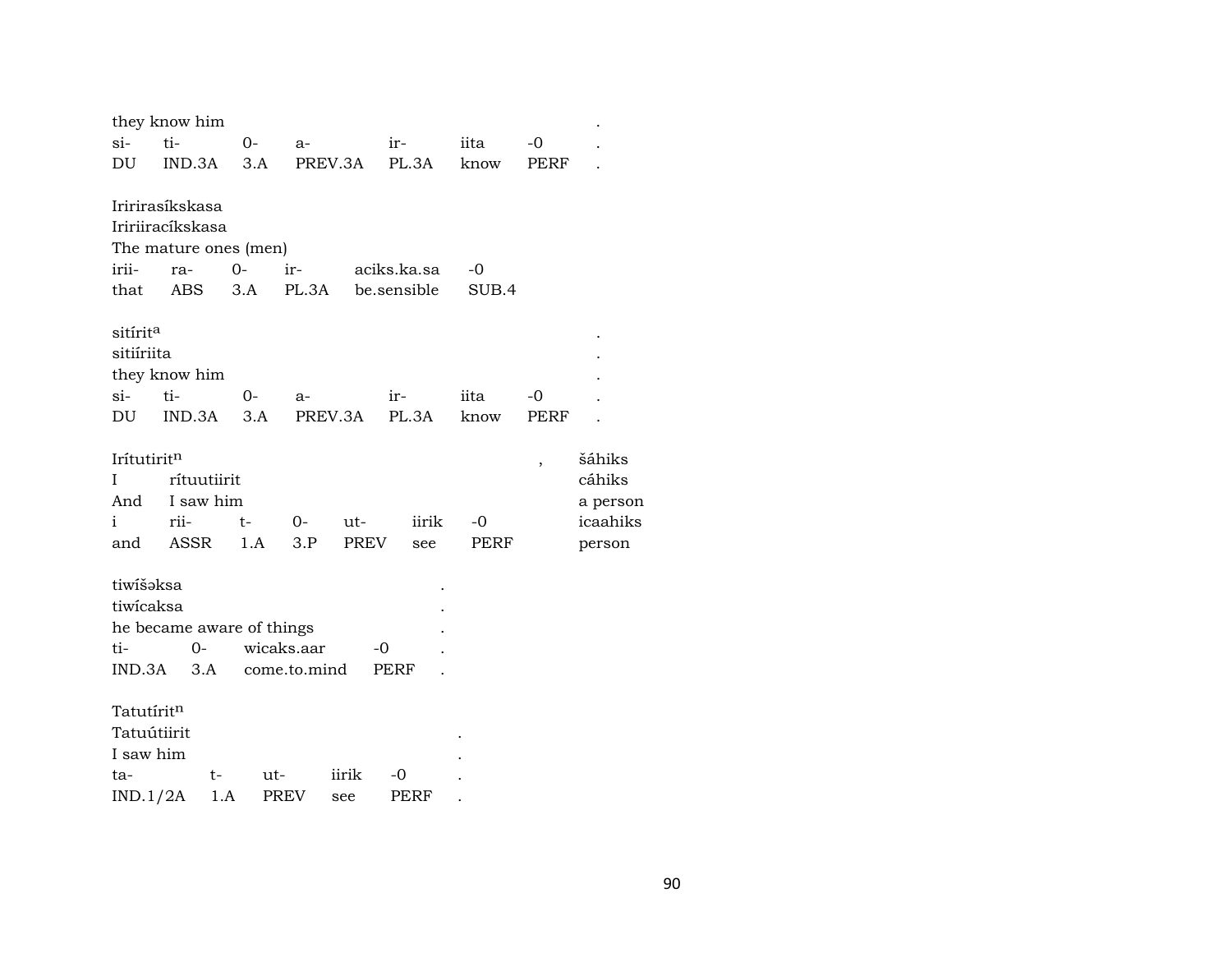|                          | wihirutiráriktis    |                                |             |                     |             |                 |       |          |             |
|--------------------------|---------------------|--------------------------------|-------------|---------------------|-------------|-----------------|-------|----------|-------------|
| Wihiru                   |                     | tiraáriktis                    |             |                     |             |                 |       |          |             |
| Now then                 |                     | he was older                   |             |                     |             |                 |       |          |             |
| wii-                     | hiruu               | ti-                            | $0-$        | raariktis           | -0          |                 |       |          |             |
| now                      | then                | IND.3A                         | 3.A         | be.older            | <b>PERF</b> |                 |       |          |             |
| Nakúwari                 |                     |                                |             |                     |             |                 | $\,$  |          |             |
| Rakúwari                 |                     |                                |             |                     |             |                 |       |          |             |
|                          | When he went around |                                |             |                     |             |                 |       |          |             |
| ra-                      | $0-$                | ku-                            | warii       |                     |             | -hus            |       |          |             |
| INF.A                    | 3.A                 | INF.B                          |             | be.going.about.IMPF |             | <b>IMPF.SUB</b> |       |          |             |
|                          |                     |                                |             |                     |             |                 |       |          |             |
|                          | kasuhurašíhtisitn   |                                |             |                     |             |                 |       |          |             |
|                          | kaasuhuuracíhtisit  |                                |             |                     |             |                 |       |          |             |
|                          |                     | his movements were measured    |             |                     |             |                 |       |          |             |
|                          |                     |                                |             |                     |             |                 |       |          |             |
|                          |                     |                                |             |                     |             |                 |       |          |             |
|                          |                     |                                |             |                     |             |                 |       |          |             |
|                          | Tirahakarátawi      |                                |             |                     |             | $\, ,$          |       |          |             |
|                          | Tirahaakarátawi     |                                |             |                     |             |                 |       |          |             |
|                          | Here on his mouth   |                                |             |                     |             |                 |       |          |             |
| tii-                     | ra-                 | $O -$                          | haaka-      | hata                | $-wi$       |                 |       |          |             |
| here                     | ABS                 | 3.A                            | mouth       | be.a.hole           | SUB.L       |                 |       |          |             |
|                          |                     |                                |             |                     |             |                 |       |          |             |
|                          |                     | hituhparikararawikatátus       |             |                     |             |                 |       |          |             |
| hi                       |                     | tuhpaarikaraarawikatatus       |             |                     |             |                 |       |          |             |
| and                      |                     | he had images of antlers on it |             |                     |             |                 |       |          |             |
| hi                       | ti-                 | $0-$                           | uur-        | pah-                | arika-      | raar-           | awi-  | kata.tus | $-0$        |
| and                      | IND.3A              | 3.A                            | <b>PREV</b> | elk                 | horn        | PL              | image | be.on    | <b>PERF</b> |
|                          |                     |                                |             |                     |             |                 |       |          |             |
|                          | ihi                 | aríkarar <sup>u</sup>          |             |                     |             |                 |       |          |             |
| $\overline{\phantom{a}}$ | ihi                 | aríkaraaru'                    |             |                     |             |                 |       |          |             |
|                          | uh                  | a stag                         |             |                     |             |                 |       |          |             |
|                          | ihii                | arika-                         | raar-       | $-u'$               |             |                 |       |          |             |
|                          |                     |                                |             |                     |             |                 |       |          |             |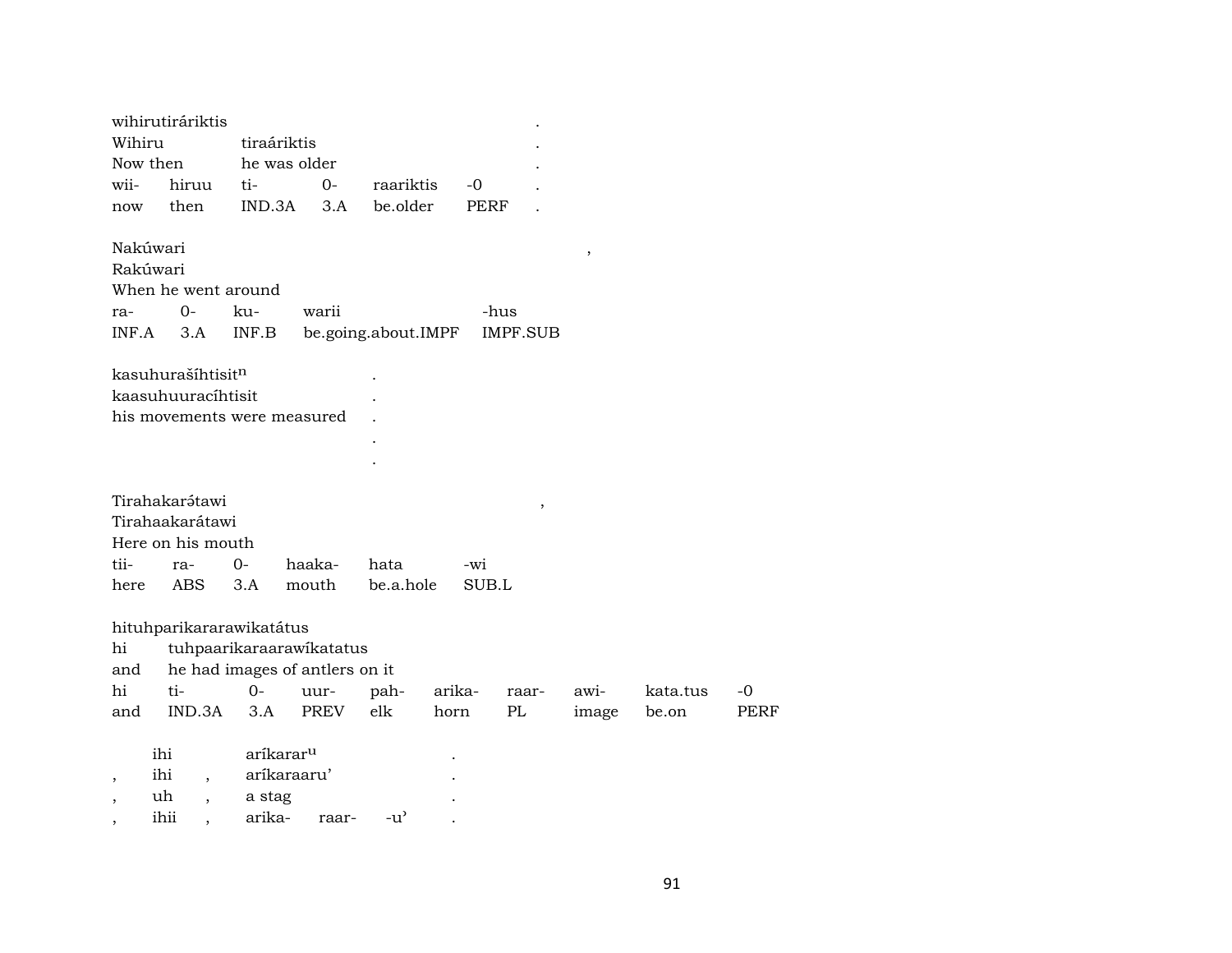| ,                     | uh |                              | horn                           | PL   |                        | <b>NOM</b> |              |                    |          |                          |
|-----------------------|----|------------------------------|--------------------------------|------|------------------------|------------|--------------|--------------------|----------|--------------------------|
|                       |    | Hírikuruksasa <sup>a</sup>   |                                |      |                        |            |              |                    |          |                          |
| Hi                    |    | rikuruksasá'a                |                                |      |                        |            |              |                    |          |                          |
| And                   |    |                              | that was his name              |      |                        |            |              |                    |          |                          |
| hi                    |    | riku-                        | ra-                            | $0-$ | uks-                   | asar       |              | $\overline{z}$     |          |                          |
| and                   |    | that.is                      | ABS                            | 3.A  | <b>AOR</b>             |            | be.named     | EX                 |          |                          |
| aríkarar <sup>u</sup> |    |                              |                                |      | Nikutísa <sup>a</sup>  |            |              |                    |          |                          |
| Aríkaraaru'           |    |                              |                                |      | Rikutiísa'a            |            |              |                    |          |                          |
| Stag                  |    |                              |                                |      | That was his name      |            |              |                    |          |                          |
| arika-                |    | raar-                        | $-u^{\prime}$                  |      | riku-                  | ti-        |              | 0-                 | asar     | $\overline{\phantom{a}}$ |
| horn                  |    | PL                           | <b>NOM</b>                     |      | that.is                |            | IND.3A       | 3.A                | be.named | EX                       |
| aríkarar <sup>u</sup> |    |                              |                                |      | Hihakáhir <sup>i</sup> |            |              |                    |          |                          |
| Aríkaraaru'           |    |                              |                                |      | Hi                     | haakáhiri' |              |                    |          |                          |
| Stag                  |    |                              |                                |      | And                    |            | on the mouth |                    |          |                          |
| arika-                |    | raar-                        | $-u^{\prime}$                  |      | hi                     | haaka-     |              | -hiri <sup>3</sup> |          |                          |
| horn                  |    | PL                           | <b>NOM</b>                     |      | and                    | mouth      |              | LOC                |          |                          |
|                       |    | tuhpárikararawikatatus       |                                |      |                        |            |              |                    |          |                          |
|                       |    |                              | tuhpaarikaraarawikatatus       |      |                        |            |              |                    |          |                          |
|                       |    |                              | he had images of antlers on it |      |                        |            |              |                    |          |                          |
| ti-                   |    | $0-$                         | uur-                           | pah- | arika-                 |            | raar-        | awi-               | kata.tus | -0                       |
| IND.3A                |    | 3.A                          | <b>PREV</b>                    | elk  | horn                   |            | PL           | image              | be.on    | <b>PERF</b>              |
| aríkarar <sup>u</sup> |    |                              |                                |      |                        |            |              |                    |          |                          |
| aríkaraaru'           |    |                              |                                |      |                        |            |              |                    |          |                          |
| a stag                |    |                              |                                |      |                        |            |              |                    |          |                          |
| arika-                |    | raar-                        | $-u'$                          |      |                        |            |              |                    |          |                          |
| horn                  |    | PL                           | <b>NOM</b>                     |      |                        |            |              |                    |          |                          |
|                       |    | Hitiwitə́tšahuk <sup>i</sup> |                                |      |                        |            |              |                    |          |                          |
| Hi                    |    | tiwitat                      |                                |      |                        |            |              |                    | cahuúki  |                          |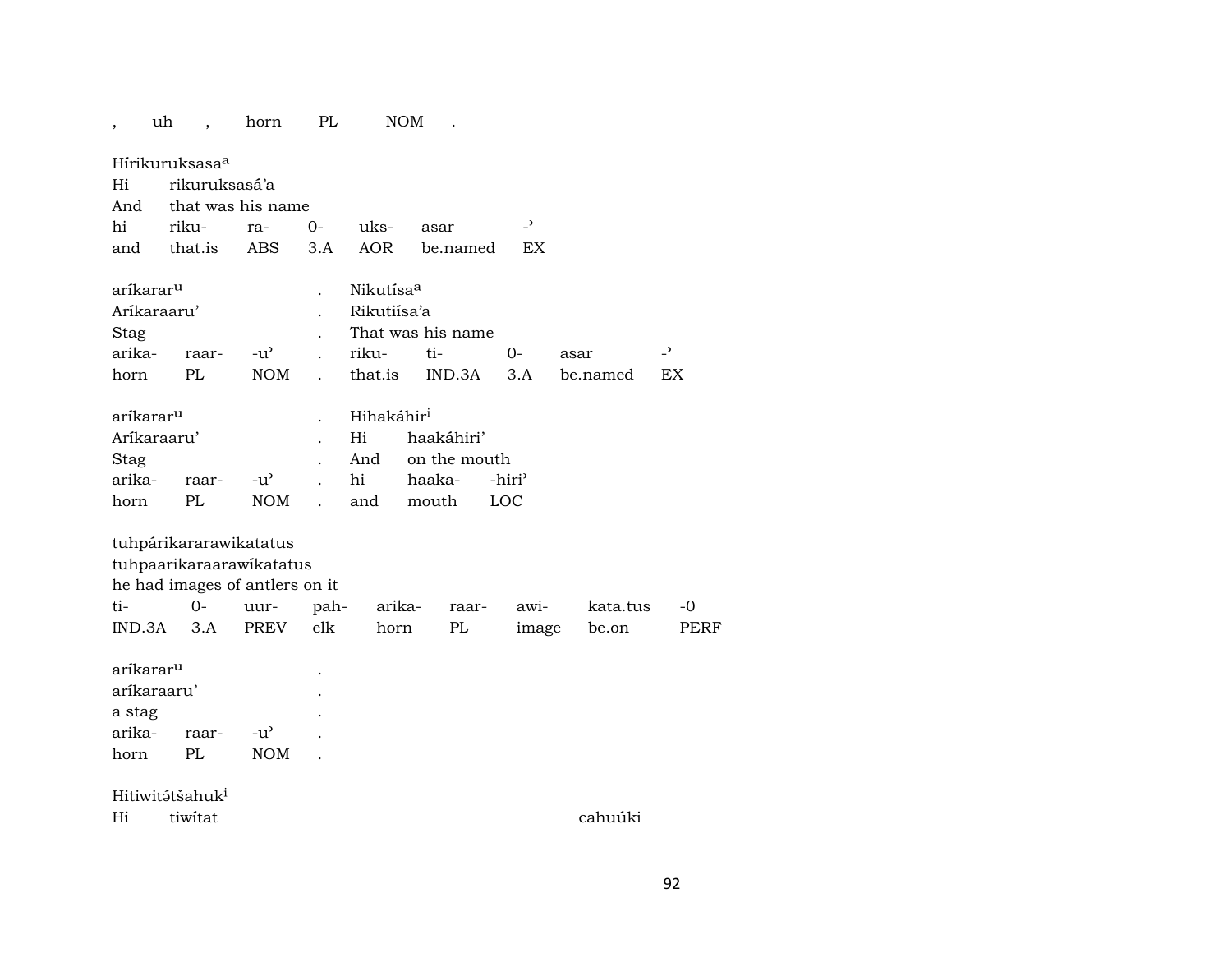| And    |                | he wore it       |                |        |                               |                         |             |     |          |                 | a robe |            |
|--------|----------------|------------------|----------------|--------|-------------------------------|-------------------------|-------------|-----|----------|-----------------|--------|------------|
| hi     | ti-            |                  | $0-$           | witak  |                               |                         |             |     | $-0$     |                 | cahuu  | -kis       |
| and    |                | IND.3A           | 3.A            |        | wear.over.the.shoulders       |                         |             |     |          | PERF            | robe   | <b>DIM</b> |
|        |                |                  |                |        |                               |                         |             |     |          |                 |        |            |
|        | Hisitiruhíhaš  |                  |                |        |                               |                         |             |     |          |                 |        |            |
|        | Hi             |                  | sitiiruuhiíhac |        |                               |                         |             |     |          |                 |        |            |
|        | And            |                  |                |        | they finished it for him      |                         |             |     |          |                 |        |            |
|        | hi             | $si-$            | ti-            |        | 0-                            | ir-                     |             | ar- | ut-      |                 | riihac | $-0$       |
|        | and            | DU               |                | IND.3A | 3.A                           | PL.3A                   |             | EV. |          | <b>BEN</b>      | finish | PERF       |
|        |                |                  |                |        |                               |                         |             |     |          |                 |        |            |
|        | šahutírara     |                  |                |        |                               |                         |             |     |          |                 |        |            |
|        | cahuutiírara'  |                  |                |        |                               |                         |             |     |          |                 |        |            |
|        | a new robe     |                  |                |        |                               |                         |             |     |          |                 |        |            |
| cahuu- |                | tiiraraa         |                |        |                               |                         |             |     |          |                 |        |            |
| robe   |                | be.new           |                |        |                               |                         |             |     |          |                 |        |            |
|        |                |                  |                |        |                               |                         |             |     |          |                 |        |            |
|        | hirarutirašára |                  |                |        |                               |                         |             |     |          |                 |        |            |
| hi     |                | raaruutirácarat  |                |        |                               |                         |             |     |          |                 |        |            |
| and    |                |                  |                |        | he just fringed it all around |                         |             |     |          |                 |        |            |
| hi     | raa-           |                  | ruu-           | ti-    |                               | $O -$                   | raar-       |     | ta.ra.at |                 | -0     |            |
| and    | just           |                  | then           | IND.3A |                               | 3.A                     | <b>ITER</b> |     | slice    |                 | PERF   |            |
|        |                |                  |                |        |                               |                         |             |     |          |                 |        |            |
|        | Akútiwitatn    |                  |                |        |                               |                         |             |     |          |                 |        |            |
| A      |                | kútiwitat        |                |        |                               |                         |             |     |          |                 |        |            |
| And    |                | he would wear it |                |        |                               |                         |             |     |          |                 |        |            |
| а      | ku-            |                  | ti-            | $0-$   |                               | witak                   |             |     |          |                 | $-0$   |            |
| and    | <b>INDF</b>    |                  | IND.3A         |        | 3.A                           | wear.over.the.shoulders |             |     |          |                 | PERF   |            |
|        |                |                  |                |        |                               |                         |             |     |          |                 |        |            |
|        | ratarápakihu   |                  |                |        |                               |                         |             |     |          |                 | $\,$   |            |
|        | rataraápakihu  |                  |                |        |                               |                         |             |     |          |                 |        |            |
|        | what we call   |                  |                |        |                               |                         |             |     |          |                 |        |            |
| ra-    | $t-$           | a-               |                | rak-   |                               | waki.a                  |             |     | -hus     |                 |        |            |
| ABS    | 1.A            |                  | IN.PL.P        |        | $1/2$ .PL                     |                         | say.PL.IMPF |     |          | <b>IMPF.SUB</b> |        |            |